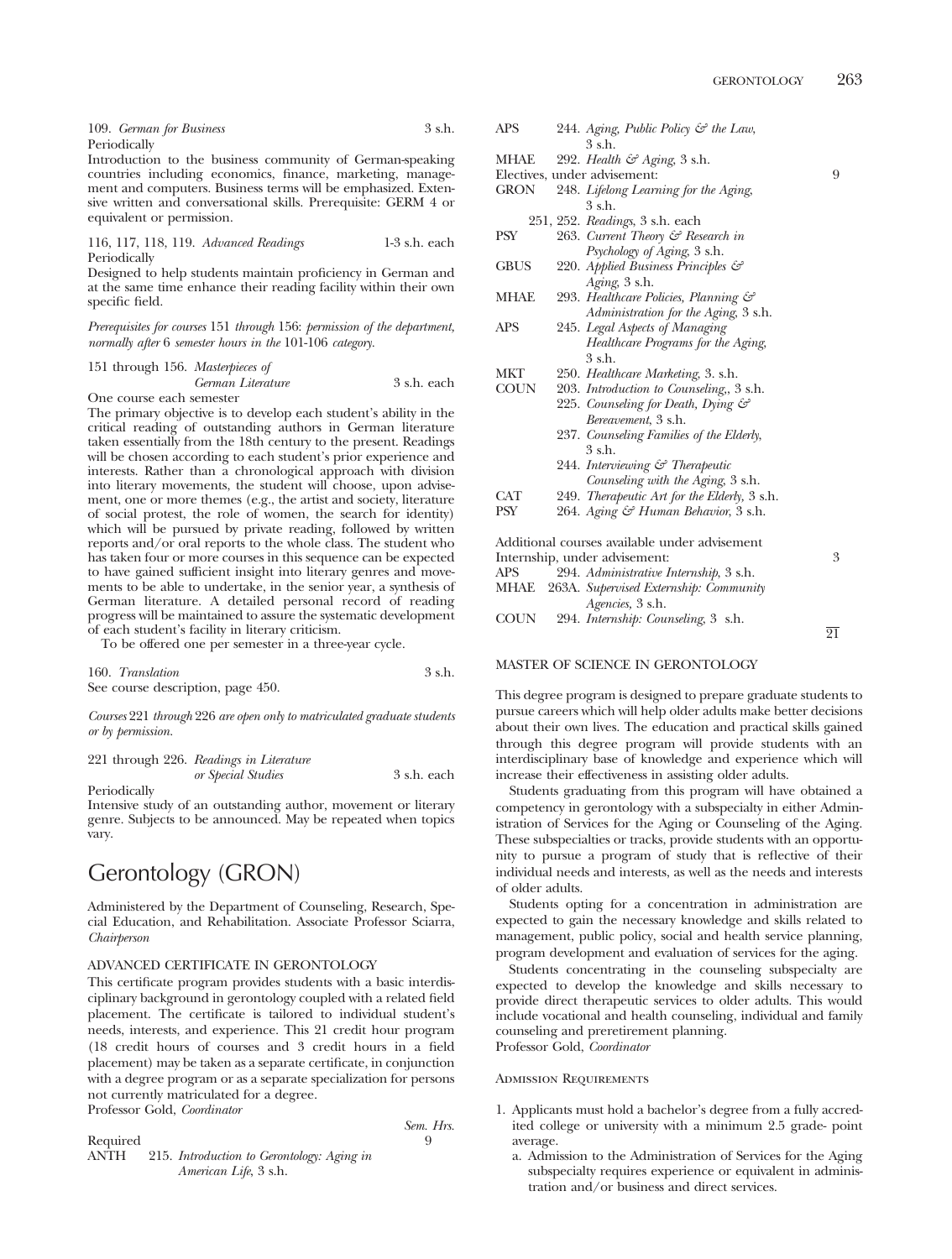- b. Admission to the Counseling of the Aging subspecialty requires a bachelor's degree in a behavioral science or mental health discipline.
- 2. An interview with the Program Coordinator or representative.
- 3. Three letters of recommendation from recent employers or undergraduate professors.
- 4. Students with less than a 2.5 grade-point average must meet with the Program Coordinator to determine additional entrance requirements.

### Degree Requirements

- 1. The completion of 39 semester hours of graduate study in addition to any specified prerequisites; satisfactory completion of coursework; and successful completion of a comprehensive examination or departmentally authorized equivalent. (No degree credit.)
- 2. The Master of Science degree may be completed on a part or full-time basis. Courses are normally offered during the fall and spring semesters, with special seminars or workshops offered during the January or Summer Sessions.

PROGRAM REQUIREMENTS-39 s.h. as follows:

Core courses: 15 s.h. (required for all students in either Track)

- ANTH 215. *Introduction to Gerontology: Aging in American Life,* 3 s.h.
- APS 244. *Aging, Public Policy & the Law,* 3 s.h.<br>MHAE 292. *Health & Aging*, 3 s.h.
- 
- MHAE 292. *Health & Aging*, 3 s.h.<br>PSY 263. *Current Theory & Resea* Current Theory & Research in Psychology of Aging, 3 s.h.
- RES 258. *Understanding Research Methodology,* 3 s.h.

### **Track I: Administration of Services for the Aging**

Required courses: 12 s.h.

- GBUS 220. *Applied Business Principles & Aging,* 3 s.h.
- MHAE 293. *Healthcare Policies, Planning & Administration for the Aging,* 3 s.h.

Internship: 6 s.h.

- APS 294, 295. *Administrative Internship,* 3 s.h. each or
- MHAE 263B. *Administrative Residency,* 6 s.h.

Experienced candidates may substitute 6 s.h. of electives.

- Electives: 12 s.h. (6 s.h. free electives; 6 s.h. from the following)
- APS 245. *Legal Aspects of Managing Healthcare Programs for the Aging,* 3 s.h.
- MHAE 249. *Nursing Home Administration,* 3 s.h.
	- 254A. *Home Healthcare Administration,* 11⁄2 s.h.
- MKT 250. *Healthcare Marketing,* 3 s.h.
- RES 387. *Skills in Funding & Proposal Development: Government, Foundation & Corporate,* 3 s.h. Master's Essay: 3 s.h.
- APS 251. *Readings in Administration,* 3 s.h. or
- MHAE 251. *Special Readings Seminar,* 3 s.h.

### **Track II: Counseling of the Aging**

Required courses: 15 s.h.

- COUN 203. *Introduction to Counseling,* 3 s.h.
	- 237. *Counseling Families of the Elderly,* 3 s.h.
		- 244. *Interviewing & Therapeutic Counseling with the Aging,* 3 s.h.

Internship: 6 s.h.

COUN 294, 295.*Internship: Counseling,* 3 s.h. each

Experienced candidates may substitute 6 s.h. of electives.

- Electives: 9 s.h. (3 s.h. free electives; 6 s.h. from the following)
- COUN 225. *Counseling for Death, Dying & Bereavement,* 3 s.h.
- CAT 249. *Therapeutic Art for the Elderly,* 3 s.h.
- PSY 264. *Aging & Human Behavior,* 3 s.h. 265. *Aging & Personality,* 3 s.h.
- Master's Essay: 3 s.h.

CRSR 251. *Readings,* 3 s.h.

Free elective options regardless of specialization, under advisement:

| ANTH | 214. Aging in a Cross-Cultural Perspective, 3 s.h.      |
|------|---------------------------------------------------------|
| GRON | 248. Lifelong Learning for the Aging, 3 s.h.            |
|      | 280-289, A-Z. Workshops, 3 s.h. each                    |
| MHAE | 291. Nutrition $\mathcal{C}$ the Aging, 3 s.h.          |
| RES  | 259. Introduction to Statistical Methods in Educational |
|      | <i>Research</i> , 3 s.h. and                            |
|      | 259L. Computer Laboratory, 1 s.h.                       |
|      | 260. Inferential Statistics in Educational Research,    |
|      | $3$ s.h. and                                            |
|      | 260L. Computer Laboratory, 1 s.h.                       |
|      |                                                         |

See complete graduate information, page 75.

### COURSES

In addition to semester notations next to each course, a selection of courses is offered during the January and Summer sessions. Consult the *January* and *Summer Sessions* bulletins for these schedules.

248. *Lifelong Learning for the Aging* 3 s.h. Periodically

While adult learning has become a well-developed and mature discipline, less emphasis has been given to the educational and intellectual interests of the older adult. Focus on the relationship between teaching and learning, and the aging process. Emphasis on the special aspects and issues involved in lifelong learning for the more senior members of our society. Pass/Fail grade only. (Formerly CPRE; CRSR 248.)

|  | 251, 252. Readings | $1-3$ s.h. each |  |
|--|--------------------|-----------------|--|
|  |                    |                 |  |

Fall, Spring, Summer Directed readings on topics of interest to the student. Prerequisite: permission of instructor.

280 through 289, A-Z. *Workshops* 1-3 s.h. each Periodically

Designed to meet the needs of specific groups of students.

As individual subjects are selected, each is assigned a letter (A-Z) and added to the course number. Any course may be taken a number of times so long as there is a different letter designation each time it is taken.

300. *Master's Essay* 3 s.h. Fall, Spring

Development and implementation of Master's Essay. Prerequisites: matriculation in Gerontology and completion of all required course work. Pass/Fail grade only. Note: this course is accepted in lieu of the Gerontology comprehensive examination. This course may not be used to satisfy part of the basic 39 s.h. requirements.

## Greek (GRK)

Administered by the Department of Comparative Literature and Languages. Professor Donahue, *Chairperson*

Major and minor requirements in Greek, see page 175.

Greek Literature in Translation courses, see page 306.

Modern Greek courses, see page 329.

### **COURSES**

In addition to semester notations next to each course, a selection of courses is offered during the January and Summer sessions.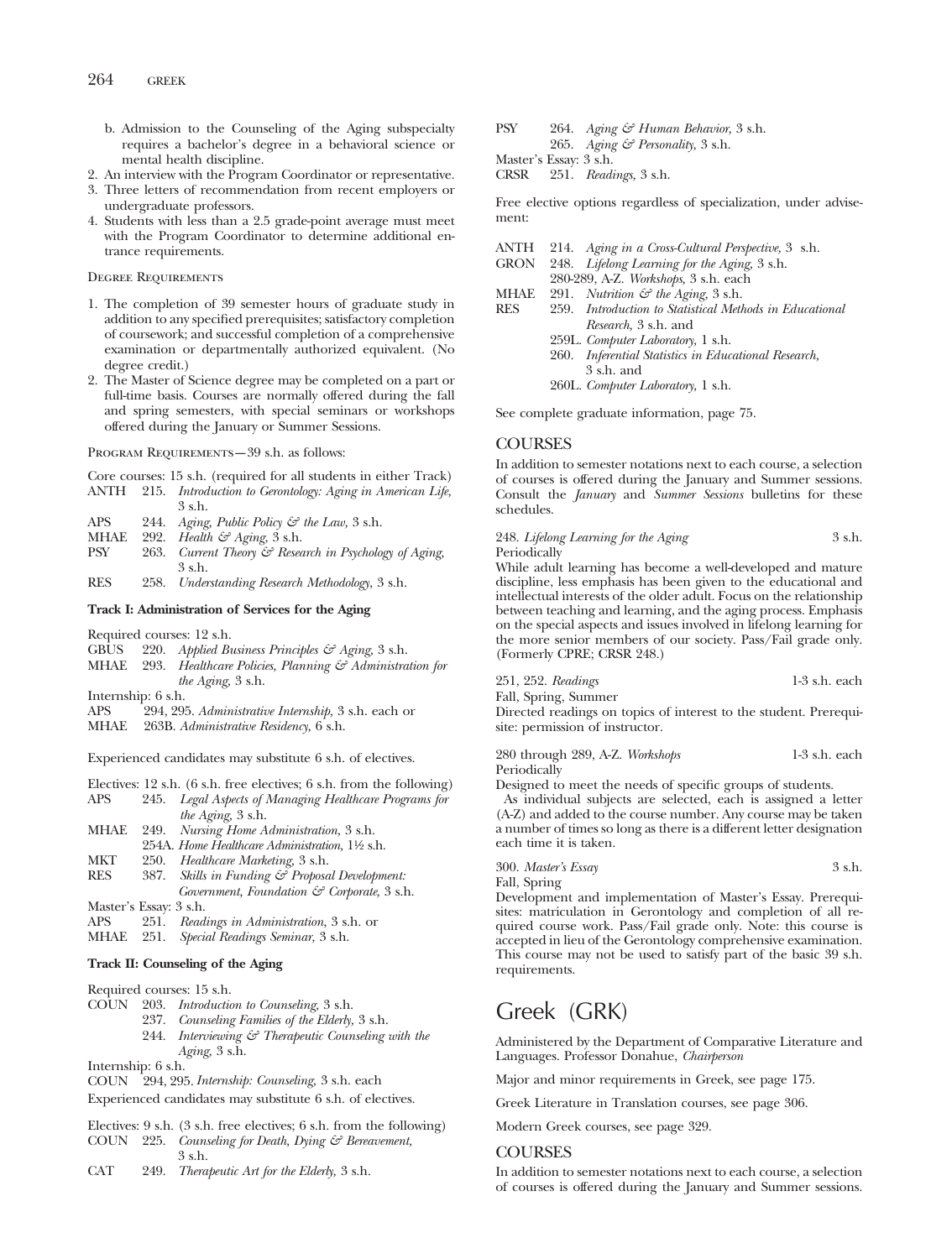Consult the *January* and *Summer Sessions* bulletins for these schedules.

| 1, 2. Elementary Greek | 3 s.h. each |
|------------------------|-------------|
| $1:$ Fall; $2:$ Spring |             |

Completion of the essentials of grammar. Selected readings.

| 3. Survey of Greek Prose Style | 3 s.h. |
|--------------------------------|--------|
| Fall                           |        |

The development of prose style with selections from the historians, orators and philosophers. Prerequisite: GRK 2 or equivalent.

| 4. Survey of Greek Poetry | 3 s.h. |
|---------------------------|--------|
|---------------------------|--------|

Spring

Epic and lyric poetry with selections from the dramatists. Prerequisite: GRK 3 or equivalent.

### 100. *Honors Essay* 3 s.h. Fall, Spring

Research and writing of a substantial essay in the field of Greek. Open only to senior majors who are eligible for departmental honors and who secure, before registration, written permission of the faculty adviser who will supervise the essay.

*Prerequisite for the courses listed below:* 4 *or equivalent.*

112 through 117. *Greek Readings* 1 s.h. each Periodically

Designed to keep alive the students' interest in the Greek language and literature, and enhance their facility in the use of the language.

118, 119. *Prose Composition I, II* 1 s.h. each Periodically

Fundamentals of syntax and style. Translation of continuous passages into Greek.

120. *Plato* 3 s.h. Periodically

Socratic dialogues and method of reasoning.

121. *Homer* 3 s.h.

Every other year Selections from the *Iliad* and *Odyssey*. An examination of epic form.

122. *Tragedy* 3 s.h. Every other year

Development of Greek drama from the choral ode. Study of Aeschylus, Sophocles and Euripides.

123. *Comedy* 3 s.h. Periodically

Old and new comedy. Selected plays of Aristophanes and Menander.

| 124. Historiography | 3 s.h. |
|---------------------|--------|
| Periodically        |        |

Selections from the histories of Herodotus and Thucydides.

125. *Oratory* 3 s.h. Periodically

Selected readings from Lysias and Demosthenes.

## Health Professions and Family Studies (HPFS)

Due to changes in the New York State teacher certification regulations, students completing (finishing) degree programs after December 2003 and who are seeking Hofstra's recommendation for teacher certification, may have to complete additional requirements for their program of study.

Consult your faculty adviser for information pertaining to your particular program.

Formerly Health, Physical Education, and Recreation (HPER) Formerly Health Studies, Sport Sciences, and Physical Education (HSPE)

Associate Professor Schwartz, *Chairperson*

Professors Atwood, Weinstein; Associate Professors Lazow, Weiss; Assistant Professor Ludwig.

The Health Professions and Family Studies Department provides several categories of activities:

- I. Undergraduate major programs leading to the following: A. **B.S.** Certification for teaching health education in
	- elementary and secondary schools. (See section IA below.) B. **B.S.** Community Health—skills and knowledge needed
	- for assessing individual and community health needs as well as planning, implementing, and evaluating community health programs. (See section IB below.)
- II. Master of Arts: Health Administration (See section II below.)
- III. Master of Science in Health Education (See section III below.)
- IV. Master of Arts: Marriage and Family Therapy (see page 316 for program, requirements, and courses.)
- V. Professional Diploma in Managed Care (see section V below.)
- VI. Professional Diploma in Marriage and Family Therapy (see page 317 for program, requirements, and courses.)
- VII. Post-Master's Degree: Family Therapy (see page 317 for program and courses.)
- VIII. Advanced Certificate in Sex Counseling (see page 317 for program and courses.)

### **Please note new course prefixes:**

61 through 179, A-Z will carry the prefix HPFS 230A through 304 will carry the prefix MHAE 305 through 389 will carry the prefix PDMC All Marriage and Family Therapy courses carry the prefix MFT (see page 318 for programs)

### I. MAJOR PROGRAMS

A. **B.S. IN SCHOOL HEALTH EDUCATION**: this undergraduate major program is designed to provide students with the knowledge, methods, materials, field experiences, and student teaching necessary for a career as a health education teacher from PreK-12. Training includes the development of a broad knowledge base in the areas of health promotion, disease prevention, and program planning and implementation, with an emphasis on educational methods and techniques appropriate for a school setting. The program combines on-campus coursework with a broad array of field experiences in a variety of school settings, culminating in student teaching. Literacy, multicultural education, information technology, and inclusion are integrated throughout all areas of the curriculum. Successful completion of the program and a passing score on the New York State Teacher Certification Examinations (NYSTCE) will qualify the student to obtain initial New York State Teacher Certification.

Assistant Professor Ludwig, *Adviser* (Ext. 3-5885)

#### Matriculation and Continuation Standards

Requirements for acceptance into the school health education major program include: meeting Hofstra University's general admissions standards and an interview with the program coordinator for advisement and scheduling.

All school health education majors must meet the following criteria to continue in the program: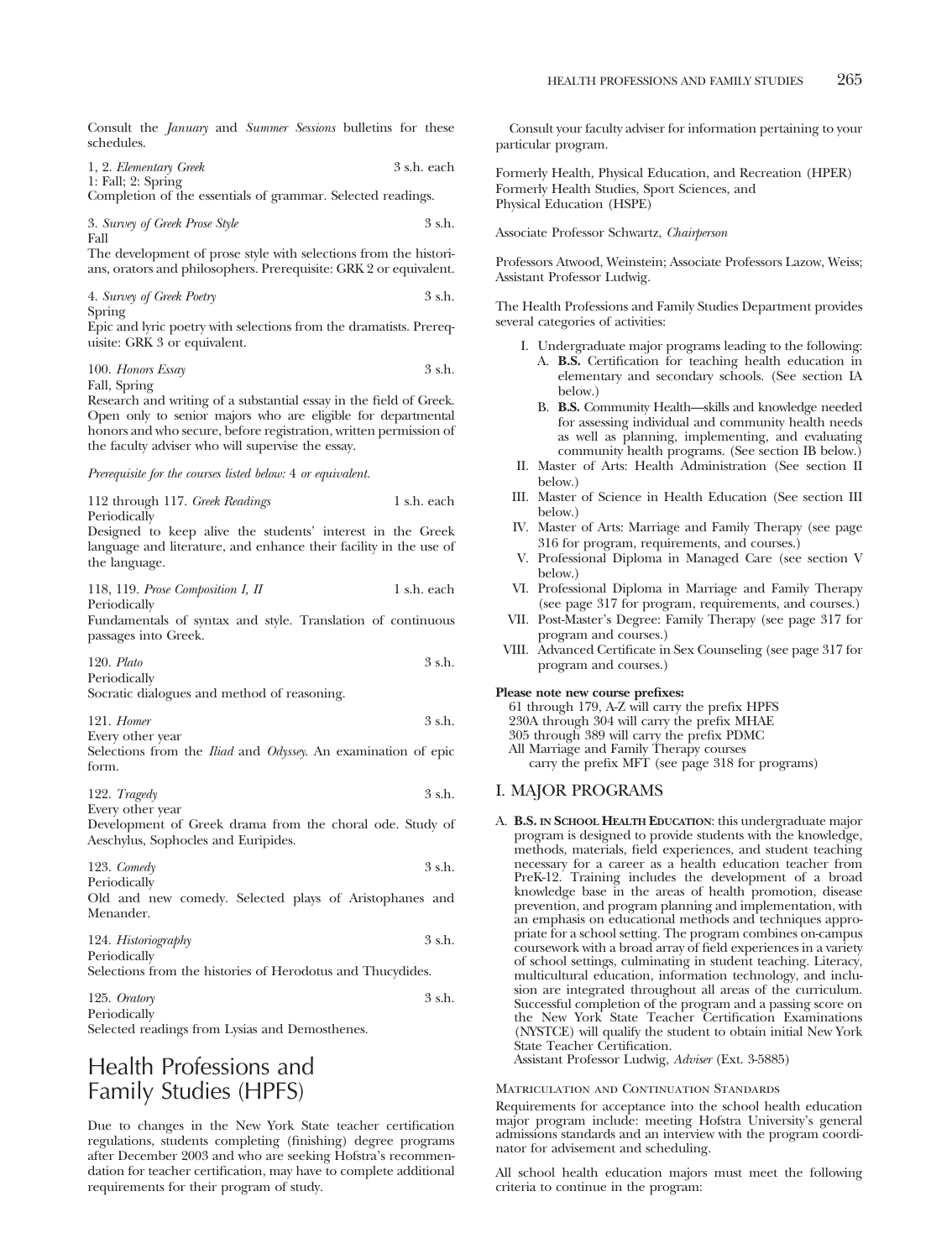- 1. A cumulative grade point average of 2.5 or better in the following categories:
	- a) all coursework completed at Hofstra
	- b) all required school health education major coursework.
- 2. Recommendation of the major adviser.
- 3. Recommendation of the School Health Education Program Coordinator.

Final admission to the program is made by the Chairperson of the Department of Health Professions and Family Studies upon recommendation of the department faculty.

#### **Student Teaching Prerequisites**

After completing at least 19 hours of professional education coursework, including the special teaching-methods courses, students may apply for admission into student teaching. Application forms may be obtained from the Office of Field Placement in 243 Gallon Wing and returned by October 1 for the spring semester and March 1 for the fall semester. Admission criteria are as follows: 1) a cumulative GPA of 2.5 on overall coursework or permission of adviser; 2) no grade lower than  $C$  and no unresolved INC grades in professional education coursework; 3) a GPA of 2.5 or higher in all coursework.

\*\*See note below regarding teacher certification examinations.

### **Teacher Certification Requirements**

Upon the successful completion of a teacher education program students will be eligible to apply for the University's recommendation for New York State certification. For Initial Certification, students are required to have passing scores on each of the New York State Teacher Certification Examinations (NYSTCE): The Liberal Arts and Sciences Test (LAST), The Assessment of Teaching Skills—Written (ATS-W), and The Content Specialty Test (CST). Students not receiving passing scores on all three examinations will not be eligible for certification. Additional information pertaining to certification can be found on page 120.

\*\*NOTE: It is *strongly recommended* that students complete the Liberal Arts and Sciences Test (LAST) of the New York State Teacher Certification Examinations prior to student teaching and the assessment of Teaching Skills—Written (ATS-W), and the Content Specialty Test (CST) during student teaching. All three NYSTCE's should be completed prior to graduation. Students not receiving passing scores on all three examinations will not be eligible for certification.

#### Degree Requirements

In order to ensure that prospective teachers have a broad education in the liberal arts and sciences, all students must complete course work from each of the content areas as described on the distribution sheet for the program. The Bachelor of Science degree program in School Health Education requires 64 hours of study in the liberal arts and sciences. While the student has some flexibility, the following list of course work must be completed as part of those 64 semester hours in liberal arts and sciences. Some of the courses can be found in more than one category.

Candidates for graduation must fulfill the following requirements:

- 1. Successful completion of at least 128 semester hours and a cumulative grade point average of 2.5 in work completed at Hofstra.
- 2. At least 64 semester hours must be in liberal arts.
- 3. There are two requirements that must ordinarily be completed in residence at Hofstra: 15 semester hours in the major field of specialization, including student teaching, and the last 30 hours. The 15 hours need not be included within the last 30 hours.

4. Distribution of semester hours by specific area:

|             |                                             | Sem. Hrs.                                                                                |
|-------------|---------------------------------------------|------------------------------------------------------------------------------------------|
|             |                                             |                                                                                          |
| <b>HPFS</b> | 61. Family Health: A Lifecycle Approach     | 3                                                                                        |
|             | 62. Personal $\mathcal{C}$ Community Health | 3                                                                                        |
|             | 66. Drugs & Alcohol                         | 3                                                                                        |
|             | 71. Chronic & Communicable Diseases         | 3                                                                                        |
|             |                                             | a) Major core requirements: 25-26 s.h.<br><b>PESP</b> 60. First Aid $\mathcal{C}$ Safety |

|    |             | 114. Applied Nutrition, Diet $\mathcal G$ Exercise                            | 3                          |
|----|-------------|-------------------------------------------------------------------------------|----------------------------|
|    |             | CRSR 116. Health Counseling OR<br>HPFS 162. Mental Health Care and Services   | 3                          |
|    |             | *SGA 60A. Fundamentals of Child Abuse &<br>Child Abduction (New College)      | 1                          |
|    |             | (This can be taken as a 2 hour                                                |                            |
|    |             | workshop during student teaching. In<br>this case, it does not offer semester |                            |
|    |             | hour credit but satisfies the NYS                                             |                            |
|    |             | requirement)                                                                  |                            |
|    |             | *SGA 60C. AIDS: Interdisciplinary Perspectives<br>(New College)               | 1                          |
|    | PSY         | 85. Human Sexual Behavior                                                     | 3                          |
|    |             |                                                                               | $25 - 26$                  |
|    | CТ          | b) Major field requirements: 22 s.h.<br>102. Development & Learning in        |                            |
|    |             | Childhood & Adolescence                                                       | 3                          |
|    | SPED        | 102. Inclusion: Meeting Special Needs                                         |                            |
|    |             | in PreK-12 Programs                                                           | 3                          |
|    | LYST        | 100. Literacy, Health, & Physical<br>Education                                | 1                          |
|    | <b>HPFS</b> | 102. Organization $\mathcal{C}$ Administration of                             |                            |
|    |             | <b>School Health Programs</b>                                                 | 3                          |
|    |             | 103. Methods & Materials of Health                                            |                            |
|    |             | Education: Children<br>104. Methods & Materials of Health                     | 3                          |
|    |             | Education: Adolescents/Adults                                                 | 3                          |
|    |             | 105. Health Education Curricula                                               |                            |
|    |             | Development: PreK-12                                                          | 3                          |
|    |             | *FDED 111. The American School OR<br>*FDED 127. Introduction to Philosophy of |                            |
|    |             | Education                                                                     | $\boldsymbol{3}$           |
|    |             |                                                                               | $\overline{2}\overline{2}$ |
|    |             | c) Student Teaching requirement: 9 s.h.                                       |                            |
|    |             | HPFS 130A. Student Teaching<br>130B. Student Teaching                         | 4.5<br>4.5                 |
|    |             |                                                                               | $\overline{9}$             |
|    |             | d) Major core electives: minimum 9 s.h. required                              |                            |
|    | HPFS        | 64. Consumer Health                                                           | 3                          |
|    |             | 65. Ethical, Legal & Critical Health<br>Problems                              | $\boldsymbol{3}$           |
|    |             | 67. Gerontological Health                                                     | $\overline{3}$             |
|    |             | 68. Environmental Health                                                      | $\boldsymbol{3}$           |
|    |             | 69. Stress Management                                                         | 1                          |
|    |             | 70. Epidemiology<br>74. Microcomputer Applications for                        | $\overline{2}$             |
|    |             | <b>Health Professionals</b>                                                   | $\boldsymbol{3}$           |
|    |             | 75. Life Cycle Sexual Health                                                  | $\boldsymbol{3}$           |
|    |             | 118. Women's Health Issues                                                    | 3                          |
|    |             | 125. Violence in Children, Family, &                                          | 3                          |
|    |             | the Community<br>151, 152. Readings                                           | 1-3                        |
|    |             | 160. International Health Issues                                              | 3                          |
|    |             | 162. Mental Health Care & Services                                            | 3                          |
|    |             | (if this course is taken as a                                                 |                            |
|    |             | required course it may not be used<br>as an elective)                         |                            |
|    |             | 179, A-Z. Workshops in Health                                                 | $1-3$                      |
|    | RES         | 119. Introduction to Research $\mathcal{C}$                                   |                            |
|    |             | Writing in Health<br>124. Introduction to Grant Writing &                     | 3                          |
|    |             | Proposal Development in the Field                                             |                            |
|    |             | Of Health                                                                     | 3                          |
|    |             | *SSG 060A. Death & Dying (New College)                                        | $\overline{2}$             |
|    |             | (minimum required)                                                            | $\overline{9}$             |
| e) |             | Liberal Arts requirements: 39-48 s.h.<br>1. ENGL 1-2**                        | 6                          |
|    |             | 2. Humanities/Artistic Expression: 6 s.h.                                     |                            |
|    |             | including one from each category:                                             |                            |
|    |             | a) SPCM 1, 7, 11 or SPCH 3                                                    |                            |

\*Counts as a liberal arts course.

\*\*See University Degree Requirements, page 69.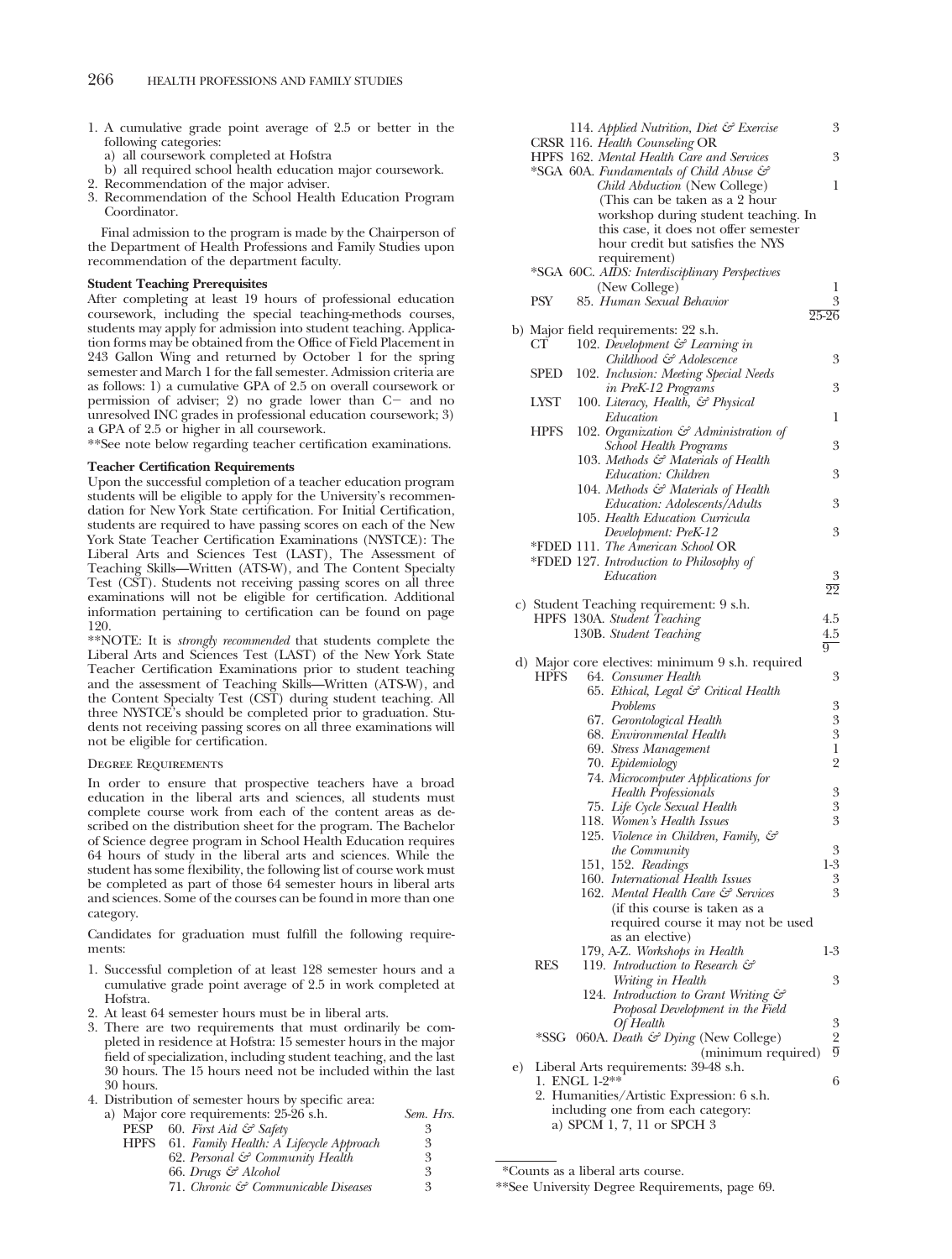|    | b) AH 3-8, 74, 101; DNCE 127; DRAM 1;          |            |
|----|------------------------------------------------|------------|
|    | MUS 3, 130, 135                                | 6          |
|    | 3. BIO 3 or 4 and 103 and 105                  | 9          |
|    | 4. CSC 5 or HPFS 74 or a passing score on      |            |
|    | the Examination for Information Retrieval      |            |
|    | (EIR) or comparable coursework                 | $0 - 3$    |
|    | 5. Basic statistics course chosen from         |            |
|    | PSY 140, SOC 180, MATH 8, BIO 100, or          |            |
|    | SO 91A (New College)                           | 3          |
|    | 6. PSY 1, 53, 54                               | 9          |
|    | 7. SOC 4                                       | $\sqrt{3}$ |
|    | 8. Any HIST course                             | 3          |
|    | 9. Language to level II or advanced placement  |            |
|    | to level II. Note: Six semester hours of       |            |
|    | American Sign Language (REHB 191 and 192)      |            |
|    | satisfy this requirement but does not          |            |
|    | provide liberal arts and sciences credit.      | $0 - 6$    |
|    | f) Liberal Arts electives                      | 6-15       |
|    | Suggestions for School Health Education        |            |
|    | Majors: ANTH 131; BIO 10; PSY 55, 63, 89, 159; |            |
|    | SOC 34, 36, 101, 103, 104, 134.                |            |
| g) | Free electives                                 | 8          |
|    | Total semester hours                           | 198        |
|    |                                                |            |

B. **B.S. IN COMMUNITY HEALTH:** this undergraduate program is designed for students interested in pursuing a career in a community/public health setting and/or students seeking a health major as preparation for entry into a graduate program in a variety of health related professions. The goal of the program is to prepare scholar-practitioners who have a broad knowledge base in the concepts of wellness, health promotion, and disease prevention, as well as in community and public health services, and service delivery. Emphasis is also given to developing competencies in the assessment of individual and community health needs, as well as in the planning, implementation, and evaluation of community health programs.

The interdisciplinary approach of the program offers students, in addition to a comprehensive health core taught by specialists in their respective areas, a variety of courses taken at New College and in the Departments of Psychology, Biology, Sociology, and Counseling, Research, Special Education, and Rehabilitation. Experiential learning is facilitated through two 3-credit field experiences.

Career opportunities for graduates from this program include: positions with federal, state or local governmental health agencies, private health organizations, or voluntary health agencies. Associate Professor Schwartz, *Coordinator (Ext. 35813)*

Matriculation and Continuation Standards

Requirements for acceptance into the community health major program include: meeting Hofstra University's general admission standards and an interview with the program coordinator for advisement and scheduling.

All community health majors must meet the following criteria to continue in the program:

- 1. A cumulative grade-point average of 2.5 or better in the following categories:
	- a) all course work completed at Hofstra University;
	- b) all required community health major course work.
- 2. Recommendation of the major adviser.
- 3. Recommendation of the Community Health Program Coordinator.

Final admission to the program is made by the Chairperson of the Department of Health Professions and Family Studies upon recommendation of the department faculty.

#### Degree Requirements

Candidates for graduation must fulfill the following requirements:

1. The successful completion of at least 128 semester hours and a cumulative grade-point average of 2.5 in work completed at Hofstra.

- 2. At least 62 semester hours must be in liberal arts.
- 3. There are two requirements that must ordinarily be completed in residence at Hofstra: 15 semester hours in the major field of specialization, including a field experience (or its equivalent) and the last 30 hours. The 15 hours need not be included within the last 30 hours.

| 4. Distribution of semester hours by specific area:              |           |
|------------------------------------------------------------------|-----------|
| a) Major core requirements: 19 s.h.                              | Sem. Hrs. |
| 62. Personal & Community Health<br><b>HPFS</b>                   | 3         |
| 66. Drugs & Alcohol                                              | 3         |
| 71. Chronic & Communicable Diseases                              | 3         |
| 114. Applied Nutrition, Diet $\mathcal G$ Exercise               | 3         |
| CRSR 116. Health Counseling Issues                               | 3         |
| *SGG-<br>1. Human Sexuality (New College)                        | 4         |
|                                                                  | 19        |
| b) Major field requirements: 14 s.h.                             |           |
| 63. Community Health Care $\mathcal G$ Services<br><b>HPFS</b>   | 3         |
| 65. Ethical, Legal & Critical Health                             |           |
| Problems                                                         | 3         |
| 70. Epidemiology                                                 | 2         |
| 116. Planning, Implementation $\mathcal{C}$                      |           |
| Evaluation of Community Health                                   |           |
| Programs                                                         | 3         |
| <b>RES</b><br>119. Introduction to Research $\mathcal G$ Writing |           |
| in Health                                                        | 3         |
|                                                                  | 14        |
| $\sim$ $\sim$ 11 $\sim$ $\sim$ $\sim$ $\sim$ 1                   |           |

c) Field experience requirement: 6 s.h.

| Selected under advisement during the senior year |   |
|--------------------------------------------------|---|
| HPFS 157A. Field Experience: Community Health    | 3 |
| 157B. Field Experience: Community Health         | 3 |
|                                                  |   |

**NOTE:** Students who can demonstrate an employment or other field experience in a health setting may substitute six credits of electives selected under advisement only.

| d) Major core electives:                               |                                                  |                                               |
|--------------------------------------------------------|--------------------------------------------------|-----------------------------------------------|
|                                                        | A minimum of 17 s.h. selected under advisement   |                                               |
| PESP<br>60. First Aid $\mathcal{C}$ Safety             |                                                  | 3                                             |
| <b>HPFS</b>                                            | 61. Family Health: A Life Cycle Approach         | $\begin{smallmatrix}3\3\3\3\end{smallmatrix}$ |
| 64. Consumer Health                                    |                                                  |                                               |
|                                                        | 67. Gerontological Health                        |                                               |
|                                                        | 68. Environmental Health                         |                                               |
|                                                        | 69. Stress Management                            | $\mathbf{1}$                                  |
|                                                        | 74. Microcomputer Applications for               |                                               |
|                                                        | <b>Health Professionals</b>                      | 3                                             |
|                                                        | 75. Life Cycle Sexual Health                     | 3                                             |
|                                                        | 104. Methods & Materials Health                  |                                               |
|                                                        | Education: Adolescents/Adults                    | 3                                             |
|                                                        | 118. Women's Health Issues                       | 3                                             |
|                                                        | 125. Violence in Children, Family &              |                                               |
|                                                        | the Community                                    | 3                                             |
| 151, 152. Readings                                     |                                                  | $1-3$                                         |
|                                                        | 160. International Health Issues                 | 3                                             |
|                                                        | 162. Mental Health Care & Services               | 3                                             |
| 179, A-Z. Workshops in Health                          |                                                  | $1-3$                                         |
| <b>RES</b>                                             | 124. Introduction to Grant Funding $\mathcal{C}$ |                                               |
|                                                        | Proposal Development in the Field                |                                               |
| of Health                                              |                                                  |                                               |
| *SSG 060A.                                             | Death $\mathcal{G}$ Dying (New College)          | $\frac{3}{2}$                                 |
| *SGA 060A. Child Abuse (New College)                   |                                                  |                                               |
| *SGA 060C.                                             | <i>HIV/AIDS</i> (New College)                    | 1                                             |
|                                                        | (Minimum required)                               | $\overline{17}$                               |
|                                                        |                                                  |                                               |
| e) Liberal Arts requirements: 39 s.h.<br>1. ENGL 1-2** |                                                  |                                               |
|                                                        |                                                  | 6                                             |
|                                                        | 2. Humanities, 6 semester hours including        |                                               |
| SPCM 1, 7, 11                                          |                                                  | 6                                             |
| 3. BIO 3 or 4 and 103 and 105                          |                                                  | 9                                             |
|                                                        | 4. Natural Science/Computer Science 6 semester   |                                               |
| hours, including CSC 5                                 |                                                  | 6                                             |

\*Counts as a liberal arts course.

5. Basic statistics course chosen from

<sup>\*\*</sup>See University Degree Requirements, page 69.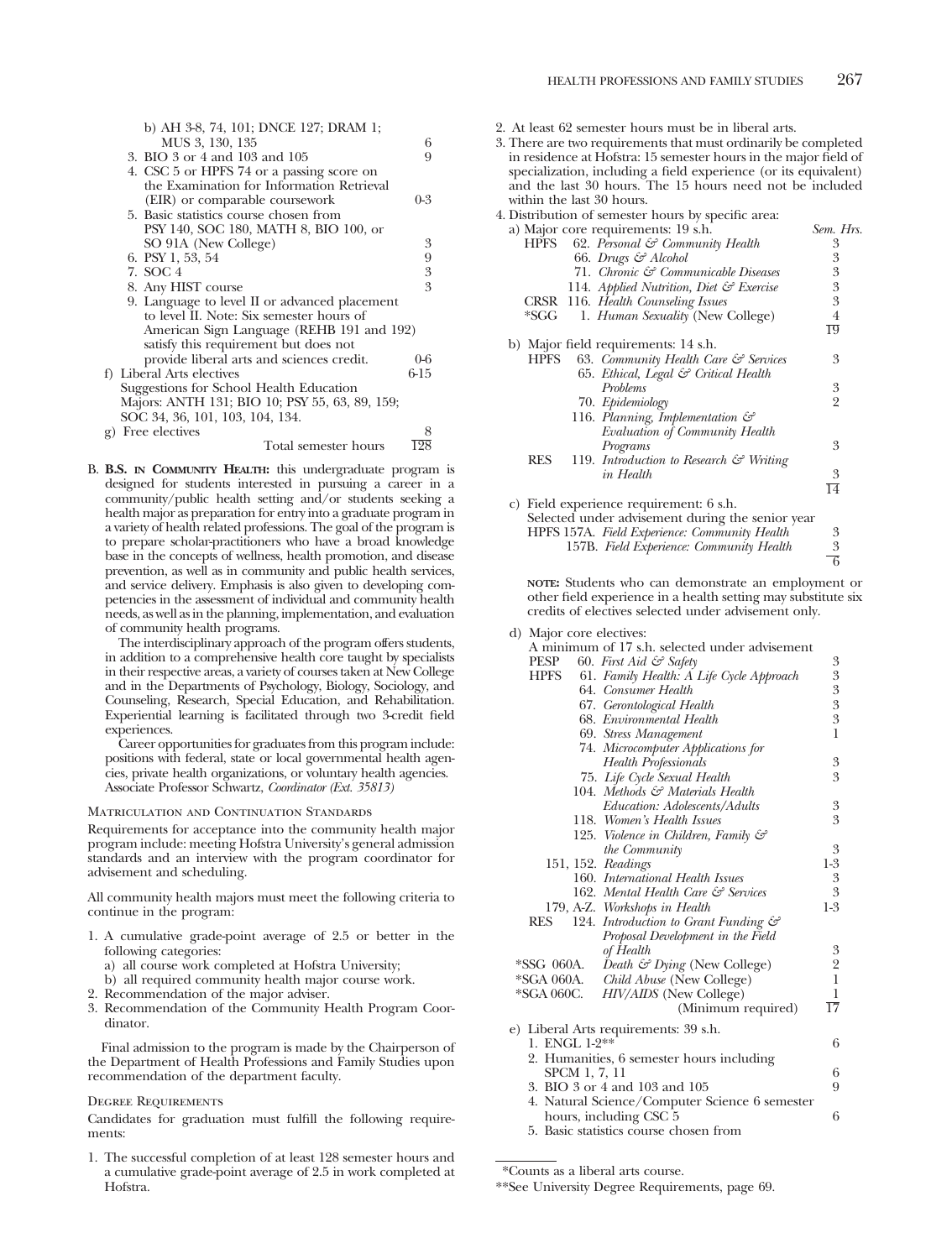| PSY 140, SOC 180 or SO91A (New College)<br>6. PSY 1, and 3 semester hours chosen from 39 | 3  |
|------------------------------------------------------------------------------------------|----|
| $(SPG 14)$ , 53, 54, 63, 89, 159 $(SPF 9)$                                               | 6  |
| 7. SOC 4                                                                                 | 3  |
|                                                                                          | 39 |
| f) Liberal Arts electives: 19 s.h.<br>Suggestions for Community Health Majors            | 19 |
| ANTH 1, 4, 117, 137                                                                      |    |
| BIO 10                                                                                   |    |

GEOG 102 SOC 8, 34, 36, 103, 104, 171 g) Free electives: 14 s.h.  $\frac{14}{198}$ Total semester hours

### II. MASTER OF ARTS: HEALTH ADMINISTRATION

This degree program is designed for persons interested in careers in health care management in hospitals, managed care organizations, group practices, ambulatory, long term and home healthcare settings, voluntary agencies, government and other health-related facilities.

The program is supported by the full-time faculty in the Department of Health Professionals and Family Studies and a cadre of adjunct faculty who come from executive positions in healthcare delivery systems. This range of practitioners and academicians affords the students a broad understanding of the discipline. Emphasis is placed on management theories and practices, planning and policy strategies as they relate to the administration of health service delivery systems. The curriculum includes inquiry in health and disease issues, epidemiology and needs assessment and analysis skills. Students without healthcare experience participate in an administrative residency at a healthcare facility.

Applicants must hold a bachelor's degree with a minimum grade point average (GPA) of 2.75 and have a departmental interview with the program's coordinator. They must submit two current letters of recommendation and a brief essay describing their interests, activities and objectives related to the delivery of healthcare services.

Students with less than a 2.75 undergraduate GPA may be admitted with additional requirements upon the recommendation of the program adviser. The probationary period will consist of no less than 12 s.h. during which time student will be required to maintain a minimum of 3.0 GPA. The additional requirements may include the Graduate Record Examinations (GRE's) and other remedial work in research, writing, technology, etc., and will be established at the time of the interview.

Students with extensive experience in health care as clinicians or administrators may have individualized adjustments to the required sequence of the program with the recommendation of the program coordinator.

*Program Coordinator*: Professor Weinstein

Program: 45 semester hours distributed as follows:

#### **Prerequisites**

### SOE 201. *Research Writing/Library Literacy*

*Workshop* no credit Including the ability to access peer-reviewed, current information, and use appropriate documentation (APA format). This competency can be met by successfully passing the qualifying examination administered by the department, previously related course work with a minimum of B, published research or recommendation by the faculty adviser. Students who cannot document the competency will be required to take the departmental workshop before the completion of their first full year of study.

SOE 202A, B, C. *Computer Literacy Workshop* no credit Includes word processing, spreadsheets, accessing the internet/ WWW; and powerpoint.

202A. Wordprocessing

202B. Spreadsheets

202C. Internet/WWW; PowerPoint

NOTE: this proficiency can be met by previous course work or a proficiency examination provided by the department, or a certificate of completion of a department workshop series offered annually or an appropriate alternative determined by the program coordinator. Students may be required to take any or all of the components of the competency depending upon the degree of proficiency determined by the examination or other means described above. The student will complete the workshop within the first year of matriculation unless otherwise determined by the student's faculty adviser.

### SOE 203. *Basic Understanding of Medical Terminology Workshop* no credit

NOTE: determined at the time of admission after evaluation of the students previous academic and professional experiences in health care. Students who lack proficiency will be required to successfully complete a medical terminology workshop provided by the program before the completion of the first full year of matriculation or an alternative.

There is a fee associated with each of the above workshops. Contact your program adviser.

## Core Requirements: 9 s.h.<br>MHAE 959 Introduction

259. *Introduction to the American Healthcare System,* 3 s.h.

- 260. *Health Services, Policy & Management*, 3 s.h.
- 261. *Introduction to Health & Disease*, 3 s.h.

Major Field Requirements: 27 s.h.

- MHAE 264A. *Economic Dimensions of Health Services Delivery Systems I*, 11⁄2 s.h.
	- 264B. *Economic Dimensions of Health Services Delivery Systems II*, 1½ s.h.
	- 264C. *Advanced Case Studies in Financing Healthcare I*, 11⁄2 s.h.
	- 264D. *Advanced Case Studies in Financing Healthcare II*, 11⁄2 s.h.

NOTE: two of the above four courses (3 s.h.) are selected based on the student's previous experience, with approval of the student's faculty supervisor (see course descriptions)

- 265. *Behavioral Health Administration: Concepts, Issues & Policies*, 3 s.h.
- RES 257. *Epidemiological Research*, 3 s.h.
- MHAE 297. *Applications of Management Theory to Healthcare Environments*, 3 s.h.
- 3 s.h. selected from the following:

NOTE: (Based on student's career, academic or professional experiences.)

- MHAE 262. *Current Health Issues*, 3 s.h.
- Skills in Funding & Proposal Development: *Government, Foundation & Corporate,* 3 s.h.

6 s.h. selected from the following:

- MHAE 249. *Nursing Home Administration I*, 3. s.h.
	- 254A. *Home Healthcare Administration*,  $1\frac{1}{2}$  s.h. 255. Managed Healthcare Systems: PPO, HMO & AD,  $1\frac{1}{2}$  s.h.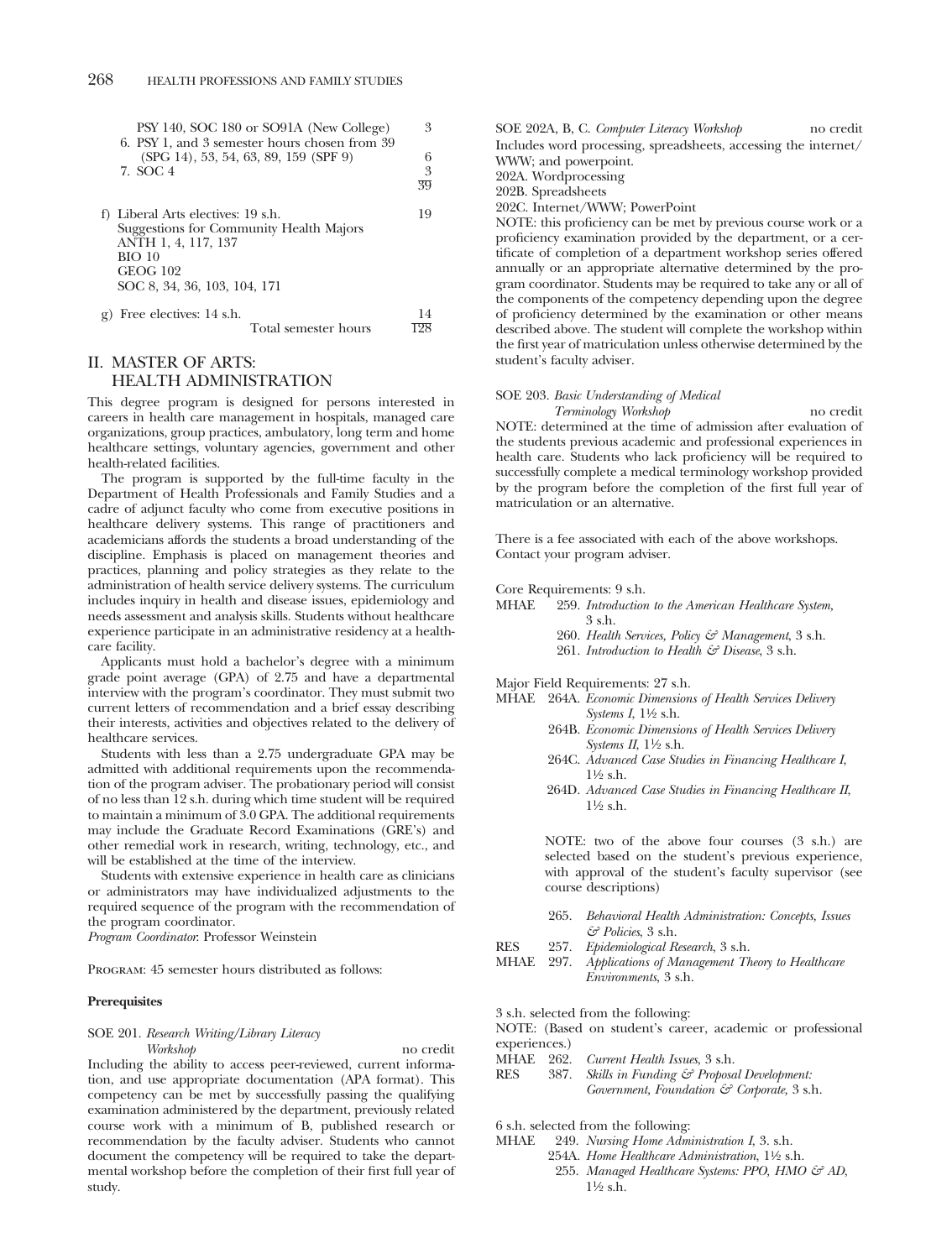- 255B. *Managed Healthcare Systems II*, 11⁄2 s.h.
- 272. *Ambulatory Care Management I*, 11⁄2 s.h.
- 272B. Ambulatory Care Management II, 1<sup>1</sup>/2 s.h.
- 274. *Medical Practice Management*, 11⁄2 s.h.
- 277. *Hospital Organization and Management*, 11⁄2 s.h.

NOTE: additional courses may be selected from this section as electives that have not been taken as Major Field Requirements

MHAE 263B. *Admnistrative Residency*, 6 s.h.

NOTE: This course is taken in the student's last semester. An equivalent 6 s.h. may be selected under advisement only, if the student can document previous health administration experience.

#### Core Electives: 9 s.h.

- MHAE 235A. *Outsourcing & Healthcare Business Ventures I,*  $1\frac{1}{2}$  s.h.
	- 235B. *Outsourcing & Healthcare Business Ventures II,* 11⁄2 s.h.
	- 236. *Ambulatory Healthcare in a Correctional Setting,*  $1\frac{1}{2}$  s.h.
	- 247. *Applications of Marketing Principles in Healthcare Environments,* 11⁄2 s.h.
	- 249. *Nursing Home Administration I*, 3 s.h.
	- 251. *Special Readings Seminar*, 1-3 s.h.
	- 253. *Health Services: Quality Assurance, Risk Management & Program Evaluation*, 3 s.h.
	- 254A. *Home Healthcare Administration*, 11⁄2 s.h.
	- 255. Managed Healthcare Systems: PPO, HMO & AD,  $1\frac{1}{2}$  s.h.
	- 255B. *Managed Healthcare Systems II*, 11⁄2 s.h.
	- 256A. *Legal & Ethical Issues in Healthcare Administration*  $I, \bar{1}\frac{1}{2}$  s.h.
	- 256B. *Legal & Ethical Issues in Healthcare Administration II,* 11⁄2 s.h.
	- 257A. *Public Health Issues & Policy Making*, 11⁄2 s.h.
	- 263A. *Supervised Externship: Community Agencies*, 3 s.h.
	- 264C. *Advanced Case Studies in Financing Healthcare I*, 11⁄2 s.h.
	- 264D. *Advanced Case Studies in Financing Healthcare II*, 11⁄2 s.h.
	- 262. *Current Health Issues*, 3 s.h.
	- 266. *Practicum: Health Care Operations Administration I*, 11⁄2 s.h.
	- 267. *Practicum: Health Care Operations Administration II*, 11⁄2 s.h.
	- 271. *Economic Issues in the Healthcare Industry*, 3 s.h.
	- 272. *Ambulatory Care Management I*, 11⁄2 s.h.
	- 272B. Ambulatory Care Management II, 1<sup>1</sup>/2 s.h.
	- 274. *Medical Practice Management*, 11⁄2 s.h.
	- 276. *Computers & Their Application to Health Administration*, 11⁄2 s.h.
	- 277. *Hospital Organization & Management*,  $1\frac{1}{2}$  s.h.
	- 278. *Epidemiological Research Methods*, 11/2 s.h.
	- 279. *Cases in Long Term Care Management*, 11⁄2 s.h.
	- 298A. *Healthcare Information Systems I*, 11⁄2 s.h.
	- 298B. *Healthcare Information Systems II*, 11⁄2 s.h.
	- 299. *Healthcare Personnel: Resources, Training & Development*, 11⁄2 s.h.
	- 280-289, A-Z. *Workshops*, 1-3 s.h. each
- RES 387. *Skills in Funding & Proposal Development: Government, Foundation & Corporate*, 3 s.h.

NOTE: Under special circumstances, other courses may be selected as electives with the approval of the student's faculty supervisor only.

### Additional Requirements

Successful completion of a comprehensive examination or MHAE 301, 302, *Master's Essay*. If the comprehensive is not passed, the student must complete MHAE 301, 302, *Master's Essay* or MHAE 300, *Departmental Seminar*.

### III. MASTER OF SCIENCE IN HEALTH EDUCATION

This program prepares students for careers in health education with emphasis on wellness and prevention. Courses in curriculum development and techniques of instruction for the school setting and for community programs are included. This program leads to permanent certification as a K-12 health education teacher in New York State for students who have provisional licenses in health or related fields. Students who seek New York State certification as teachers and do not come from a certified discipline must fulfill additional requirements, among them a series of professional education coures (described below) and a student teaching experience.

This program is supported by the full-time faculty in this department and in the department of Counseling, Research, Special Education, and Rehabilitation. Specialized health courses are taught by teachers and other professionals from the healthcare community on an adjunct basis.

Professor Weinstein, *Program Coordinator*

### Admission Requirements

Admission to the program requires a minimum grade point average of 2.75, a departmental interview, two current letters of recommendation and a brief statement, one to two pages describing the candidates interests, activities and objectives related to health.

Students with a grade point average of less than 2.75 may be admitted on probation with additional requirements upon the recommendation of the program coordinator. The probationary period will consist of no less than 12 credits during which the student will be required to maintain a grade point average of 3.0. The additional requirements may also include the Graduate Record Examination (GRE) and other remedial work in research, writing, and technology and will be established at the time of the interview by recommendation of the program adviser. Students must complete 24 hours in residence at Hofstra.

For candidates who want to teach in the public schools and do not hold prior teacher certification, the following courses must be completed: SED 205, 213, 264; one methods course selected under advisement *and* student teaching.

### Prerequisite Requirements:

Students may satisfy any and all of the prerequisites listed below by having completed courses in these areas as part of their undergraduate program at an accredited institution or by completing them at Hofstra. Prerequisite courses do not carry degree credit for this program and may be satisfied with 100-level courses.

#### PREREQUISITES:

Biology or Anatomy and Physiology, 4 s.h. Psychology, Sociology, or Anthropology, 3 s.h. First Aid including CPR, or equivalent

### Prerequisite competencies:

### SOE 201. *Research Writing/Library Literacy*

*Workshop* no credit Including the ability to access peer-reviewed, current information, and use appropriate documentation (APA format). This competency can be met by previously related course work with a minimum of B, published research or recommendation by the faculty adviser. Students who cannot document the competency will be required to take the departmental workshop before the completion of their first full year of study.

SOE 202A, B, C. *Computer Literacy Workshop* no credit Includes word processing, spreadsheets, accessing the internet/ WWW; and powerpoint.

202A. Wordprocessing 202B. Spreadsheets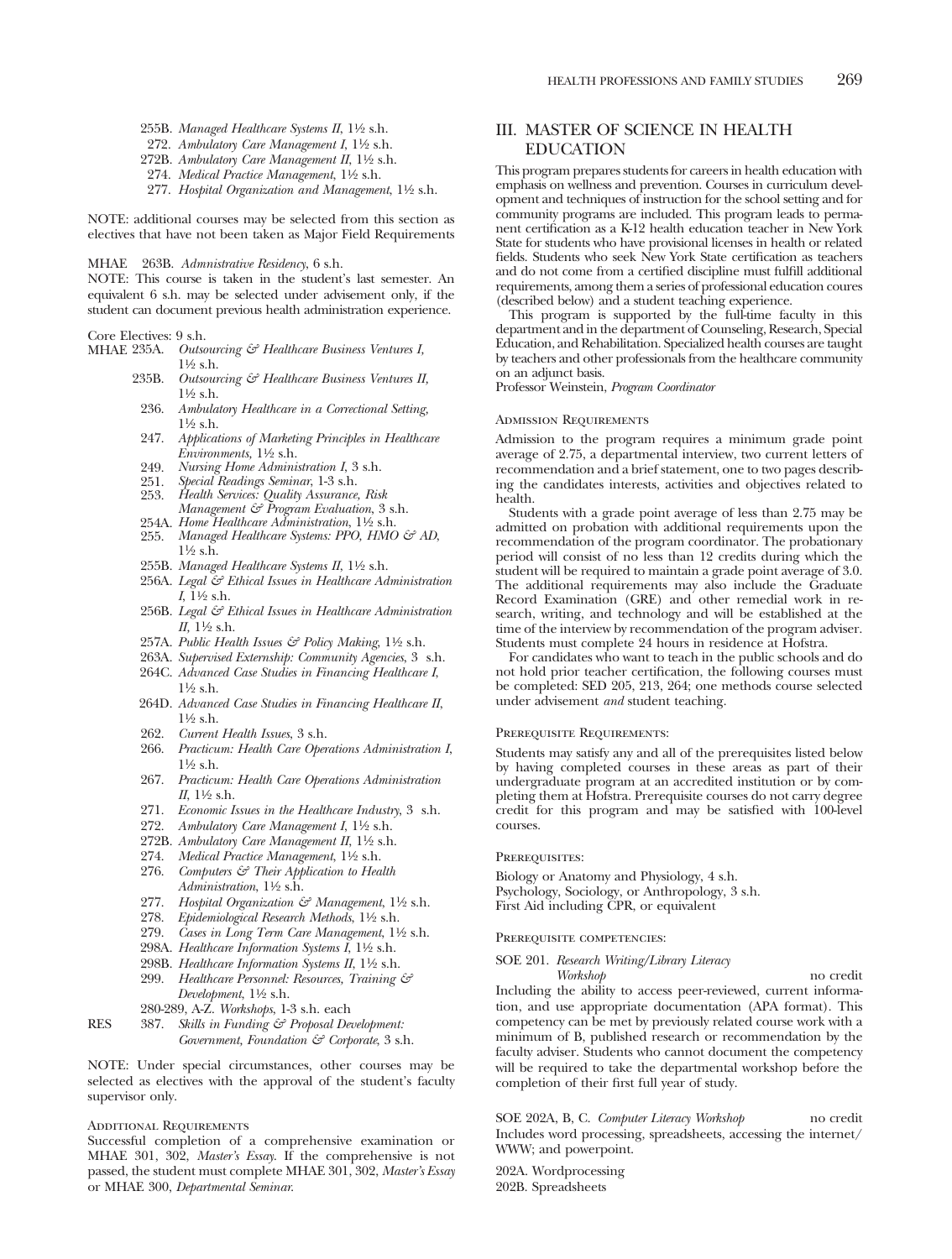202C. Internet/WWW; PowerPoint

NOTE: this proficiency can be met by previous course work or a proficiency examination provided by the department, or a certificate of completion of a department workshop series offered annually or an appropriate alternative determined by the program coordinator. Students may be required to take any or all of the components of the competency depending upon the degree of proficiency determined by the examination or other means described above. The student will complete the workshop within the first year of matriculation unless otherwise determined by the student's faculty adviser.

There is a fee associated with each of the above workshops. Contact your program adviser.

Program: 39 graduate credits distributed as follows:

Core Requirements: 12 s.h.<br>MHAE 261. *Introduction* 

- $^{12}$ 61. *Introduction to Health & Disease*, 3 s.h.<br>262. *Current Health Issues*, 3 s.h.
- 262. *Current Health Issues*, 3 s.h.
- 239. *Mental Health Issues for Health Educators*, 3 s.h. RES 257. *Epidemiological Research*, 3 s.h.
- 
- 
- Major Field Requirements: 15 s.h. MHAE 243. *Health Education: Teaching & Learning Styles & Environments*, 3 s.h.
	- 244. *Human Sexuality & Family Life Issues*, 3 s.h. 246. *Basic Concepts & Issues in Substance Use, Abuse &*
	- *Misuse*, 3 s.h. 248. *Nutrition & Health*, 3 s.h.
	- 258. *Analysis of Curricula & Implementation of School Health Programs*, 3 s.h.

## Core Electives (selected under advisement): 12 s.h.<br>MHAE 238. Assessment/Evaluation in Health Educe

- MHAE 238. *Assessment/Evaluation in Health Education*,  $1\frac{1}{2}$  s.h.
	- 240. *Consumer Health*, 11⁄2 s.h.
	- 242. *Multicultural Issues in Health*, 11⁄2 s.h.
	- 245. Stress Management, 1½ s.h.
	- 251. *Special Readings Seminar*, 1-3 s.h.
	- 256A. *Legal & Ethical Issues in Healthcare Administration I,* 11⁄2 s.h.
	- 257A. *Public Health Issues & Policy Making*, 11⁄2 s.h.
	- 259. *Introduction to the American Healthcare System*, 3 s.h. (under advisement only)
	- 263. *Internship: Supervised Field Experience for Health Teachers*, 3 s.h.
	- 268A or 268. *Health & the Elementary School Child*, 1<sup>1</sup>/2 s.h.
	- 270. *Conflict Resolution*, 11⁄2 s.h.
	- 273. *Environmental Health*, 11⁄2 s.h.
	- 275. *AIDS Education*, 11⁄2 s.h.
	- 280-289, A-Z. *Workshops,* 1-3 s.h. each
	- 290A. *Sexual Health Issues*, 11⁄2 s.h.
	- 294. Analysis of Child Abuse & Maltreatment, 1<sup>1</sup>/2 s.h.
	- 295. *Assessing Initiatives in Health Education*, 11⁄2 s.h.
	- 296. *Bereavement & Death Education,* 11⁄2 s.h.

**NOTE:** MHAE 268 or 268A; 275; 295; are required unless the student can document prior education or in-service professional training that meets the intent of the courses. This decision will be made at the time the student begins the program *under advisement only.*

### Additional Requirements

Successful completion of a comprehensive examination *or* MHAE 301, 302, *Master's Essay*. If the comprehensive examination is not passed, the student must complete MHAE 301, 302, *Master's Essay or* MHAE 300, *Departmental Seminar*.

### IV. MASTER OF ARTS: MARRIAGE AND FAMILY THERAPY

(See page 316 for program, requirements, and courses)

### V. PROFESSIONAL DIPLOMA IN MANAGED CARE

This 21 semester hour course of study beyond the master's degree (or its equivalent in an approved discipline), leads to the Professional Diploma in Managed Care. It is intended for healthcare administrators, healthcare providers, and others with academic, clinical and practical experience in the delivery or management of healthcare services. The program described below is tailored to meet the present needs of the seasoned professional(s) and compliment their individual previous experiences. Opportunity for special research interests are afforded those with appropriate qualifications.

NOTE: a) one course in managed care from an approved master's degree program (or other approved advanced study), may be transferred in if it was successfuly completed within the last five years; b) students may waiver and substitute two courses (under advisement only), if they can document sufficient equivalent scholarly experience from in-service or employment.

### Admission Requirements

- 1) a graduate degree in one of the allied health sciences (medicine, dentistry, nursing, physical therapy, occupational therapy), healthcare management, business, etc., or another approved discipline that includes professional training in the health service delivery models. Students who have degrees outside of healthcare, must document coursework or professional experience in the field.
- 2) a minimum graduate grade point average of 3.0;
- 3) a personal interview with a faculty adviser;
- 4) a detailed resume including related professional experiences;
- 5) three letters of recommendation.

#### Program Requirements

The Professional Diploma will be awarded after completion of the designated course of study described below with a minimum grade point average of 3.0.

| PDMC |      | 305. Managed Healthcare Systems: PPO,         |                     |
|------|------|-----------------------------------------------|---------------------|
|      |      | HMO & AD                                      | $1\frac{1}{2}$ s.h. |
|      | 306. | Managed Healthcare Systems II                 | $1\frac{1}{2}$ s.h. |
|      | 310. | Healthcare Marketing in a Managed Care        |                     |
|      |      | Environment                                   | 3 s.h.              |
|      |      | 311. Managed Care: Financial Principles       | 3 s.h.              |
|      |      | 312. Contracting $\mathcal G$ Negotiating the |                     |
|      |      | Managed Care Environment                      | 3 s.h.              |
|      | 313. | Comparative Health Care Policy                | $3$ s.h.            |
|      | 314. | Case Studies in Managed Care                  | 3 s.h.              |
|      |      | 315. Advanced Seminar in Managed Care         | 3 s.h.              |
|      |      |                                               | 21 s.h.             |
|      |      |                                               |                     |

The following courses are available as an alternative for students with equivalent scholarly experience in the above courses, selected with the approval of a faculty adviser:

|  | PDMC 316. Managed Care Administrative Residency | 3 s.h. |
|--|-------------------------------------------------|--------|
|  | 317. Independent Study in Managed Care          | 3 s.h. |

See complete graduate information, page 75.

### VI. PROFESSIONAL DIPLOMA IN MARRIAGE AND FAMILY THERAPY

(See page 317 for program, requirements, and courses)

### VII. POST-MASTER'S DEGREE: FAMILY THERAPY

(See page 317 for program, requirements, and courses)

### VIII. ADVANCED CERTIFICATE IN SEX COUNSELING

(See page 317 for program, requirements, and courses)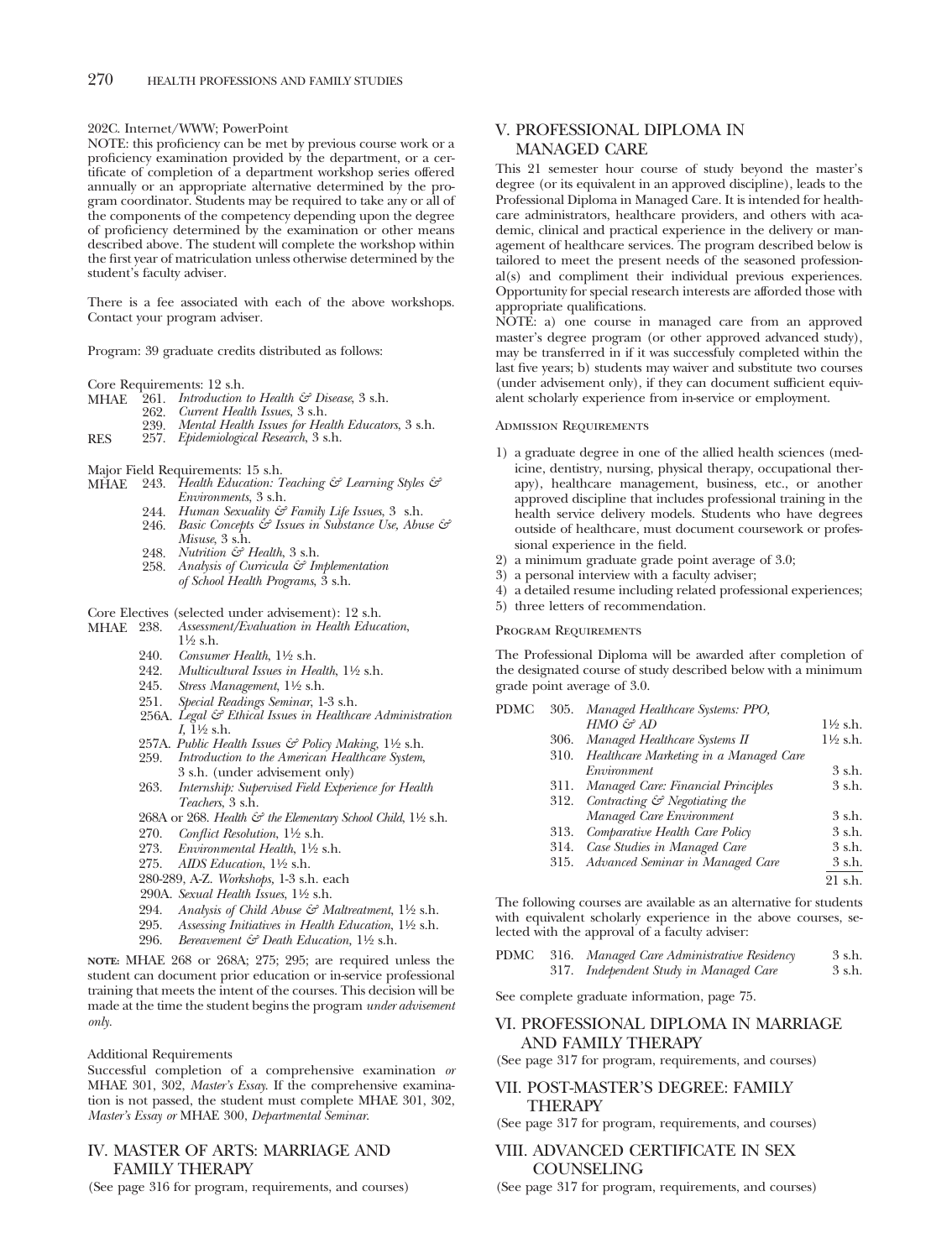### **COURSES**

In addition to semester notations next to each course, a selection of courses is offered during the January and Summer sessions. Consult the *January* and *Summer Sessions* bulletins for these schedules.

### **Please note new course prefixes:**

61 through 179, A-Z will carry the prefix HPFS

230A through 304 will carry the prefix MHAE

305 through 389 will carry the prefix PDMC

All Marriage and Family Therapy courses carry the prefix MFT (see page 318 for programs)

### 61. *Family Health: A Lifecycle Approach* 3 s.h. Once a year

Examination of family health issues throughout the family life cycle as they relate to optimal health and wellness. Topics covered include: lifestyle and relationship options, pregnancy and child care, health needs of children, adults, and the aged, life cycle patterns of diseases, and the impact of poverty and cultural differences on family health. (Formerly HPER; HSPE)

### 62. *Personal and Community Health\** 3 s.h. Spring

Basic health concepts leading to an understanding of personal responsibility in the maintenance and improvement of health. Specific areas of focus include: examination of the various components of optimal health, personal health assessments and discussions on how to become an informed health consumer. (Formerly *Personal and Community Health and Inspection;* HPER; HSPE)

### 63. *Community Health Care and Services* 3 s.h. Fall

Familiarizes students with the multidimensional system that responds to health needs in the community. Specific health problems, organizational structure of federal, state and local agencies, local voluntary health agency network and various systems for financing health care. Criteria for developing a health referral list and other health related concerns that constitute an effective health delivery system. (Formerly HPER; HSPE)

### 64. *Consumer Health* 3 s.h.

Spring

Recent research, new theories and the application of accepted nutritional concepts relating to disease prevention. Aspects of consumer behavior in the selection and use of health products, professionals and services. Influence of media on consumer attitudes; advertising tactics and consumer buying habits, and consumer health protection laws and agencies. (Formerly HPER; HSPE)

### 65. *Ethical, Legal and Critical Health Problems* 3 s.h. Fall

Ethical and moral issues in health behaviors and services. Exploration of domestic and international positions and laws relating to specific health problems. New technologies and recent advances in treatment and prevention of critical health problems. (Formerly HPER; HSPE)

### 66. *Drugs and Alcohol* 3 s.h. Spring

Designed to provide students with an understanding of the physiological, psychological and socioeconomic aspects of drug and alcohol use and abuse. Introduction to appropriate instructional techniques for drug and alcohol education at the elementary and secondary school levels. (Formerly HPER; HSPE)

### 67. *Gerontological Health* 3 s.h. Spring

Introduces students to the aging process in relation to the person's health. Focus on the determinations of healthy aging and preventive health care. Prerequisites: BIO 103, 105. (Formerly HPER; HSPE)

68. *Environmental Health* 3 s.h. Spring

History, fundamentals, diseases, control and solutions of several major environmental health areas including air pollution, solid waste, water supply, insect and rodent control, food sanitation, radiological health and noise pollution. The current status and future of each environmental health area. (Formerly HPER; HSPE)

69. *Stress Management* 1 s.h. Fall

Intervention strategies for stress reduction and wellness models are reviewed and practiced. Techniques for working with students and clients are covered. (Formerly 69; HPER; HSPE 69A)

70. *Epidemiology* 2 s.h. Fall

Basic understanding of the discipline of epidemiology: research designs and sources of bias in epidemiological research; and the epidemiological approach to infectious and chronic diseases. Physical inactivity as a risk factor for chronic disease is discussed. (Formerly 70, *Basic Epidemiology;* HPER; HSPE 70A)

### 71. *Chronic and Communicable Diseases* 3 s.h. Once a year

Analysis of chronic and communicable diseases focusing on disease identification, prevention, and control. Topics include: history of disease, causative agents, treatment modalities and practices, current research, and the relationship of wellness and health promotion to disease prevention and control. Prerequisite: HPFS 62. (Formerly HPER; HSPE)

### 74. *Microcomputer Applications for Health*

*Professionals* 3 s.h. Periodically

Concepts, methodology, and applications of microcomputers in the field of health. In-depth examination of programs designed to assist professionals responsible for providing health-related information to individuals in an educational or community setting. Prerequisite: CSC 5. (Formerly HPER; HSPE)

### 75. *Life Cycle Sexual Health* 3 s.h. Spring

Examination of sexual health issues from a life cycle perspective. Topics covered include sexual growth and development; sexual health promotion; sexual health care and services; the maternity cycle; fertility, infertility, and contraception; STDs; illness, chronic disease, and sexuality; and sexuality and the aging process. The interrelationship of the various components of sexual health is also discussed. (Formerly HPER; HSPE)

#### 102. *Organization and Administration of School Health Programs* 3 s.h.

Spring

Comprehensive school health programs include eight components. Course focuses on the organizational issues related to these components and the administrative procedures that lead to a quality school health program. Literacy, multiculturalism, use of educational technology, and inclusion are integrated within the eight component model. Twenty hours of observation in appropriate school settings are required. (Formerly HPER; HSPE)

### 103. *Methods and Materials of Health*

*Education: Children* 3 s.h. Once a year

This course investigates various teaching philosophies, offers opportunities to demonstrate techniques and methodologies, and explores resources used to deliver effective health education at the preschool and elementary levels. Special considerations include the influence of gender, developmental appropriateness, and socioeconomic realities in the planning process. Literacy, for

<sup>\*</sup>Recommended for majors.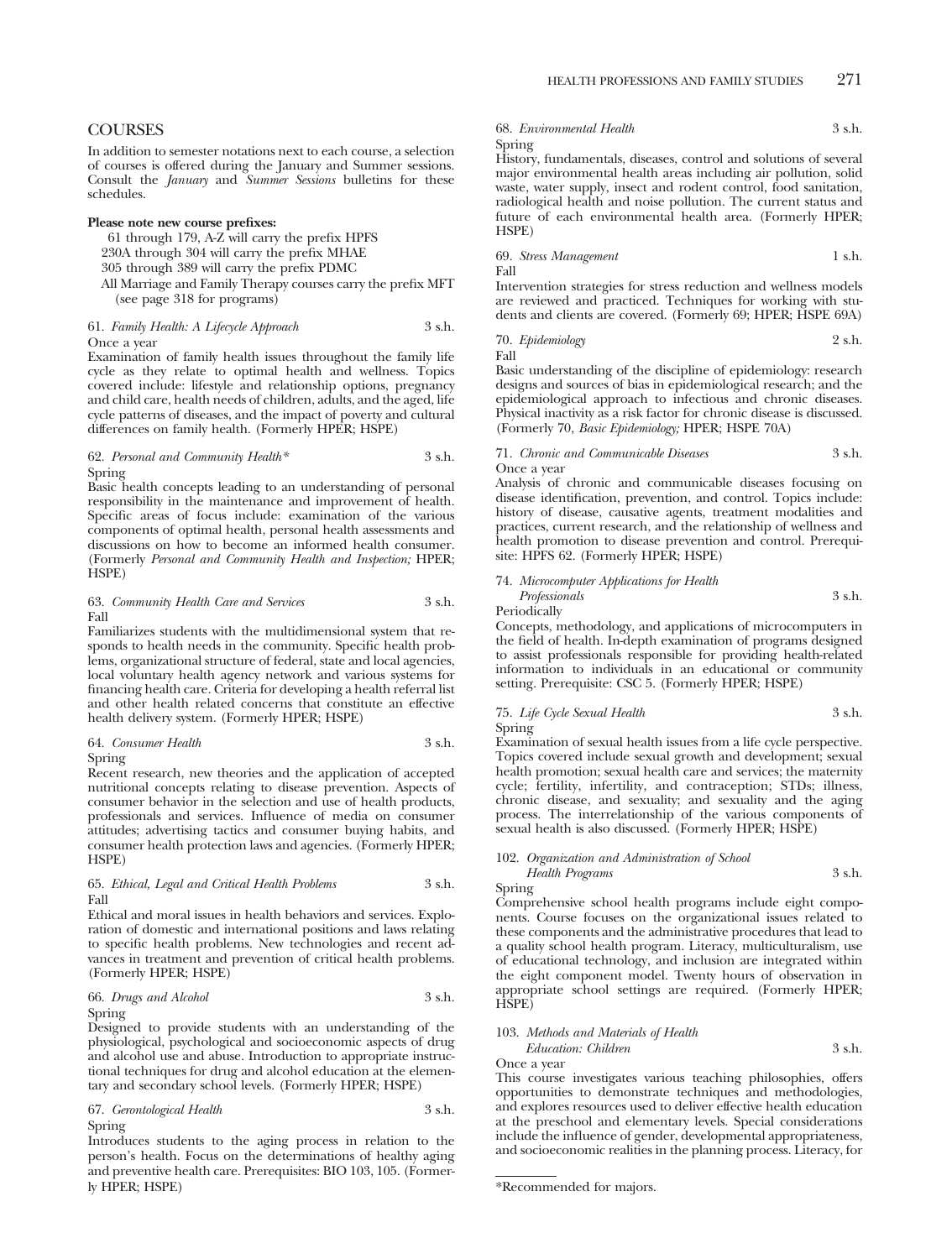both native English speakers and English language learners, is addressed including methods of developing listening, speaking, reading, and writing skills. Multiculturalism, use of educational technology and inclusion are integrated within all activities. Twenty hours of observation in appropriate school settings are required. (Formerly HPER; HSPE 103A)

### 104. *Methods and Materials of Health Education: Adolescents* 3 s.h.

Once a year

This course investigates various teaching philosophies, offers opportunities to demonstrate techniques and methodologies, and explores resources used to deliver effective health education in secondary schools and in the community. Special considerations include the influence of gender, developmental appropriateness, and socioeconomic realities in the planning process. Literacy, for both native English speakers and English language learners, is addressed including methods of developing listening, speaking, reading, and writing skills. Multiculturalism, use of educational technology and inclusion are integrated within all activities. Twenty hours of observation in appropriate school settings are required. (Formerly HPER; HSPE 104A; *Methods and Materials of Health Education: Adolescents/Adults.*)

### 105. *Health Education Curricula Development, PreK-12* 3 s.h. Spring

Investigation of all content and skill-development areas applicable to health education curricula. Cognitive, affective, and skill components of curriculum planning are addressed as are needs assessment, planning, delivery, and evaluation. Special considerations include the influence of gender, developmental appropriateness, and socioeconomic realities in the curriculum planning process. Literacy, multiculturalism, use of educational technology, and inclusion are integrated within all curriculum activities. Twenty hours of observation in appropriate school settings are required. (Formerly HPER; HSPE; *Health Education Curricula Development, K-12.*)

### 114. *Applied Nutrition, Diet and Exercise* 3 s.h. Fall, Spring

Application of nutritional concepts, caloric intake, and eating habits; to health, performance, and weight control. Review of the current nutrition research as it relates to issues of wellness, disease prevention, weight management, exercise and performance enhancement. Information on methods to develop and adhere to a healthy eating lifestyle. (Formerly HPER; HSPE)

### 116. *Planning, Implementation and Evaluation of Community Health Programs* 3 s.h.

#### Once a year

Examination of the planning, implementation and evaluation of community health programs. Topics focused on include: the needs assessment process, defining target groups, setting goals and objectives, implementation design and procedures, and the assessment of program effectiveness. (Formerly HPER; HSPE)

#### 118. *Women's Health Issues* 3 s.h.

Once a year

Overview of the broad spectrum of issues relevant to the health of women. Exploration of the history of women's health, current health risks for women and trends in treatment. Special emphasis is given to the issue of gender sensitivity versus gender insensitivity in health research. Discussions also focus on the politics of women's health. (Formerly HPER; HSPE)

### 125. *Violence in Children, Family, and the Community* 3 s.h. Once a year

Basic concepts of the public health approach to violence in our society. Recognition of effects of violence on children, families, and communities and an understanding of primary and secondary prevention strategies used to curb the epidemic of violence. (Formerly HPER; HSPE)

130A, 130B. *Student Teaching* \* 41⁄2 s.h. each Fall, Spring

Sixteen weeks of student teaching including four and one-half days per week in the school and participation in the after- school program. A seminar is conducted in conjunction with student teaching. In 130A, student teaching is done in the elementary school for eight weeks. In 130B, student teaching is done in the secondary school for eight weeks. Hofstra students must complete 130B in order to receive credit for 130A. Pass/D+/D/Fail grade only. (Formerly HPER; HSPE)

### 151, 152. *Readings* 1-3 s.h. each

Fall, January, Spring, Summer

Individualized course designed to meet special interests of the student and to fill gaps in the student's understanding of physical education and recreation. Ordinarily open only to juniors and seniors who are capable of independent study. Prerequisites: written consent of chairperson of department and of instructor who will serve as tutor. (Formerly HPER; HSPE)

*Health* 3 s.h. each

### 157A, 157B. *Field Experience: Community*

Fall, Spring

Supervised practicum in one or more community health agencies. Students are assigned on the basis of past experiences and career goals. Separate placements can be made for 157A, 157B, or student can do all 6 semester hours in one placement under advisement. (Formerly HPER; HSPE)

### 160. *International Health Issues* 3 s.h. Once a year

Designed to provide students with an understanding of health from a global perspective. Topics covered include: global patterns of disease, pandemic and endemic health problems, health conditions in countries around the world, population, health care and delivery systems, and international health initiatives. (Formerly HPER; HSPE)

162. *Mental Health Care and Services* 3 s.h. Once a year

Designed to provide students with an understanding of the organization and delivery of mental health care and services in the United States. Examination of the etiology, diagnostic criteria, and epidemiology of mental illness. Effects of mental illness on society in general, and on the health care delivery system in particular are discussed. (Formerly HPER; HSPE 162A)

179, A-Z. *Workshops in Health* 1-3 s.h. each Periodically

Designed to meet the needs of specific groups of students interested in special topics in health not covered by other course offerings.

As individual subjects are selected, each is assigned a letter (A-Z) and added to the course number. Any course may be taken a number of times so long as there is a different letter designation each time it is taken. (Formerly HPER; HSPE)

### **230A through 304 will carry the prefix MHAE**

230A-230B. *Student Teaching in Health Education:*

*Elementary and Secondary* 3 s.h. each

230A: Elementary; 230B: Secondary

Fall, Spring

Student teaching is a full semester experience consisting of eight weeks at the elementary level and eight weeks at the secondary level for students in the M.S. in Health Education. The student is in the school the equivalent of four and one-half days each week. A seminar is conducted in conjunction with student teaching. Hofstra students must complete MHAE 230B in order to receive credit for MHAE 230A. Course is open to graduate students only. Does not count toward degree requirements.

<sup>\*</sup>Recommended for majors.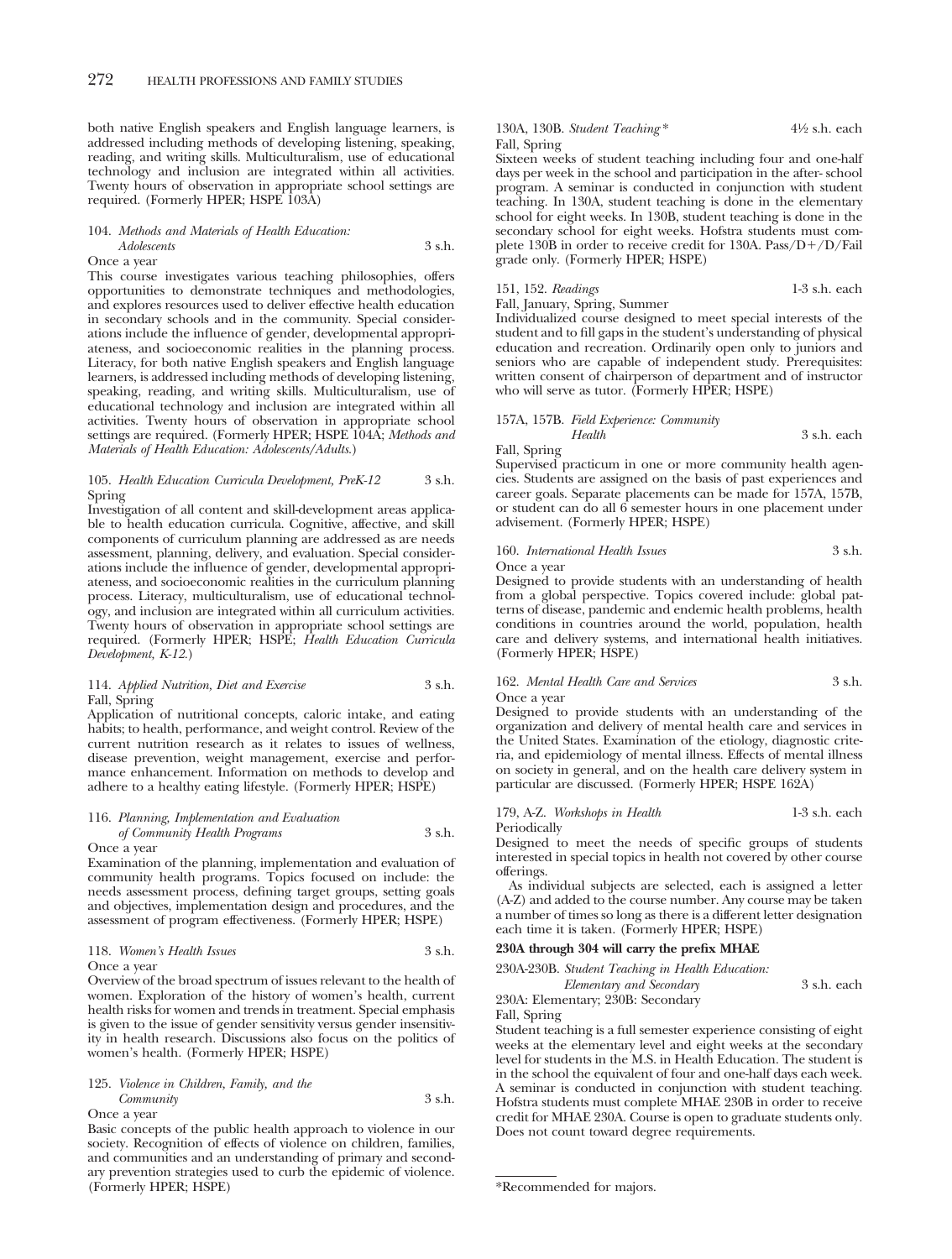230C. *Practicum in Health Education* 11⁄2 s.h. Fall, Spring

This practicum in health education is for students who hold a teaching certificate in another subject as well as those who have no teaching certificate. Fifty hours (50) in health education classroom settings are required. Experience includes placement in both K-6 and 7-12 settings. Must be taken concurrently with one of the following: MHAE 238; 243; 258; 268. Select with permission from faculty adviser only. Pass/Fail grade only.

### 231. *Teaching Elementary School Children About Health* 3 s.h. Fall, Spring

This course is for PreK-6 classroom teachers. The course examines the content and skills children need to manage their health. The course develops the competencies and skills needed by teachers to design interdisciplinary health education learning experiences for diverse constituencies. Literacy, assessment, and technology are included as they relate to developing interdisciplinary health learning experiences.

#### 233. *Planning, Implementation and Evaluation of Community Health Programs* 3 s.h. **Periodically**

Health agencies have as one of their missions the provision of education, screening, medical services, etc., to the community. This course prepares students to determine the goals and objectives of the agency; the needs of a target population; the capabilities of the agency to meet those needs; strategies for developing and implementing programs, and evaluating their effectiveness. Open to M.S. Community Health majors only.

234. *Implementing the New York State Standards in Health Education* 11⁄2 s.h.

Fall, Summer

This course reviews the New York State Standards as they apply to the teaching of health education PreK-12. The course prepares teachers to design learning experiences that make the shift from knowledge-based to skills based instruction and understand the key elements of standard based assessment as they apply to health education.

### 235A. *Outsourcing and Healthcare Business Ventures I*  $1\frac{1}{2}$  s.h.

Fall

In this first of two courses students engage in the exploration of outsourcing and other business venture alternatives in healthcare settings. Develop an understanding of the practical/ operational issues relating to outsourcing departments in hospitals and other healthcare environments and their implications to the economics of the delivery of services.

235B. *Outsourcing and Healthcare Business Ventures II* 11⁄2 s.h.

Fall

This course further explores outsourcing options and the planning, procedures and policies in decision making and problem solving. Case studies in outsourcing are described. Prerequisite: MHAE 235A or permission of the instructor.

236. *Ambulatory Healthcare in a Correctional Setting* 11⁄2 s.h.

Once a year

Introduction to the issues surrounding the provision of quality healthcare services to inmate populations. The historical perspective, legal and ethical concerns, correctional/medical interfaces, staffing needs and cost containment strategies and other pertinent topics are studied.

### 237. *Media Literacy for the Health Professions* 11⁄2 s.h. Every other semester, Summer

This course introduces the concept of media literacy focusing on the development of skills in reading and interpreting various media, studying how various media are used in health education and promotion, and applying and facilitating the development of media literacy skills in school and community settings.

238. *Assessment/Evaluation in Health Education* 11⁄2 s.h. Once a year

This course focuses on the procedures and issuees of assessment and evaluation in health education.

239. *Mental Health Issues for Health Educators* 3 s.h. Fall, Spring

Through an understanding of the components of mental and emotional health, students study psychosocial factors influencing people's healthy lifestyle choices over the life cycle. Concepts of decision making, problem solving, communication, interpersonal relationships, copying styles, self-concept and self-esteem are reviewed as well as theories of counseling and corresponding treatment options.

240. *Consumer Health* 11⁄2 s.h. Fall, Summer

Designed to provide information on consumer behavior in the selection, purchase, and use of health products and services. Health insurance, medical aid, influence of media, and health protection laws and agencies are examined in detail. (Formerly HPER)

241. *Medical Terminology and the New Technologies* 11⁄2 s.h. Periodically

This course is designed to introduce medical and healthcare language and identify current technological advances that are commonly utilized in the healthcare industry. How vocabulary is applied and innovations explored in the context of the healthcare community are studied.

#### 242. *Multicultural Issues in Health* 11⁄2 s.h. Once a year

This course provides the opportunity for students to examine various cultures and the culture-specific nuances that have implications to health education and health service delivery. Students also explore and analyze curricula and health education strategies that are sensitive to cultural diversity. (Formerly HPER)

243. *Health Education: Innovative Teaching and Learning* 3 s.h. Spring

This course focuses attention on the various teaching and learning styles and the use of technology in the preparation of learning experiences that enhance students' mastery of content and ability to develop skills for implementing healthy behaviors. Innovative cooperative learning environments, affective and experiential strategies, portfolios, etc., as well as traditional models of health behavior change instruction, are explored within the various content areas. Student develop learning experiences and means of measuring students' progress that are sensitive to individual students' needs. (Formerly HPER; *Health Education: Teaching and Learning Styles and Environments.)*

### 244. *Human Sexuality and Family Life Issues* 3 s.h. Spring

This course covers the various aspects of family life and human sexuality including the influences of biological, psychological, sociological and historical factors. Semantic and comparative cultural aspects; adjustment needs and problems of children and adults during the course of maturing and aging, is included. Discussion and implications of selecting various methods and materials for instruction and the role of the school in sex education is explored. (Formerly HPER)

245. *Stress Management* 11⁄2 s.h. Spring, Summer

Examination of the physiological, psychological and sociological aspects of stress to provide students with an understanding of the meaning of stress. The study of theory, practices, and application of coping skills and stress reduction are emphasized. (Formerly HPER)

### 246. *Basic Concepts and Issues in Substance Use, Abuse and Misuse* 3 s.h.

Fall, Spring

Aspects of current research; methods of teaching about the problems; social, humanistic, pharmacological and psychological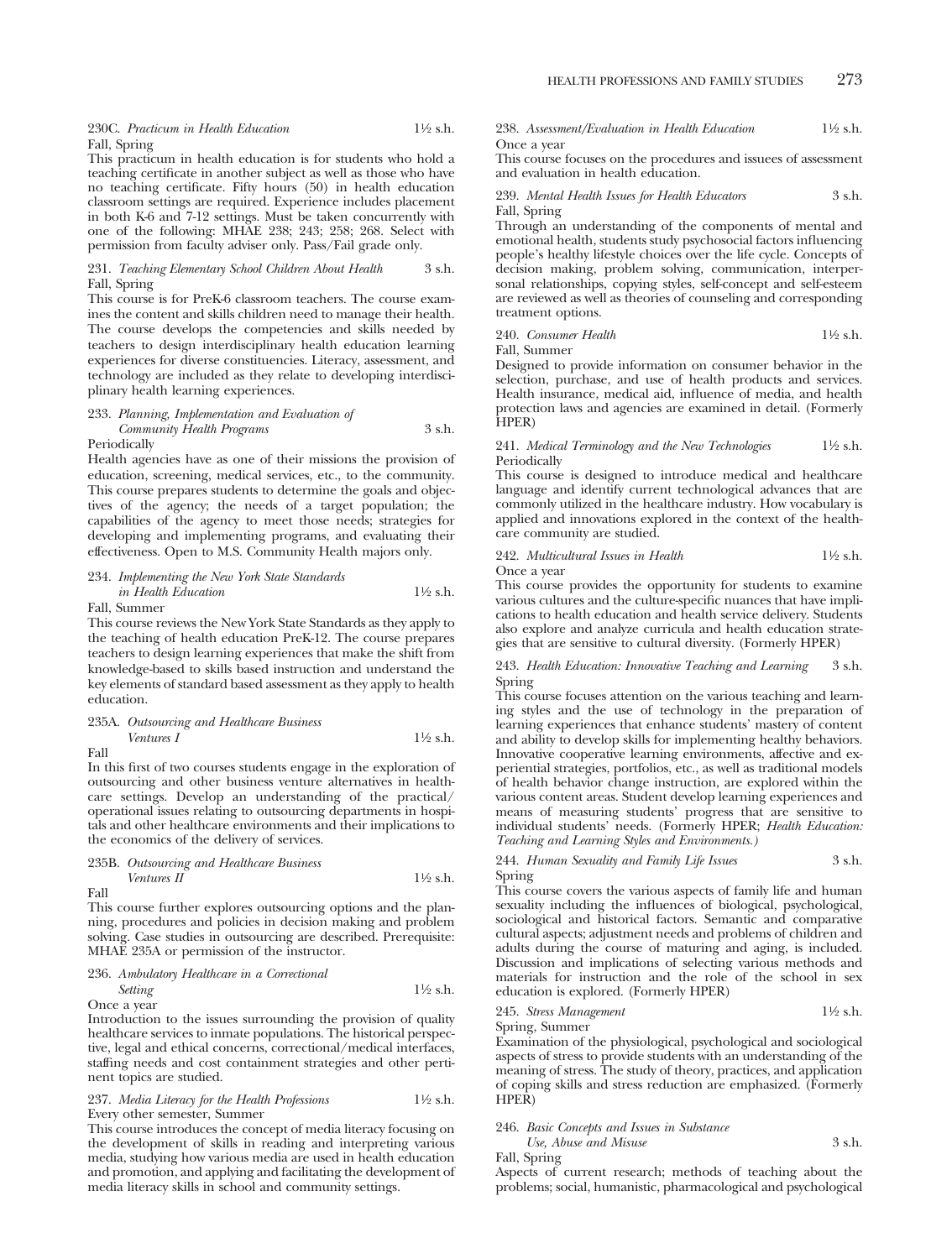aspects of substance use as well as prevention and rehabilitation; an understanding of the humanistic and sociological aspects of our evolving adult and youth cultures is explored. Reasons for drug use and the effect of drug addiction on individual, family, community and society are examined. Discussion of the interdisciplinary approach to drug education with student and community involvement. (Formerly HPER)

### 247. *Application of Marketing Principles in Healthcare Environments* 11⁄2 s.h. Spring

Through a combination of lectures, problem solving and case studies, students apply principles of marketing to the decisionmaking process in the healthcare environment. The complex relationships between hospital PPOs and HMOs are explored.

#### 248. *Nutrition and Health* 3 s.h. Spring, Summer

Covers energy nutrients, vitamins, minerals and water in reference to aspects of current knowledge and research of nutrition and health. Deals with recommended nutrient intake and diet planning guides, as well as intentional and incidental food additives. Discussions where possible combat misleading advertisements, half-truths and pseudoscience. Planning of nutrition education programs are included. (Formerly *Nutrition and Consumer Health*; HPER)

### 249. *Nursing Home Administration* 3 s.h. Once a year

Designed for students interested in nursing home administration and gerontological studies. Topics to be covered are geriatric illnesses; environmental and safety regulations; medical emergencies; human relations aspects of patient care; nursing policy, legal; organizational and management aspects of long-term care; utilization review and medical record keeping. (Formerly HPER)

### 251, 252. *Special Readings Seminar* 1-3 s.h. each Fall, Spring, Summer

Investigations and reports on health education topics adapted to the student's program. Prerequisites: written consent of the chairperson and instructor. (Formerly HPER)

### 253. *Health Services: Quality Assurance, Risk Management and Program Evaluation* 3 s.h.

Fall, Spring

Provides a comprehensive review and evaluation of quality assurance and its related programs such as risk management, utilization review and program evaluation. Main areas of concentration include: 1) the interrelationships between QA and its related programs; 2) cost containment and its effect on QA; 3) program evaluation and program development and implementation. (Formerly HPER)

### 254A. *Home Healthcare Administration* 11⁄2 s.h. Once a year

Course examines the administration and provision of out-ofinstitutional home healthcare services. Emphasis placed on organizational structure, services delivered, costs, staffing, utilization review, quality assurance and need methodology. Other options such as adult day care and comprehensive outpatient rehabilitation facilities are also scrutinized. (Formerly HPER)

#### 255. *Managed Healthcare Systems: PPO, HMO and AD* 11⁄2 s.h. Once a year

Continuing pressure to reduce healthcare delivery cost, coupled with a rapidly changing environment, has resulted in considerable change in the healthcare industry over the past several years. Discussion of the history of the traditional medical insurance plan and examination of the changes that brought about the birth of Health Maintenance Organizations, Preferred Provider Organizations and Alternate Delivery Systems. Emphasis on the structure, financial arrangements, services, staffing and future of each system. Same as PDMC 305. (Formerly HPER)

### 255B. *Managed Healthcare Systems II* 11/2 s.h. Once a year

This course focuses on healthcare reforms at the national level. Comparisons with that of Germany, France, and Canada are made. Detailed discussions on public policy initiatives are also included (Medicaid, Medicare, uninsured programs, etc.). Theories of Health Insurance Purchasing Cooperatives (HIPCS), and Allied Health Plans (AHPS) are evaluated. Prerequisite: MHAE 255. Same as PDMC 306. (Formerly HPER)

### 256A. *Legal and Ethical Issues in Healthcare Administration I* 1<sup>1</sup>/2 s.h.

Once a year

Investigation of the legal and ethical issues and problems encountered by administrators of health care facilities and programs. Topics discussed include government regulation of health care providers; the admission and discharge of patients; patient consent to and refusal of treatment; reproduction issues; privacy and confidentiality; and mental health issues. (Formerly HPER; *Legal and Ethical Issues in Healthcare Administration*.)

### 256B. *Legal and Ethical Issues in Healthcare Administration II* 3 s.h.

Spring

Acquaints the healthcare administrator with the interface between reasons for legislation, governmental regulations, the process by which laws, rules, and regulations become effective, the civil and criminal law and how each impacts on and governs healthcare decisions and the role of the courts as a regulation of societal demands. Students analyze legislation, ethicists' commentary and case-law in medicine and healthcare through research and class participation. Prerequisite: MHAE 256A.

#### 257A. *Public Health Issues and Policy Making* 11⁄2 s.h. Once a year

Deals with issues faced by health care professionals in their daily pursuit of providing health care for the public. Social, economic, legal, ethical and political issues are discussed in the context of the development of medicine and health care in the United States. (Formerly HPER)

### 258. *Analysis of Curricula and Implementation*

*of School Health Programs* 3 s.h. Fall, Spring

A historical and philosophical overview of comprehensive school health education at the PreK-12 grade levels are presented. Students study health curricula and explore and reflect on integrated and discipline specific models, traditional content areas and sequences, skills-based models, developmental considerations, family, culture and community influences and national and state standards. Methods of student and program assessment are discussed as well as community and school health resources. (Formerly HPER)

### 259. *Introduction to the American Healthcare System* 3 s.h. Fall, Spring

Course provides an overview of the health care system in the United States. The course explores the role and dynamics of the institutions and group hospitals, nursing homes, ambulatory care facilities, home care agencies, providers, and government agencies that deliver health care. In addition, national trends in policy, financing, and delivery systems are analyzed. (Formerly *Community Health Organizational Operations I*; HPER)

### 260. *Health Services Policy and Management* 3 s.h. Fall, Spring

Designed for students interested in careers in health care administration. Explores basic concepts of health planning and policy analyses. Recurring problems in establishing health policy and technical aspects of planning for health service delivery are studied. Prerequisite: MHAE 259. (Formerly *Community Health Planning and Policy*; HPER)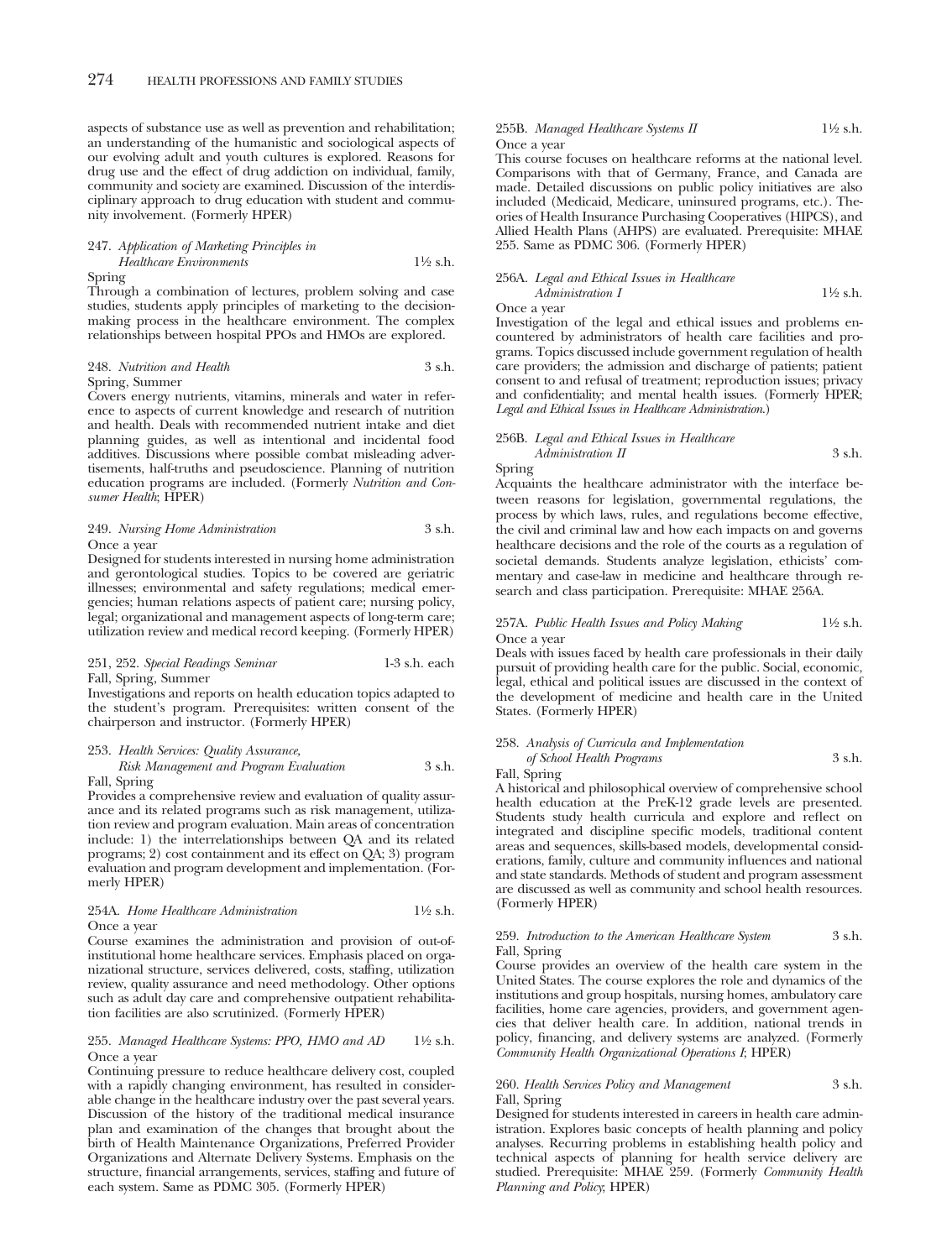261. *Introduction to Health and Disease* 3 s.h. Fall, Spring

Introduction to the basic issues affecting human health. Focus on preparation for the health professional to assist people in achieving a better understanding of the cognitive and affective qualities necessary to promote a healthy life state. (Formerly HPER)

262. *Current Health Issues* 3 s.h. Spring

Designed to familiarize the student with critical health issues affecting contemporary living. Primary areas of inquiry are narcotics, i.e., smoking, drugs and alcoholism. Specialists are invited. Prerequisite: MHAE 261. (Formerly HPER)

263. *Internship: Supervised Field Experience for Health Teachers* 3 s.h. Fall, Spring, Summer

Directed observation, participation and teaching service in elementary, junior and senior high schools for health education teacher candidates who have not student taught or who are teaching in a nonhealth field. Alternative health service agency experience for candidates with previous satisfactory health teaching experience. Prerequisites: MHAE 244, 246, 248, 261, 262; COUN 207. Pass/Fail grade only. (Formerly HPER)

### 263A. *Supervised Externship: Community Agencies* 3 s.h. Fall, Spring, Summer

Semester-length "externship" where students will observe, study and report on health planning policies, disease prevention and health care procedures, and advocacy positions of two community health facilities. Prerequisite: department approval. Pass/Fail grade only. (Formerly HPER)

263B. *Administrative Residency* 6 s.h. Fall, Spring, Summer Supervised field experience in health administration at a health

agency or hospital. Prerequisite: permission of department. Pass/ Fail grade only. (Formerly HPER)

### 263C. *Field Experience for Health Teachers* 11⁄2 s.h. Fall, Spring, Summer

This 50 hours of health education field experiences are required of students who have not fulfilled the field experience hours consistent with New York State teacher certification. Placement will be in health education settings at the elementary, middle or senior high school levels including high risk districts and those with cultural and language diverse populations. The course affords teachers an opportunity to observe, participate and reflect on classroom management styles, curriculum integration and implementation, developmental levels of student and curriculum content appropriateness, theory to practice applications. The course must be taken concurrently with MHAE 238; 243; 258; or 268. With adviser approval only. For M.S. in Health Education majors only. Pass/Fail grade only.

264. *Economic Dimensions of Health Services Delivery Systems* 3 s.h.

Once a year

Examination of the Fiscal Services Division of a hospital, its functions, interactions and responsibilities. Students understand how to interact with this Division. (Formerly HPER)

264A. *Economic Dimensions of Health Services Delivery Systems I\** 11⁄2 s.h.

Fall, Spring

Examination of the Fiscal Services Division of a hospital, its functions, interactions and responsibilities. Students will understand how to interact with this division.

264B. *Economic Dimensions of Health Services Delivery Systems II\** 11⁄2 s.h. Fall, Spring

Examination of the Fiscal Services Division of a hospital, its perspective, interaction and responsibilities. Students will understand how their actions are viewed by this division.

264C. *Advanced Case Studies in Financing Healthcare I\** 11⁄2 s.h.

Fall, Spring

Through healthcare delivery systems case studies, the course gives students a general understanding of how to apply advanced financial principles to the decision making process in the health care environment.

### 264D. *Advanced Case Studies in Financing*

*Healthcare II\** 1<sup>1</sup>⁄2 s.h. Fall, Spring

Through the use of healthcare delivery system case studies, this course will further the inquiry of advanced financial principles and their applications to the decision making process in the healthcare environment.

### 265. *Behavioral Health Administration: Concepts, Issues and Policies* 3 s.h.

Fall, Spring

The study of behavioral health services including types of service providers and treatment settings, professional training and licensure and their implications to diagnosis, treatment options and payment systems, and other behavioral health administration issues are explored. Concepts of adherence/compliance, the relationship between mental health and physical well being are discussed.

### 266. *Practicum: Health Care Operations Administration I* 1<sup>1</sup>/<sub>2</sub> s.h.

Once a year

Review of all active, current regulatory agencies (OHSM, JCAHO, CAP, DSAS, FDA, etc.) and respective regulations that impact upon the Clinical Operations Administrator (Administrator on Duty). Topics covered include consents, DNR/Health Proxy Act, interhospital transfers, patient complaints, external disasters, clinical issues, NYS reportable incidents, etc. (Formerly HPER)

### 267. *Practicum: Health Care Clinical Operations*

*Administration II* 1<sup>1</sup>⁄2 s.h. Once a year

Course affords students a practical experience shadowing an "Administrator on Duty" (A.O.D.). Policies and procedures of the hospital site are discussed and role play opportunities prepare the student for the experience. The A.O.D. student is involved in all decisions, deals directly with the public, medical staff and administration of chosen hospital. (Times vary to accommodate personal schedules.) Prerequisite: MHAE 266 or permission of faculty adviser. (Formerly HPER)

### 268. *Health and Elementary School Child* 3 s.h. Fall, Spring

The focus on this course is on instruction of health education pre-school—6th grade. Developmentally appropriate health information, instructional strategies and curricula planning with emphasis on interdisciplinary approaches are discussed. The school environment and school health services for this population is included.

**NOTE:** either MHAE 268A or 268 will be selected in consultation with an adviser, depending upon the student's documented previous elementary school experience.

268A. *Health and the Elementary School Child* 11⁄2 s.h. Once a year

The focus of this course is on instruction of health education, preschool to 6th grade. Developmentally appropriate health

<sup>\*</sup>Students are required to take 2 of the four courses as core requirements. The appropriate courses will be selected *under advisement only*, based upon the students previous education/ professional experience. The remaining may be selected as electives.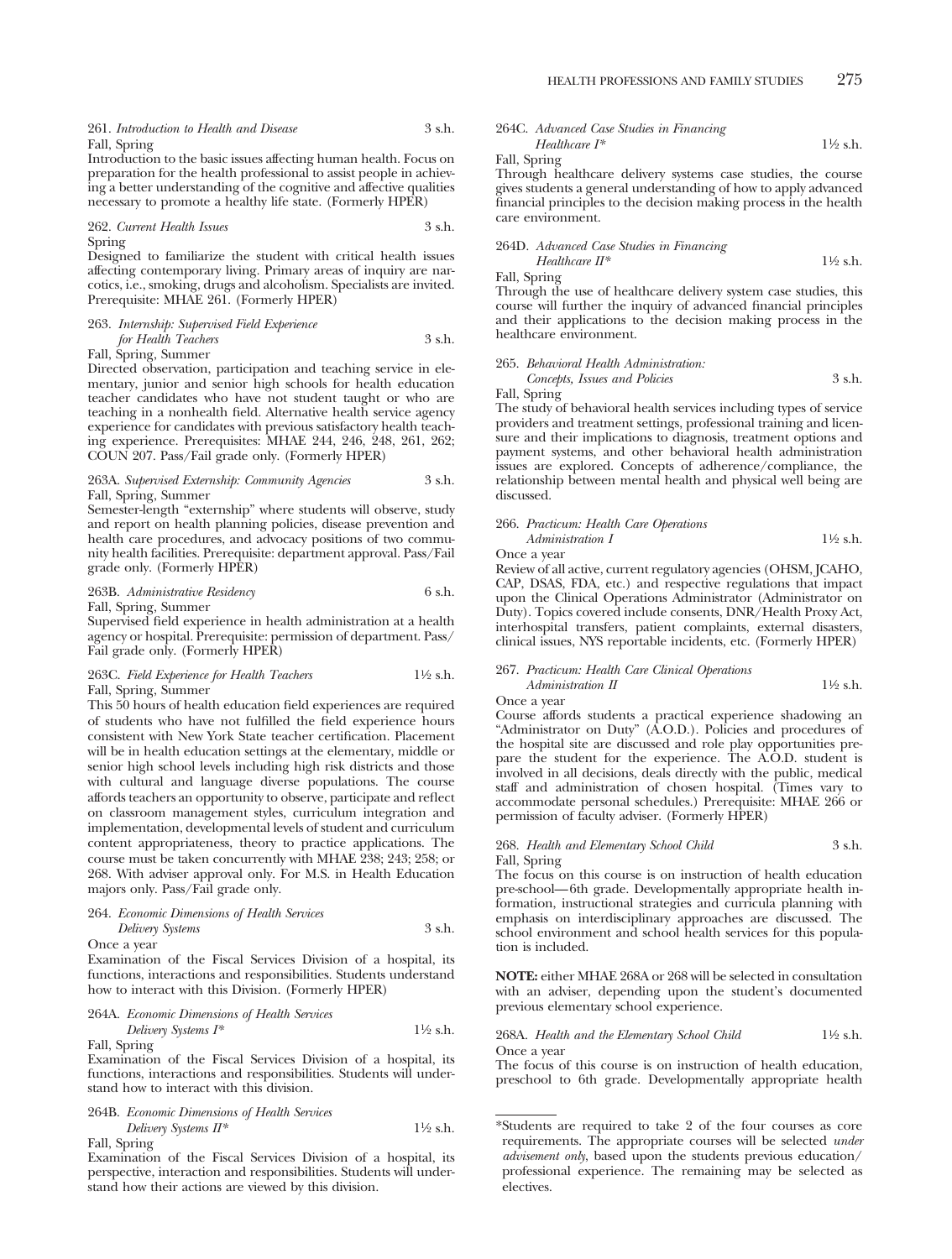information, instructional strategies and curricula planning with emphasis on interdisciplinary approaches are discussed. The school environment and school health services for this population are included. (Formerly HPER)

#### 269. *Current Trends in Telecommunications and*

### *Microcomputer Applications for Health Professionals* 11⁄2 s.h. Spring

Concepts, methodology and applications of microcomputers in the field of health, designed for the professional who is relatively unfamiliar with automation systems. This course presents a practical overview of automation applications in the health field, including telecommunications via microcomputers as software programs written specifically for health educators/administrators and similar professionals. It also identifies and discusses issues and ethical challenges that have arisen as new systems are adopted and old ones are modernized.

#### 270. *Conflict Resolution* 11⁄2 s.h. Once a year

Course analyzes the impact of unresolved conflicts, provide insight into how conflicts arise and the ability to understand and define problems. Students examine internal and external patterns of conflict. The function of conflict and the patterns of conflict resolution are examined. (Formerly HPER)

#### 271. *Economic Issues in the Healthcare Industry* 3 s.h. Once a year

Course is designed to develop an understanding of the application of basic economic concepts to the broader healthcare industry. Through case studies, students apply micro and macro principles at the individual facility level and then to the larger healthcare delivery system. Prerequisite: MHAE 264. (Formerly HPER)

### 272. *Ambulatory Care Management I* 1<sup>1</sup>/2 s.h. Once a year

Course is designed to introduce students to and increase their knowledge, understanding, and analytical skills with respect to the management of health services in ambulatory care settings. (Formerly HPER)

### 272B. *Ambulatory Care Management II* 1<sup>1</sup>/2 s.h. Once a year

Students examine specific ambulatory care systems available to the healthcare consumer including: freestanding urgi-centers and surgi-centers, birthing centers, dialysis centers, prison health systems, emergency medical services systems, etc. An in-depth review of these programs is conducted to enable the students to have an understanding of each system and its impact on the healthcare consumer. Prerequisite: MHAE 272. (Formerly HPER)

273. *Environmental Health* 11⁄2 s.h. Once a year

Various elements and issues concerning health status and the environment are explored. Special emphasis paid to sociopolitical implications and personal attitudes and values as they affect the delivery of services, regulations, health promotion and prevention activities. (Formerly HPER)

#### 274. *Medical Practice Management* 11⁄2 s.h. Once a year

Course applies management strategies to several types of practices including solo practices, partnerships, groups, and academic medical practices. We discuss the development of practices, marketing, the administrator's role, human resources functions, daily office operations, and financial considerations as they apply to these healthcare settings. (Formerly HPER)

### 275. *AIDS Education* 11⁄2 s.h. Once a year

An overview of the etiology of the disease, causes, treatment options, prevention and related social and political implications.

The developmental issues that influence age-appropriate curricula selection and techniques for teaching in the classroom are discussed. Planning community, peer and parental educational programs and the use of resources and referrals are explored. (Formerly HPER)

### 276. *Computers and Their Application to Health Administration* 1<sup>1</sup>⁄2 s.h.

Once a year

Assuming little or no prior experience, this course introduces the health administrator to the computer and its' capabilities, defined in terms of software, hardware and options available in the marketplace. The process of computer decisions is built in stages beginning with the understanding of what is currently happening in the operation, followed by what can be computerized, concluding with a model for evaluating the various vendors. (Formerly HPER)

### 277. *Hospital Organization and Management* 11⁄2 s.h. Once a year

Intended to provide the student with an understanding of the hospital from the viewpoint of organizational and managerial systems. Encompasses an overview of traditional organizational theory, and both conceptual and pragmatic healthcare institutional management methods and techniques. (Formerly HPER)

278. *Epidemiological Research Methods* 11⁄2 s.h. Once a year

Covers the basics of descriptive and analytical epidemiology. Topics include a brief history of epidemiology, disease patterns, rates, retrospective and prospective studies, bias and epidemiological tools. Objective of the course is to prepare prospective health administrators with the ability to understand and critique relevant literature and the ability to develop epidemiologic tools for the design of methodologically sound studies. (Formerly HPER)

### 279. *Cases in Long Term Care Management* 11⁄2 s.h. Once a year

Course familiarizes the student with common management problems in long term care. Students develop analytical and diagnostic skills and apply them to arrive at solutions for the delivery of long term care services. Highlights the various levels of institutional and community noninstitutional long term care settings. (Formerly HPER)

280 through 289, A-Z. *Workshops* 1-3 s.h. each Periodically

Designed to meet the needs of specific groups of students or educators interested in special topics not covered by other course offerings.

As individual subjects are selected, each is assigned a letter (A-Z) and added to the course number. Any course may be taken a number of times so long as there is a different letter designation each time it is taken. (Formerly HPER)

### 290. *Sexual Health* 3 s.h.

Fall, Spring, January, Summer This course emphasizes the several components of sexual physiology that contribute to the sexually healthy state. Such topics as stages of physical growth, conception, childbirth, fertility and infertility, contraception, sterilization and abortion are explored. Also considered are the problems of adolescent pregnancy, the effects of chronic and serious illness on sexuality, drug use and sexually transmitted diseases as they affect sexual functioning. The historical relationships between medical and mental health care systems and sexual health care in our society are studied. (Formerly HPER)

### 290A. *Sexual Health Issues* 11⁄2 s.h. Fall, Spring, Summer

This course is a brief overview of the components of sexual physiology that contribute to the sexually healthy state. Such topics as stages of physical growth, conception, childbirth, fertility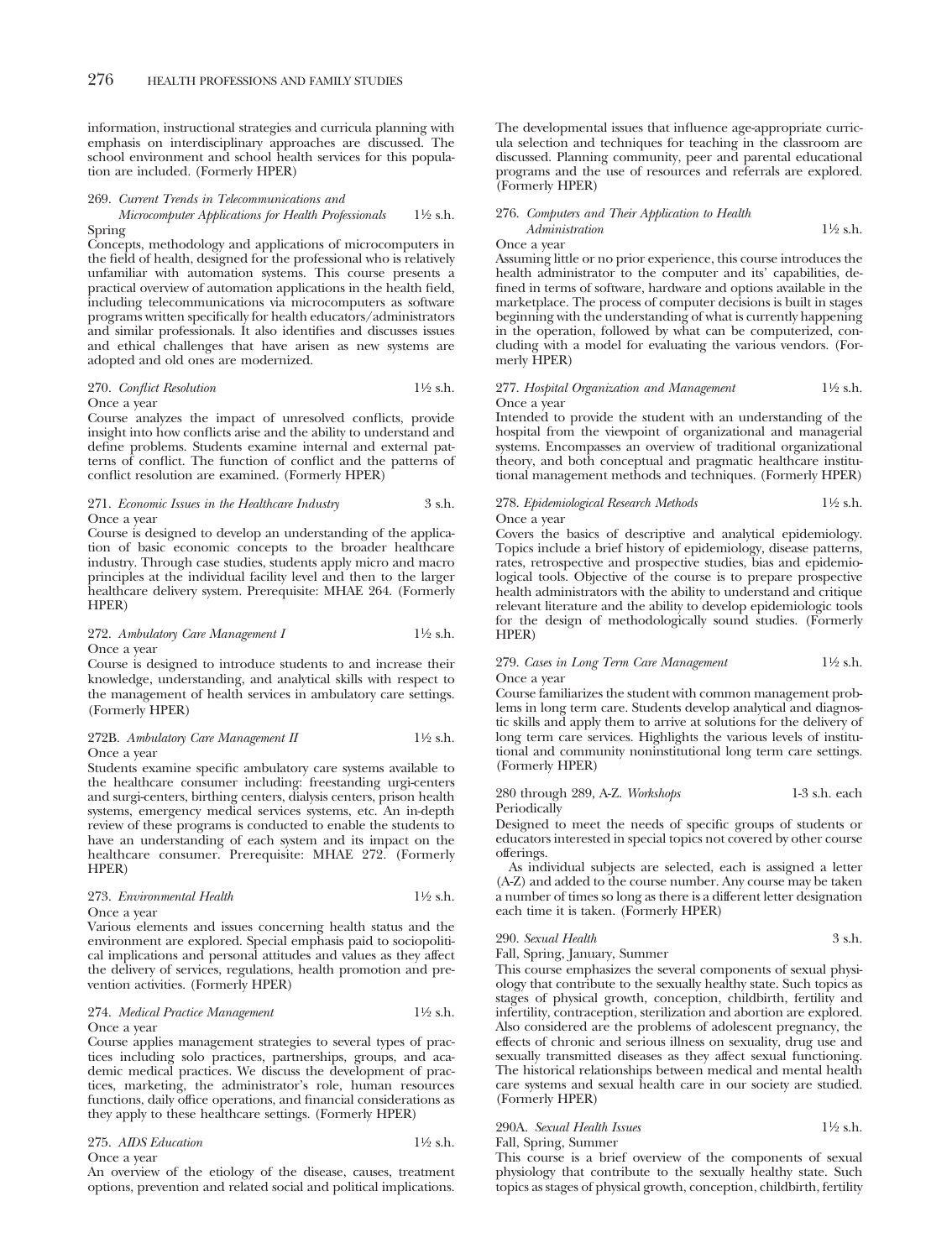and infertility, contraception, sterilization and abortion are explored. Also considered are the problems of adolescent pregnancy, the effects of chronic and serious illness on sexuality and drug use, and sexually transmitted diseases as they affect sexual functioning. (Formerly HPER)

### 291. *Nutrition and the Aging* 3 s.h. Once a year

Exploration of the importance of sound nutrition, nutritional practices and nutrition education for the aging. Psychosocial and cultural influences of nutrition on the elderly are included. (Formerly HPER)

292. *Health and Aging* 3 s.h. Once a year

Focus on aging as a normal process in the life cycle. Aspects of healthy aging, as well as the problem of illness and disease as they affect the elderly are covered. A survey of health services, security, nutrition, exercise, mental health, and the physical change in a systemic approach is included. (Formerly HPER)

### 293. *Healthcare Policies, Planning and*

### *Administration for the Aging* 3 s.h. Once a year

Exploration of the special needs and service requirements that meet the demands of an increasing senior citizen population. Deals with the development of strategies for providing a broad spectrum of integrated services as well as a sensitivity and understanding among staff that serve this population. Emphasis on effective administration for service delivery. (Formerly HPER)

### 294. *Analysis of Child Abuse and Abduction* 11⁄2 s.h. Periodically

An in-depth examination of child abuse covering issues of recognition, reporting, intervention, treatment and prevention. Theories of maltreatment and child abduction with their intervention and prevention implications are explored. Critical policy issues are evaluated. Students receive all necessary documentation and information to fulfill licensing and certification requirements as mandated by New York State Education Department. (Formerly HPER; *Analysis of Child Abuse and Maltreatment.*)

#### 295. *Assessing Initiatives in Health Education* 11⁄2 s.h. Once a year

Course analyzes the essential components of the health education frameworks offered by the New York State New Compact for Learning Curriculum and Assessment Committee for Health, Physical Education and Home Economics. The philosophy, outcomes, performance indicators and assessment recommendations are critically reviewed. (Formerly HPER)

### 296. *Bereavement and Death Education* 11⁄2 s.h. Once a year

This course provides an opportunity for educators to discuss death, dying and bereavement issues, review the literature, explore curricula and develop teaching strategies for K-12 students in the context of health education. (Formerly HPER)

### 297. *Applications of Management Theory to*

*Healthcare Environments* 3 s.h.

Fall, Spring

This course focuses on the concepts, methods and issues of management as they are applied to health care organizations and service delivery. In an interactive setting students have the opportunity to explore, question, and develop a knowledge and competence in health care management and organizational theory.

### 298A. *Healthcare Information Systems I* 1<sup>1</sup>⁄2 s.h. Fall, Spring

Healthcare Information Systems Management is a multi-faceted course. It ecompasses management, medicolegal issues, performance improvement (formerly quality assurance, risk management, health sciences, computer sciences, statistics and business administration). This course prepares and educates the graduate healthcare administration student in the application of management principles for the identification, evaluation and implementation of Healthcare Information Systems.

#### 298B. *Healthcare Information Systems II* 1<sup>1</sup>⁄2 s.h. Fall, Spring

This course is designed to provide an understanding of the role of Information Technology and Management Information Systems in the delivery of health care. Upon completion, students should have a good understanding of how computer systems function to support a hospital, physician practice, an integrated delivery systems or a third party payer.

### 299A. *Healthcare Personnel: Resources, Training and Development I* 1<sup>1/2</sup> s.h.

Spring

This course reviews recruiting, selecting, training, motivation, leadership and other activities associated with managing personnel unique to healthcare delivery systems. Evaluation of credentials, reimbursement and other issues are considered as will the practical operations necessary to manage the diversity of professional and operations staff. (Formerly 299, *Healthcare Personnel: Resources, Training and Development.*)

### 299B. *Healthcare Personnel: Resources, Training and Development II* 1<sup>1</sup>⁄2 s.h.

Periodically

Through analysis of case studies, readings, and in-depth discussions, students further explore the issues raised in MHAE 299A. In addition, the management of labor disputes, technological applications to human resources in various healthcare settings, networking and the function of professional organizations in accessing the managing qualified personnel is covered. Prerequisite: MHAE 299A.

### 300. *Departmental Seminar* 3 s.h.

Fall, Spring, Summer

Serves an integrative and culminating function with respect to the student's studies and experiences in the School of Education. Emphasis is on themes which cut across traditional course and departmental lines; selected student papers and research may be compiled in year books of health education. Pass/Fail grade only. Prerequisites: matriculation in the department and completion of all required course work in professional education. (Formerly HPER)

**NOTE:** successful completion of MHAE 300 may be offered in place of either the departmental comprehensive examination or the *Master's Essay* in MHAE. This course may not be used to satisfy any part of the basic 33 s.h. requirement for a Master of Science degree in Education.

301, 302. *Master's Essay* 3 s.h. each Fall, Spring

Supervision and instruction leading to the completion of the essay. Binding fee payable upon registration in 302. Admission by permission of department. (Formerly HPER)

## 303A. *Portfolio Development* 1⁄2 s.h. Fall, Spring

This course is required of all students in their beginning semester. Students are instructed in the selection and assessment of products to be included in a professional portfolio. Each student collects materials throughout their graduate study to be included in their professional portfolio. Following the initial sessions of 303A, the student meets with the faculty member assigned at least once during each year of study to review the materials being collected. The student registers for their final course in the program (MHAE 303B) with the assigned professor at the conclusion of which the final portfolio is submitted. For M.S. in Health Education, M.S. in Community Health, and M.A. in Health Administration students only. Pass/Fail grade only.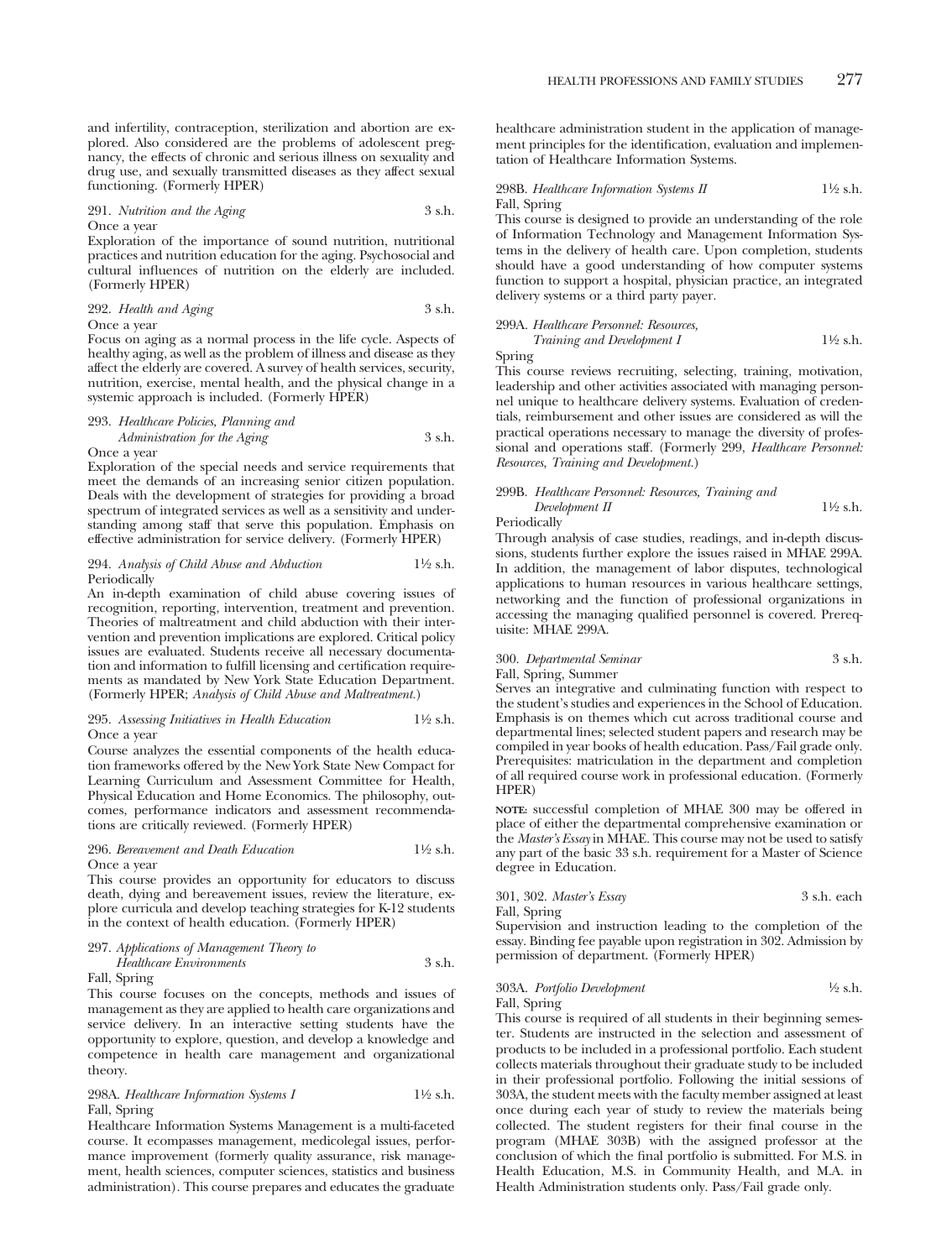### 303B. *Capstone Experience and Presentation* 1 s.h. Fall, Spring

This experience is a collaborative effort with the faculty member to whom the student is assigned, enabling the student to demonstrate the skills and knowledge gained during graduate study. The student develops a contract describing the contents of the portfolio collected over the course of study (see MHAE 303A) and with faculty feedback and guidance identifying one or two research projects related to the student's particular program and interests to be undertaken during this course. For students in the M.A. in Health Administration, M.S. in Health Education, and M.A. in Community Health programs only. Pass/Fail grade only.

### 304. *Capstone Experience* 1 s.h.

Fall, Spring

This experience is a collaborative effort with a selected faculty member to enable the student to demonstrate the skills and knowledge gained during graduate study. It includes a portfolio, the contents of which will include past work in the program as well as work described in a contract resulting from this experience. The contract will be developed at the initial meeting between the faculty member and the student. The contract also requires one research project related to the student's particular program and interests and developed with faculty feedback and guidance. The research project is meant to enable the student to integrate theories and concepts from graduate course work with the student's intended professional practice setting. The completed portfolio inlcuding the research becomes a part of the student's permanent record. For students in the CAS programs only. Pass/Fail grade only.

### **Courses numbered 305 through 389 carry the prefix PDMC.**

#### 305. *Managed Healthcare Systems: PPO, HMO and AD* 11⁄2 s.h. Once a year

Continuing pressure to reduce healthcare delivery cost, coupled with a rapidly changing environment, has resulted in considerable change in the healthcare industry over the past several years. Discussion of the history of the traditional medical insurance plan and examination of the changes that brought about the birth of Health Maintenance Organizations, Preferred Provider Organizations and Alternate Delivery Systems. Emphasis on the structure, financial arrangements, services, staffing and future of each system. Same as MHAE 255.

#### 306. *Managed Healthcare Systems II* 11⁄2 s.h. Once a year

This course focuses on healthcare reforms at the national level. Comparisons with that of Germany, France, and Canada are made. Detailed discussions on public policy initiatives are also included (Medicaid, Medicare, uninsured programs, etc.). Theories of Health Insurance Purchasing Cooperatives (HIPCS), and Allied Health Plans (AHPS) are evaluated. Prerequisite: PDMC 305. Same as MHAE 255B.

### 310. *Healthcare Marketing in a Managed Care Environment* 3 s.h. Fall, Spring

The course discusses the application of healthcare marketing principles to managed care environments. Also described are these principles applied to decision making in the healthcare system. Prerequisite: MHAE 255, 255B or special permission of faculty adviser.

### 311. *Managed Care: Financial Principles* 3 s.h. Fall, Spring

Study of financial principles in managed care environments. Risk, premium development, actuarial methodologies, sources of data for utilization and unit costing, financial incentive options and financial issues in contract negotiation are explored. Also covered are licensing issues in New York State and management information systems for managed care organizations. For students matriculated in the Professional Diploma in the Managed Care Program. Prerequisite: MHAE 255, 255B or equivalent, or permission of adviser.

### 312. *Contracting and Negoiating the Managed*

*Care Environment* 3 s.h.

Fall, Spring

The purpose of the course is to give the student a general understanding of managed care principles, and how to apply these principles in the managed care contractual environment. The complex relationships between hospitals, PPO's and HMO's are explored. For students matriculated in the Professional Diploma in the Managed Care Program. Prerequisite: MHAE 255, 255B or equivalent, or permission of adviser.

### 313. *Comparative Healthcare Policy* 3 s.h. Fall, Spring

The course focuses on comparative healthcare policy at the national and international levels. Covered are recent national healthcare reform initiatives both proposed and implemented, H.C.F.A. and the administration of the Medicare program and foreign healthcare policies (e.g., Canada, United Kingdom, Germany, Netherlands) and their applicability to the United States healthcare system. Special attention is paid to adaptability of United States system to a single payor and/or that of managed competition and a managed care model. For students matriculated in the Professional Diploma in the Managed Care Program. Prerequisite: MHAE 255, 255B or equivalent, or permission of adviser.

### 314. *Case Studies in Managed Health Care* 3 s.h. Fall, Spring

Using the case study method, this course focuses on current examples of managed care models in operation in the United States. Through case examples, the course explores the development, implementation and operations of managed care models, HMO's, PPO's, and integrated systems. Students are able to identify and evaluate the challenges and successes in various managed competition, cost, service population, provider population, institutional structure. Through the use of cases, students are provided with an opportunity to develop their analytic, problem solving and decisionmaking skills. Prerequisite: permission of adviser.

## 315. *Advanced Seminar in Managed Care* 3 s.h.

Fall, Spring

This course provides the "capstone" experience for students completing the Professional Diploma in Managed Care. The seminar offers students the opportunity to review and integrate the knowledge they have gained from the courses they have taken in the managed care sequence. Students are required to undertake research that produces a decision paper that addresses a current issue or problem in managed care. Prerequisite: permission of adviser.

### 316. *Managed Care Administrative Residency* 3 s.h. Fall, Spring

This is a guided administrative residency in a managed care environment that focuses on providing the student with an experience in the planning, policy and decision making. The residency requires a student participation commitment of a minimum of 150 hours. The student and the faculty supervisor contracts with an approved preceptor who is the on-site supervisor. The preceptor mentors the student on a regular basis and includes the student in meetings and other professional activities. Prerequisite: permission of adviser.

### 317. *Independent Study in Managed Care* 3 s.h. Fall, Spring

Independent inquiry and report on advanced managed care topics. Open only to students matriculated in the Professional Diploma in Managed Care. Prerequisite: permission of supervisor.

### 380-389, A-Z. *Workshops* 1-3 s.h. each. Periodically

Designed to meet the needs of specific groups of students interested in special topics not covered by the program curriculum.

As individual subjects are selected, each is assigned a letter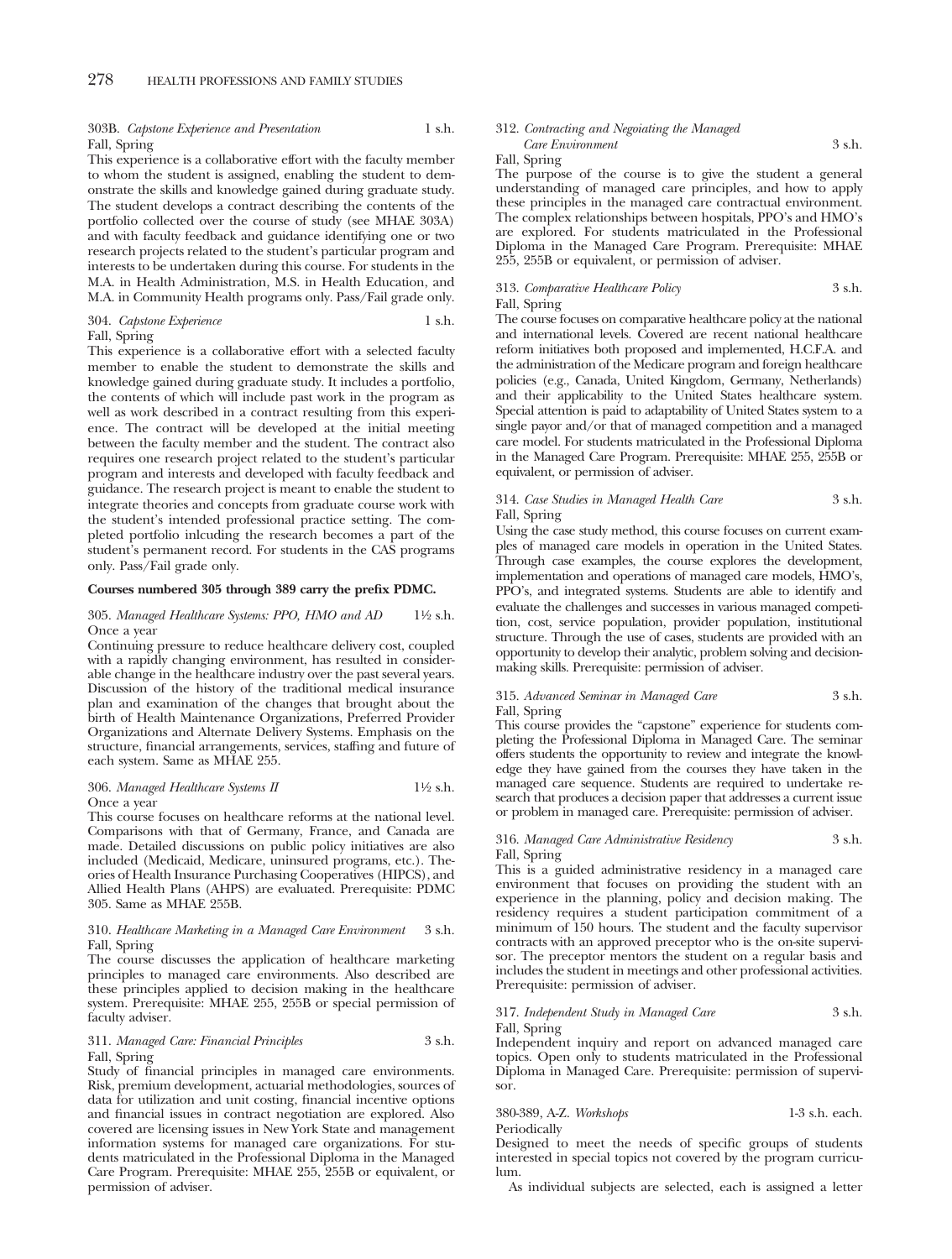(A-Z) and a title. One or more workshops may only be selected to replace other program requirements under the advisement of the program coordinator.

## Hebrew, Modern (HEBR)

Administered by the Department of Comparative Literature and Languages. Professor Donahue, *Chairperson*

Assistant Professor Berlinerblau, *Adviser*

**B.A. SPECIALIZATION IN HEBREW:** 24 semester hours in Hebrew beyond HEBR 4, plus six semester hours, chosen under advisement, from Jewish Studies courses (JW ST or in other departments as listed under Jewish Studies)

The adviser may direct the student to take additional courses to provide an integrated program.

See complete B.A. requirements, page 84.

Minor in Hebrew, see page 175.

B.A. Specialization in Jewish Studies, see page 292.

### **COURSES**

In addition to semester notations next to each course, a selection of courses is offered during the January and Summer sessions. Consult the *January* and *Summer Sessions* bulletins for these schedules.

|  | 1. Elementary Hebrew | 3 s.h. |
|--|----------------------|--------|
|--|----------------------|--------|

Fall

Fundamentals of grammar and pronunciation. Simple conversational patterns.

| 2. Elementary Hebrew | 3 s.h. |
|----------------------|--------|
| Spring               |        |

Continuation of 1. Selected readings. Prerequisite: HEBR 1 or equivalent.

3. *Intermediate Hebrew* 3 s.h. Fall

Review of grammar. Reading and translation of prose of average difficulty. Prerequisite: HEBR 2 or equivalent.

4. *Intermediate Hebrew* 3 s.h.

Spring

Readings of selected materials and vocalized texts. Prerequisite: HEBR 3 or equivalent.

101, 102, 103, 104, 151, 152, 153.

| Hebrew Language and Literature | 3 s.h. each |
|--------------------------------|-------------|
| One course each semester       |             |

An integrated sequence of courses emphasizing both advanced language skills and literature. This sequence aims at gradually developing the student's proficiency in oral expression, composition (including grammar and syntax) and reading. The individual student's needs, interests and prior experience determine the exact nature, pace and contents of each course. A detailed personal record is maintained to assure the development of each student's skills. Prerequisite: HEBR 4.

To be offered one per semester in a three and one-half year cycle; may be taken in any order.

112 through 119. *Hebrew Readings* 1 s.h. each Periodically

Readings from masterpieces to keep alive the student's interest in the language and literature. Prerequisite: successful completion of HEBR 4 or equivalent.

199. *Seminar: Problems of Jewish Studies* 3 s.h. Periodically

This course presupposes an extensive background in Hebraica/ Judaica. The subject varies and depends on the special interest of the student.

## History (HIST)

Professor Kern, *Chairperson*

Professors D'Innocenzo, Eisenberg; Associate Professors Pugliese, Walsh, Yohn; Assistant Professors Bernhardsson, Charnow, Doubleday, Parker; Special Assistant Professor Chung.

The Harry H. Wachtel Distinguished Teaching Professorship is held by Professor D'Innocenzo. See page 473.

The study of history is intended to give one a better understanding of oneself and the world. It is also intended to help one to think critically, to evaluate evidence, and to express oneself clearly and cogently. Understanding, thinking, speaking, writing—these are fundamental human skills useful in personal life and in any profession. The history courses listed below are all taught in ways that emphasize and assist student development of these skills.

Students may major in history, take a minor in history or simply enroll in a few courses of special interest. Basic courses in European, American, Asian or African civilization provide useful foundations for studies in many other disciplines. Advanced courses enable the student to get a closer look at the remnants of the past and at how historians go from those remnants—art, buildings, written documents—to conclusions about the past and present.

**B.A. SPECIALIZATION IN HISTORY:** 30 hours in history courses including the following:

- 1) at least 6 hours in European history;
- 2) at least 6 hours in American history;
- 3) at least 6 hours in one or two of the following: Asian, African, Islamic, Russian or Latin-American history, including at least 3 hours in Asian, African or Islamic history;
- 4) seminar, ordinarily taken during the junior year.

A grade of  $C$  – or better is required in each course and at least  $18$ of the 30 hours must be on the advanced level (three-digit courses).

Since history touches on every facet of human experience, majors should also take courses in other areas. Required: 3 hours of philosophy and 12 additional hours chosen from at least three other social sciences (see Academic Organization, page 8). Students are urged to take six hours of advanced courses in the literature of their field of interest. History majors can easily take minors in one of these areas or in another area such as computer science or business.

See complete B.A. requirements, page 84.

**A MINOR IN HISTORY** consists of the successful completion of 18 semester hours in history, under advisement, including no more than six hours of introductory courses. At least six hours must be in residence.

Teaching of High School Social Studies, see page 401.

PHI ALPHA THETA: an international history honor society, see page 73.

**MASTER OF ARTS IN HISTORY WITH CONCENTRATIONS IN AMERICAN, EUROPEAN, AND PUBLIC HISTORY**\*

### **ADVANCED CERTIFICATE IN PUBLIC HISTORY**\*

### **COURSES**

In addition to semester notations next to each course, a selection of courses is offered during the January and Summer sessions.

<sup>\*</sup>Applications not accepted in 2002-2003. For further information, contact the History Department.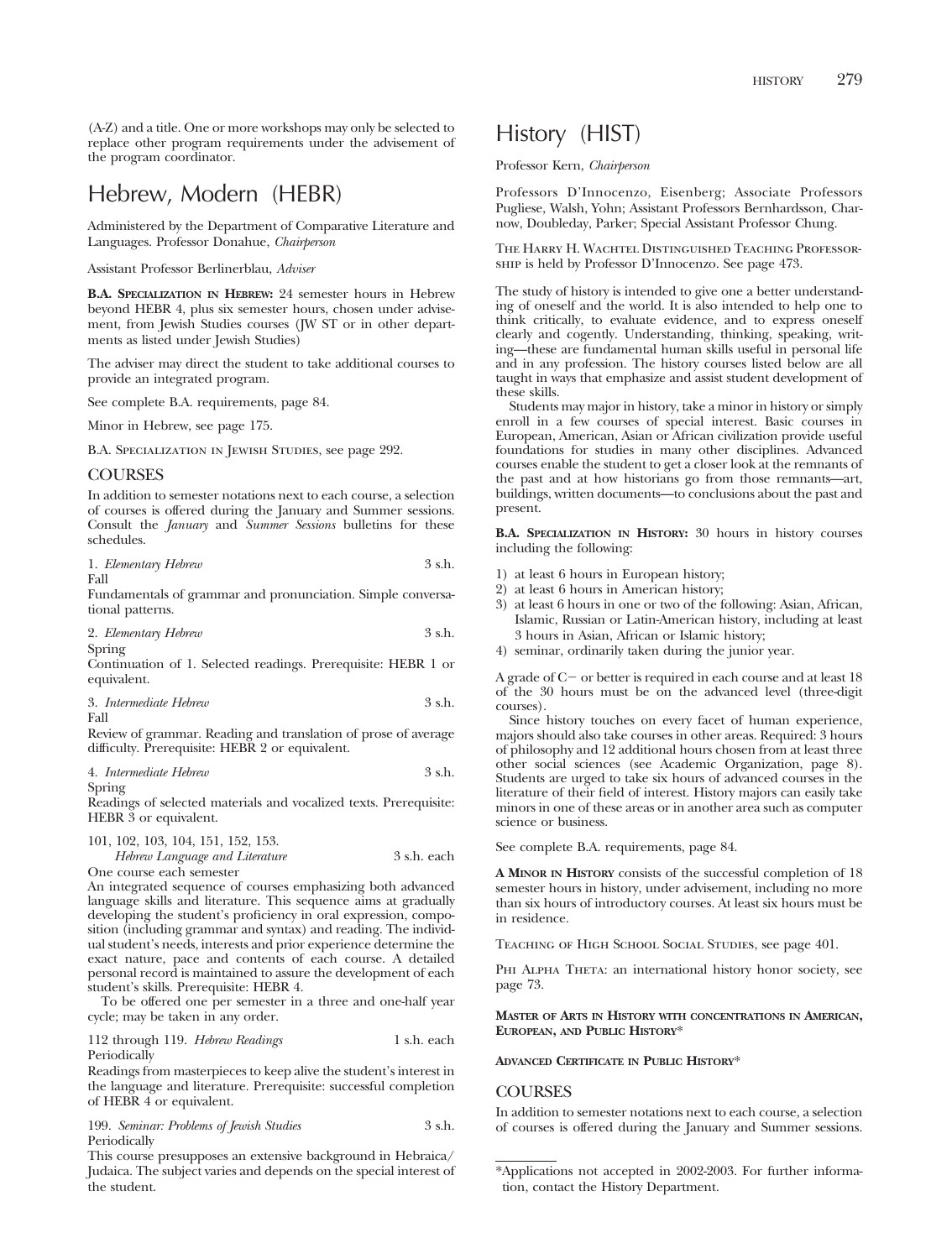Consult the *January* and *Summer Sessions* bulletins for these schedules.

### Transferred Courses

The following course numbers are used exclusively to identify courses which Hofstra students have taken elsewhere and for which there are no other Hofstra equivalents: 1A, 1B. Introductory European History, 3 s.h. each

3A, 3B. Introductory American History, 3 s.h. each

101A, 101B. Advanced European History, 3 s.h. each

103A, 103B. Advanced American History, 3 s.h. each

### Mini-Courses

### Periodically

| 6A through 6Z. Changing Societies       | 1 s.h. each |  |
|-----------------------------------------|-------------|--|
| 7A through 7Z. Personalities in History | 1 s.h. each |  |
| 8A through 8Z. Key Events in History    | 1 s.h. each |  |

Introductory Courses

11. *Western Civilization I* # 3 s.h. Fall, Spring

Formation of the western tradition from classical antiquity, merging Judaic, Greek, Roman and Christian elements, to the derivation of a distinctive and dynamic European offshoots in medieval and early modern times. Topics include Hebraic religion, civilization of the Greek city-states, Roman imperialism and law, the role of Christianity in western life, institutions and ideas of the middle ages and early modern Europe.

### 12. *Western Civilization II* # 3 s.h. Fall, Spring

The rise of the modern west and the crises of the twentieth century: the struggles and contradictions which have led to continuing change in western civilization. Topics include the formation of the state, development of a capitalist economy, impact of technology on social change, development of science and philosophy, rise of industry and the emergence of a masssociety, modern nationalism, imperialism and war. A recurrent theme will be the role of revolution and the attempts to reconstruct society according to various ideal models including socialism, fascism and communism.

13. *American Civilization I* # 3 s.h. Fall

Intensive study of controversial issues from the colonial period through the Civil War. Conflicting points of view are presented in lectures and readings followed by seminar discussions.

14C. *American Civilization II* # 3 s.h. Spring

Intensive study of controversial issues from Reconstruction through the 1960's. Lectures, readings and seminars emphasize interpretive differences. (Formerly 14.)

### 20. *The Present in Historical Perspective* 3 s.h. Periodically

Contemporary problems seen in relation to their historical origins. The content of this course will change to reflect current developments.

29. *American Lives in Historical Perspective* # 3 s.h. Fall, Spring

A biographical approach to pre-twentieth-century America that explores the role of key individuals and/or important families in the development of American society and culture. Persons studied might include: Benjamin Franklin, Thomas Jefferson, John Adams, Stephen A. Douglas, Elizabeth Cady Stanton, John Brown and Harriet Tubman. A familial focus might examine the Mathers, the Byrds, the Adamses, the Beechers, the Jameses, etc.

Mutual influence of indivudals on one another and the ways in which they both shape and are shaped by American thought and historical experience, are the central concerns of the course. Where appropriate materials are available, biographical and autobiographical readings are supplemented by films, sound recordings and visits to historical sites.

30. *Contemporary American Lives* 3 s.h. Spring

In a biographical approach to historical understanding, the course considers the lives of four to six American men and women, chosen by the instructor to represent important aspects of American society since 1920. In a particular semester the persons studied might include Eleanor Roosevelt, Margaret Sanger, Jackie Robinson, Joseph McCarthy and John Kennedy. Individuals are examined in regard to their interaction with society and one another, in the light not only of biographical and autobiographical reading, but also of sound recordings, films and visits to historical sites.

### 31. *Jewish History from the Patriarchal Period*

*to the Age of Emancipation* 3 s.h. Periodically

Hebrew civilization in ancient and medieval times and its impact on the western world. An analysis of the socioeconomic and cultural development of the Babylonian, Spanish, Franco-German and Eastern European Jewish communities within the context of their contemporary societies.

71. *China and Japan to 1800 #* 3 s.h. Fall

A study of Chinese and Japanese history from ancient times to 1800. Focus is on the formation and evolvement of the Confucian world and its lasting but differing impressions on the political and social institutions of China and Japan. (Formerly *India, China and Japan of Tradition.*)

72C. *China and Japan Since 1800 #* 3 s.h. Spring

An examination of the modern transformations of China and Japan in response to the challenge of the West and the quest of modernity. Emphasis on China's and Japan's contrasting approaches to the redefined problems of state and society, nation formation, cultural orientation and modernization. (Formerly *India, China and Japan in Modern Revolution*; 72.)

73. *The Modern Middle East#* 3 s.h. See course description, page 450.

Advanced Courses (Open to freshmen only with permission.)

100. *Honors Essay* 3 s.h. Fall, Spring

Research and writing of a substantial historical essay, under tutorial supervision. Open only to history majors desiring to graduate with departmental honors. Students should normally start work with their faculty adviser in the semester preceding their registration in HIST 100. Permission prior to registration is required.

105. *Ancient Egyptians, Hebrews and Greeks #* 3 s.h. Fall

Myth and religion, epic and tragedy, art and philosophy. Designed to provide an historical background for students of art, drama, literature, archaeology, philosophy or religion, as well as of history. Credit given for this course or New College SH 3, not both.

<sup>#</sup>Core course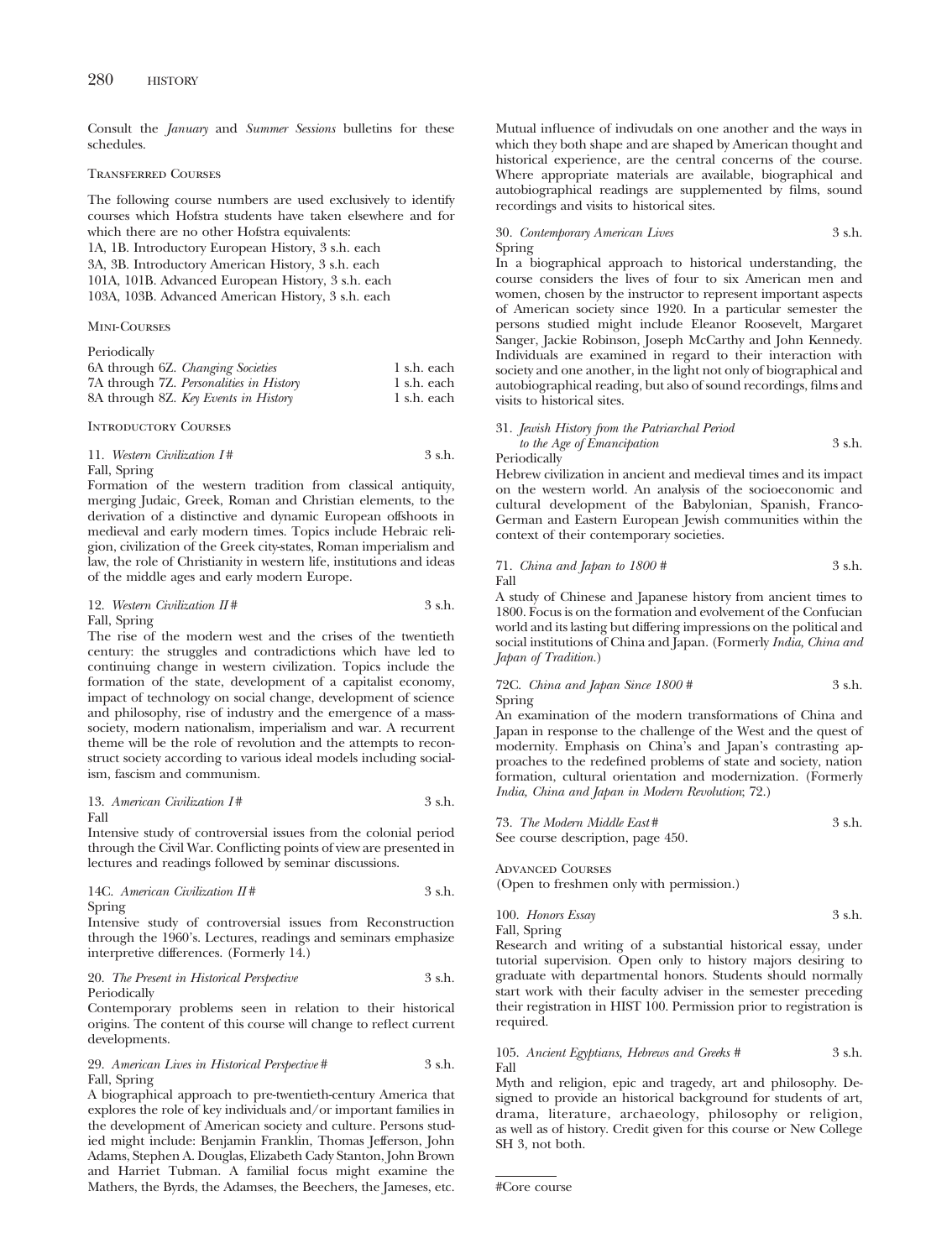106. *Hellenistic and Roman Worlds* 3 s.h. Spring

The conquests of Alexander and the spread of Greek culture, the expansion of Rome's control over the ancient world and the creation of the Roman Empire and the eventual acceptance of Christianity by most of the Empire—400 B.C. to 400 A.D.

#### 107. *Medieval Europe, 400 A.D. to 1300 A.D.* 3 s.h. Periodically

Formative period of European culture stressing the incorporation of Christian and classical traditions into European creations. Topics usually include feudal society and chivalric culture, medieval boom, twelfth-century renaissance, papal- imperial struggle, princely and urban government, crusades, heresy.

### 108. *Renaissance Europe, from St. Louis to Luther* 3 s.h. Periodically

The emergence of a society in which leadership was shifted from clergy to laymen in economy, government, religion, literature and art. Stress is laid on the impact of the Black Death, the rise of religious dissent, the Hundred Years War, the rise of parliamentary institutions and the city states of Renaissance Italy. The evidence of visual arts is drawn on throughout.

### 109. *The Old Regime in Western Europe, 1648-1789* 3 s.h. Periodically

Changing forms of social life under the tensions created by population growth, war, the making of the modern state and the subversion of the old moral order.

### 112. *The French Revolution and Napoleon* 3 s.h. Periodically

Transformation of European consciousness in the violent years of the first social revolution as France embraced and then abandoned its new belief in freedom and the common man.

|                  | 113. Europe, 1800-1848 | 3 s.h. |
|------------------|------------------------|--------|
| Every other year |                        |        |

Romanticism and revolution: the search for beauty and justice in the era of reaction between Napoleon's Empire and the Revolutions of 1848.

### 114. *Europe, 1848-1914* 3 s.h. Every other year

The struggle against the loss of individual identity in a world of big cities, big business and big government. Emphasis on those social changes and cultural achievements which affect our contemporary world.

### 115. *The Afro-American in American History, 1619-1865* 3 s.h.

Every other year

From the African origins of black slavery through emancipation and the Civil War. Emphasis is given to the slave trade, the nature of black society under slavery in both North and South, the relation of the American Revolution to the antislavery movement, and the role of blacks in Abolitionism and the Civil War.

116. *The Afro-American in American History, 1865 to the Present* 3 s.h. Every other year

Emphasis is given to the end of slavery in the successes and failures of Reconstruction, the nature of black society in the era of national segregation and the changes developing during and after the two World Wars. The struggle for civil, educational, economic and political equality is traced in the context of an emerging diversified black leadership, provided by such figures as Booker T. Washington, W. E. B. DuBois, Marcus Garvey, Malcolm X and Martin Luther King, Jr.

117A. *History of Africa to 1800* # 3 s.h. Every other year

History of Africa from the traditional period to the beginning of the modern era. Emphasis on Bantu migration, precolonial society and the slave trade. Credit given for this course or HIST 117, not both.

118A. *History of Africa, 1800 to the Present* 3 s.h. Every other year

The colonial period, African nationalism, independence and the apartheid system. Credit given for this course or HIST 118, not both.

120. *Reformation Europe, from Luther to Richelieu* 3 s.h. Periodically

Religious revolution in Europe furthering the dominance of laymen and the acceptance of the ethical value of secular life. Stress is laid on the Protestant and Catholic religious controversies within the context of these other major developments: the rise and fall of the Hapsburg political ascendancy; the oceanic discoveries and the new colonial empires; scientific breakthroughs from Copernicus to Galileo; the new technology of printing, guns and clocks; the development of Renaissance into Baroque culture.

121. *History of England to 1688* 3 s.h. Periodically

England considered as a sample of the European experience, as a study in the emergence of political unity, as a classic instance of economic modernization, as the creator of a great language, literature and law. Emphasis on the Tudor and Stuart period after 1485.

122. *Modern Britain* 3 s.h. Periodically

Transformation of Britain into a complex, crowded industrial nation, with emphasis on social cultural and political developments which have accompanied this process.

123. *Origins of Modern Law* 3 s.h. Periodically

Roman, Canon, Germanic Customary, Feudal and English Common Law. Moved by the needs of an expanding and evolving society, Europeans of the 11th through 13th centuries created new legal systems. They drew on the legal wisdom of the ancient Romans and on the written and unwritten traditions of the early middle ages. The legal systems they created gave shape and direction to the society of early Europe, still observable in the modern world, especially in Europe and America.

124. *American Way of War: United States Military Experience, 1670 to the Present* 3 s.h.

Once a year

American military experience from the perspective of the "new" military history that is focused upon the complex interrelationship of warfare with political, economic and social institutions.

128, 129. *Christian Churches from the New Testament Era to the Present* 3 s.h. each

Periodically

Efforts of Christians in different eras and cultures to give their faith concrete expression in doctrine, institutions, liturgy and the arts. 129 begins with the Protestant Reformation.

131. *Europe, 1914-1939: Nazism, Stalinism*

*and Democracy* 3 s.h. Every other year

Emphasis on the crisis of parliamentary democracies and the disintegration of 19th-century social values. The focus of the course will be on the rise of totalitarian movements.

```
#Core course
```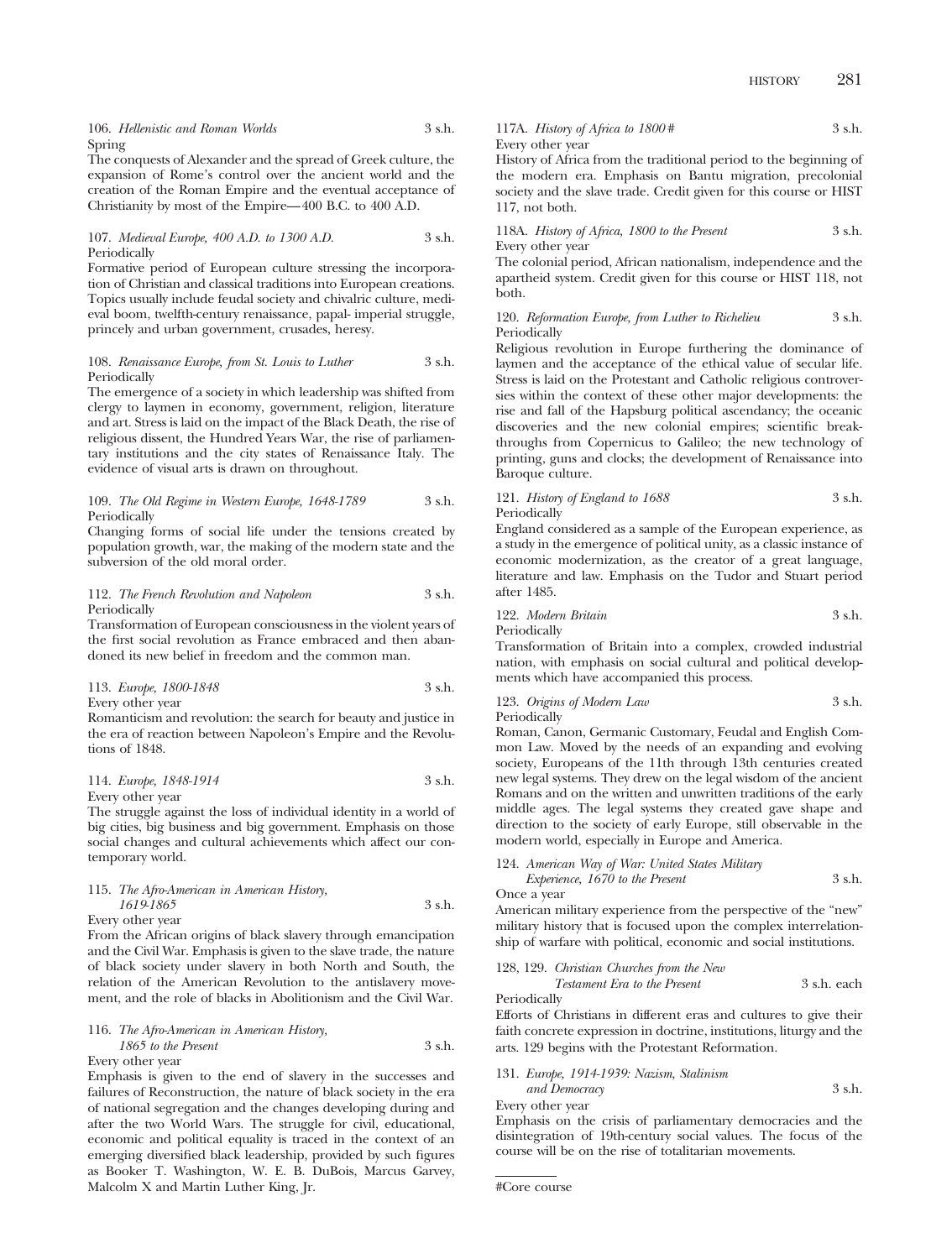### 132. *Europe, 1939 to Present: World War, Cold War and Beyond* 3 s.h.

Every other year

World War II and the Holocaust, origins and course of the Cold War, the Soviet Union and Eastern Europe from Stalin to Gorbachev. Decolonization and relations with the Third World, American influences and consumerism, European unity and its failings, de Gaulle and "neutralism." The 1968 student uprising and Eurocommunism, decentralization and Soviet control in the Communist bloc, the problems of a European identity.

### 135. *Intellectual History of Europe, Reformation to Enlightenment* 3 s.h.

Periodically

Intellectual and cultural formation of modern western consciousness, from the 16th to the 18th century. The nature of the state, the basis of scientific thought as a way of finding order in nature, and the revelation of totalitarian traits in radical religious sects. Major beliefs about the significance of human experience.

### 136. *Intellectual History of Europe, French Revolution to 20th Century* 3 s.h. Periodically

Intellectual and cultural crystallization of modern European consciousness into the ordering principles of pre-World War I society. The romantic view of nature and the individual, the historicization of western thought and the secular religions of new political and social mass-movements are analyzed. The achievement of a cultural synthesis and the signs of cultural dislocation in pre-World War I life.

### 137. *History of Russia from Its Origins to 1856* 3 s.h. Every other year

A study of such influences as Greek orthodoxy and the Tartar Conquest on the development of Russian society and its institutions. The role of "economic backwardness" and the compulsion toward modernization. The development of the autocracy and the rural peasant-serf style of life. The blossoming of Russian culture in the Age of Enlightenment and the French Revolution up through the Crimean War.

### 138. *Modern Russia: Reform and Revolution from the Russian Empire to Modern Times, 1856 to the Present* 3 s.h.

Every other year

Historical roots of Russian society and institutions as transformed by the Great Reforms of the 19th century, the revolutions of the 20th century, the Stalin Era and the reforms of Khrushchev and Gorbachev. Examination of traditional Russian culture and government in the 19th and 20th centuries with an emphasis on continuity and change. Russia is compared and contrasted to the West. One of the themes is the gradual evolution of civil society up to and including the era of perestroika.

### 139. *Economic History of Europe* 3 s.h. Periodically

The changing economic framework of European institutions and culture studied in selected pivotal periods such as the 11th-12th, 14-15th and 17th-19th centuries. Prerequisite: ECO 1 or HIST 11, 12; or for seniors, permission of instructor. Same as ECO 139.

### 140. *Economic History of the United States* 3 s.h. Periodically

Trends and patterns in the production, distribution and consumption of material wealth that mark the economic development of the United States from colonial times to the 20th century. These matters are subjected to economic analysis, but are also seen in relation to changing social and political institutions and moral values. Prerequisite: ECO 1 or HIST 13, 14C, or permission of instructor. Same as ECO 140.

### 142. *Latin America: 1810 to the Present* 3 s.h. Periodically

The transformation of Latin-American society and culture in the crucible of revolution; the struggles of emerging nationhood; social, political, economic and cultural trends in the context of governmental experimentation and the quest for stability. Special attention is given to regional problems of modernization, urbanization, political unrest and revolution.

### 143. *American Colonial History* 3 s.h. Every other year

Interplay of European heritage and frontier environment in the shaping of American institutions. Focus on how English colonies became "American"; political developments examined in the changing social contexts of the times.

### 144. *American Revolution* 3 s.h. Once a year

Emergence of the United States out of the struggle between the colonies and Great Britain. The "Great Debates" prior to 1776; the Revolution as an internal and external struggle; the origin of political parties; state's rights vs. national government; cultural nationalism. Particular attention will be devoted to assessing the roles of individual leaders.

### 145. *Early 19th-Century America* 3 s.h. Every other year

The evolution of antebellum political, economic and social institutions and their transformation by the forces of geographic expansion and industrialization. Attention is given to the culture of Federalism and Jeffersonianism, the Jacksonian era and the reform impulse, nationalism and Manifest Destiny.

### 146. *Late 19th-Century America* 3 s.h. Every other year

The rise of a modern America in the wake of the Civil War as a result of rapid industrialization, immigration and urbanization. Topics include the Civil War and Reconstruction; the Gilded Age; labor organization, socialism and labor violence; urban life and social reform; agricultural unrest and populism.

### 147. *The United States: 1900-1945* 3 s.h.

Once a year

Politics and society in America from the turn of the century to 1945. Emphasis on changing political thought and trends in business, labor, family life and popular culture.

#### 148. *The United States: 1945 to the Present* 3 s.h. Once a year

Social trends and political thought in the U.S. since World War II. Emphasis on the background of contemporary issues including the impact of the Cold War on American society, development of right and left wing thought, emergence of mass culture and roots of contemporary feminism.

### 149. *Women in America* 3 s.h. Every other year

An introduction to the history of women in the United States, focusing on four interrelated themes: evolving theories of feminism, patterns of women's paid and unpaid work, changes in views of sexuality and movements for political change. Covers the span of American history emphasizing the period from the Civil War to the present. Credit given for this course or HIST 41 or New College SHG 5.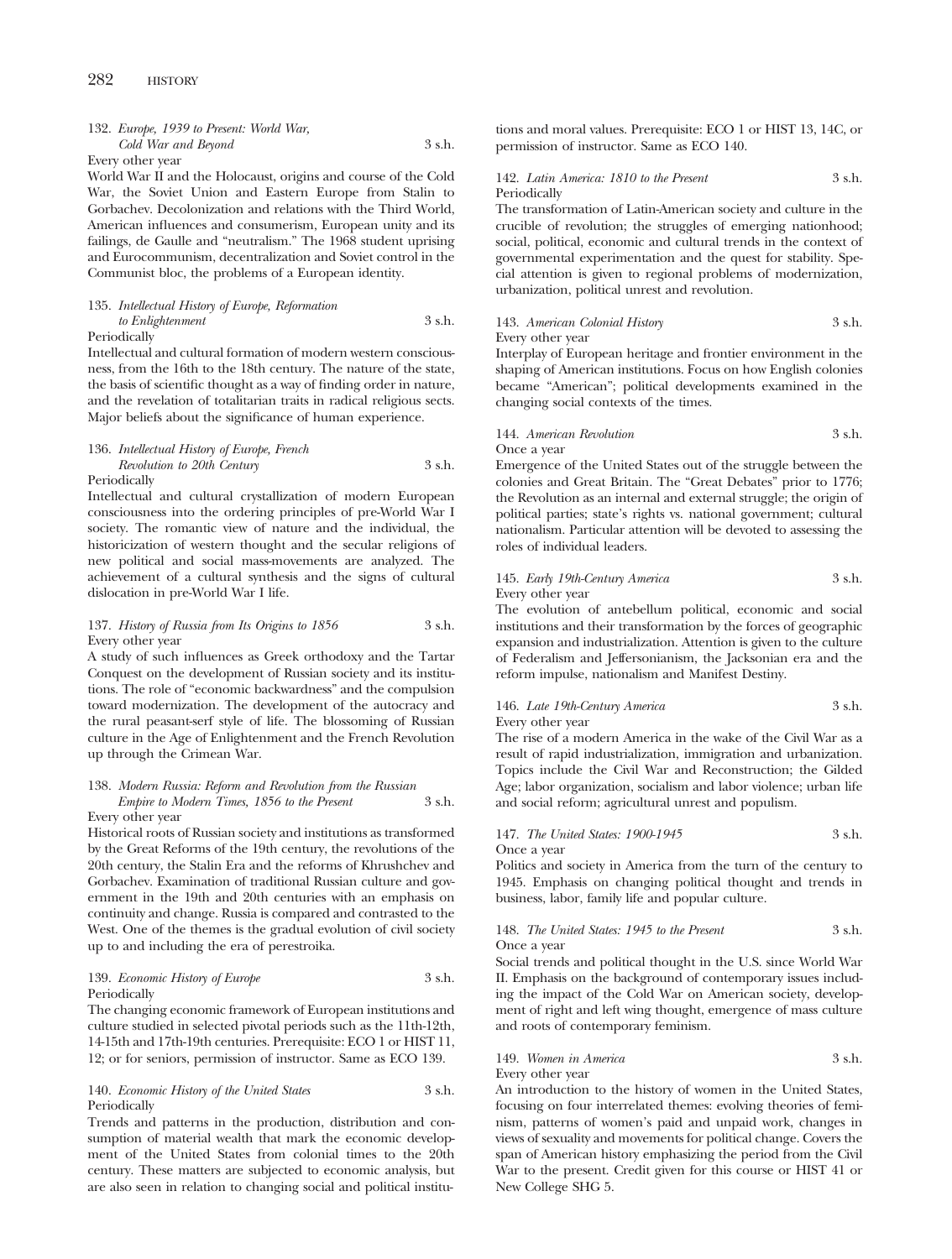### 151. *Social and Intellectual History of the United States: Colonial Period to 1870* 3 s.h.

Every other year

Origins and development of the major social institutions of American life, evolution of the religious tradition, sources, content and impact of significant American beliefs and ideas. Topics include Puritanism, the Great Awakening, the Enlightenment, the rise of political and cultural nationalism, the impact of technology and early industrialism, the social myth of the "selfmade man."

### 152. *Social and Intellectual History of the United States: 1870 to the Present* 3 s.h. Every other year

Dynamic change in the American environment of modernization, mass production and postindustrial culture. Prominent themes are Pragmatism, Social Darwinism, the Social Gospel Movement, the challenge of organized labor and agrarian unrest, populism, progressivism and liberal reform, existentialism, the changing role of institutions and individuals in contemporary American life.

### 153. *Diplomatic History of the United States: 1776-1914* 3 s.h. Periodically

American foreign policy and diplomacy from the Revolution to the beginning of World War I. Emphasis is given to diplomatic aspects of the Revolution, the Federalist Era, Louisiana Purchase, War of 1812, Monroe Doctrine, Civil War and American expansionism in the era of the Spanish-American War and the Panama Canal.

### 154. *Diplomatic History of the United States: 1914 to the Present* 3 s.h. Periodically

America's changing role in world affairs from the onset of World War I to the contemporary Cold War Era emphasizing the nation's rise to the rank of a major power and the ensuing problems. Particular attention is given to U.S. involvement in two World Wars, Cold War diplomacy, the arms race and disarmament attempts, the Korean War, the Cuban crises, the Vietnam conflict, America's present and probable future role in international affairs.

### 157. *History of Labor in the United States* 3 s.h. Periodically

Work and workers from the colonial period to the present: social and economic forces interacting with changes in technology to shape changes in the structure of work and the work place and in the composition of the work force. Special attention is given to the rise of the labor movement, the emergence of labor leaders such as Samuel Gompers and John L. Lewis, and the impact of contemporary developments on the organization of work.

|    | 158. Psychohistory | 3 s.h. |
|----|--------------------|--------|
| __ |                    |        |

Periodically

A biographical account and analysis of several 20th-century world leaders based on biographies and historical studies which make use of a psychological approach as one tool for understanding their character and their role in history.

### 160. *Screening American History* 3 s.h. Periodically

Through the medium of the popular film, this course provides viewpoints into the social and cultural history of the United States. The images, thematic concerns and ideological presuppositions of selected American films (1890's to present) are examined for evidence of continuity and change in social and cultural attitudes. Students should expect to commit some time beyond the scheduled class hours in order to view some of the longer films that are shown. Class meets twice a week; each class period lasting 120 minutes.

### 162C. *Protest and Reform in American History* # 3 s.h. Periodically

Exploration of the broad theme of social change in American historical experience. Through a consideration of selected aspects of radical and meliorist reform traditions, the dynamics of the interrelationships between individual conscience and social institutions, and the role of personal and collective idealism and commitment in the attempt to redirect cultural traditions and transform social institutions are studied. Movements examined might include: abolitionism, temperance, anti-war movements and pacifism, civil rights and social equality movements, women's rights and feminism, anarchism and socialism, Populism, Progressivism and the New Deal. (Formerly 162.)

### 163. *American Popular and Material Culture* 3 s.h. Periodically

The artifacts and processes of handcraft culture, their transformation by industrialism and mass production and the rise of mass culture in the post-industrial era. Special attention is given to the tools and objects of everyday life, popular amusements and recreations, folklore and popular literature, advertising and the cult of personality, the impact of the mass media, the commercialization of sex and pornography and the video revolution.

### 165. *The American Civil War and Reconstruction* 3 s.h. Periodically

The disruption of the Union, an intensive study of the war, with emphasis upon its nonmilitary aspects, and the restoration and readjustment of the American society after the war.

166. *Re-Viewing Vietnam* 3 s.h. Periodically

An historical reconsideration of America's longest, most unpopular, and most divisive war in the context of the impact of Imperialism and Westernization on the traditional societies of Southeast Asia. Since special attention is given to the role of the media in shaping the popular understanding of the war, a television history of the conflict and selected cinematic materials are incorporated into class sessions.

167. *History of New York State* 3 s.h.

Periodically

Emphasis is on the 17th-19th century era, with selective examination of later developments in New York history. Attention is paid both to ways in which the State was distinctive and to ways in which it was representative of its region and the nation.

169. *Immigrants and American Society* 3 s.h.

Once a year

An appraisal of the greatest movement of people in the history of the world. Experiences of immigrants and ethnic adjustments over generations are analyzed from comparative perspectives. Focus primarily on immigration of the 19th and 20th centuries.

170. *The Middle East and the West* 3 s.h. See course description, page 450.

173. *Modern China #* 3 s.h. Periodically

An examination of modern Chinese history from the Opium war to the era of Communist revolution with special focus on the interwoven imperatives of reform and revolution in China's encounters with the West and the demands of modernity.

174. *Modern Japan* 3 s.h. Periodically

Political and social history since 1867, with emphasis on the selectivity of and contradictions within the Japanese response to the western challenge, culminating in the post-World War II synthesis. Independent research an option.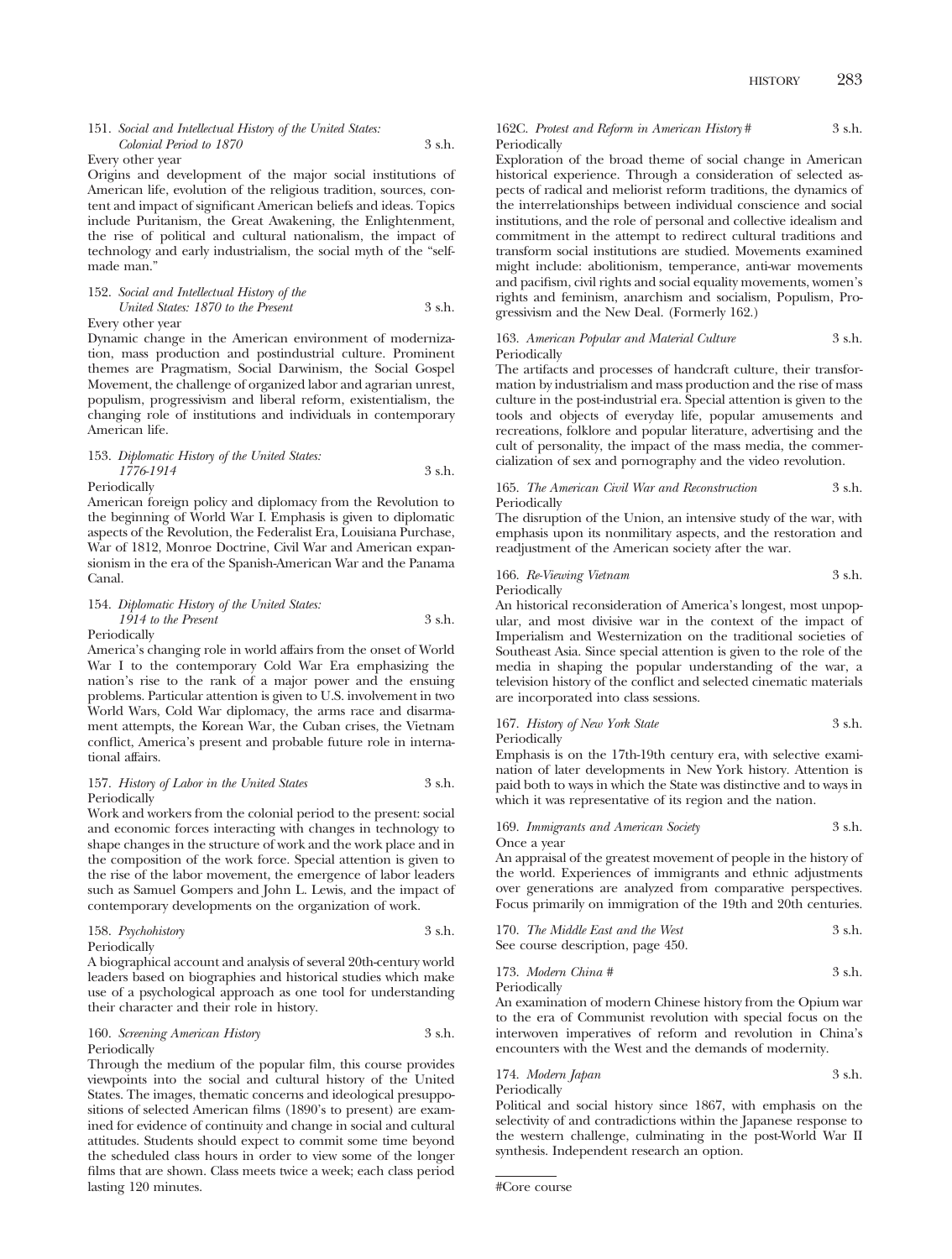### 175. *Confucian China: Origins to the 18th Century* 3 s.h. Periodically

The great stable societies: the Confucian Chinese example in historical perspective. Stress is placed on the emerging interlock of the philosophical, political, familial and technological components of a society distinct from and highly resistant to western civilization.

### 177, 178. *Special Studies in History* 3 s.h. each Periodically

Studies in periods, countries or special themes in history such as the Revolutions of 1848, peasant reform in Russia, changes in values after the first World War, geography as a force in cultural development, or a comparison of the American, French and Russian revolutions. Subjects to be announced yearly.

Seminars: seminars are small classes that concentrate attention upon a particular period of history. Students read, reflect upon and write research papers about selected topics, and discuss and defend their views in group discussions during weekly class meetings. Specific topics and foci of seminars change each semester in accordance with interests of instructors and needs of the department. Ordinarily not open to freshmen and sophomores. Seminars are intended to provide familiarization with the historiographic traditions germane to their central concerns, and emphasize the development of research and critical thinking skills. Seminars typically meet once a week for a three-hour period.

### 180. *Seminar: British History* 3 s.h. Periodically

This course focuses on a selected theme, issue, problem, or period in the history of the peoples of the British Isles from the Claudian (Roman) invasion in 43 c.e. to the present.

### 181. *Seminar: Medieval Europe* 3 s.h. Periodically

The course focuses on a selected theme, issue, problem, region, country, or period in the history of European peoples in the period 400 to 1300 c.e. (Formerly *Seminar: Medieval Europe, 400 A.D. to 1300 A.D.*)

### 182. *Seminar: Early Modern Europe* 3 s.h. Periodically

The course focuses on a selected theme, issue, problem, region, country, or period in the history of European peoples in the period 1300 to 1600 c.e. (Formerly *Seminar: Early Modern Europe, 1300 A.D. to 1600 A.D.*)

### 183. *Seminar: Modern European History* 3 s.h. Periodically

The course focuses on a selected theme, issue, problem, region, country, or period in the history of European peoples in the period 1600 c.e. to the present.

### 184. *Seminar: 18th-Century America* 3 s.h. Periodically

The course focuses on a selected theme, issue, problem, region, ethnic group, or period in the history of the peoples of colonial North America and the early national United States in the century from 1700 to 1800 c.e.

### 185. *Seminar: 19th-Century America* 3 s.h. Periodically

The course focuses on a selected theme, issue, problem, region, ethnic group, or period in the history of the peoples of the United States in the century from 1800 to 1900 c.e.

186. *Seminar: American Society and Thought* 3 s.h. Periodically

The course focuses on social institutions, cultural forms, and ideas of American peoples during the broadly inclusive period 1609 c.e. to the present. Typically, however, the course limits its consideration to a more limited time frame.

### 187. *Seminar: 20th-Century America* 3 s.h. Periodically

The course focuses on a selected theme, issue, problem region, ethnic group, or period in the history of the peoples of the United States during the period 1900 c.e. to the present.

### 196. *Seminar: Ancient History* 3 s.h. Periodically

The course focuses on a selected theme, issue, problem, region, or period in the history of the peoples of the ancient world from the early dynastic period of Egypt (3100–2890 b.c.e.) to the end of the Roman Empire in the West (476 c.e.).

Reading Courses

### 192. *Readings in History I* 3 s.h. Fall, Spring

Individualized course designed to fill gaps in the student's knowledge of history. Ordinarily open only to seniors who are exceptionally capable of independent work. Before registering for this course, the prospective student must find a member of the department who will agree in writing to serve as the tutor. This course may not be used to satisfy the department's seminar requirements.

### 194. *Readings in History II* 3 s.h. Fall, Spring

Individualized course limited to students who have taken 192 and who have secured agreement in writing from a member of the department to serve as tutor for this course. May not be used to satisfy the department's seminar requirements.

199. *Internship in History* 3 or 6 s.h. See course description, page 450.

### 235. *Studies in Long Island Regional History* 3 s.h. Once a year

Long Island from the native Indian inhabitants and early Dutch and English settlements to present day suburbs, the New York metropolis and exurbs. Variety of topics selected by the instructor. Introduction to methods and sources for local history: family history, artifacts and material culture, and oral history. Students are encouraged to study local subjects in relation to regional and national patterns with attention to both similarities and differences. Open to all graduate students.

**GRADUATE READING COURSES:** these courses are designed to permit students to pursue an individualized plan of reading in subject areas of interest under the guidance of a member of the history faculty. Students prepare a list of suitable readings in consultation with their tutor with whom they will confer periodically about the progress of their work. Limited to those who have attended at least one semester as a matriculated student in the M.A. program in history and has been accepted for a reading course by a member of the department before registration. Students are normally expected to use sources in the language of the area which they are studying.

| 251, 252. Readings in American History<br>Fall, Spring | 3 s.h. each |
|--------------------------------------------------------|-------------|
| 253, 254. Readings in European History<br>Fall, Spring | 3 s.h. each |
| 255, 256. Readings in Russian History                  | 3 s.h. each |

Fall, Spring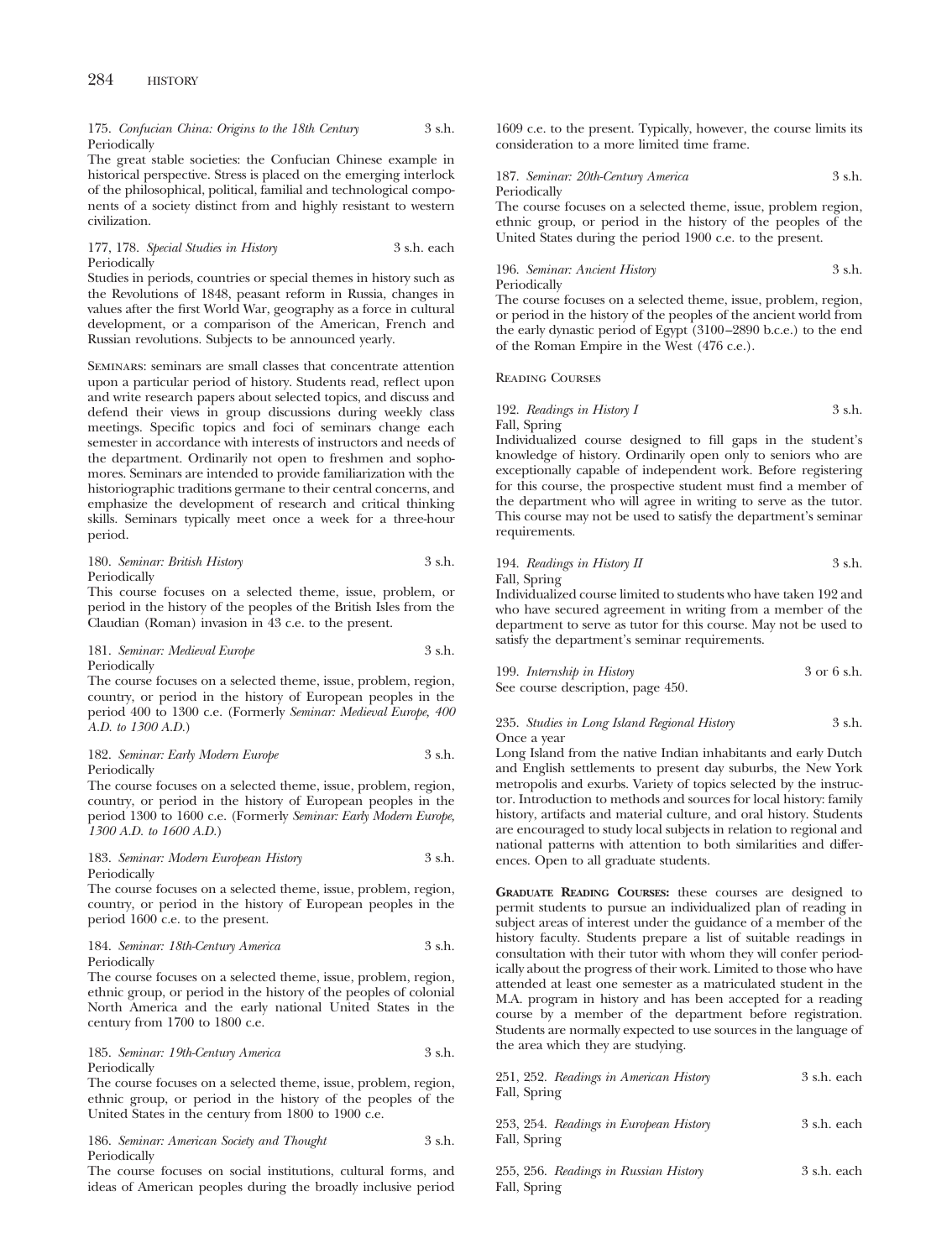291, 292. *Special Studies in History* 3 s.h. each Studies in periods, personalities on themes in history. Subjects to be announced yearly.

## Humanities (HUM)

Administered by the Department of Fine Arts, Art History and Humanities. Professor Infield, *Chairperson*

**MASTER OF ARTS IN HUMANITIES:** this program involves an interdisciplinary approach toward the areas of English, languages, music, drama, art history and fine arts. It is designed for teachers seeking advanced degrees as well as for those who desire a more complete understanding of the humanities.

Admission requirements appear on page 75. The candidate must complete 33 semester hours of courses numbered 200 or above, of which at least 27 hours must be completed at the University.

Associate Professor Lekatsas, *Coordinator*

The program requirements are as follows:

HUM 203. *Philosophy of Criticism*

301. *Master's Essay*

one course selected from the HUM 231-234 series

at least 18 credits must be completed in courses taken in the Division of Humanities. (See Academic Organization, page 8)

the remaining credits may be taken in the humanities

only six credits of fine arts studio courses may be applied toward the degree

six credits of electives may be chosen from divisions other than the humanities

See complete graduate information, page 75.

### COURSES

In addition to semester notations next to each course, a selection of courses is offered during the January and Summer sessions. Consult the *January* and *Summer Sessions* bulletins for these schedules.

| 1, 2. Arts and Artists | 3 s.h. each |  |
|------------------------|-------------|--|
| Periodically           |             |  |

An interdisciplinary introduction to vital issues—especially for any artist—in aesthetics, art theory, history and criticism. Centered in the visual arts, inquiry extends to other arts and beyond. Typical themes include medium; form; style; representation; semeiotics; expressive value; pragmatics of the "art world"; historical contextualism versus an "eternal present"; criticism in theory and practice.

| 100. Arts of the Jazz Age | 3 s.h. |
|---------------------------|--------|
| Periodically              |        |

The arts in America during the first quarter of the twentieth century. Emphasis is on the work of writers, musicians, artists and architects who captured the spirit of the country. Development of modern jazz; attention to the foregrounding of jazz of improvisation, arrangement and performance as important for artists and writers as well as musicians.

### 141. *History of Photography* 3 s.h. Every other year

From the invention of photography, its early processes and emergence as an independent art form. Its development in the 20th century into a dominant social force, and influences on painting, film and television. (Formerly *History of Photography: the 19th and 20th Centuries*.)

| 142. Fiction and Film | 3 s.h. |
|-----------------------|--------|
| Periodically          |        |

Selected readings in the novel and analysis of films that have been made from these works.

### 201. *Renaissance Art and Culture* 3 s.h. Periodically

Painting, sculpture and architecture from the late medieval to the Mannerist style, examined in the context of contemporary European culture during the passage from feudalism to capitalism. Religious, philosophical and literary elements in the formation of humanism; artistic diffusion and provincialism; the problem of Mannerism. (Formerly *Arts of the Early Renaissance.*)

202. *Baroque Art and Culture* 3 s.h. Periodically

Painting, sculpture and architecture from about 1600 to the later eighteenth century, in the context of contemporary European culture. Classical and anticlassical currents of the Baroque, the Rococo and the Enlightenment in religious, philosophical, literary and musical, as well as artistic manifestations. (Formerly *Arts of the High Renaissance and Baroque.*)

### 203. *Philosophy of Criticism* 3 s.h. Spring

Problems of significance and value in art and culture; aesthetic and critical inquiry in theory and analytical practice. The course, which takes varying interdisciplinary emphasis is conducted in the form of a colloquium in which significant texts bearing on some principal theme are read and discussed in common, with individual reports. Required of all candidates for the M.A. in Humanities (open to other qualified students with the permission of the humanities graduate coordinator).

### 207. Art of the 19th Century 3 s.h. Periodically

A survey, mainly of painting, through the main period-styles of neoclassicism, romanticism, realism, naturalism, impressionism and postimpressionism, with attention to parallel developments in contemporary culture and society. Emphasis on French, Spanish, English, and German art, with some attention to graphics (drawing; early lithography and photography).

208. Art of the 20th Century 3 s.h. Periodically

A conceptual as well as stylistic overview of the major movements in painting, especially in Europe, since the avant-garde challenges to academic representation of the later 19th century. The formative role of French art and the emergence of rival centers; a crisis of abstraction and figuration between the World Wars; postwar rivalry with America; conceptualism; neoexpressionism; the lingering problem of modernism.

### 210. *Studies in American Art and Culture Since 1900* 3 s.h. Periodically

Interrelationships between literature and the visual arts in the United States. Representative works of major writers and artists are analyzed against the background of the attitudes, tastes and values of American society. (Formerly *Art in America, 1900 to the Present*.)

### 230. *Modern Photography* 3 s.h.

Periodically

The development of photography with emphasis on style. Consideration is given to the interrelationships of photography with the visual arts, film and television—thus: aesthetic affiliations of photography with the other arts. Some direct scrutiny, as far as practicable, of original prints in the Hofstra Museum collection. (Formerly, *20th-Century Photography in America.*)

### 231, 232, 233, 234. *Interdisciplinary Studies in the Humanities* 3 s.h. each

231, 232: Fall; 233, 234: Spring Analysis of style, significance and milieu in the various arts. While the program seeks to produce a cycle of related general themes, the content of these courses may vary from year to year. 231: antiquity and the classical tradition; 232: alternative traditions (e.g., Germanic expressionism); 233: Modernism and postmodernism; 234: modern architecture and design. May be repeated for credit when topics vary.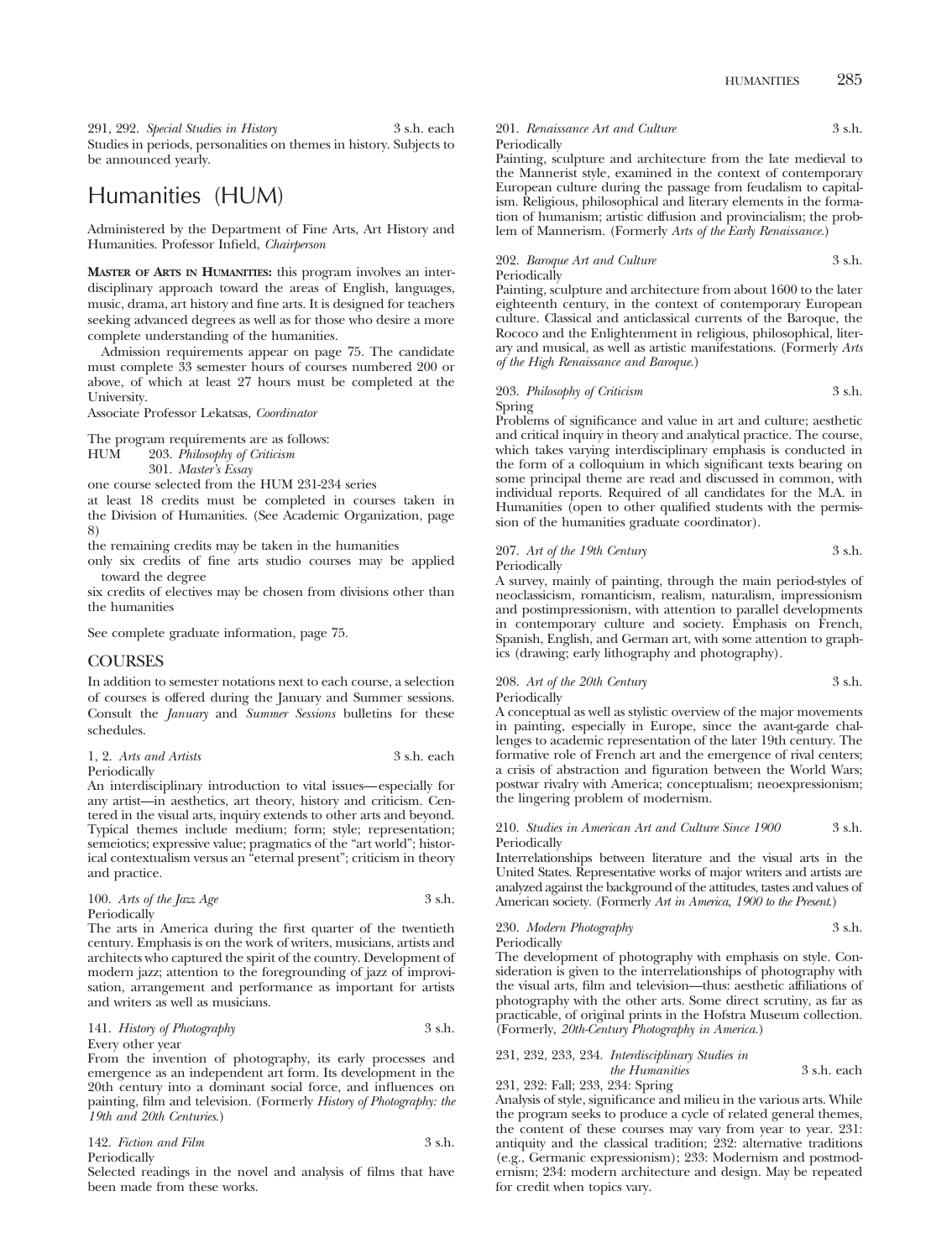251. *Readings* 3 s.h. Fall, Spring

In consultation and under the guidance of a faculty member, students prepare a list of readings on themes in humanities. Students and faculty periodically review readings and research. Limited to those who have attended at least one semester as a matriculated student in the M.A. in Humanities program. Permission of the humanities graduate coordinator required.

268. *Internship* 6 s.h. Fall, Spring

Open only to students in the M.A. in Humanities program able to arrange for supervision of work substantially relevant to their studies at a museum, library, art gallery, journal or other appropriate institutional site. Permission of the humanities graduate coordinator as well as of the sponsoring supervisor is required. The student produces a written report (not a diary or notebook) on the academic significance of his or her activities for evaluation by the sponsor. Pass/Fail grade only.

301. *Master's Essay* 3 s.h. Fall, Spring

Each candidate for the M.A. in Humanities is required to write a substantial master's essay (in addition to course papers) under the supervision of an appropriate adviser. This may consist of a fresh approach to known material, provided the same thoroughness of scholarship and scholarly presentation obtain as for a more traditional research thesis.

## Human Resources Management

Master of Science Programs, see page 115.

## Interdisciplinary Studies at New College

**MASTER OF ARTS PROGRAM (MAP) IN INTERDISCIPLINARY STUDIES:** serves students with a bachelor's degree and a strong undergraduate record who share a commitment to the intellectual and practical dimensions of the liberal arts. Students are assisted in achieving their liberal arts goals through curricula more individualized in response to student needs and interests, more flexible in requirements and more varied in modes of learning than normally found in traditional graduate-level programs. Senior Assistant Dean Contreras, *M.A.P. Administrator*

Components leading to the degree are:<br>MAP 200 An Initial Study of rese

- An Initial Study of research and performance skills at a graduate level through a series of oncampus seminars and a library-research project.
- MAP 201-203. Three learning contracts, individually constructed with the assistance of University faculty members and supervised by professionals either at the University or at an appropriate site. Contracts include library research, field research, apprenticeships, internships, laboratory work, studio participation and course attendance.

MAP 204

and 205. A master's proposal and thesis, with the theme or topic approved by the Program's core faculty, a contractual project reflecting the accumulation of research and performance skills from the preceding three contracts. For additional information, consult the New College *Master of Arts Addendum*. See also page 103.

## Interdisciplinary Undergraduate Programs

### First Year Program (FYP)

The Hofstra College of Liberal Arts and Sciences offers first-year and upper-class students several interdisciplinary programs that provide academic opportunities not available anywhere else in the curriculum. One of these programs, FYP or First-Year Program, is open to first-year students exclusively.

Each unit in FYP consists of three courses from different departments, offered in a cluster, where the instructors coordinate and integrate the subject matter and style of teaching. Those who enroll in one of these units have the advantage of joining a small community in which students get to know one another and work together throughout the semester. Because students take the same courses, they engage in a close and intimate learning experience. Information about these programs can be obtained from the University Office of Academic Advisement.

Units and courses include the following; (courses may change from semester to semester):

- FYP 1. = THE MIND, THE BRAIN, THE PERSON *Fundamental Perspectives in Psychology #* (PSY 7) *Introduction to Philosophy* # (PHI 10) (English) *Composition* (ENGL 1)
- FYP 2. = SCIENCE AND SCIENCE FICTION *The Solar System #* (Lecture and Lab) (ASTR 11) *Introduction to Philosophy #* (PHI 10) (English) *Composition* (ENGL 1)
- FYP 3. Environmental Ethics *Population, Resources and Environment #* (GEOG 102) *Introduction to Ethics #* (PHI 14) (English) *Composition* (ENGL 1)
- FYP 4. = SCIENCE AND THE FOUNDATIONS OF MEDICINE *General Biology* # (BIO 1) *General and Inorganic Chemistry* # (CHEM 3A) *General and Inorganic Chemistry Lab* # (CHEM 3B) (English) *Composition* (ENGL 1)
- $FYP 5. =$  Asian Politics and Religion *Introduction to Eastern Religious Traditions* # (RELI 15) *Asian Politics and Government* # (PSC 144) (English) *Composition* (ENGL 1)
- FYP 6. = PURSUING THE AMERICAN DREAM *Principles of Economics* (ECO 1) *American Politics* # (PSC 1) (English) *Composition* (ENGL 1)
- FYP 7. = RACE, CLASS AND GENDER IN AMERICAN SOCIETY *The American Experience in Context #* (ENGL 52) *American Civilization II* # (HIST 14C) (English) *Composition* (ENGL 1)
- FYP 8. = CYBERSPACE: TECHNOLOGY AND ETHICS *Overview of Computer Science #* (CSC 5) *Introduction to Ethics I* # (PHI 14) (English) *Composition* (ENGL 1)
- FYP 9. = This Great Stage *Theater Appreciation I #* (DRAM 1) *Introduction to Philosophy* # (PHI 10) (English) *Composition* (ENGL 1)
- $FX = IN IMAGE, WORD, AND ACTION$ *Gods and Kings #* (AH 3) *Western Civilization I* # (HIST 11) *Western Literature I #* (ENGL 43)
- FA Power, Imperialism and Resistance *Western Civilization I #* (HIST 11) *The Empire Writes Back: Autobiography & Resistance in Colonial Spanish America #* (SPLT 58) (English) *Composition* (ENGL 1)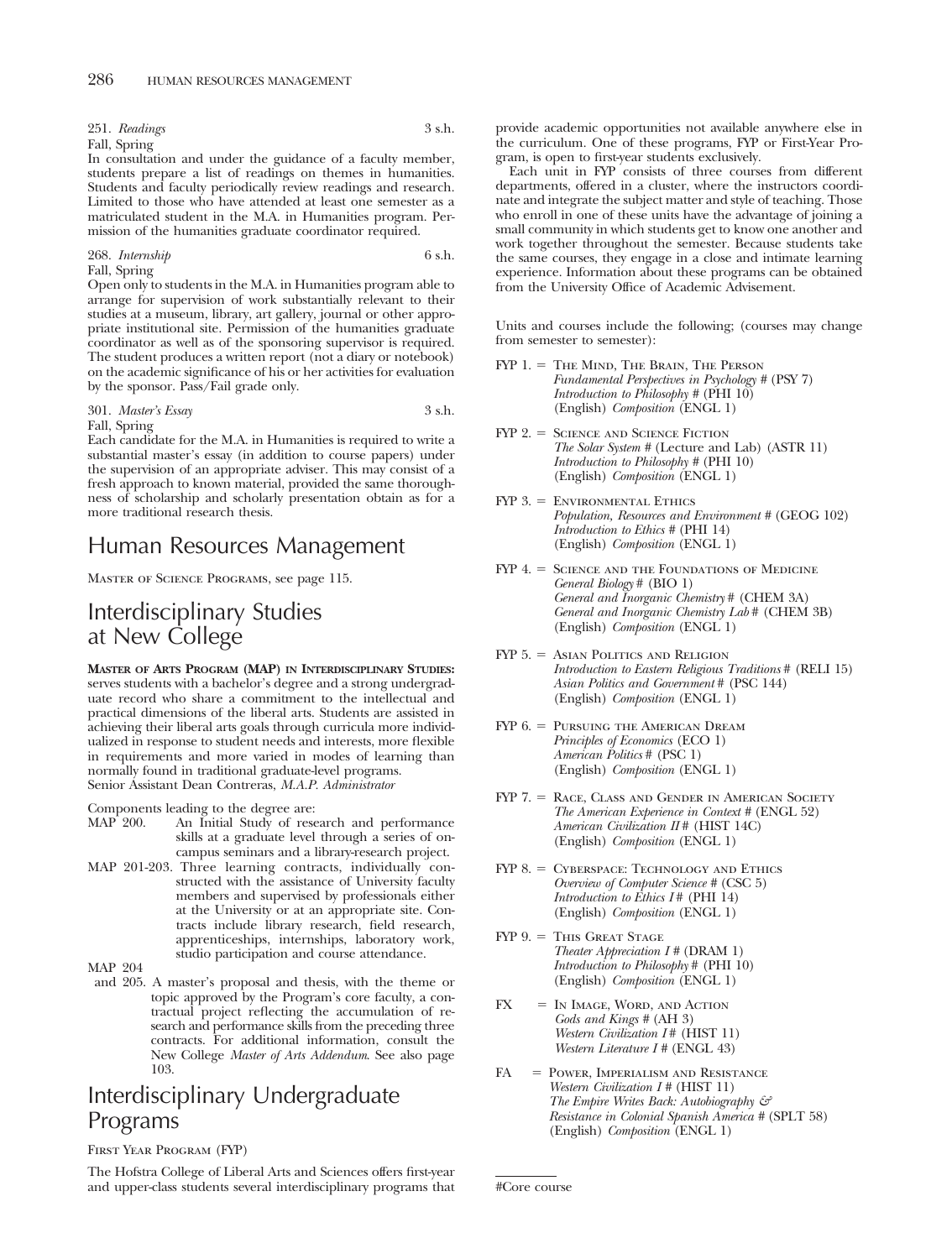- FB Identity and Culture in the Middle East *Western Civilization II #* (HIST 12) *Modern Arabic Literature #* (LIT 90) (English) *Composition* (ENGL 1)
- FC Conflicts Between the Individual and Society *Heroines Exotic & Erotic: Romantic Women in 19th-Century French Narrative Prose #* (FRLT 42) *Introduction to Philosphy #* (PHI 10) (English) *Composition* (ENGL 1)

In contrast to FYP, the following interdisciplinary programs (listed alphabetically in this *Bulletin*) can be chosen for either academic majors or academic minors (see page 84). Courses used for a minor in one of these areas must be outside the student's major field and must be approved by the minor's program director. Minors may also be taken in the Zarb School of Business (see page 107), the School of Communication (see page 119), and in the School of Education and Allied Human Services (see page 121).

| Africana Studies*       | Latin American and Caribbean     |
|-------------------------|----------------------------------|
| American Studies*       | Studies*                         |
| Asian Studies*          | Liberal Arts**                   |
| Earth Resources**       | Middle Eastern and Central Asian |
| Ibero-American Studies* | <b>Studies</b>                   |
| International Affairs†  | Philosophy of Science†           |
| Italian Studiest        | Religious Studies†               |
| Jewish Studies*         | Technology and Public Policy     |
| Labor Studies*          | Women's Studies+                 |
|                         |                                  |

## International Affairs

Administered by the Department of Political Science. Professor Landis, *Chairperson*

Assistant Professor Green of Political Science, *Adviser*

**MINOR IN INTERNATIONAL AFFAIRS** is an interdisciplinary program consisting of the successful completion of 18 semester hours, with at least six credits taken in residence. At least 12 semester hours must be outside the major. Study of at least one foreign language beyond level 4 is strongly recommended.

A. Required PSC 135. *International Politics,* 3 s.h.

- B. Six semester hours chosen from the following:
	- ECO 110. *Economics of Latin America,* 3 s.h.
		- 111. *Economic Development in Sub-Saharan Africa,* 3 s.h.
		- 112. *Economic Development of China,* 3 s.h.
		- 114. *Japan's Modern Economy,* 3 s.h.
		- 115. *Economy of Western Europe,* 3 s.h.
		- 116. *Economics of the Middle East,* 3 s.h.
	- PSC 108. *Politics of the Middle East,* 3 s.h.
		- 110. *African Politics,* 3 s.h.
		- 130. *Latin American and Caribbean Politics,* 3 s.h.
		- 132. *Comparative European Governments,* 3 s.h.
		- 144. *Asian Politics & Government #,* 3 s.h.
- C. Nine semester hours chosen from the courses listed below: ECO 137. *Transnational Enterprise in World Economy,*
	- 3 s.h.
		- 142. *International Economics,* 3 s.h.
	- GEOG 102. *Population, Resources & Environment,* 3 s.h.
		- 113C. *The Geography of East & Southeast Asia #,* 3 s.h.
		- 122. *Western Europe,* 3 s.h.
		- 123. *Eastern Europe and the Republics of the Former*

*Soviet Union,* 3 s.h.

131. *Japan,* 3 s.h.

- 140. *Geography of Latin America#,* 3 s.h.
- HIST 118A. *History of Africa, 1800 to the Present,* 3 s.h. 132. *Europe, 1939 to Present: World War, Cold War*
	- *and Beyond,* 3 s.h. 138. *Modern Russia: Reform & Revolution from the Russian Empire to Modern Times: 1856 to the Present,* 3 s.h.
	- 142. *Latin America: 1810 to the Present,* 3 s.h.
	- 154. *Diplomatic History of the United States: 1914 to the Present,* 3 s.h.
	- 173. *Modern China #,* 3 s.h.
	- 174. *Modern Japan,* 3 s.h.
- IB 150. *Introduction to International Business,* 3 s.h. 154. *Analysis of the International Environment and*
	- *Global Business Research,* 3 s.h. 157. A-Z. *Seminar: Special Topics in International Business,* 3 s.h.
	- 160. *African Business,* 3 s.h. **NOTE**: no more than one of the IB 160 series may count toward this minor.
	- 161. *Asian Business,* 3 s.h.
	- 162. *European Business,* 3 s.h.
	- 163. *Latin-American Business,* 3 s.h.
	- 170. *International Marketing,* 3 s.h.
	- 175. *Global Business Policies, Planning and Strategies,* 3 s.h.
- MASS 101. *Understanding Global Media & News Systems*, 3 s.h.
- PSC 133. *Politics of the European Union,* 3 s.h. 134. *American Foreign Policy,* 3 s.h.
	- 137. *World Organization & International Law,* 3 s.h.
	- 152. *Seminar: International Politics,* 3 s.h.
	- 192. *Workshop: United States in the United Nations,* 3 s.h.

## International Business (IB)

Administered by the Department of Marketing and International Business. Associate Professor Barak, *Chairperson*

Professors Berman, Evans, James, Neelankavil, Sherman; Associate Professors Forman, Herndon, Lee, Mathur, Moore, Zhang; Assistant Professors Erondu, Gao, McMellon, Sharland, Torres-Baumgarten.

**B.B.A. SPECIALIZATION IN INTERNATIONAL BUSINESS**: the core requirements are: IB 150, 154; one of the following four courses: IB 160, 161, 162, or 163; IB 175, FIN 165, MGT 171, and MKT/IB 170. In addition, a three-credit IB elective not part of IB core is required. Only one additional IB 160-level course can be taken as an elective.

See complete B.B.A. requirements, page 106.

**A MINOR IN INTERNATIONAL BUSINESS** consists of the successful completion of a minimum of 18 semester hours of course work with grades of C- or better, *under faculty advisement in the Department of Marketing and International Business,* with at least 9 semester hours in residence.

The requirements for an *international business minor who is a major in another business area* are: IB 150; one of the following: IB 160, 161, 162 or 163; one of the following: FIN 165, MGT 171, IB 170 or MKT 170; three of the following: IB 154, 157, A-Z; IB 170 or MKT 170; IB 175; ACCT 128; BLAW 117; FIN 165, 166; and MGT 171. *One* of the following prerequisite business courses: ACCT 101, BLAW 20, FIN 101, MGT 101, or MKT 101 may be

- #Core course
- \*Major and minor programs

†Minor program only.

<sup>\*\*</sup>Majors only.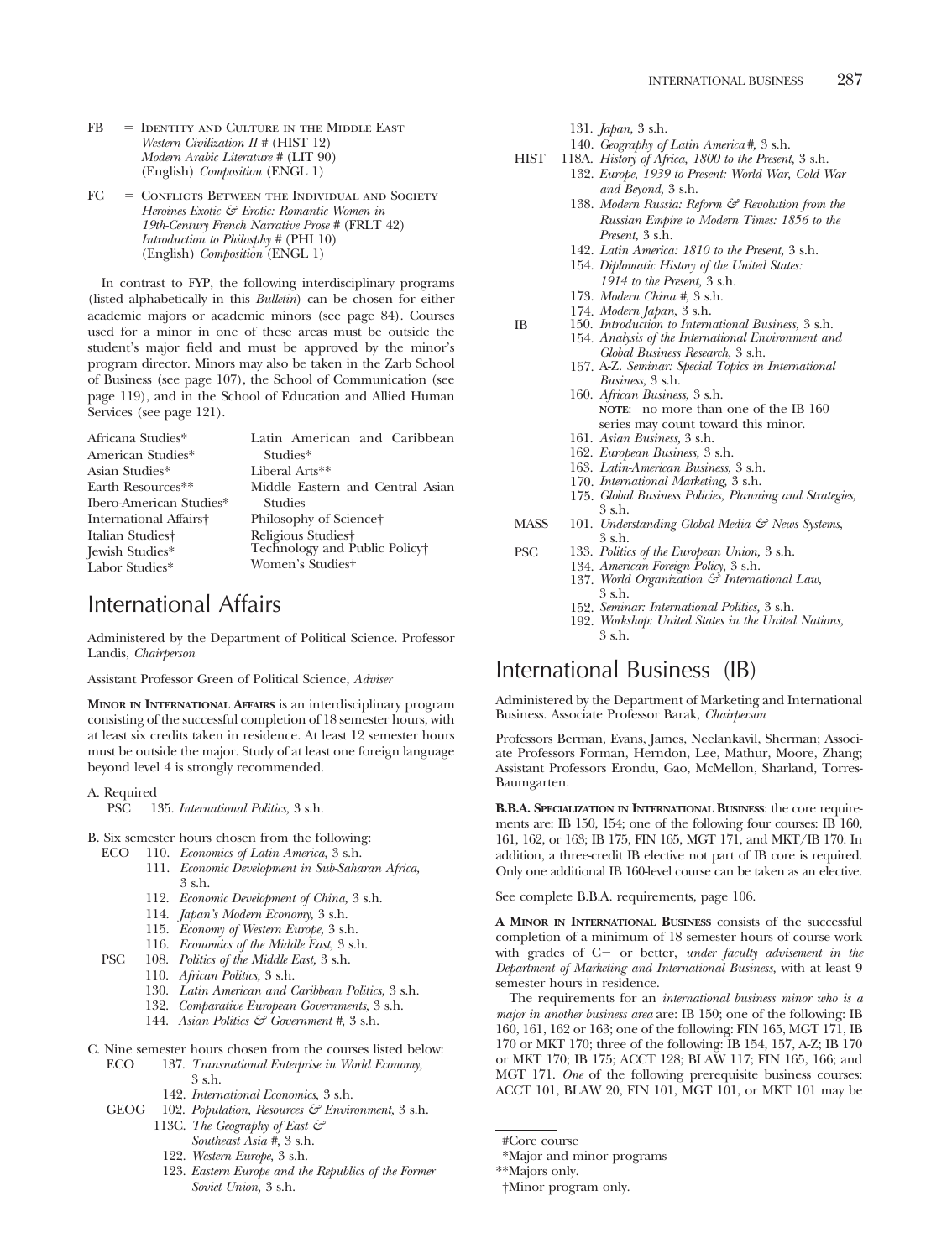used in this category. See course listings for prerequisites. (NOTE: No more than two business courses may be applied toward both an IB minor and a major in another business area.)

Nonbusiness majors may also choose an international business minor. The requirements for an *international business minor who is a nonbusiness major* are: IB 150; one of the following: IB 160, 161, 162 or 163; one of the following: FIN 165, MGT 171, IB 170 or MKT 170; three of the following: IB 154, 157, A-Z; a second IB course in the "IB 160" series; IB 170 or MKT 170; IB 175; ACCT 128; BLAW 117; FIN 165; 166; and MGT 171. *One* of the following prerequisite business courses: ACCT 101, BLAW 20, FIN 101, MGT 101, or MKT 101 may be used in this category. See course listings for prerequisites.

A completed minor in international business will be listed on the student's transcript.

*No School of Business courses may be taken on a Pass/D*-*/D/Fail basis.*

No student pursuing a bachelor's degree other than a Bachelor of Business Administration degree may complete more than 30 semester hours of School of Business course work without permission of the School of Business Dean's Office. The student must have the appropriate form approved by and filed with the major and minor departments.

*All minors must be declared at the Office of Financial and Academic Records.*

Master of Business Administration Programs, see page 109.

BUSINESS HONOR SOCIETIES, see pages 72, 79.

### COURSES

These courses are sometimes offered during January and Summer sessions. Consult the *January* and *Summer Sessions* bulletins for these schedules.

150. *Introduction to International Business* 3 s.h. Fall, Spring

Course focuses on exploring terminology, scope, status and evolving patterns of international business. Specifically, the course addresses the role of social, cultural, political, ethical, technological, environmental and economic factors in the international context; the impact of global forces on businesses at home and abroad; role of governments in promoting and protecting business interests at home and abroad; role of international agencies in the functioning of business; and the interlink between managerial, operational, marketing, and financial functions in doing business abroad. Prerequisite: sophomore class standing or above.

| 151, 152. Readings |  |  |  | $1-3$ s.h. each |
|--------------------|--|--|--|-----------------|
|--------------------|--|--|--|-----------------|

Fall, Spring

Assigned readings on a tutorial basis; oral or written reports may be required. Prerequisites: IB 150 and permission of department chairperson.

### 154. *Analysis of the International Environment and Global Business Research* 3 s.h.

Fall, Spring

Techniques, concepts, and analytical tools needed to understand the global business environment and markets. Focus on an overview of international business research; research techniques available; development of skills in gathering and analyzing information; and demonstration of the pitfalls inherent in international research. Prerequisites: junior class standing or above; IB 150 and QM 1.

### 157, A-Z. *Seminar: Special Topics in International Business* 3 s.h.

Periodically

An advanced in-depth treatment of special topics. Current topics are explored through a variety of methods, such as lectures, projects and case studies. Prerequisites: IB 150, junior class standing or above, permission of department chairperson, and any additional prerequisites as stated in the course schedule.

As individual subjects are selected, each is assigned a letter (A-Z) which is affixed to the course number. Students may take up to two of these courses to fulfill their major requirements so long as each seminar has a different letter designation.

Business in Foreign Continents

| 160. African Business  | 3 s.h. |
|------------------------|--------|
| 161. Asian Business    | 3 s.h. |
| 162. European Business | 3 s.h. |

163. *Latin-American Business* 3 s.h.

Each offered every other year

Intensive study of the unique aspects of doing business in foreign continents. Topics include managing capital sources, assets, pricing and employee compensation; coordinating multinational production and marketing strategy in the context of export and import protectionism and regional integration; conducting relations with central banks, planning agencies, political and economic elites, trade associations and labor unions. Marketing in a heterogeneous socioeconomic environment; organizational design; worker/management relations; building data bases for supporting continental operations. Prerequisites: junior class standing and IB 150.

### 170. *International Marketing* 3 s.h. Fall, Spring

Conditions affecting the international marketing position of the United States and other selected countries, development of multinational marketing policies, trade with developed and developing countries. Foreign market research, channels of international marketing, international advertising media, mechanics and documentation of foreign trade. Organization and management of international marketing intermediaries. Emphasis on case studies and experiential exercises. Prerequisites: MKT 101; junior class standing or above. Same as MKT 170.

### 174. *Business Internship* 1-3 s.h. Fall, Spring

Actual practical experience in an approved setting open to junior and senior international business majors. Students work a minimum of 40 hours for 1 credit or a minimum of 80 hours for 2 credits or a minimum of 120 hours for 3 credits in a structured international business program offered by a for-profit or not-forprofit organization. **NOTE:** Students may take this course only once. Satisfactory completion of this course counts toward general degree requirements but does not satisfy international business major requirements. Prerequisites: permission of department chairperson, a minimum grade point average of 2.5 in international business courses and 2.5 overall, IB 150, junior class standing or above.

### 175. *Global Business Policies, Planning and Strategies* 3 s.h. Fall, Spring

An integrating course addressing global issues that challenge today's international business people. Focus on learning concepts, techniques, and the process involved in developing business plans and strategic options for global markets. Specifically, the following key areas are covered: how to recognize and evaluate world markets; how to obtain a working knowledge of analytical techniques for strategic business decisions, and how to develop a comprehensive and strategic business plan for the global market. Prerequisites: senior class standing; IB 154, 6 semester hours of additional international business major electives.

### 185. *Internship in International Business* 3 s.h. Fall, Spring

A work-study program open to senior international business majors. Students work a minimum of 120 hours in a structured international business training program offered by a for-profit or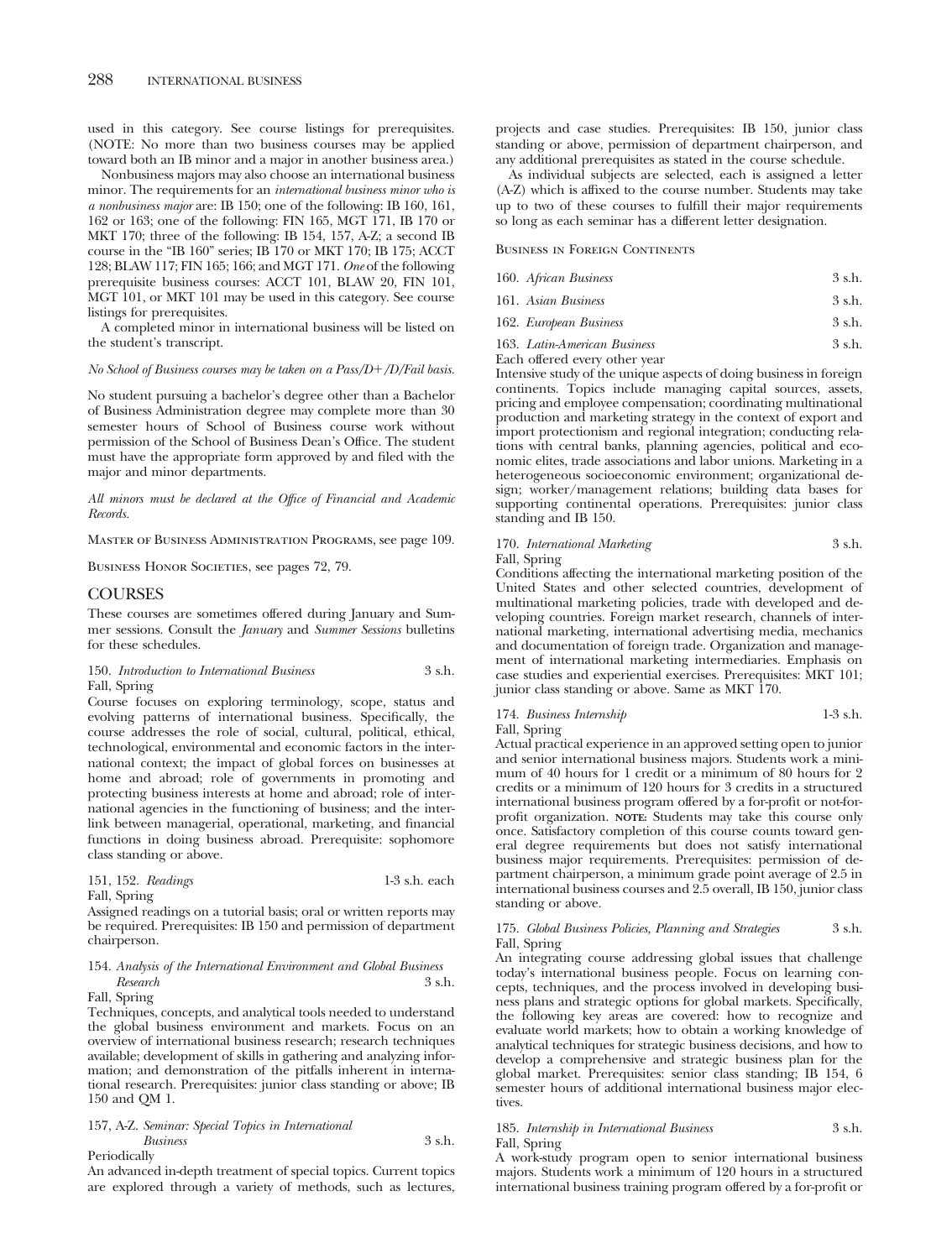not-for-profit organization. Prerequisites: permission of department chairperson, a minimum grade point average of 3.0 in international business courses and 3.0 overall, IB 150, 154. Prerequisite or corequisite: related course in the area of internship. (Students who do not meet these requirements, see IB 174.) (Formerly *Internship.*)

### 190. *Honors Essay* 3 s.h.

Fall, Spring

Research for and the writing of a substantial essay in the field of international business. Open only to senior international business majors who are eligible for and desire to graduate with departmental honors and who secure, before registration, written permission of the department chairperson. Prerequisites: a minimum grade-point average of 3.5 in international business and a 3.4 overall, IB 154.

### 210. *Environmental Analysis for International Business*\* 3 s.h. Periodically

An intensive course in the techniques of analyzing the complex aspects of foreign and global business environments. Emphasis on the cultural, political and social characteristics of foreign regions, and how these affect the multinational firm, its operations and decisions. The central focus is on systematic development of skills and tools (e.g., scanning, cultural assessment, forecasting, risk appraisal) that international managers find useful in analyzing environmental conditions, threats and opportunities. Awareness of complexities involved in international business decisions. Prerequisites: MGT 201C, MKT 201.

### 219. *Global Business Decision Making\** 3 s.h. Fall, Spring

Course applies a cross-functional integrative approach to analyzing, formulating and implementing organizational strategy for different sizes and types of organizations in a global setting. Course reviews the concept of global strategy and analyzes the crucial linkages between strategy development and organizational design. Production, marketing, finance, accounting, information technology, and human resources strategies are formulated and implemented in the global context. Other topics include competitive analysis, industry and firm value chain, leadership, financial and market analysis, and organizational structure and culture in the context of technological, ethical and ecological factors affecting international and global organizations. Students assess the effectiveness of different approaches to strategy by using them to examine performance of multinational companies. Prerequisites: 12 s.h. in M.B.A. advanced core courses.

### 257, A-Z. *Seminar: Special Topics in International*

#### *Business\** 3 s.h. Periodically

An advanced in-depth treatment of special topics. Current topics are explored through a variety of methods, such as lectures, projects and case studies. Prerequisites: MKT 207, permission of department chairperson, and any additional prerequisites as stated in the course schedule.

As individual subjects are selected, each is assigned a letter (A-Z) which is affixed to the course number. Students may take up to two of these courses to fulfill their major requirements so long as each seminar has a different letter designation.

304. *Advanced Research Seminar in International Business\** 3 s.h. Fall, Spring

(NOTE: IB 306-308 may be offered in place of 304.) Students write an integrative paper on an assigned topic based on secondary research and then formulate a written primary data research design to investigate a specific key issue. They must formulate research questions and hypotheses, construct survey instruments and experimental designs, draft sample plans, outline data handling procedures, and prepare a comprehensive research proposal, furnishing justifications for its theoretical as well as practical significance. An oral presentation of each project is required at the conclusion of the semester. Prerequisites: completion of all core competency courses, 21 s.h. of advanced core courses or above (including QM 210, IB 219†, and at least 6 s.h. of the required 15 s.h. in the area of concentration), and permission of department chairperson.

### 305. *M.B.A. Honors Research Thesis in International Business\** 3-6 s.h.

Periodically

Student selects and designs an integrative research project with the approval and guidance of a faculty member in the area of specialization. Student is required to justify the project's significance within a decision-making framework and define the management applications of the research findings. An oral report of the research findings is presented to a faculty committee. With joint permission of the department chairperson and thesis adviser, a student may expand the M.B.A. Honors Research Thesis from 3 to 6 s.h.; the additional 3 s.h. may be counted toward elective requirements in the area of concentration. Prerequisites: minimum cumulative grade point average of 3.5, completion of all core competency courses, 21 s.h. of advanced core courses or above (including QM 210, IB 219†, and at least 6 s.h. of the required 15 s.h. in the area of concentration), and permission of department chairperson.

### 306. *Case Focused Research Seminar in Business\** 3 s.h. Periodically

Emphasis on multiple functional areas that are taught in the Zarb School of Business. A case study approach is utilized in this course, and students are challenged to understand how decisions and policies from different functional areas are integrated within an organization. Students present detailed recommendations toward resolution of complex business problems within an industry or company which must be supported by appropriate documentation of research and analysis. Written and oral reports are required. Prerequisites: completion of all core competency courses, 21 s.h. of advanced core courses or above (including QM 210, IB 219†, and at least 6 s.h. of the required 15 s.h. in the area of concentration), and permission of department chairperson. Same as ACCT 306, BCIS 306, FIN 306, MGT 306, MKT 306.

### 307. *Consulting Research Project\** 3 s.h. Periodically

Under the supervision of an instructor and working singularly or in a small group, students are assigned to a client organization for one semester. The students and the client organization to which they are assigned will identify the client's specific problems and objectives. Students design and complete one or more integrative consulting projects involving various business principles and conduct research. A written consulting report and an oral presentation are made to a faculty committee and the senior management of the organization. Prerequisites: minimum cumulative grade point average of 3.5, completion of all core competency courses, 21 s.h. of advanced core courses or above (including QM 210, IB 219†, and at least 6 s.h. of the required 15 s.h. in the area of concentration), and permission of the Graduate Programs Office and the department chairperson. Same as ACCT 307, BCIS 307, FIN 307, MGT 307, MKT 307.

### 308. *Integrative Business Simulation\** 3 s.h. Periodically

Course utilizes a comprehensive and integrative computer simulation to create a variety of complex multifunctional business problems to which students must respond under varying conditions of uncertainty. A team-based approach to decision making is used in resolving problems created by the computer model.

<sup>\*</sup>Open only to matriculated Zarb School of Business graduate students and/or matriculated School of Education and Allied Human Services graduate students where appropriate.

<sup>†</sup>Full-time students may take IB 219 as a corequisite.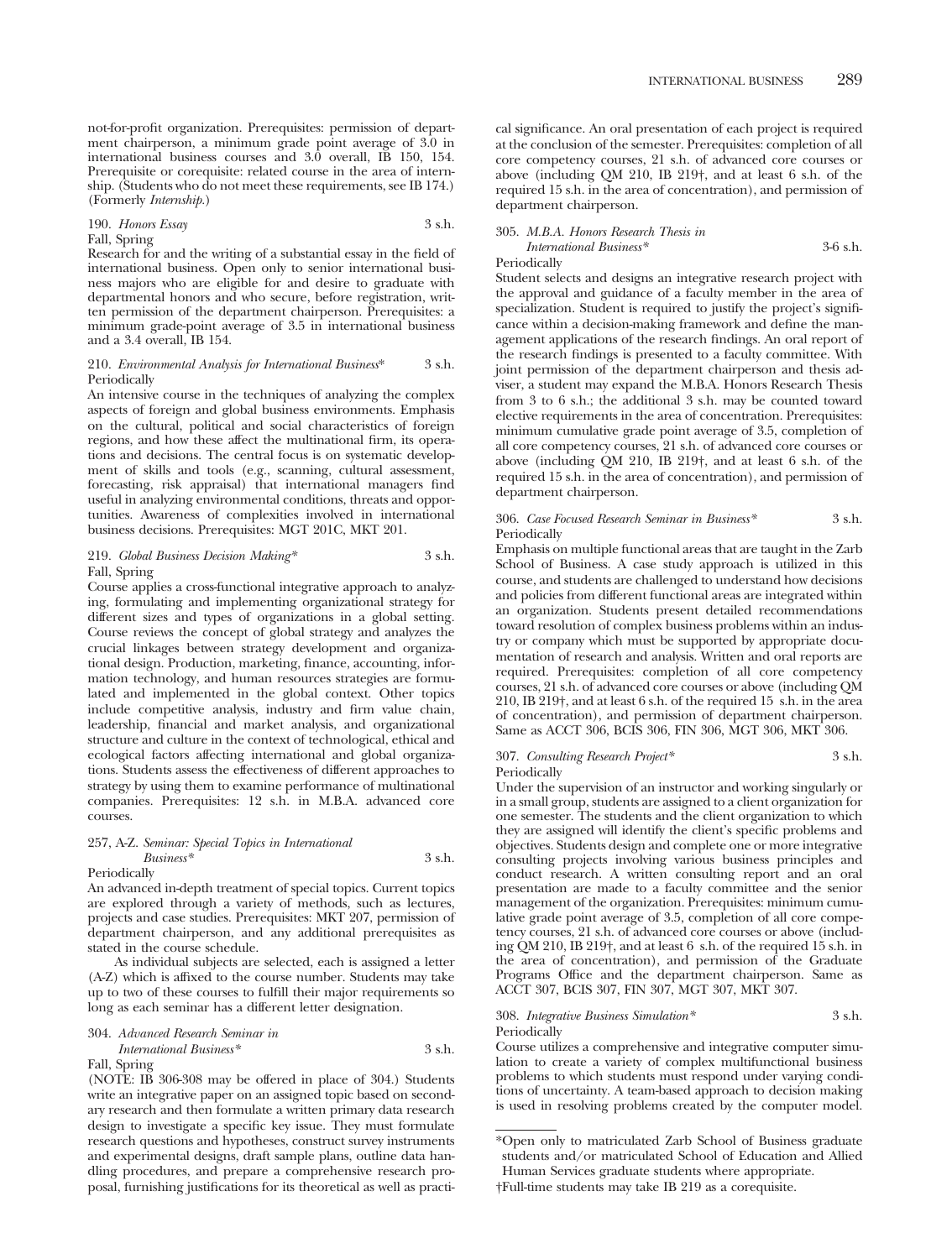Students are required to provide detailed reports on decisions made and to provide quantitative and qualitative justifications for their decisions. These justifications must be supported through the use of research and must be presented orally and in writing. Prerequisites: completion of all core competency courses, 21 s.h. of advanced core courses or above (including QM 210, IB 219†, and at least 6 s.h. of the required 15 s.h. in the area of concentration), and permission of department chairperson. Same as ACCT 308, BCIS 308, FIN 308, MGT 308, MKT 308. (Formerly *Computer Simulation (Management Game) in International Business.*)

| 330. Graduate Internship*     | 3 s.h. |
|-------------------------------|--------|
| $\Gamma$ 11 $\alpha$ $\cdots$ |        |

Fall, Spring

A work-study program open to graduate students who are specializing in international business.

Students work a minimum of 100 hours in the semester for selected business organizations in their area of specialization. A written evaluation of a complex international business decision is prepared by the student at the completion of the course. Most internship opportunities involve some form of monetary remuneration. Prerequisites: all core competency courses or approved equivalents, 24 graduate-level credits with a 3.3 average and permission of department chairperson. (Formerly GBUS 330.)

## Italian (ITAL)

Administered by the Department of Romance Languages and Literatures. Professor Bussell-Thompson, *Chairperson*

Professor D'Acierno; Assistant Professors Dini, Ultsch.

Literature in Translation courses, see end of Italian course listings.

**B.A. SPECIALIZATION IN ITALIAN:** 24 semester hours beyond ITAL 4, plus 6 semester hours in comparative literature. The adviser may direct additional courses to provide an integrated program.

Credit in a language course cannot be given to a student who has already earned credit for a higher-numbered course in the same language when the course numbers in question indicate level of comprehension and ability in the introductory and intermediate study of that language.

**NOTE:** language laboratory work is required in all modern foreign language courses on the 1, 2, 3, 4, level.

**A MINOR IN ITALIAN** consists of the successful completion of 18 semester hours in Italian beyond level 2, under advisement, with at least 6 hours in residence.

Summer Study in Italy, see International Study, page 17.

Teaching a Foreign Language in High School, see page 397.

### **COURSES**

In addition to semester notations next to each course, a selection of courses is offered during the January and Summer sessions. Consult the *January* and *Summer Sessions* bulletins for these schedules.

| 1. Elementary Italian                  | 3 s.h. |
|----------------------------------------|--------|
| Fall, Spring                           |        |
| Fundamentals of structure. Oral drill. |        |

2. *Elementary Italian* 3 s.h. Fall, Spring

Continuation of 1; selected readings. Prerequisite: ITAL 1 or equivalent.

|  | 2R. Review of Elementary Italian  | 3 s.h. |
|--|-----------------------------------|--------|
|  | See course description, page 451. |        |

3. *Intermediate Italian* 3 s.h.

Fall, Spring Structural review, readings and conversations on culture. Prerequisite: ITAL 2 or equivalent.

4. *Intermediate Italian* 3 s.h.

Spring

Readings from contemporary authors. Conversational topics. Prerequisite: ITAL 3 or equivalent.

5. *Advanced Reading* 3 s.h. Periodically

Development of the reading skill. While the foreign language, spoken and written is the basis of classwork and written assignments, the course aims at attaining the stage of liberated reading.

13. *Summer Workshop in Italian Language*

*and Civilization* 3-4 s.h. Summer

Given in conjuction with the Hofstra Summer Program in Italy (see International Study, page 17). Conversational topics will be supplied by daily contact with Italian life and newspapers. Designed to train students in understanding contemporary Italian usage. Additional work can earn student an additional hour credit. Prerequisite: ITAL 2 or permission of instructor.

100. *Honors Essay* 3 s.h. Fall, Spring

Research and writing of a substantial essay in the field of Italian. Open only to senior majors who are eligible for departmental honors and who secure, before registration, written permission of the faculty adviser who will supervise the essay.

*Prerequisites for all courses numbered* 101 *through* 106*: successful completion of* 4 *or permission.*

101 through 106. *Advanced Italian Language* 3 s.h. each One course each semester

An integrated sequence of courses, rather than six individual courses, this sequence gradually develops the student's proficiency in the spoken language, in writing (including grammar) and in reading. Text material ranges from simple stories to more sophisticated language and includes culture and civilization topics. The individual student's needs and wishes determine the exact nature of each course. A detailed personal record is maintained to assure the development of each student's skills.

To be offered one per semester in a three-year cycle; may be taken in any order.

| 108. Individualized Oral Communication | $\frac{1}{2}$ s.h. |
|----------------------------------------|--------------------|
| See course description, page 451.      |                    |

109, 110. *Italian Conversation and Oral Practice* 3 s.h. each Once a year

Intensive training in oral practice and self-expression. Prepared discussion on assigned topics with definite vocabulary preparation, oral reports and oral criticism of Italian literature.

| 111. Advanced Italian Grammar     | $3$ s.h. |
|-----------------------------------|----------|
| See course description, page 451. |          |

116, 117. *Advanced Readings* 1 s.h. each Periodically

Designed to help the student maintain proficiency in Italian and at the same time enhance the reading facility within the specific field. *Prerequisites for the courses listed below:* 101 *and* 102 *or permission.*

<sup>\*</sup>Open only to matriculated Zarb School of Business graduate students and/or matriculated School of Education and Allied Human Services graduate students where appropriate. †Full-time students may take IB 219 as a corequisite.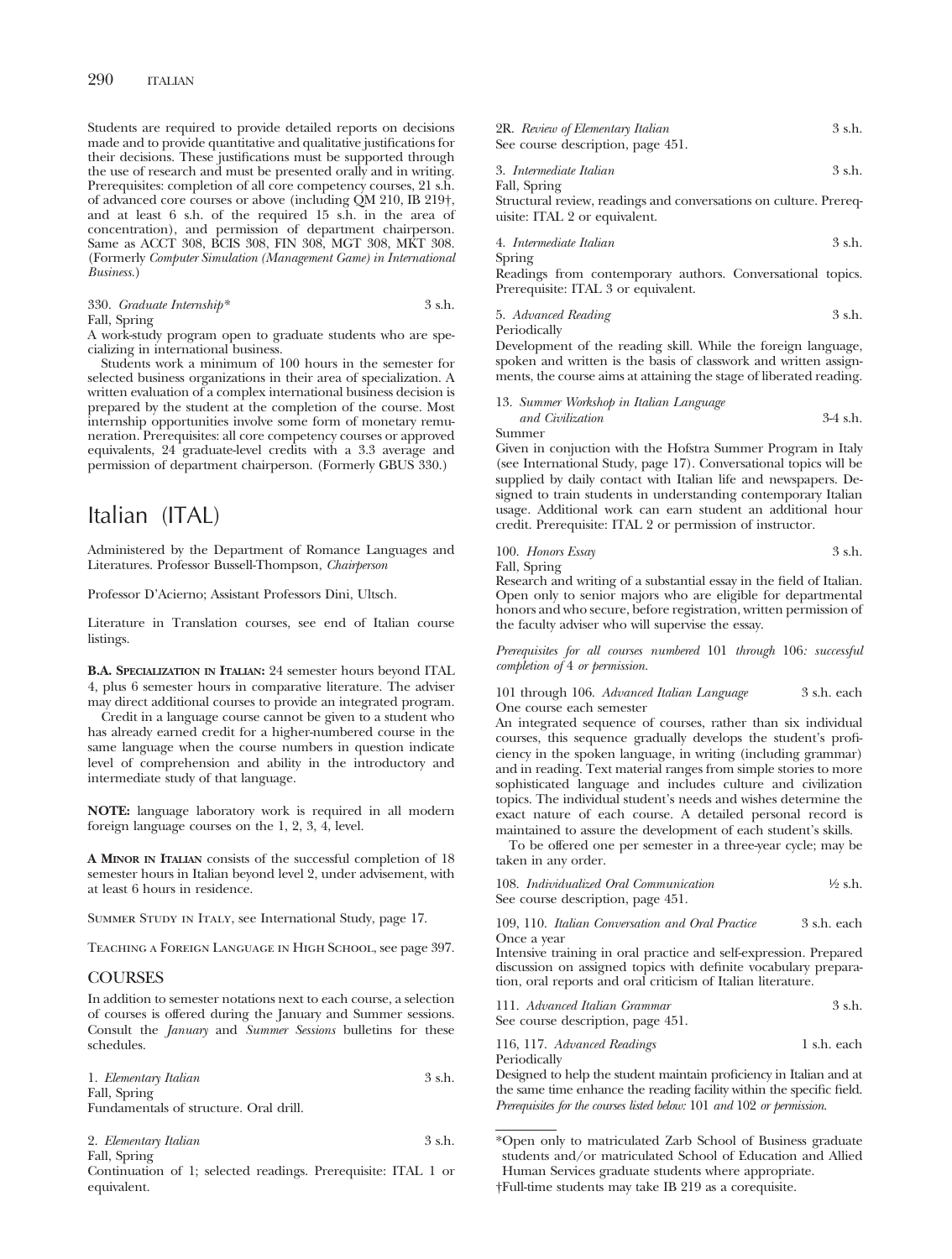| 151 through 156. Masterpieces of |                    |             |
|----------------------------------|--------------------|-------------|
|                                  | Italian Literature | 3 s.h. each |

One course each semester

The primary object is to develop each student's ability in the critical reading of outstanding authors from the beginning to the present. Readings are chosen according to each student's prior experience and interests. Rather than a chronological approach, with division into literary movements, the student chooses, upon advisement, one or more themes (e.g., the artist and society, literature of social protest, the role of women, the search for identity) which is pursued by reports to the whole class. A detailed personal record of reading progress is maintained to assure the systematic development of each student's facility in literary criticism.

To be offered one per semester in a three-year cycle; may be taken in any order.

### 160. *Translation I* 3 s.h. Every other year

Analysis and study of techniques and problems inherent to the translation process. Intensive exercises from Italian into English and English into Italian. Journalistic, editorial and literary texts are used.

### **LITERATURE IN TRANSLATION (ITLT):** 40, 68, 69.

40. *Nature, Gender, and Sin in Pre-Modern Italy #* 3 s.h. Once a year

Transformations in the concepts of sin, love, and nature and their implications for the representation of gender in the period from 1250 to 1600. Students study such authors as Vittoria Colonna, Gaspara Stampa, Jacopone da Todi, the *stilnovisti*, Dante, Petrarch, Boccaccio, Castiglione, Machiavelli, Ariosto, and Tasso. (Formerly LIT 67, *Italian Literature of Medieval and Renaissance Periods*.)

68. *Highlights of Italian Literature* 3 s.h. Every other year

From Marinismo to the present: Goldoni, Foscolo, Manzoni, verismo, Pirandello, Moravia, Buzzati. (Formerly LIT 68.)

### 69. *Highlights of Italian Dramatic Literature* 3 s.h. Every other year

Emphasis will be on the period of the renovation of comedy and tragedy (II Rinnovamento): Machiavelli, Aretino, Le Academie,

90. *Lifelines: Italian Women's 20th-Century Prose Fiction #* 3 s.h. See course description, page 451

## Italian Studies (IT ST)

Administered by the Department of Romance Languages and Literatures. Professor Bussell-Thompson, *Chairperson*

### Professor D'Acierno, Director

**MINOR IN ITALIAN STUDIES:** an interdisciplinary program which explores the richness and variety of Italian culture as it developed in Italy and influenced other societies, notably the United States.

The course of study focuses attention on academic courses offered by various departments as well as on programs such as Summer in Italy, (see International Study, page 17) and Italian Heritage Day.

The program consists of the successful completion of 18 semester hours of required and elective courses listed below and six hours in residence.

A. Required<br>HIST (

- 6P. *Ancient Italy*, 1 s.h. or
	- 106. *Hellenistic & Roman Worlds,* 3 s.h.
		- 6Q. *Christian Italy,* 1 s.h.
		- 6R. *National Italy,* 1 s.h.
- IT ST 131. *Italian Civilization: the Middle Ages to the Renaissance,* 3-4 s.h.
	- 132. *Italian Civilization: the Age of Baroque to the Present,* 3-4 s.h.
- B. Electives, 6-9 semester hours chosen from the following: ANTH 132. *Contemporary Italy: an Anthropological View,* 3 s.h.
	- AH 106. *Italian Renaissance Art,* 3 s.h.
	- CLL 40. *Literature of the Emerging Europe,* 3 s.h. 161. *Renaissance,* 3 s.h.
	- HIST 6S. *The Italian-American Immigrant,* 1 s.h. 106. *Hellenistic & Roman Worlds,* 3 s.h. 108. *Renaissance Europe from St. Louis to Luther,* 3 s.h.
	- ITAL 4. *Intermediate Italian,* 3 s.h.
		- 5. *Advanced Reading,* 3 s.h. 13. *Summer Workshop: Italian Language & Civilizations,* 3-4 s.h.
		- 101 through 106. *Advanced Italian Language,* 3 s.h. each
		- 109, 110. *Italian Conversation & Oral Practice,* 3 s.h. each
		- 116, 117. *Advanced Readings,* 1 s.h. each
		- 151 through 156. *Masterpieces of Italian Literature,* 3 s.h. each
	- IT LT 68. *Highlights of Italian Literature*, 3 s.h.
	- IT ST 141. *Italian Cinema from Neorealism to the Present,* 3 s.h.
	- LAT 4. *Vergil,* 3 s.h. 112 through 117. *Latin Readings,* 1 s.h. each 120. *Lyric & Elegiac Poetry,* 3 s.h. 121. *Roman Drama,* 3 s.h. 122. *Roman Philosophy,* 3 s.h. 123. *Roman Novelists,* 3 s.h. 124. *Roman Historiography,* 3 s.h. 125. *Roman Satire,* 3 s.h.
	- LIT 5. *Italian Culture & Civilization,* 3-4 s.h. 35. *Myth, Literature & Culture of the Roman World,* 3 s.h.
	- MUS 129. *Opera,* 3 s.h.

**NOTE:** substitutions for and additions to the courses on this list may be made with the approval of the Italian Studies Advisory Committee.

### **COURSES**

| 131. Italian Civilization: the Middle |            |
|---------------------------------------|------------|
| Ages to the Renaissance               | $3-4$ s.h. |
| See course description, page 451.     |            |

| 132. Italian Civilization: the Age of Baroque      |            |
|----------------------------------------------------|------------|
| to the Present                                     | $3-4$ s.h. |
| See course description, page 451.                  |            |
| 141. Italian Cinema from Neorealism to the Present | 3 s.h.     |

See course description, page 451.

## Japanese (JPAN)

Administered by the Department of Comparative Literature and Languages. Professor Donahue, *Chairperson*

Assistant Professor Welch, *Adviser*

### **COURSES**

Courses are sometimes offered during January and Summer sessions. Consult the *January* and *Summer Sessions* bulletins for these schedules.

1. *Elementary Japanese* 3 s.h. Fall

An introduction to standard modern Japanese, focusing on development of aural/oral skills, mastery of hiragana and katakana, passive exposure to basic kanji.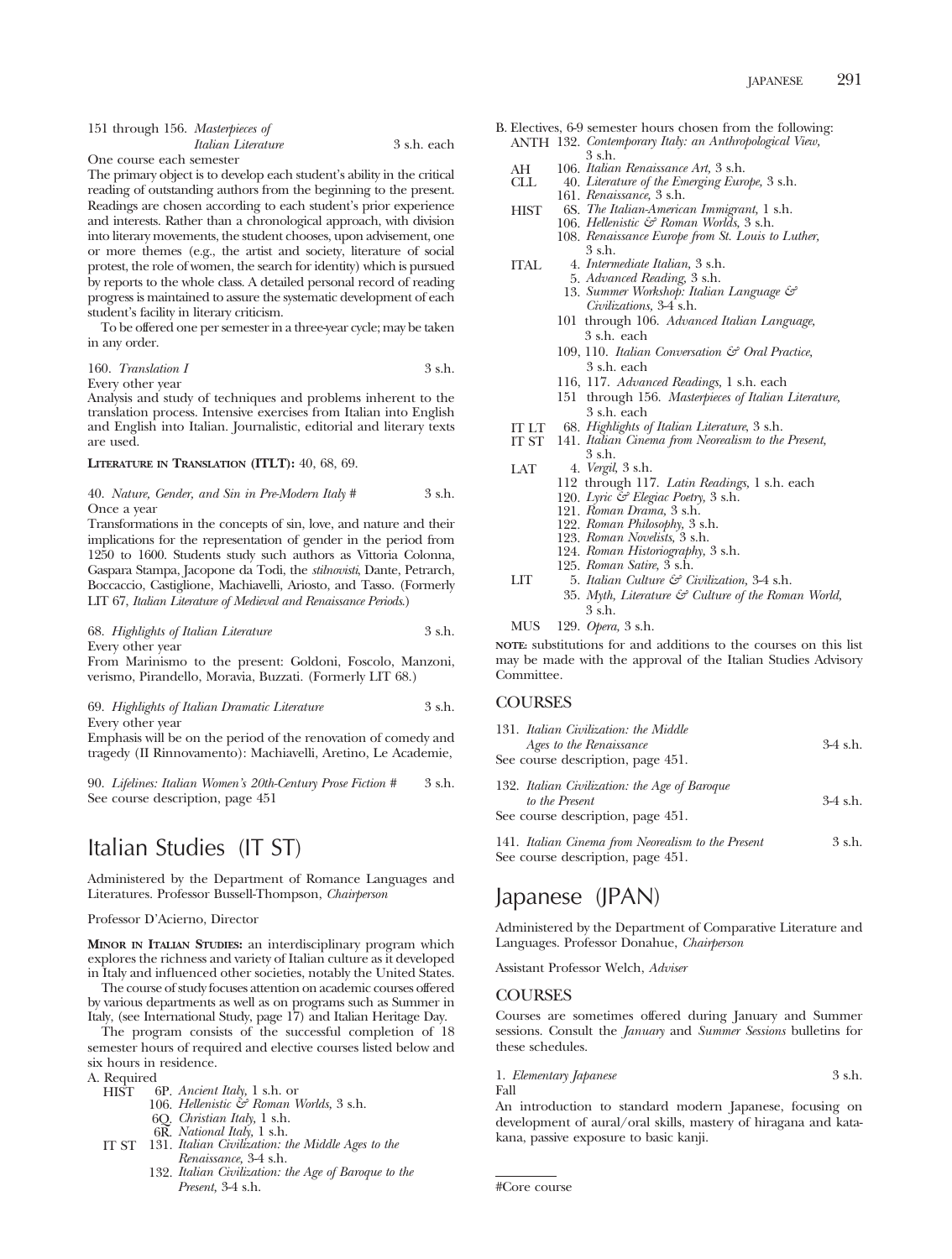| 2. Elementary Japanese | 3 s.h. |
|------------------------|--------|
| Spring                 |        |

Continuation of JPAN 1, with increased emphasis on oral communication and reading and writing. Mastery of approximately 15 kanji.

3. *Intermediate Japanese* 3 s.h.

Fall

Continuation of JPAN 2. This course continues coverage of fundamental structures, oral/aural communication, and reading and writing. Students master about 45 kanji.

4. *Intermediate Japanese* 3 s.h. Spring

A continuation of JPAN 3. Introduction to intermediate Japanese language, with continued emphasis on attaining mastery of the four language skills: speaking, listening, reading, writing. Stu-dents learn approximately 50 kanji.

5. *Intermediate Japanese* 3 s.h. See course description, page 451.

100. *Honors Essay* 3 s.h. Fall, Spring

Research and writing of a substantial essay in the field of Japanese or Japanese studies. Open only to senior majors who are eligible for departmental honors and who secure, before registration, written permission of the faculty adviser who will supervise the essay. May not be taken on a Pass/D+/D/Fail basis.

101-102. *Advanced Japanese* 1-3 s.h. each See course description, page 451.

# Jewish Studies (JW ST)

Administered by the Department of Comparative Literature and Languages. Professor Donahue, *Chairperson*

Assistant Professor Berlinerblau, *Adviser*

For related Literature in Translation courses, see page 306.

**B.A. SPECIALIZATION IN JEWISH STUDIES:** three semester hours in Hebrew beyond HEBR 4; 15 semester hours in JW ST (including LIT 20, 24, 26). In addition the student will select, under advisement, 12 semester hours from the pertinent courses offered by other departments as listed below:

| ANTH | 106. Peoples $\mathcal{F}$ Cultures of the Middle East $\mathcal{F}$ North |
|------|----------------------------------------------------------------------------|
|      | <i>Africa</i> , 3 s.h.                                                     |
|      | 116. Religion in Cross-Cultural Perspective, 3 s.h.                        |
| CLL  | 39. Mythologies $\mathcal G$ Literature of the Ancient World,              |
|      | 3 s.h.                                                                     |
| ECO  | 116. Economics of the Middle East, 3 s.h.                                  |
|      | 117. Women $\mathcal{C}$ Development in the Middle East, 3 s.h.            |
| HIST | 31. Jewish History From the Patriarchal Period to the Age                  |
|      | of Emancipation, 3 s.h.                                                    |
|      | 105. The Ancient Egyptians, Hebrews, & Greeks, 3 s.h.                      |
|      | 196. Seminar: Ancient History, 3 s.h.                                      |
| PHI  | $30.$ "God", $3 \text{ s.h.}$                                              |
|      | 111. Philosophy & the Holocaust, 3 s.h.                                    |
|      | 163. Philosophy of Religion, 3 s.h.                                        |
| RELI | 12. Introduction to Western Religious Traditions, 3 s.h.                   |
|      | 15. Introduction to Eastern Religious Traditions,                          |
|      | 3 s.h.                                                                     |
|      | 50. <i>Islam</i> , 3 s.h.                                                  |
| PSC  | 108. Politics of the Middle East, 3 s.h.                                   |
| SOC  | 105. Religion $\mathcal{C}^2$ Society, 3 s.h.                              |
|      |                                                                            |
|      |                                                                            |

See complete B.A. requirements, page 84.

**A MINOR IN JEWISH STUDIES** consists of the successful completion of 18 semester hours in Jewish Studies or Hebrew, under advisement, with at least six hours in residence in Jewish Studies.

### **COURSES**

Courses are sometimes offered during January and Summer sessions. Consult the *January* and *Summer Sessions* bulletins for these schedules.

10. *The Bible: Ancient and Modern Perspectives* # 3 s.h. Every other year

Various genres of biblical literature and teachings are studied against the background of contemporary Near Eastern civilizations and in light of the findings of modern biblical research and archaeology.

11. *Judaic Perspectives on the Hebrew Bible#* 3 s.h. See course description, page 451.

13, 14. *The Bible and Its Interpretation*

*through the Ages* 3 s.h. each Every other year

A comparative literary study of the various interpretations of the Bible with special reference to the Septuaginta, Aramaic Targumim and the commentaries that are based on the rabbinic tradition.

### 15, 16. *Foundations of Jewish*

*Tradition and Culture* 3 s.h. each Once a year

The Jewish heritage in terms of its beliefs, laws and folkways as reflected in classical and modern Hebrew literature.

### 19. *Post-Biblical Literature* 3 s.h.

Every other year

Selections from post-Biblical works in prose and poetry. Readings from medieval, philosophical, mystical and ethical writings with special reference to Judah Halevi and Maimonides.

### 21. *Jewish Themes in American Literature* 3 s.h. Periodically

An examination of Old Testament themes in American literature and an assessment of the distinctive values and assumptions of historical Judaism, which have been introduced into American literature by Jewish-American writers of the 20th century. The origin and development of literary stereotypes are explored. Prerequisite: one semester of American history or American literature. (Formerly *Hebraic Values in American Culture and Literature.*)

### 30. *Literature of the Holocaust #* 3 s.h. Periodically

Critical review and analysis of various literary genres including novels, short stories, diaries, memoirs and poems. Both universal and Jewish implications of the tragedy are examined.

| 100. Honors Essay | 3 s.h. |
|-------------------|--------|
| Fall, Spring      |        |

Research and writing of a substantial essay in the field of Jewish Studies. Open only to senior majors who are eligible for departmental honors and who secure, before registration, written permission of the faculty adviser who will supervise the essay.

### 101. *Special Topics in Jewish Studies* 3 s.h. Once a year

Designed to treat special subjects or themes dealing with some major spiritual, political and social issues facing the Jewish people. The subject is chosen at the discretion of the department but with the students' interest in view. Such themes as the dynamics of rabbinic Judaism; philosophy of ancient Israel; foundations of Jewish mysticism, etc., are considered. This course may be repeated when topics vary.

107. *Women in the Hebrew Bible* 3 s.h. See course description, page 451.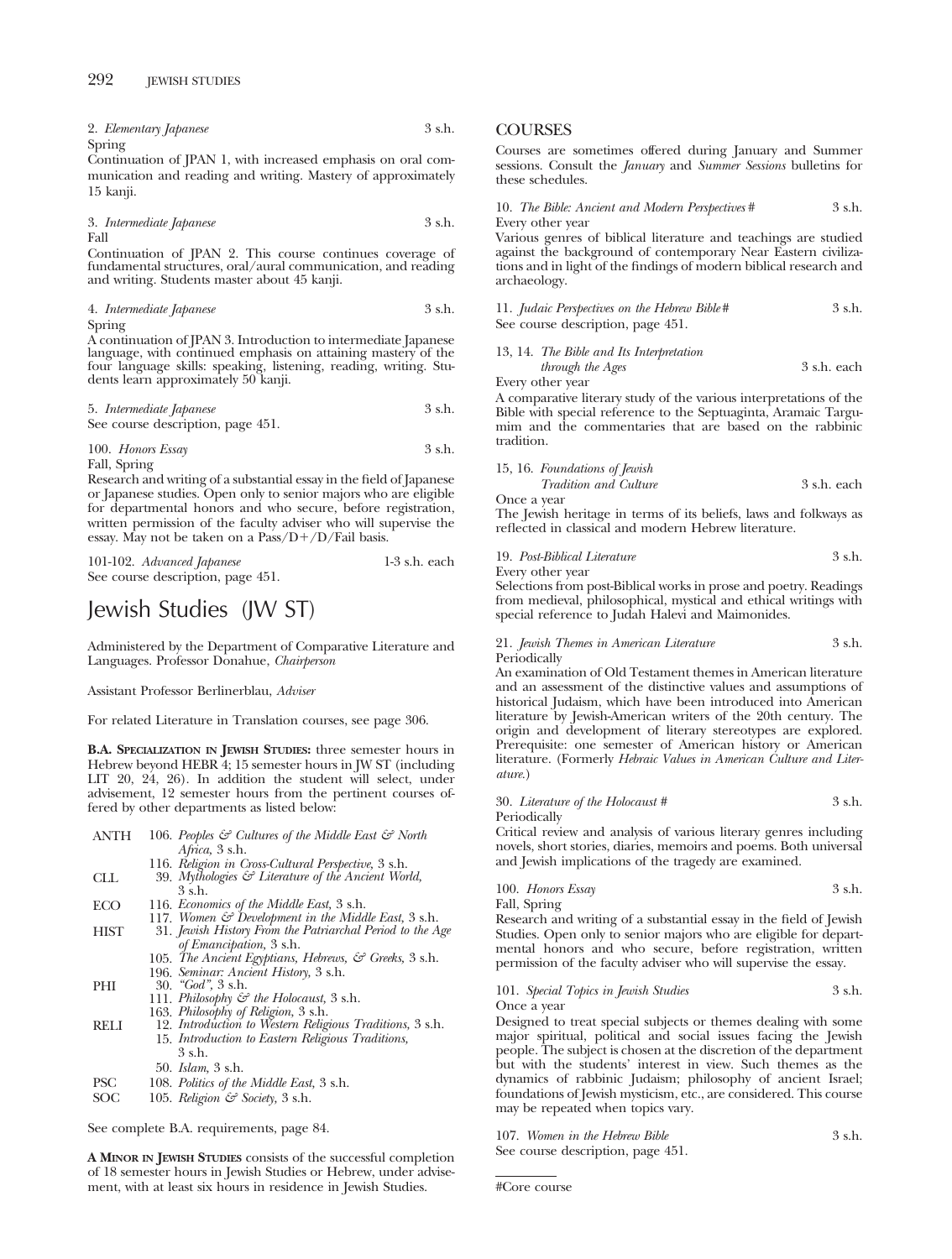108. *Modern Jewish Intellectuals* # 3 s.h. See course description, page 451.

### 115. *Special Topics in Jewish Studies* 1 s.h. Periodically

Designed to treat special subjects or themes dealing with some major spiritual, political and social issues facing the Jewish people. The subject is chosen at the discretion of the department but with the students' interest in view. Such themes as women in Jewish tradition, The Book of Splendor, etc., are considered. This course may be repeated when topics vary.

140. *Senior Seminar: Jewish Studies* 3 s.h. Periodically

Concentration on a particular topic of interest and small group discussions leading to a required essay on a topic chosen by the student.

### 155. *Judaism and Islam: Jews and Arabs* 3 s.h. Every other year

Dynamics of the relationship between Islam and Judaism. Arab-Israeli conflict viewed against the multidimensional aspect of the Jewish existence in the Middle East.

### 156. *The Golden Age of Jewish Culture and Literature* 3 s.h. Every other year

Introduction to various genres of literature of the Jewish Golden Age in Spain. Readings from works of poetry, prose, ethics, philosophy, Jewish law and responsa. Emphasis on the writings of Saadya, Halevi, Idn Gabirol, Ibn Ezra, Maimonides and Karo. The historical development and its interplay with contemporary Arabic literature and Islamic civilization.

196. *Senior Essay* 3 s.h. Periodically

Research and writing of a substantial essay in the field of Jewish studies. Open only to senior majors who have secured, before registration, the written permission of the faculty adviser who will supervise the essay. May not be taken on a Pass/D+/D/Fail basis.

## Journalism (JRNL)

Administered by the Department of Journalism and Mass Media Studies

Professor Greene, *Chairperson*

Associate Professors Knowlton, Krein; Assistant Professors Fletcher, Frisina, Hey.

Candidates for graduation from the School of Communication with the degree of Bachelor of Arts must fulfill the B.A. requirements as listed under the School of Communication on page 116. In addition, students majoring in Journalism must complete the program requirements listed below plus a liberal arts minor from one of the following: any minor in the College of Liberal Arts and Sciences, or the Department of Speech Communication and Rhetorical Studies. The minor must consist of 18 semester hours as defined by that discipline, of which at least 6 hours must be taken in residence.

**(NOTE:** Major and minor fields will be listed on the student's record. Only courses acceptable for the major may be applied toward the minor, and only with grades of  $C-$  or better. Pass/D+/D/Fail credit will be given toward an academic minor for courses offered only on this basis.)

Journalism and Public Relations majors transferring to Hofstra may bring no more than six journalism credits from other schools for use in satisfying journalism major requirements at Hofstra. These six credits are subject to the approval of the Department of Journalism and Mass Media Studies of the School of Communication. Transfer credits are approved only for those

courses meeting the department's curriculum requirements and course standards.

All department majors must have a minimum grade point average of 2.5.

### **B.A. MAJOR IN PRINT JOURNALISM:** 36 s.h.

- 27 s.h.—SCO 2, JRNL 1, 11, 13, 15, 53, 72 or 50, 170, and MASS 104
	- 9 s.h.—chosen under advisement from JRNL 20, 50, 54, 56, 58, 72, 80, 180–189, A-Z, and 199

The School of Communication also requires that Print Journalism majors take SCO 3 and SCO 4.

**B.A. MAJOR IN BROADCAST JOURNALISM:** 36 s.h.

- 30 s.h.—SCO 2, JRNL 1, 11, 13, 15, 16, 17, 170, AVF 26, and MASS 104
- 6 s.h.—chosen under advisement from JRNL 20, 21, 58, 72, 76, 80, 180-189, A-Z, and 199

The School of Communication also requires that Broadcast Journalism majors take SCO 3 and SCO 4.

For additional programs offered in the Department of Journalism and Mass Media Studies, see page 320.

**A MINOR IN JOURNALISM** consists of the successful completion of 18 semester hours in journalism, with at least 15 semester hours in residence, with the approval of the adviser. Only 3 s.h. (one course) in Journalism will be accepted as transfer credit for a minor in Journalism. Students who minor in Journalism must complete the following sequence of courses: 15 s.h. consisting of JRNL 1, 11, 13, 15; MASS 104; and 3 s.h. under advisement.

### **B.A. MAJOR IN PUBLIC RELATIONS:** 36 s.h.

- 33 s.h.—SCO 2, JRNL 1, 11, 15, 60, 62, 63, 64, 67, 170, SPCM 7 3 s.h.—chosen under advisement from JRNL 53, 56, 80
- NOTE: The following Zarb School of Business courses are prerequisites for certain Public Relations courses: MKT 101 for JRNL 62 MKT 131 for JRNL 63

The School of Communication also requires that Public Relations majors take SCO 3 and SCO 4.

Public Relations majors are strongly encouraged to take the following University core courses: ECO 7, PSC 1.

**A MINOR IN PUBLIC RELATIONS** consists of the successful completion of 18 semester hours in Public Relations, with at least 15 semester hours in residence, under advisement, and with the approval of the adviser. Students who minor in Public Relations must complete the following sequence of courses: JRNL 1, 11, 15, 60, 62, 63.

### COURSES

In addition to semester notations next to each course, a selection of courses is offered during January and Summer sessions. Consult the *January* and *Summer Sessions* bulletins for these schedules.

1. *Ethics and Principles of the American*

*News Media* 3 s.h. Fall, Spring

An examination of the fundamental ethical principles of reporting, editing, and presenting news and other information essential to democratic self-government. Students need not arrive at the same set of moral principles, but they are encouraged to develop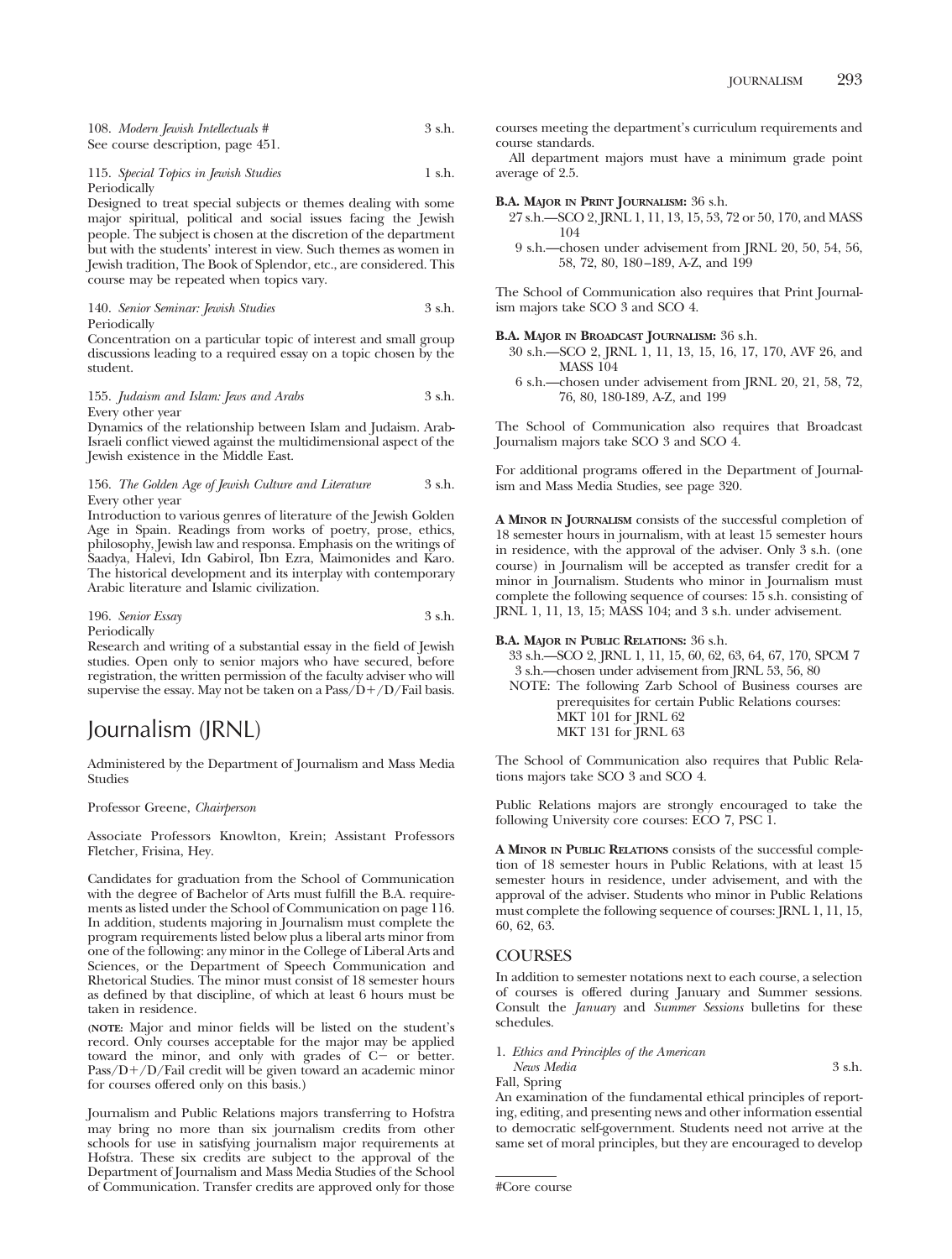the moral reasoning and acuity necessary to arrive at a coherent and consistent moral framework. The course involves extensive use of case studies in addition to primary and secondary readings in the history, principles and practices of the American news media. (Formerly *Historical and Ethical Principles of the American News Media*.)

### 11. *News Writing and Reporting* 3 s.h. Fall, Spring

Defining news and its importance in a democratic society; structure of news-gathering process; the elements of news; introduction to basic news reporting and writing for print and broadcast; use of the Internet as a reporting and research tool; accuracy and fairness as journalistic imperatives. Outside community research and reporting time is required. Prerequisites: ENGL 1-2, SCO 2, JRNL 1. (Formerly COMM 76; *Elements of Journalism.)*

### 13. *Advanced News Writing and Reporting* 3 s.h. Fall, Spring

Theory and development of news stories, with special emphasis on interviewing, observation, document research, source development, and other standard reporting techniques. Students cover community beats and report and write news stories from these beats. The course concentrates on public affairs reporting and features field visits to criminal courts, in-class press conferences with government officials, and on-the-scene coverage of governmental meetings. Students are also versed in the theory, history, and use of Freedom of Information laws, shield protection laws, and open meeting laws, and are introduced to libel and invasion of privacy statutes. Outside community research and reporting time is required. Prerequisites: JRNL 11, PSC 1. (Formerly COMM 77; *Intermediate Journalism*.)

### 15. *Broadcast News I* 3 s.h. Fall, Spring

Introduction to news reporting and writing for radio and television; differing imperatives of broadcast and print journalism; equipment familiarity; the broadcast newsroom use of pictures and sound to convey news reports; emphasis on writing on time; structure of the broadcast news package. Outside community research and reporting time is required. Prerequisite: JRNL 13 or 60. No liberal arts credit. (Formerly COMM 78; *Broadcast Journalism*.)

16. *Broadcast News II* 
$$
3 \, \text{s.h.}
$$

### Fall, Spring

An intensive workshop where students use their journalism skills to research, write, report, and edit a weekly broadcast-quality news show (News and Views). With an emphasis on developing advanced writing skills and facing ethical problems, the course requires participants to work with advanced video/television students in the actual production of the newscast. Outside community research and reporting time are required. Prerequisites: JRNL 13 and 15; SCO 4; AVF 26. Same as JRNL 120. No liberal arts credit. (Formerly JRNL 120, *Electronic News Laboratory I.*)

17. *Broadcast News III* 3 s.h. Fall, Spring

This course emphasizes interview techniques, the series, and short documentary news formats for radio and television and the writing and production of the videotape story for television news. Professional and ethical issues for the broadcast journalist are considered. Outside community research and reporting time is required. Prerequisite: JRNL 16. (Formerly COMM 193, *Advanced Broadcast Journalism; Intermediate Broadcast Journalism; Advanced Broadcast News*.)

20. *Survey of News Issues* 3 s.h. Fall

An examination of six to ten important, current news stories regional, national and international—their contexts, the issues involved, and how these stories are being pursued, developed, and presented by newspapers, radio, TV, online, and other mainstream news sources. A critical assessment of the various

approaches to these stories provides the focus to evaluate the various factors influencing news handling, writing, editing, and play. Prerequisite for Journalism majors: JRNL 15 or permission of instructor. Same as MASS 20. (Formerly COMM 80: *Survey of the News Media*.)

### 21. *Critical View of Broadcast Media* 3 s.h. Spring

Critical survey of the electronic media. Broadcast regulations and access, politics, news and investigative reporting, advertising and audience measurement, sex and violence, television drama, children's and public broadcasting are discussed and analyzed. Current issues and the electronic media's approach to them are also discussed. Outside community research and reporting time is required. Prerequisite: JRNL 15 or permission of instructor. (Formerly COMM 9, *Critical View of the Electronic Media: Television, Cable and Radio; Critical View of Electronic Media*.)

### 50. *Feature and Magazine Writing* 3 s.h. Fall, Spring

Writing and reporting of feature news stories for print with special emphasis on stories intended for magazine publication. First section of a two-segment magazine writing sequence. This course may be substituted for JRNL 72. Outside community research and reporting time is required. Prerequisite: JRNL 13. (Formerly COMM 186; *Feature Writing*.)

### 53. *Copy Editing* 3 s.h. Fall, Spring

An advanced course in preparing raw copy for publication, with the emphasis on newspaper and newsmagazine journalism. Skills emphasized include analyzing story structure, mastering paper and electronic research tools, spotting and filling "holes" in stories, improving language skills (punctuation, syntax, etc.) sharpening news judgment and writing headlines. Students learn to spot and correct unintended bias, illogical argumentation, unwarranted conclusions, historical fallacies and other pitfalls of undisciplined thinking, discourse and writing. Strong language skills required. Outside community research and reporting time is required. Prerequisite: JRNL 13.

### 54. *Advanced Feature and Magazine Writing* 3 s.h. Fall, Spring

Workshop experience in the preparation of material for periodical publication from concept to final appearance in print. Each student will conceive, write and edit publishable nonfiction articles on a variety of topics. Prerequisite: JRNL 13 and 50. (Formerly COMM 188; *Magazine Writing and Editing*.)

### 56. *Desktop Publishing* 3 s.h. Fall, Spring

Students learn the necessary skills to design their own publications, from newsletters to newspapers, employing state-of-the-art software that includes Quark, Adobe Photoshop and other publishing programs. No liberal arts credit.

### 58. *Editorial and Review Writing* 3 s.h.

Periodically

The theory and practice of writing opinion and criticism. Examination of the work of leading editorial writers and critics. Emphasis is placed on the reporting and writing required to marshal evidence to build a cogent and convincing case. Requires several evening assignments of cultural events. Outside community research and reporting time is required. Prerequisite: JRNL 13. (Formerly COMM 102, *Critical Practices in the Communication Arts; Review Writing.*)

### 60. *Fundamentals of Public Relations* 3 s.h. Fall, Spring

Focusing on public information from two viewpoints—the communicator's and the receiver's—this course explores the dissemination of public information and its effect on contemporary culture. Lectures, discussions, and practical projects provide, from social and ethical perspectives, firsthand experience in the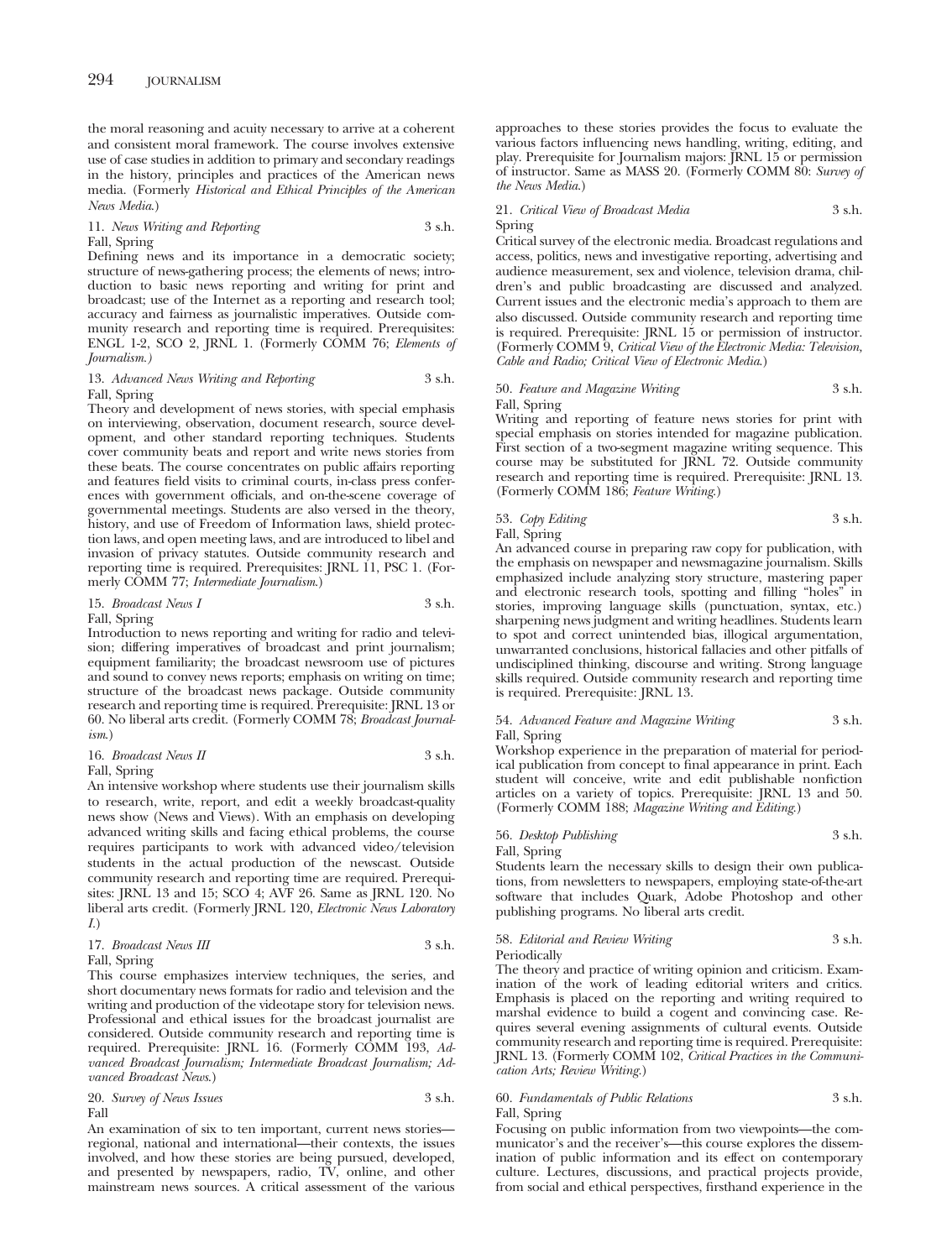analysis of public information and media employed. Seminarworkshop includes student evaluation of case studies and guest lectures. Outside community research and reporting time is required. Prerequisite: JRNL 11. (Formerly COMM 190; *Public Information and Public Response.*)

| 62. Public Relations Research Methods and Assessment<br>See course description, page 457. | 3 s.h. |
|-------------------------------------------------------------------------------------------|--------|
| 63. Public Relations Copywriting<br>See course description, page 457.                     | 3 s.h. |
| 64. Public Relations Case Studies<br>See course description, page 457.                    | 3 s.h. |
| 67. Public Relations Campaigns                                                            | 3 s.h. |

See course description, page 457.

### 72. *Investigative and Depth Reporting* 3 s.h. Spring

An introduction to investigative reporting and reporting in depth also known as explanatory reporting. Students study the role of investigative and public service reporting in the context of modern democracy. They learn advanced reporting techniques, compilation and analysis of data, and how to write and package longer stories and series for newspapers and magazines. Some material is presented in lecture, but much of the course involves individual, team, and classroom projects. By permission only. Prerequisite: JRNL 15.

| 76. Advanced Broadcast Journalism | 3 s.h. |
|-----------------------------------|--------|
| See course description, page 457. |        |

80. *Online Journalism* 3 s.h. See course description, page 457.

### 150, 151. *Independent Study/Readings in*

*Mass Media Studies* 1-3 s.h. each

Fall, Spring, Summer

Individualized projects in mass media including historical, critical and analytical studies. Open only to juniors and seniors in the Department of Journalism and Mass Media Studies who secure, before registration, written permission of the instructor who will supervise the study. May be repeated up to 6 s.h. in different subject areas. Prerequisite: permission of department chairperson. (Formerly COMM 110, *Readings in Communications.*)

### 170, 171. *Internships* 3 s.h. each

Fall, Spring, Summer

An internship program that affords students an opportunity to apply their classroom experience in a professional work setting appropriate to their major field of study. Students must work 120 hours and complete a paper relevant to their work experience. Bi-weekly meetings with supervising faculty are required. Prerequisites: JRNL 13 and permission of adviser.

| 180-189, A-Z. Special Topics | 1-4 s.h. each |
|------------------------------|---------------|
|                              |               |

**Periodically** 

Designed to meet the needs of individual and specific groups of students interested in special topics not covered by other course offerings.

As individual subjects are selected, each is assigned a letter (A-Z) and added to the course number. Any course may be taken a number of times as long as there is a different letter designation each time it is taken.

Not all *Special Topics* courses in Journalism are for liberal arts credit.

### 199. *Departmental Honors* 3 s.h.

Fall, Spring

Research in and the writing of a significant publishable paper on a subject approved by the supervising professor. Open only to seniors in the Department of Journalism and Mass Media Studies who desire to graduate with departmental honors and who secure, before registration, written permission of the instructor who will supervise the essay or project. Cumulative grade point average must conform with departmental honors as defined on page 71 under eligibility requirements. (Formerly COMM 199.)

## Languages, Foreign

SEE PAGE 388.

## Labor Studies (LABR)

Administered by the Department of Economics/Geography. Associate Professor Wiley, *Chairperson*

The world of work has, throughout history, been as controversial as it is crucially important in most people's lives. Labor Studies is an interdisciplinary program designed to offer students a broad background in the multiple perspectives on and different analytical approaches to labor issues in an international context. The program coordinates courses from departments throughout the university, and includes opportunities for independent course work and internships with business firms, nonprofit agencies, and labor unions. It prepares students for graduate programs in labor and industrial relations and in related areas of business, education, law, public administration, and the social sciences, as well as for a wide range of careers in business, government, law, teaching, and labor unions.

**B.A. SPECIALIZATION IN LABOR STUDIES:** 33 semester hours, with no more than 15 semester hours from a single major academic area, distributed as follows:

- 1) Required Courses: BLAW 114, ECO 141, HIST 157, LABR 1, 180, MGT 172
- 2) Elective Courses: total of 15 semester hours, with one chosen from each of the following categories (a-e):
	- a) Historical Context
		- HIST 114. *Europe 1848-1914\**
			- 115. *The Afro-American in American History, 1619- 1865*
			- 116. *The Afro-American in American History, 1865 to the Present*
			- 140. *Economic History of the United States\** (credit given for this course or ECO 140, not both)
			- 149. *Women in America\**
		- 169. *Immigrants & American Society*
	- b) Unions, Management, and Dispute Resolution
		- BLAW 118. *Litigation & Alternate Dispute Resolution*
		- MGT 121. *Human Resources Management*
			- 122. *Advanced Topics of Organizational Recruitment & Selection*
		- LABR 170. *Internship in Labor Studies*
	- c) Work Force Diversity
		- ECO 121. *Economics of Discrimination*
		- SOC 134. *Race Relations in the United States* 140. *Social Inequality*
	- d) Psychology and Sociology of Work
		- ANTH 115. *Culture & Class: Transcultural Studies in Poverty*
		- PSY 33. *Industrial Psychology*
			- 34. *Organizational Psychology*
		- SOC 106. *Work, Alienation & Power in Social Life*
	- e) The Global Labor Force
		- ANTH 112. *Anthropology of the Global Economy*
		- ECO 142. *International Economics\**
			- 145. *Comparative Economic Systems*
		- GEOG 103. *Urban Geography*
			- 135. *Economic Geography*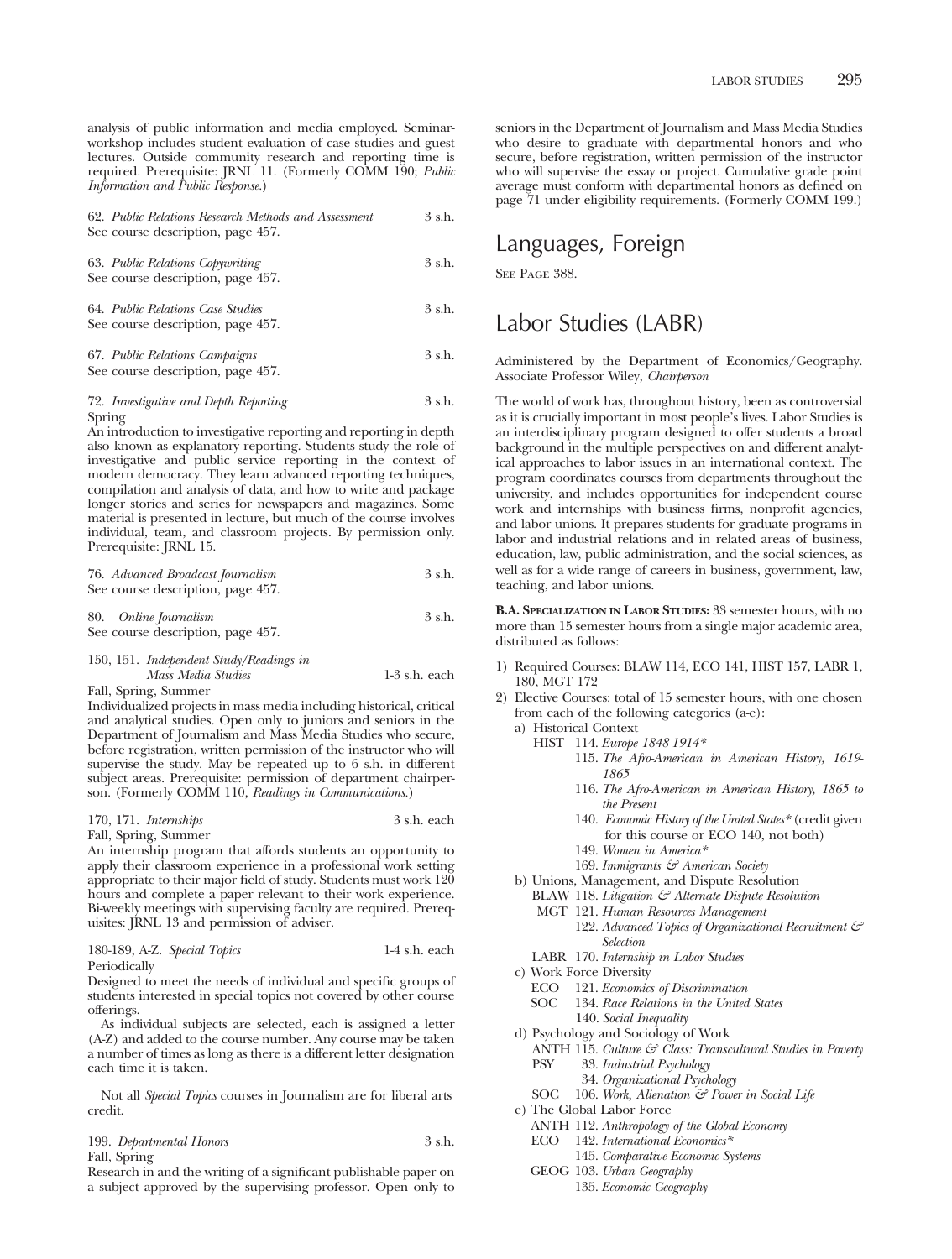SOC 32. *Women & Development* (credit given for this course or ANTH 32, not both)

\*With approval of the Labor Studies Director, based on appropriate course content.

**A MINOR IN LABOR STUDIES** consists of the successful completion of 18 semester hours with at least 6 semester hours in residence, distributed as follows: 3 semester hours of LABR 1. *Introduction to Labor Studies;* 9 semester hours of other Labor Studies courses required for the major; and 6 semester hours of Labor Studies electives (no more than 1 elective from each elective category, a-e), approved by a member of the Labor Studies Advisory Committee.

### NOTES:

- 1) Since all courses are not offered every semester, consult the *Class Schedule* and an adviser from the Labor Studies Advisory Committee before registering for your program. Some required and elective courses have prerequisites, described in the *Hofstra University Bulletin*. Students should make themselves aware of any prerequisites in their advance planning for completion of the major or minor. Students should also be aware that prerequisites for many courses may be waived by the course instructor on a case-by-case basis.
- 2) Relevent special topics courses and independent studies given in any department may also be acceptable for the major and the minor, with the approval of the Labor Studies Director.
- 3) It is recommended (but not required) that students majoring in Labor Studies combine the major with a major or minor in a regular, non-interdisciplinary department. This ensures the recognition of a traditional discipline by graduate schools and prospective employers, as well as providing students with additional background in a related field.

### Labor Studies Advisory Committee

Accounting: Cheryl Lehman, *Professor*

Anthropology: Sharryn Kasmir, *Assistant Professor*

BCIS: Lonnie Stevans, *Associate Professor*

Business Law: Stuart Bass, *Associate Professor*

- Economics/Geography: Gregory DeFreitas, *Professor;* Robert Guttman, *Professor;* Nick Kozlov, *Associate Professor;* Grant Saff, *Assistant Professor*
- History: Sally Charnov, *Assistant Professor;* Louis Kern, *Professor;* Heather Parker, *Assistant Professor*

International Business: Rusty Moore, *Associate Professor*

Management: Richard Buda, *Associate Professor;* Bruce Charnov, *Associate Professor;* Debra Comer, *Professor*

Psychology: Ira Kaplan, *Professor*

Sociology: Marc Silver, *Professor*

### COURSES

In addition to semester notations next to each course, a selection of courses is offered during January and Summer sessions. Consult the *January* and *Summer Sessions* bulletins for these schedules.

| 1. Introduction to Labor Studies<br>See course description, page 451. | 3 s.h.      |
|-----------------------------------------------------------------------|-------------|
| 170. Internship in Labor Studies                                      | 3 or 6 s.h. |

Fall, Spring, Summer

This course aims to deepen students' understanding of fundamental issues in labor studies through practical work experience in a labor union, corporation, or other for-profit or not-for-profit organization. The three-credit option requires students to work at an approved off-campus site six hours per week, and to spend another three hours weekly in related academic activities specified by the faculty adviser. The six-credit option requires twelve

hours weekly at the approved off-campus organization and six hours of related academic work. Each internship will be organized and supervised by a full-time faculty member from the Labor Studies Advisory Committee. Prerequisites: permission of Labor Studies Director, a minimum gpa of 3.0 in Labor Studies courses and 3.0 overall, and completion of 18 s.h. of Labor Studies courses prior to beginning the internship.

180. *Senior Seminar in Labor Studies* 3 s.h. See course description, page 451.

## Latin (LAT)

Administered by the Department of Comparative Literature and Languages. Professor Donahue, *Chairperson*

Major and minor requirements in Latin, see page 175.

For Latin Literature in Translation courses, see page 306.

### **COURSES**

Courses are sometimes offered during January and Summer sessions. Consult the *January* and *Summer Sessions* bulletins for these schedules.

|  | 1, 2. Elementary Latin | 3 s.h. each |  |
|--|------------------------|-------------|--|
|  |                        |             |  |

1: Fall; 2: Spring

The elements of grammar and syntax. Selected readings. Latin as a source for English vocabulary.

2A. *Intensive Elementary Latin* 6 s.h. Summer

Intensive exposure to the fundamentals of elementary Latin; will be covered in one semester. No credit for both this course and 1 and/or 2.

3 s.h. 
$$
3 \sinh(1)
$$

Fall

Review of grammar and syntax. Readings in Cicero and other prose writers. Rome as a republic.

4. *Vergil* 3 s.h.

Spring Introduction to Latin poetry. Vergil's *Aeneid.* Rome at the time of the Empire.

100. *Honors Essay* 3 s.h. Fall, Spring

Research and writing of a substantial essay in the field of Latin. Open only to senior majors who are eligible for departmental honors and who secure, before registration, written permission of the faculty adviser who will supervise the essay.

*Prerequisite for the courses listed below:* 4 *or equivalent.*

| 112 through 117. Latin Readings | 1 s.h. each |
|---------------------------------|-------------|
| Periodically                    |             |

Readings from masterpieces to maintain the student's interest and proficiency in the language and literature.

| 118, 119. Prose Composition I, II | 1 s.h. each |
|-----------------------------------|-------------|
| Periodically                      |             |

Fundamentals of syntax and style. Translation of continuous passages into Latin.

| 120. Lyric and Elegiac Poetry                        | $3$ s.h. |
|------------------------------------------------------|----------|
| Periodically                                         |          |
| Poetry of Catullus, Horace, Tibullus and Propertius. |          |

121. *Roman Drama* 3 s.h. Periodically

Reading of selected plays of Plautus, Terence and Seneca.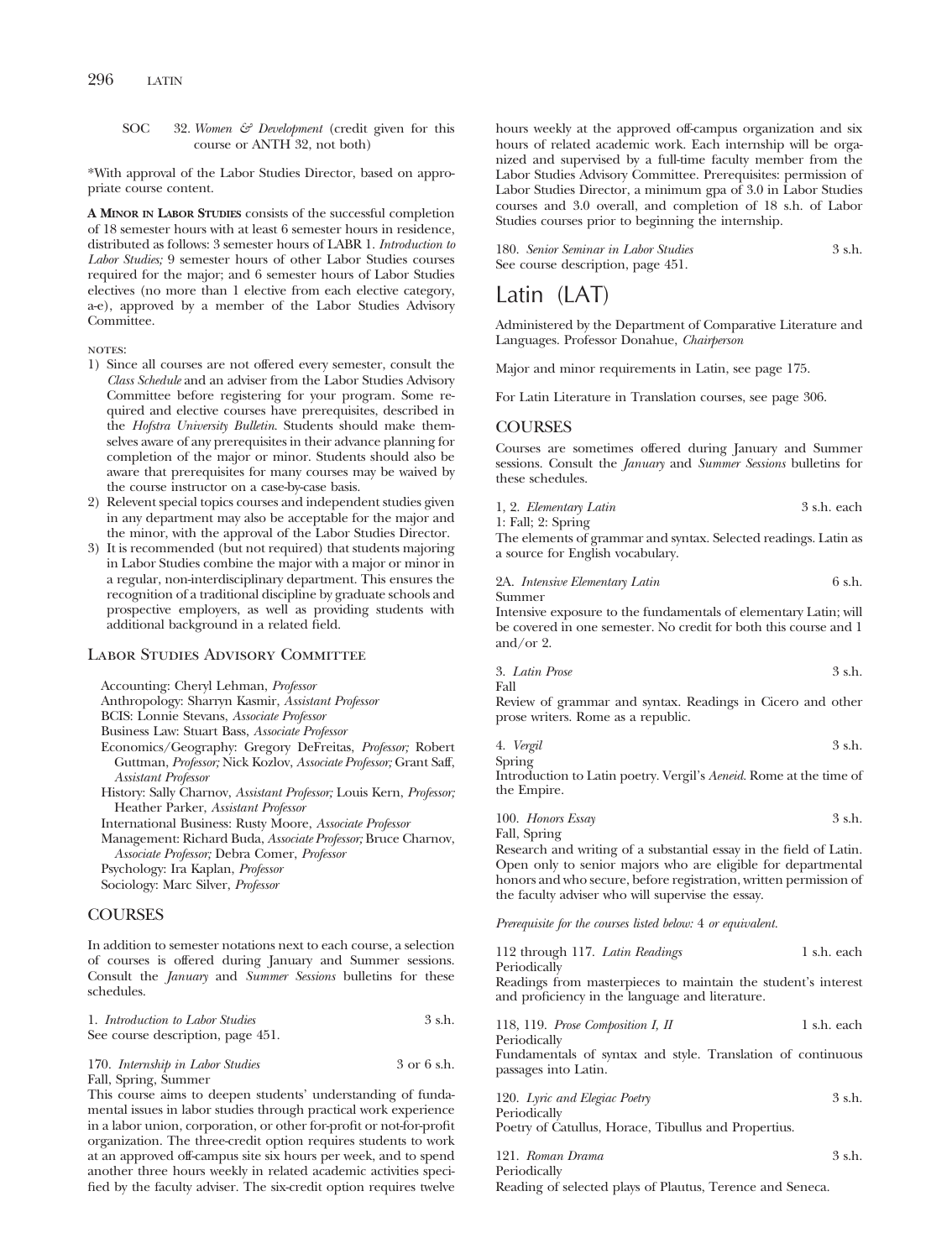122. *Roman Philosophy* 3 s.h. Periodically

Main currents in Roman philosophical thought during the Republic and Empire. Selections from Lucretius, Cicero and Seneca.

123. *Roman Novelists* 3 s.h. Periodically

Examination of the style and form of Petronius' *Cena Trimalchionis* and Apuleius' *The Golden Ass.* Influence on the development of the novel.

124. *Roman Historiography* 3 s.h. Periodically Development of Roman historical writing. Analysis of the style

and attitudes of Caesar, Sallust, Livy and Tacitus. 125. *Roman Satire* 3 s.h.

Periodically Satires of Horace and Juvenal.

## Law, School of

SEE PAGE 130.

## Liberal Arts and Sciences, College of

SEE PAGE 83.

## Latin American and Caribbean Studies (LACS)

Administered by the College of Liberal Arts and Sciences. Program Director, Associate Professor Wiley, Department of Economics/Geography

Latin American and Caribbean Studies is an interdisciplinary program that offers a wide array of courses on Latin America, the Caribbean, and related disasporas in the United States. The program coordinates courses from departments throughout the University; it also offers senior seminars and opportunities for independent course work.

By studying the geography, politics, economies, histories and cultures of Latin American and Caribbean countries, LACS majors develop a solid knowledge of the region and its relations with both the United States and Europe. This knowledge is indispensable in the modern era of integrated economies and societies increasingly shaped by immigration and the coexistence of diverse cultures. Majoring in Latin American and Caribbean Studies thus prepares students to be more informed and effective citizens. It also prepares them for careers in translation, international business, law, and goverment, as well as for advanced study in Latin American and Caribbean Studies, and in the sub-fields that feed into it, such as geography, history, political science, or literature and culture.

**B.A. SPECIALIZATION IN LATIN AMERICAN AND CARIBBEAN STUDIES:** 33 semester hours, with no more than 15 semester hours from any one major academic area, distributed as follows:

1. 3 semester hours of an advanced reading course in Spanish or French (SPAN 5 or FREN 105), or demonstration of equivalent competency in these languages or in Portuguese. The advanced reading course is not counted as part of the 15 s.h. of courses allowed for any one major academic area.

2. 12 semester hours of the following *primary* courses; students must take at least one course from each category:

### **PRIMARY COURSES:**

|                        | Economics and Geography                             |  |
|------------------------|-----------------------------------------------------|--|
| ECO.                   | 110. Economics of Latin America (credit given for   |  |
|                        | ECO 110 or SEG 60E, but not both)                   |  |
| <b>SEG</b>             | 20. Political Economy of Contemporary Latin America |  |
|                        | (New College) (credit given for ECO 110 or          |  |
|                        | SEG 20, but not both)                               |  |
| <b>GEOG</b>            | 140. Geography of Latin America                     |  |
| Literature and Culture |                                                     |  |

| <b>SPAN</b> | 113B. Culture and Civilization of Latin America    |
|-------------|----------------------------------------------------|
|             |                                                    |
| <b>SPLT</b> | 58. The Empire Writes Back: Autobiography and      |
|             | Resistance in Colonial Spanish America             |
| <b>ANTH</b> | 105. Peoples and Cultures of Latin America (credit |

- given for ANTH 105 or SAG 5 but not both)<br>SAG 5. *Peoples and Cultures of Latin America* (credit
	- given for ANTH 105 or SAG 5 but not both) (New College course)

*History and Political Science*

HIST 142. *Latin America: 1810 to the Present*

130. Latin American and Caribbean Politics

3. 15 semester hours of the following *elective* or *comparative* courses, 6 hours of which must be upper level or more specialized courses (marked with an asterisk\*). Students are encouraged to take up to 6 hours of comparative courses, but no more than 6 hours of such courses can count toward the major. Students may take as electives any primary course except those taken to fulfill the primary requirement.

#### **ELECTIVES**

| *AFST   | 156. Economic and Social History of the Caribbean      |
|---------|--------------------------------------------------------|
|         | From Slavery to National Independence                  |
| ANTH    | 105. Peoples and Cultures of Latin America (credit     |
|         | given for ANTH 105 or SAG 5, but not                   |
|         | both)                                                  |
| ANTH    | 113. Archaeology of Civilizations of the New World     |
| *BIO    | 109A. Tropical Marine Biology                          |
|         | 168. The Caribbean Experience in Literature            |
| *ENGL   |                                                        |
| $*GEOG$ | 141. Geography of the Caribbean                        |
| *HIST   | 177. Special Studies in History <sup>1</sup>           |
| *HIST   | 178. Special Studies in History <sup>1</sup>           |
| IB      | 163. Latin-American Business                           |
| SAG     | 4. Archaeology of the New World (New College)          |
| SAG     | 5. Peoples and Cultures of Latin America (credit       |
|         | given for ANTH 105 or SAG 5, but not                   |
|         | both)                                                  |
| *SAG    | 15. Peasant Societies (New College)                    |
| $*SGG$  | 30. Journey to the Heart of Mexico (New College)       |
| SPAN    | 114B. Introduction to Spanish-American Literature I    |
|         | 115B. Introduction to Spanish-American Literature II   |
| *       | 123. Politics of the Hispanic World                    |
| *       | 124. Portrait of the Hispano: The Question of Identity |
| *       | 125. Hispanic Presence in the United States            |
| ∗       | 126. Contemporary Hispanic Thought: The Usable         |
|         | Past                                                   |
| *       | 127. United States and Latin America: Unequal          |
|         | <b>Relations</b>                                       |
| SPLT    | 54. 19th- and 20th-Century Latin-American              |
|         | Literature                                             |

<sup>1</sup> Given appropriate course content.

### **COMPARATIVE**

| ANTH       | 107. Development, Conservation, and Indigenous |
|------------|------------------------------------------------|
|            | Peoples in Applied Antropology                 |
| <b>ECO</b> | 121. Economics of Discrimination               |

- 143. *Economic Development*
- FRLT 43. *Decolonizing the Mind: Contemporary Literature from Africa, Southeast Asia, and the Caribbean*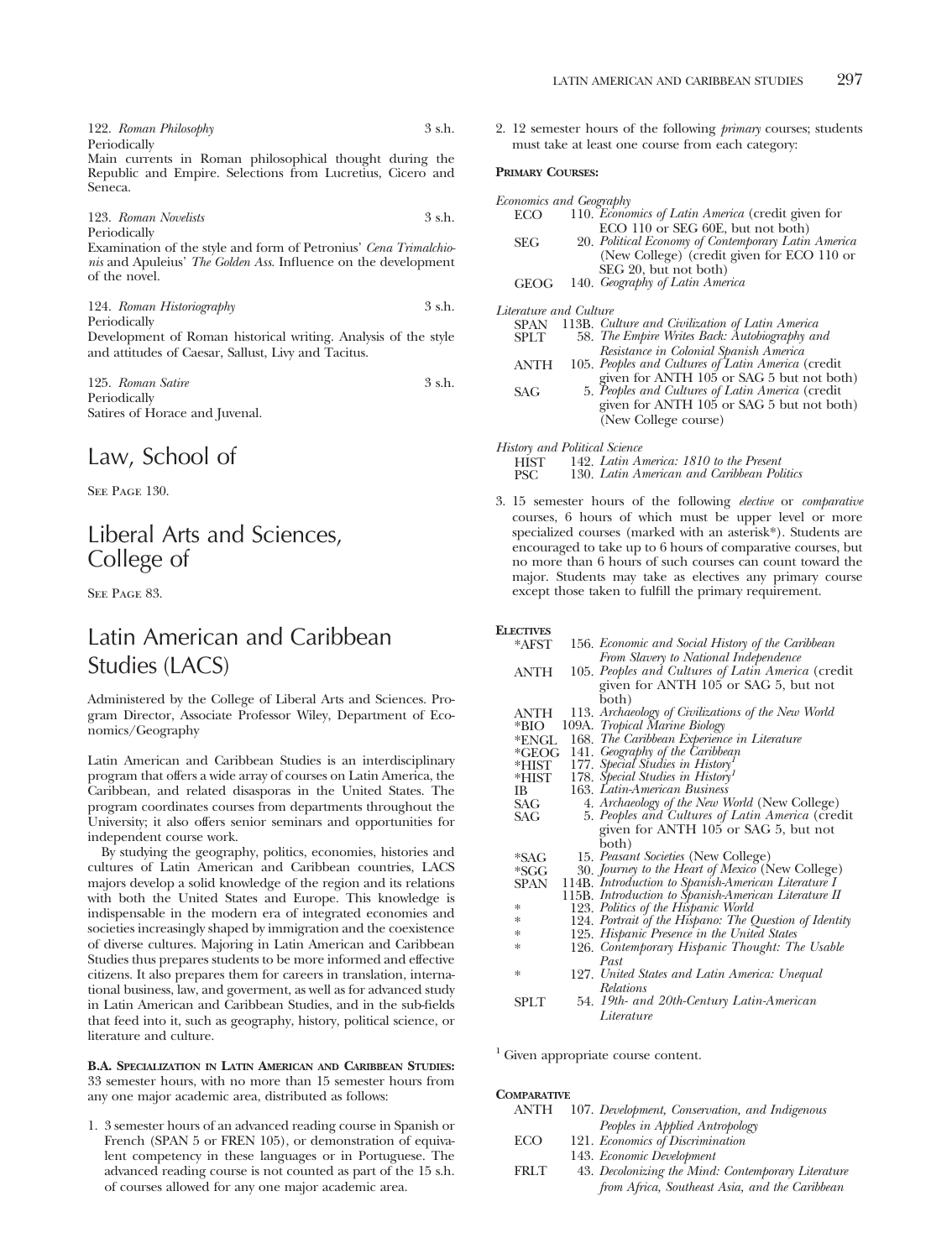| <b>LING</b> | 71. Language and Society in Africa, Asia, and     |
|-------------|---------------------------------------------------|
|             | Latin America                                     |
| <b>SPSG</b> | 16. The Colonial Experience (New College)         |
| SGG         | 39. Women in the Third World (New College)        |
| PSC         | 154. Seminar: Comparative Politics <sup>1</sup>   |
| <b>SPAN</b> | 122. Economic History of Spain and Latin America. |
|             | <b>Literary Projections</b>                       |

- 128. *Spain and Latin America Today: Changing World*
- SPLT 52. *Interpreting the Hispanic Legacy*

<sup>1</sup> Given appropriate course content.

**A MINOR IN LATIN AMERICAN AND CARIBBEAN STUDIES** consists of the successful completion of 18 semester hours, under advisement, with at least 6 hours in residence, divided as follows: 9 s.h. of primary courses and 6 s.h. of electives/comparative courses (only 3 hours of a comparative course), and 3 s.h. of the senior seminar. Students must take at least one primary course from each of the three areas, as outlined above in the section pertaining to the primary requirements for the major. See the B.A. Specialization in Latin American and Caribbean Studies for a complete listing of primary, elective, and comparative courses. Students may take as electives any primary course except those taken to fulfill the primary requirement. *Language requirement:* The student must satisfy the University language requirement in either French or Spanish or demonstrate equivalent competency in these languages or in Portuguese.

**NOTE:** Relevant special topics courses and independent studies given in any department are acceptable for the major with the approval of the LACS director.

### **COURSES**

In addition to semester notations next to each course, a selection of courses is offered during January and Summer sessions. Consult the *January* and *Summer Sessions* bulletins for those schedules.

199. *Senior Seminar in Latin American and Caribbean Studies* 3 s.h. See course description, page 452.

# Liberal Arts Colloquia (LA)

Administered by the Dean and the curriculum committees of Hofstra College of Liberal Arts and Sciences.

15. *Multidisciplinary Regional Study* 3 s.h. Periodically

A particular nation or region, for example Canada or the West Indies, presented for introductory study in a variety of approaches drawn from the disciplines of the social sciences and humanities. Reserved for nations or regions not already the focus of Hofstra programs. Particular subject for each offering announced in advance.

## Liberal Arts Major

Administered by the Dean of Hofstra College of Liberal Arts and Sciences.

**B.A. SPECIALIZATION IN LIBERAL ARTS**: designed for students who wish to pursue studies in several areas rather than concentrate in one discipline. It offers more options than the traditional major for students with diverse interests.

The student chooses three areas of concentration from the departments and programs in the College of Liberal Arts and Sciences. The areas of concentration may be chosen from the same or from different divisions.

The major consists of at least 60 credits in the three areas of

concentration in nonintroductory courses for which liberal arts credit is given, with a minimum of 18 credits in each of the three areas. Only courses permitted for the major or minor may be applied to the Liberal Arts major. In departments that require eight or more credits of introductory courses as a prerequisite for all further courses, only 15 credits above the introductory level are required, but the total of 60 credits still applies. (A list of introductory-level courses, which do not count toward this major, is available in the Office of the Dean of Hofstra College.)

At least six semester hours in each of the three areas of concentration must be completed in residence at Hofstra.

Candidates for this degree may take no more than one course among all three areas of study on a Pass/D+/D/Fail basis, not counting those courses normally given on the Pass/D+/D/Fail basis.

Students who wish to elect this major should apply to the Office of the Dean of the College, preferably no later than the sophomore year.

Transcripts will read Bachelor of Arts in Liberal Arts with the three areas of study listed.

See complete B.A. requirements, page 84.

## Library Information and Technology (LIBR)

Administered by the College of Liberal Arts and Sciences Dean's Office.

1. *Introduction to Technology and Information Literacy* 1 s.h. See course description, page 452.

## Linguistics (LING)

Administered by the Department of Comparative Literature and Languages. Professor Donahue, *Chairperson*

Professor Leonard, *Adviser*

Minor in Linguistics, see page 175.

**MASTER OF ARTS IN APPLIED LINGUISTICS** (TESL): this program is designed to broaden the theoretical and practical base of people involved in all aspects of working with adult or college-level non-native speakers of English including teaching, materials development and publishing or related areas. The program shares a common core of courses with the M.S. in Ed. program leading to primary and secondary school certification in TESL for New York State.

For further information, contact Assistant Professor Greaney, English Language Program.

### Admission Requirements

- 1) A bachelor's degree from an accredited institution with a background in linguistics and a major in TESL, English, a foreign language, linguistics, reading or other related area;
- 2) Proficiency in English including reading, writing, and speaking;
- 3) 12 semester hours of foreign language study including at least 6 hours at the 100-level or equivalent;
- 4) A letter of recommendation from a college instructor and an interview with the coordinator of the master's program;
- 5) If the student's background shows deficiencies in foreign language study or linguistics, admission will be conditional until deficiencies are made up by taking some undergraduate courses without graduate credit, as specified by the adviser.

### Degree Requirements

1) The completion of a minimum of 36 semester hours, of which a total of 30 must be taken in the primary courses and linguistic track;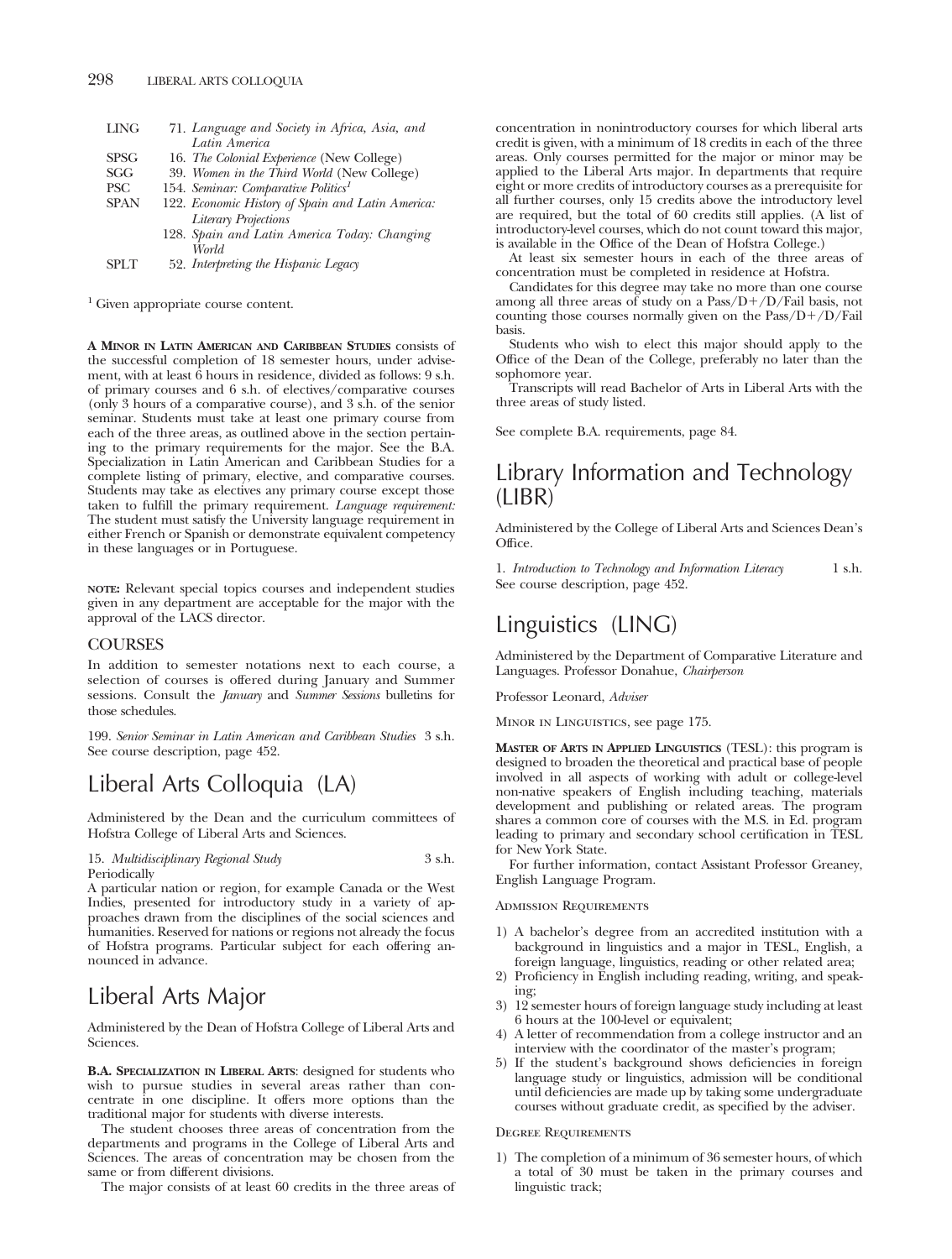2) Completion of a supervised research project in conjunction with the LING 299 seminar course.

#### Program Requirements

- 1) Primary Courses
	- A. Methodological component, 9 s.h.<br>CT 266. The Learner in the Scho
		- CT 266. *The Learner in the School*
		- 267. *Teaching English to Adolescent & Adult Speakers of Other Languages*
		- READ 239. *Psycholinguistic Foundations for Reading & Writing Instruction*
	- B. Linguistic component, 9 s.h.
		- ENGL 203. *Approaches to English Grammar*
		- LING 210. *Second Language Acquisition*
		- SPCH 209. *Developmental Psycholinguistics*
- 2) Applied linguistics track, 12 s.h.
	- LING 212. *Workshop: English Language Program*
		- 262. *Applied Linguisitics*
		- 299. *Seminar: Applied Linguistics*
	- SPAN 213. *Development of Social & Psychological Bilingual Trends in the United States*
- 3) Recommended electives, 6 s.h., to be chosen under advisement, according to student's interests:
	- RES 241. *Testing & Evaluation of Bilingual Students*
	- ELED 246. Methods & Materials for Bilingual Teaching of Read*ing in a Bicultural Setting*
		- 247. *Social Studies & Communication Arts for Bilingual/Bicultural Children*
		- 248. Methods & Materials for Bilingual Teaching of Math*ematics & Science*
	- LYST 213. *Introduction to Bilingual & Biliteracy Instruction for Children & Adolescents*
	- READ 255. *Psychological Foundations of Reading & Writing Instruction*
		- 256. *Psycholinguistics, Sociolinguistics, & the Processes of Reading & Writing*
	- SPAN 212. *Contrastive Bilingualism*
		- 214. *Bilingualism in Perspective*

and appropriate 200-level courses chosen from English, Comparative Literature, French, etc.

See complete graduate information, page 75.

#### COURSES

Courses are sometimes offered during January and Summer sessions. Consult the *January* and *Summer Sessions* bulletins for these schedules.

|             |  | 7. The History of Chinese Calligraphy and Language | 3 s.h. |
|-------------|--|----------------------------------------------------|--------|
| Once a year |  |                                                    |        |

The nature and evolution of the Chinese language and written characters.

| 10. Elementary Esperanto |  | 3 s.h. |
|--------------------------|--|--------|
| Periodically             |  |        |

Fundamentals of structure. Oral drill.

71. *Language and Society in Africa, Asia and Latin America #* 3 s.h. See course description, page 452.

```
101. Introduction to Linguistics 3 s.h.
Fall, Spring
```
Principles of general linguistics. Essentials of phonology, morphology, syntax and semantics. Language change and language diversity. Language, culture and language universals. Credit given for this course or New College SLB 1/HGB 1.

| 103. The Classical Roots of English Words | 3 s.h. |
|-------------------------------------------|--------|
| See course description, page 452.         |        |
|                                           |        |

111. *Scientific Terminology and Etymology* 3 s.h. See course description, page 452.

125. *Natural Languages vs Programming Languages* 3 s.h. Periodically

Formal definition of language and the concept of grammar as they apply to both natural and programming languages. The syntax of English and how it might be handled in computer programs. Prerequisite: CSC 120.

151. *Phonology* 3 s.h. Periodically

An introduction to structural phonemics and generative phonology with emphasis on: a) distinctive oppositions and their relevance for signaling differences, and b) phonological rules and their implications.

152. *Syntax* 3 s.h. Periodically

An introduction to the analysis of sentence structure, with emphasis on current theoretical approaches to various problems. The concentration is on English although other languages are attempted.

161. *Historical Linguistics* 3 s.h. Periodically

Introduction to the principles and methods of historical and comparative linguistics with emphasis on the Indo-European languages. Theories of phonological, grammatical and semantic evolution.

# 162. *Applied Linguistics* 3 s.h.

Periodically

Theories of linguistics applied to anthropology, sociology, neurology, literature and education. Focus on areas of ethnic interaction such as teaching English to speakers of other languages (TESL). Prerequisite: LING 101, ENGL 103 or permission of instructor.

171. *Sociolinguistics* 3 s.h.

Once a year

Relations between language and society; investigation of the linguistic correlates of social behavior as well as the influence of society on the nature of language.

| 181. Special Studies in Linguistics | $1-3$ s.h. |
|-------------------------------------|------------|
| Periodically                        |            |

Directed investigation of topics in any of the various subfields of linguistics such as phonological rules and representations, syntactic change, semantics, language and social/psychological behavior, and artificial intelligence and natural language processing. Subjects to be announced yearly. May be repeated when topics vary.

190. *Formal Grammars* 3 s.h. Periodically Natural language as a formal system. Various types of grammars:

finite state, context-free and transformational grammars. These systems are studied from the algebraic, automata and the rewriting rule points of view. Prerequisite: a total of 6 s.h. from linguistics, mathematics or computer science courses.

210. *Second Language Acquisition* 3 s.h. Once a year

Designed to familiarize students with current issues in second language acquisition. The course examines the linguistic, psychological and sociocultural processes that relate to second language

<sup>#</sup>Core course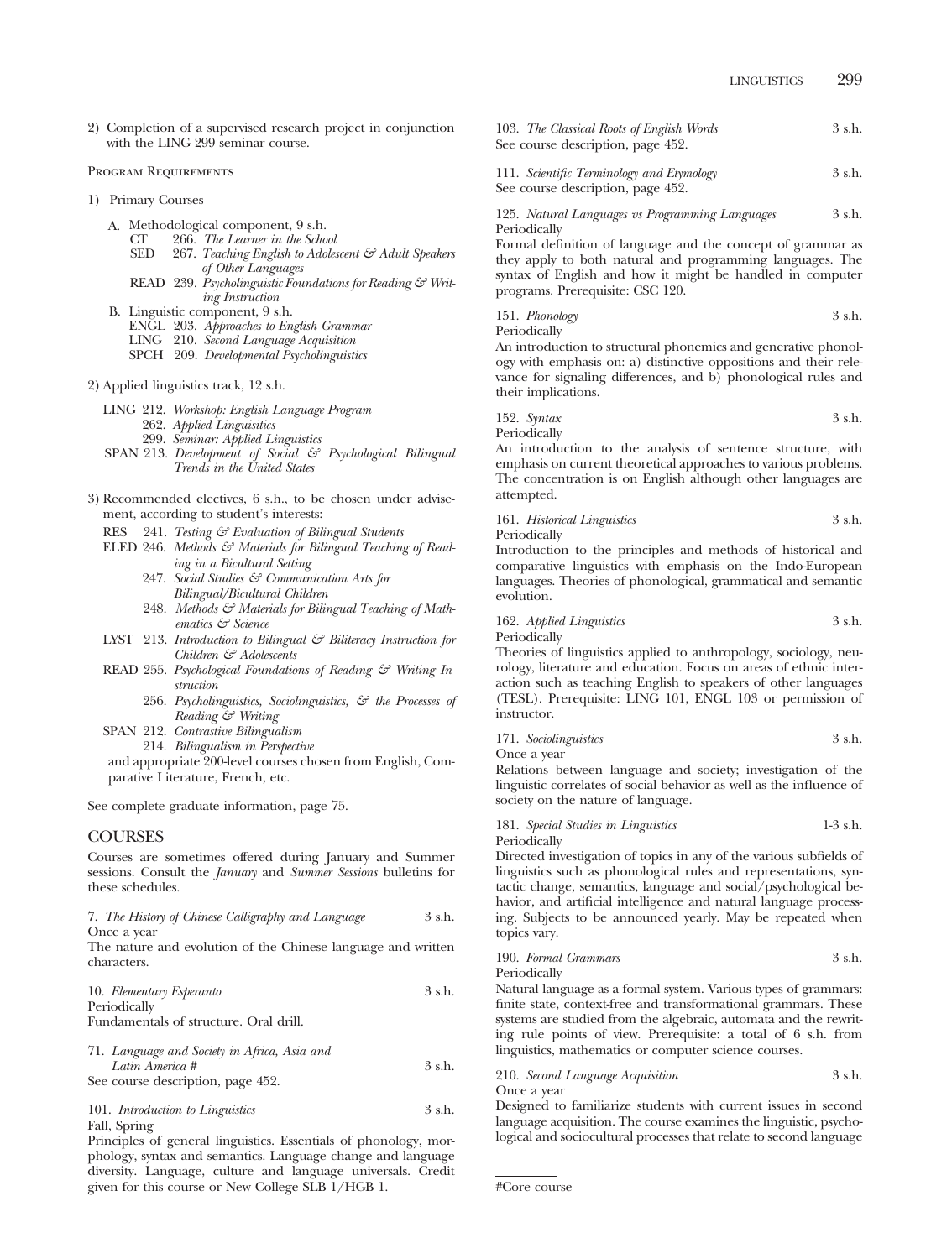acquisition. The relevance of such findings for classroom teachers is explored.

#### 212. *Workshop: English Language Program* 3 s.h. Every other year

Field experience in the tutorial component of the English Language Program and classroom observations. Overview of the various methods and materials used in teaching English as a second language to college students.

262. *Applied Linguistics* 3 s.h. Every other year

Application of current linguistic theory to problems in the teaching and learning of language. Topics include varieties, contrastive studies, the learner's language, the syllabus and pedagogic grammars, evaluation and testing and computer assisted language instruction.

## 299. *Seminar: Applied Linguistics* 3 s.h. Every other year

Reading and analysis of research literature in applied linguistics. Individual supervised research and discussions of investigations undertaken by students in their areas of specialization. Prerequisite: 15 s.h. in linguistics or related areas in 200-level courses.

# Literacy Studies (LYST)

Due to changes in the New York State teacher certification regulations, students completing (finishing) degree programs after December 2003 and who are seeking Hofstra's recommendation for teacher certification, may have to complete additional requirements for their program of study.

Consult your faculty adviser for information pertaining to your particular program.

The following areas are administered by this department and listed independently: Reading, and Writing.

Professor Taylor, *Chairperson*

Assistant Professor Flurkey, Director of the Reading/Writing Learning Clinic

Special Associate Professor Lima: Assistant Professors Cohen, Goodman, Henry, Zaleski; Special Assistant Professor Garcia.

The Department of Literacy Studies offers a Master of Science in Education in Literacy Studies with either an elementary or secondary emphasis; a Master of Science in Education in Literacy Studies and Special Education; a Master of Arts in Reading, Language, and Cognition; a Master of Arts in the Teaching of Writing; a Certificate of Advanced Study in Reading; a Certificate of Advanced Study in the Teaching of Writing; a Doctor of Education in Reading, Language, and Cognition; and a Doctor of Philosophy in Reading, Language, and Cognition.

#### **Program Statement**

The faculty in Literacy Studies is committed to the exploration of issues of literacy and social justice. Our degree programs have been updated and are designed to maximize opportunities for students to work closely with a faculty that is committed to excellence in teaching. The faculty has received national and international recognition for their research and scholarship. They are committed to providing students in Literacy Studies with opportunities to participate in intellectual discussions that frame current understandings of school literacy practices and literacy practices that occur in family and community settings. The Literacy Studies Department provides support for families and communities as well as teachers and students in public schools on Long Island and in tne New York Metropolitan area.

# MASTER OF SCIENCE IN EDUCATION IN LITERACY STUDIES BIRTH THROUGH GRADE 6 AND GRADE 5 THROUGH 12 CERTIFICATION

The degree has been updated to meet the new regulations on teacher education proposed by New York State. These programs prepare students to meet the educational requirements for K through 12 reading certification and are designed to meet the requirements for the new certification of Teachers of Literacy, Birth through Grade 6; or Teachers of Literacy, Grades 5 through 12. The degree provides students with the opportunity to participate in classes that focus on the most current understandings of literacy and pedagogical practices. Students are prepared for the following teaching positions:

- 1. Classroom teachers with advanced preparation in literacy instruction.
- 2. Literacy specialists with advanced preparation in one-on-one and small group instruction in literacy processes.
- 3. Literacy specialists prepared to work collaboratively with classroom teachers in designing and implementing effective literacy instruction in inclusive environments.

#### Admission Requirements

(1) B.A. or B.S. degree, with minimum GPA of 3.0; (2) two letters of recommendation; (3) interview with faculty member in Literacy Studies; (4) possession of a New York State Initial Teaching Certificate.

Notes: (1) Admission to graduate study requires a baccalaureate degree with a general core in liberal arts in order to meet New York State certification requirements. See department for details. (2) Graduate students who enter a program of study on a *nonmatriculated* basis are limited to a maximum of twelve semester hours of course work. (3) A maximum of 6 semester hours of advanced standing will be accepted for relevant course work taken elsewhere.

#### Degree Requirements

(1) Completion of minimum of 36 semester hours in prescribed courses with a minimum grade point average of 3.2; (2) successful presentation of final portfolio to faculty committee.

# LITERACY STUDIES: BIRTH THROUGH GRADE 6

#### Program of Study

The sequence presented below is recommended. However, *Phase I courses must be completed before entering Phase II.* LYST 300 must be taken as part of the *first* 12 semester hours of study. LYST 301 must be taken as part of the *final* 12 semester hours of study. Electives may be taken at any time.

# **Phase I:** 19 semester hours<br>INST 210. *Introduction*

LYST 210. *Introduction to Literacy Studies,* 3 s.h.

- 211. *Language & Literacy in Urban Settings*, 3 s.h. *or* 212. *Ethnicity, Family & Schooling: Implications for*
- *Literacy Instruction*, 3 s.h.
- 213. *Introduction to Bilingual & Biliteracy Instruction for Children & Adolescents,* 3 s.h.
- 214. *Language & Literacy in Early & Middle Childhood*, 3 s.h.
- 216. *Literacy Learning at Home & at School*, 3 s.h. *or*
- 218. *Reading & Writing Practices in Early & Middle Childhood*, 3 s.h.
- 220. *Literature in the Lives of Young Children*, 3 s.h.
- 300. *Introduction to Portfolio Preparation*, 1 s.h.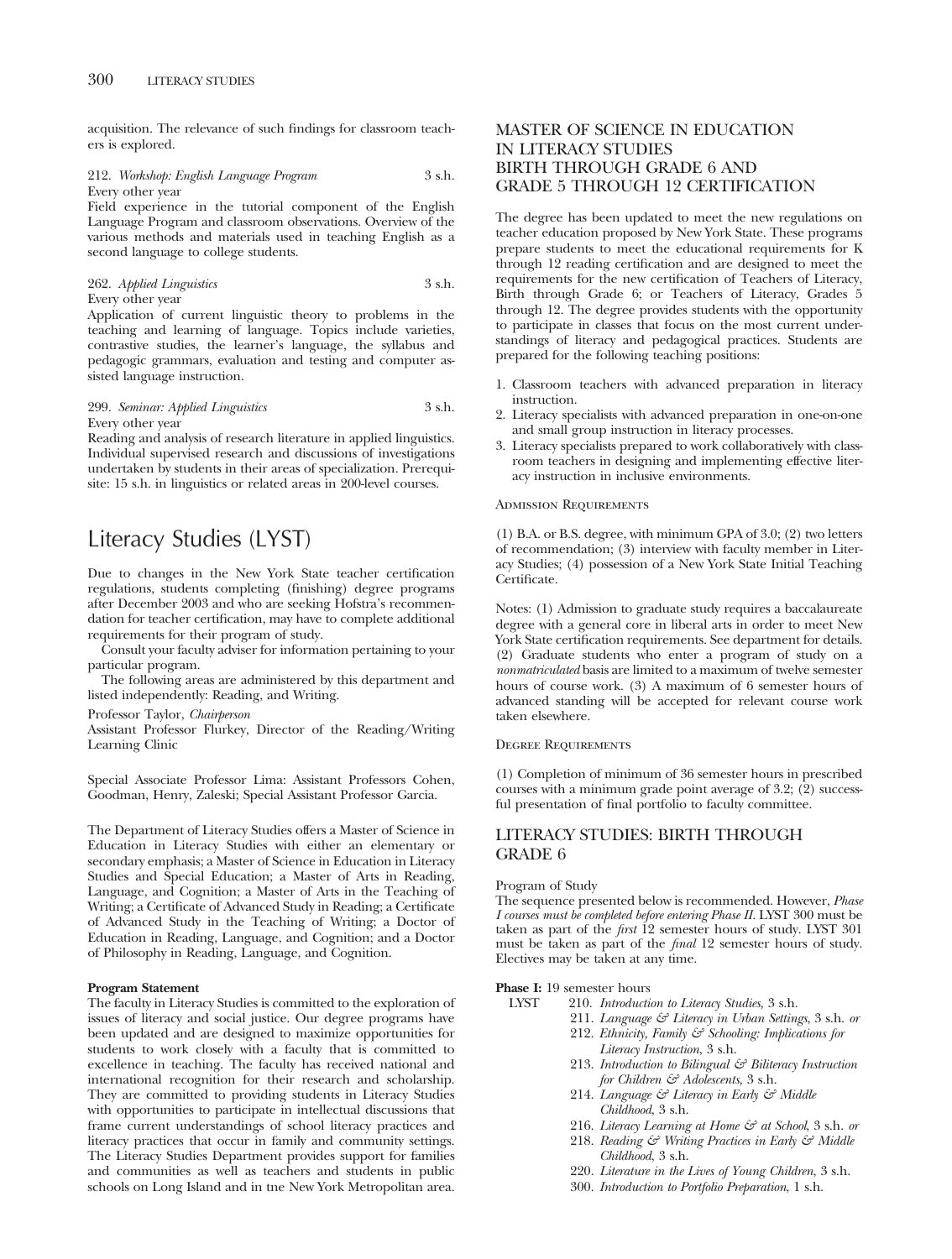**Phase II:** 13 semester hours<br>INST 240. Assessment

- LYST 240. *Assessment & Evaluation of Reading & Writing*, 3 s.h.
	- 241. *Miscue Analysis & Retrospective Miscue Analysis*, 3 s.h
	- 242. *Literacy Practicum: Assessing the Complexity of Student Learning (Birth through Grade 6)* 3 s.h.
	- 250. *Literacy Teacher as Researcher*, 3 s.h. *or*
	- 251. *Children & Adolescents as Ethnographers in Communities & Schools*, 3 s.h.
	- 301. *Portfolio Advisement & Presentation*, 1 s.h.

## Electives: 4 semester hours

Any graduate course in the School of Education and Allied Human Services or the University may be chosen under advisement. However, the following electives are recommended:<br> $LYST = 223$ . Introduction to Critical Literacy  $\mathcal{F}$  Critical N

- 223. *Introduction to Critical Literacy & Critical Media Studies*, 3 s.h.
	- 244. *Advanced Retrospective Miscue Analysis*, 3 s.h.
	- 245. *Revaluing Struggling Readers,* 3 s.h.
	- 351. *International Scholars' Forum*, 1 s.h.

LYST 211, 212, 216, 218, 250, 251, if not taken as requirements, may also be considered for elective credit.

Note: Students who specialize in Birth through Grade 6, may subsequently specialize in Grades 5-12 by taking the following sequence of courses subsequent to completion of the Master of Science program:

- LYST 215. *Reading With Adolescents & Young Adults*, 3 s.h. 217. *Language, Culture & Identity: Issues for Adolescent & Young Adult Writers*, 3 s.h. 219. *Reading & Writing Workshop for Teachers*, 3 s.h.
	- 221. *Literature for Adolescents & Young Adults*, 3 s.h.

#### LITERACY STUDIES: GRADE 5 THROUGH 12

#### Program of Study

The sequence presented below is recommended. However *Phase I courses must be completed before entering Phase II*. LYST 300 must be taken as part of the *first* 12 semester hours of study. LYST 301 must be taken as part of the final 12 semester hours of study. Electives may be taken at any time.

#### **Phase I:** 19 semester hours

- LYST 210. *Introduction to Literacy Studies*, 3 s.h.
	- 211. *Language & Literacy in Urban Settings*, 3 s.h. *or* 212. *Ethnicity, Family & Schooling: Implications for*
	- *Literacy Instruction*, 3 s.h. 213. *Introduction to Bilingual & Biliteracy Instruction*
	- *for Children & Adolescents*, 3 s.h 215. *Reading With Adolescents & Young Adults*, 3 s.h.
	- 217. *Language, Culture & Identity: Issues for Adolescent & Young Adult Writers*, 3 s.h. *or*
	- 219. *Reading & Writing Workshop for Teachers,* 3 s.h.
	- 221. *Literature for Adolescents & Young Adults*, 3 s.h
	- 300. *Introduction to Portfolio Preparation*, 1 s.h
- **Phase II:** 13 semester hours
- LYST 240. *Assessment & Evaluation of Reading & Writing*, 3 s.h.
	- 241. *Miscue Analysis & Retrospective Miscue Analysis*, 3 s.h.
	- 242. *Literacy Practicum: Assessing the Complexity of Student Learning (Birth through Grade 6)* 3 s.h.
	- 250. *Literacy Teacher as Researcher*, 3 s.h. *or*
	- 251. *Children & Adolescents as Ethnographers in Communities & Schools*, 3 s.h.
	- 301. *Portfolio Advisement & Presentation*, 1 s.h.

Electives: 4 semester hours

Any graduate course in the School of Education and Allied Human Services or the University may be chosen under advisement. However, the following electives are recommended:

- LYST 223. *Introduction to Critical Literacy & Critical Media Studies*, 3 s.h.
	- 244. *Advanced Retrospective Miscue Analysis*, 3 s.h.
	- 245. *Revaluing Struggling Readers*, 3 s.h.
	- 351. *International Scholars' Forum*, 1 s.h.

LYST 211, 212, 217, 219, 250, 251, if not taken as requirements, may also be considered for elective credit.

Note: Students who specialize in Grades 5-12, may subsequently specialize in Birth through Grade 6, by taking the following sequence of courses subsequent to completion of the Master of Science program:

- LYST 214. *Language & Literacy in Early & Middle Childhood*, 3 s.h.
	- 216. *Literacy Learning at Home & at School*, 3 s.h.
	- 218. *Reading & Writing Practices in Early & Middle Childhood*, 3 s.h.
	- 220. *Literature in the Lives of Young Children*, 3 s.h.

# MASTER OF SCIENCE IN EDUCATION IN LITERACY STUDIES AND SPECIAL EDUCATION

The Master of Science in Literacy Studies and Special Education prepares students to meet the educational requirements for K through 12 reading certification and is designed to meet the requirements for the new certification of 1) Teachers of Literacy, Birth through grade 6; or Teachers of Literacy, grades 5 through 12; *and* Teacher of Students with Disabilities. The literacy component of the degree has been updated to meet the new regulations on teacher education proposed by New York State. The special education component is currently under revision to meet the New York State regulations.

Admission Requirements

(1) B.A. or B.S. degree, with minimum GPA of 3.0; (2) three letters of recommendation, one of which must be from a supervisor familiar with applicant's teaching competency; (3) interview with faculty member in both Special Education and in Literacy Studies; (4) possession of a New York State Initial Teaching Certificate or Transitional Certificate.

Notes: (1) Admission to graduate study requires a baccalaureate degree with a general core in liberal arts in order to meet New York State certification requirements. See Department for details. (2) Graduate students who enter a program of study on a *nonmatriculated* basis are limited to a maximum of twelve semester hours of course work. (3) A maximum of 6 semester hours of advanced standing in Literacy Studies and/or Special Education will be accepted for relevant course work taken elsewhere.

#### Degree Requirements

(1) Completion of a minimum of 48 semester hours in prescribed courses with a minimum grade point average of  $3.2$ ;  $(2)$ successful presentation of final portfolio to faculty committee in Literacy Studies; (3) satisfactory score on the comprehensive examination in Special Education.

# LITERACY STUDIES: BIRTH THROUGH GRADE 6 AND GRADE 5 THROUGH 12

#### Program of Study

The sequence presented below is recommended. However, *Phase I* of LYST courses must *be completed before entering Phase II*. LYST 300 must be taken as part of the *first* 12 semester hours of study. LYST 301 must be taken as part of the *final* 12 semester hours of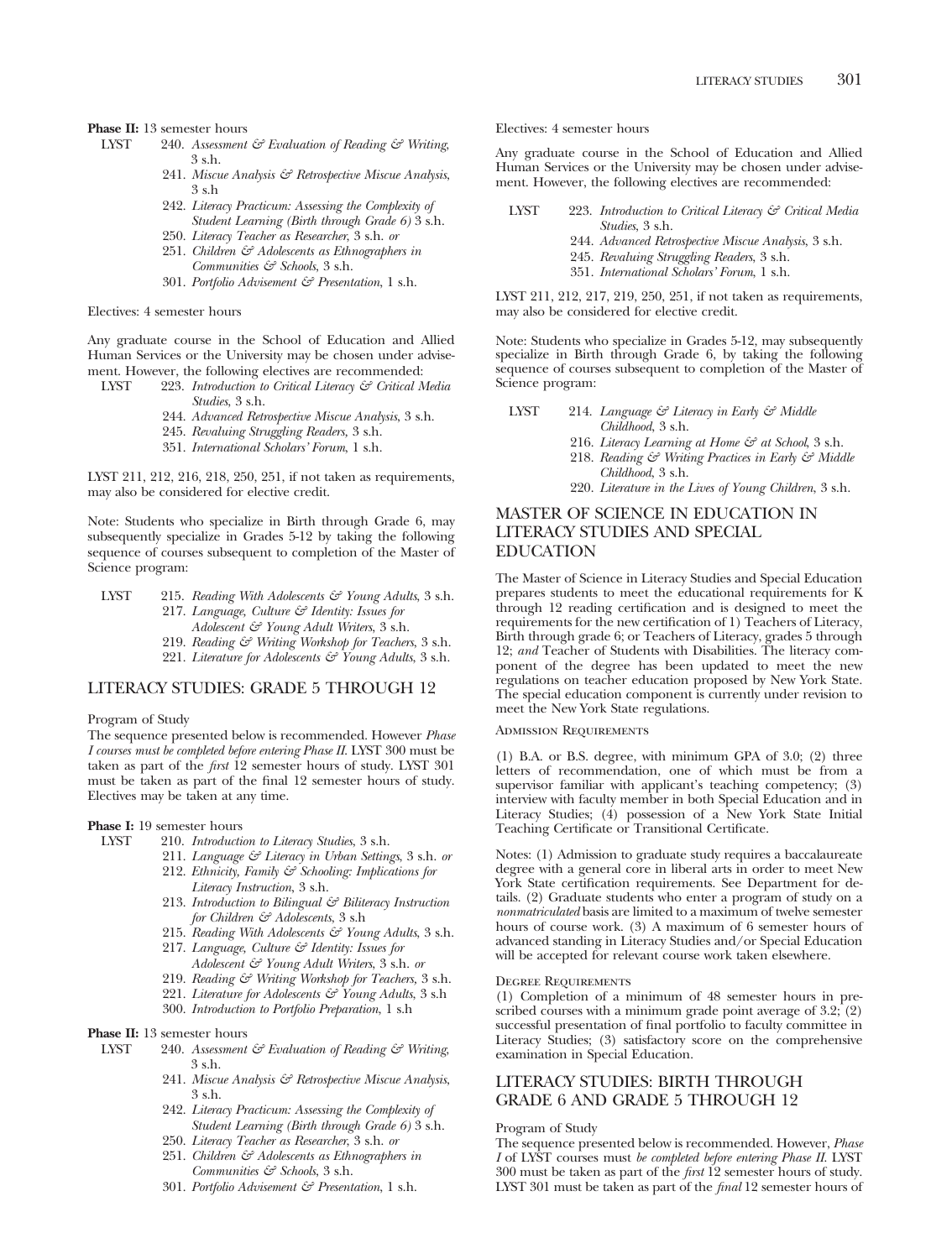study. Courses in Special Education and courses in Literacy Studies may be taken concurrently.

**Literacy Studies Courses** (Birth through Grade 6 Certification): 26 semester hours

# **Phase I:** 13 semester hours<br>LYST 210. *Introducti*

- 210. *Introduction to Literacy Studies*, 3 s.h.
- 211. *Language & Literacy in Urban Settings*, 3 s.h. *or* 212. *Ethnicity, Family & Schooling: Implications for Literacy Instruction*, 3 s.h. *or*
- 213. *Introduction to Bilingual & Biliteracy Instruction for Children & Adolescents*, 3 s.h.
- 216. *Literacy Learning at Home and In School*, 3 s.h. *or*
- 218. *Reading & Writing Practices in Early & Middle Childhood*, 3 s.h.
- 220. *Literature in the Lives of Young Children*, 3 s.h.
- 300. *Introduction to Portfolio Preparation*, 1 s.h.

#### **Phase II:** 13 semester hours

- LYST 240. *Assessment & Evaluation of Reading & Writing*, 3 s.h.
	- 241. *Miscue Analysis & Retrospective Miscue Analysis*, 3 s.h.
	- 242. *Literacy Practicum: Assessing the Complexity of Student Learning (Birth through Grade 6)* 3 s.h.
	- 245. *Revaluing Struggling Readers*, 3 s.h.
	- 301. *Portfolio Advisement & Presentation*, 1 s.h.

Note: Students who specialize in Birth through Grade 6, may subsequently specialize in Grades 5-12 by taking the following sequence of courses subsequent to completion of the Master of Science program:

- LYST 215. *Reading with Adolescents & Young Adults*, 3 s.h. 217. *Language, Culture & Identity: Issues for Adolescent & Young Writers*, 3 s.h.
	- 221. *Literature for Adolescents & Young Adults*, 3 s.h.

**Literacy Studies Courses** (Grade 5 through 12 Certification): 26 semester hours

# **Phase I:** 13 semester hours<br>INST 210. *Introducti*

- LYST 210. *Introduction to Literacy Studies*, 3 s.h.
	- 211. *Language & Literacy in Urban Settings*, 3 s.h. *or* 212. *Ethnicity, Family & Schooling: Implications for Literacy Instruction*, 3 s.h.
	- 213. *Introduction to Bilingual & Biliteracy Instruction for Children & Adolescents*, 3 s.h.
	- 215. *Reading With Adolescents & Young Adults*, 3 s.h. *or*
	- 217. *Language, Culture & Identity: Issues for Adolescent & Young Adult Writers*, 3 s.h.
	- 221. *Literature for Adolescents & Young Adults*, 3 s.h.
	- 300. *Introduction to Portfolio Preparation*, 1 s.h.

# **Phase II:** 13 semester hours<br>LYST 240. Assessment

- LYST 240. *Assessment & Evaluation of Reading & Writing*, 3 s.h.
	- 241. *Miscue Analysis & Retrospective Miscue Analysis*, 3 s.h.
	- 242. *Literacy Practicum: Assessing the Complexity of Student Learning (Birth through Grade 6)* 3 s.h.
	- 245. *Revaluing Struggling Readers*, 3 s.h.
	- 301. *Portfolio Advisement & Presentation*, 1 s.h.

Note: Students who specialize in Grades 5-12, may subsequently specialize in Birth through Grade 6 by taking the following sequence of courses subsequent to completion of the Master of Science program.

- LYST 216. *Literacy Learning at Home & at School*, 3 s.h. 218. *Reading & Writing Practices in Early & Middle Childhood*, 3 s.h.
	- 220. *Literature in the Lives of Young Children*, 3 s.h.

# **COURSES**

In addition to semester notations next to each course, a selection of courses is offered during January and Summer sessions. Consult the *January* and *Summer Sessions* bulletins for these schedules.

100. *Literacy, Health, and Physical Education* 1 s.h. Fall, Spring

This course on language, literacy and learning is designed for reflective scholar-practitioners in the fields of health education and physical education. Emphasis is also placed on home and school literacies of native English language speakers and English language learners, on reading and writing as language processes, on language variation and the linguistic abilities and strengths of children and adolescents, and on the impact of various approaches to literacy instruction and reading and writing assessment on the health and well being of both students and their families.

#### 101. *Literacy for Middle/High School Teachers* 3 s.h. Fall, Spring

The course focuses on the role of language and literacy in the lives of middle school/high school students. This course explores a range of issues related to language and literacy for middle school/high school classrooms including: reading and writing as language processes, the linguistic abilities and strenghts of middle school and high school students, the potential of young adult literature for middle school/high school content classrooms, and learning/teaching strategies for speaking, listening, reading and writing in content area classes. The course involves a field component where preservice teachers observe students in middle and high school classrooms.

#### 102. *Literacy, Art, and Music* 1 s.h.

Fall, Spring

This course on language, literacy, and learning is designed for students in the Fine Arts Education and Music Education programs leading to certification as a teacher of visual arts in grades PreK-12 or as a teacher of music PreK-12 in New York State. Emphasis is placed on school literacies, on reading, writing, listening, and speaking as language processes, the linguistic abilities and strengths of children and adolescents, and the impact of various approaches to literacy instruction and reading and writing assessment on the fields of art and music. This course meets the revised NYS teacher certification standards for language acquisition and literacy development by native English speakers and students who are English language learners.

#### 200. *Writing With Adolescents and Young Adults* 3 s.h. Fall, Spring

Focuses on leading edge theory viewing writing as a fluid process heavily influenced by the personal, social, cultural, and political contexts in which writers, and their readers, function. Explores how writing, as well as reading and related language processes, serve as foundations for lifelong learning/inquiry, with emphasis on writing about reading. Topics include assessment/evaluation of, and response to, student writing and instruction. (Formerly WRIT 200, *Theories and Research in the Teaching of Writing.*)

#### 200A. *Introduction to Literacy Studies* 3 s.h.

Fall, Spring, Summer

This course seeks to unravel some of the meanings we give to "literacy," through an investigation of key assumptions, including socio-cultural, historical, and political learning theories. Reading selections and reflective writing focuses on personal literacies, the interrelationships of language, culture, and schooling, and major thinkers. (Formerly LYST 210; READ 220, *Reading, Writing, and Cognition.)*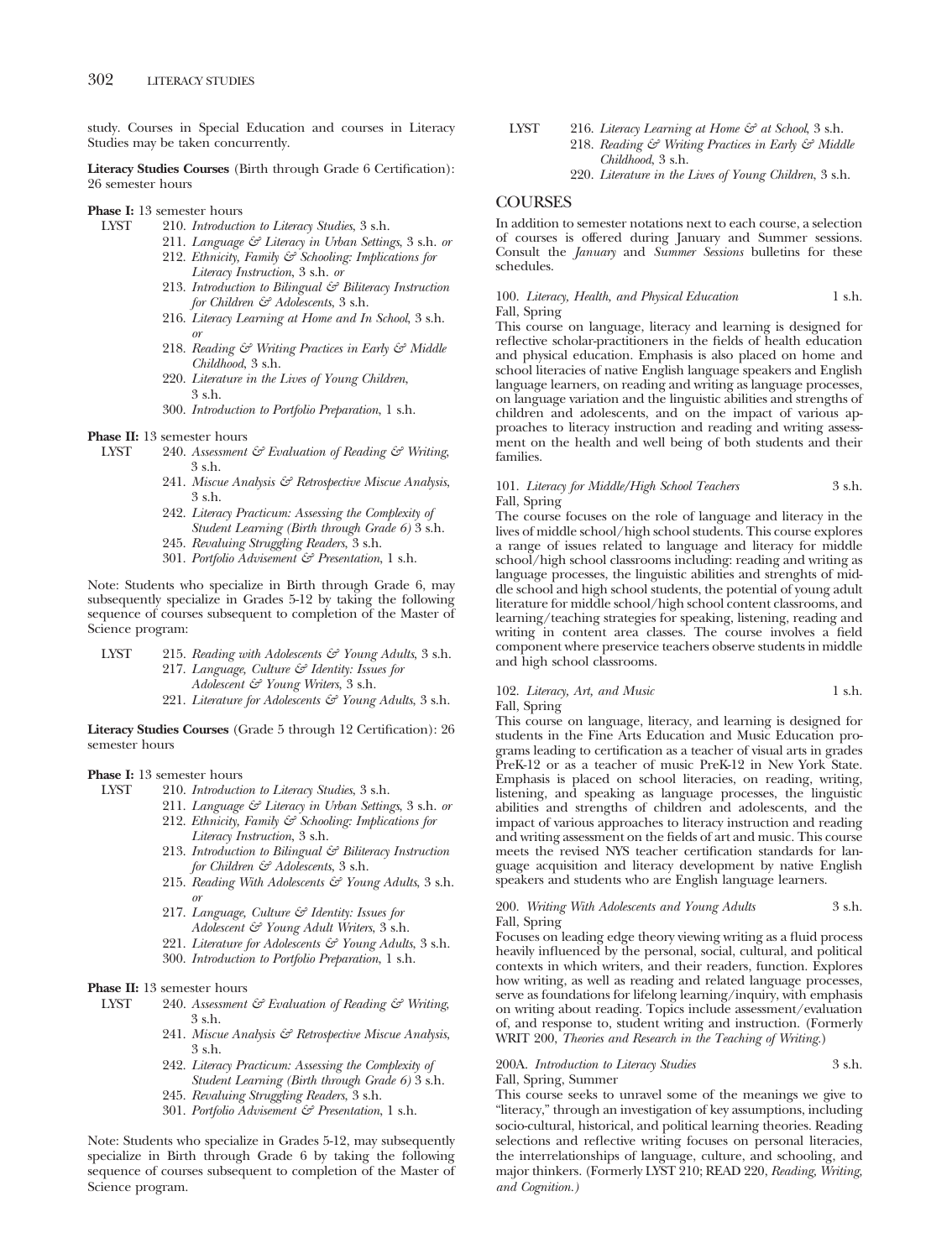#### 201. *Long Island Writing Project Invitational Summer Institute* 3 or 6 s.h.

#### Summer

The Long Island Writing Project Summer Institute is an intensive summer program designed to assist practicing K-12 teachers from all subject areas in deepening their theoretical understandings of writing processes and writing as a cross-disciplinary tool of inquiry, within the context of exploring their own writing and by developing suitable instructional approaches/activities for the students they teach. Conducted as an experiential workshop and professional seminar. Students taking the course for 6 s.h. of credit are required to complete additional coursework. Prerequisite: permission of instructor.

#### 202. *Literacy for Special Subjects Teachers* 1 s.h. Fall, Spring, Summer

This course addresses current issues in literacy studies of concern to teachers of art, music, health or physical education. The course addresses: reading and writing as constructive language processes, language and literacy learning, and the relationship between literacy and other sign systems (such as art, music, or movement). Pre-service and in-service special subjects teachers will explore how they can collaborate with classroom teachers to provide opportunities for students to construct meaning in a variety of expressive systems.

# 204. *Language, Culture, and Identity: Issues for Young Writers* 3 s.h.

Fall, Spring

Course examines the ways in which writing, as well as reading and other language processes, can become tools with which young children negotiate socially imposed linguistic borders based on class, race, ethnicity, previous educational attainment and/or expectations, peer regard, gender, country of origin, etc. Course explores the roles of writing, dialect, bilingualism, and related language processes in identity formation, values clarification, and critical consciousness.

#### 205. *Teaching Creative Writing* 3 s.h. Fall, Spring

Focuses on developing classroom structures and teaching strategies for the acquisition and development of literary techniques and traditions through writing poetry and fiction. Special emphasis on the relationship between creative writing and critical analysis of literary works. Course requires participation in an experiential poetry and fiction writing and reading workshop in which students read from and write in these genre.

#### 206. *Teaching Memoir, Autobiography, and*

*Personal Narrative* 3 s.h. Fall, Spring

Course emphasizes teaching strategies and examines the genre distinctions between memoir, autobiography, and personal narrative writing, as well as the role of fact, truth, and truthfulness, in these literary non-fiction genres. Course requires participation in an experiential personal narrative writing and reading workshop in which students read from and write in these genres.

#### 207. *Teaching Non-Fiction Writing* 3 s.h. Fall

Focuses on developing classroom structures and teaching strategies for teaching multidisciplinary, source supported non-fiction writing. Topics include: inquiry-learning; writing to learn; writing as a well-informed non-expert, and developing research strategies and techniques. Course requires participation in an experiential writing workshop.

#### 208. *Language and Literacy in Urban Settings* 3 s.h. Spring

This course focuses on how people use language and learn language in the communities where we live and teach. Sociolinguistic perspectives on language variation among diverse populations are examined to expose common myths and to understand the language experiences of students from multilingual and multidialectical urban settings. Course topics include language systems (phonological, orthographic, syntactic, semantic, pragmatic), language variation, language learning/language acquisition, and discourse in and outside of classrooms. Attention is given to the construction of pedagogies that promote access to language and literacy in schools. A ten hour field experience is required. (Formerly LYST 211.)

# 209. *Language, Culture and Identity: Literacy Issues for Adolescents and Young Adults* 3 s.h.

Fall, Spring

Course examines the ways in which writing, as well as reading and other language processes, can become tools with which adolescents and young adults negotiate socially imposed linguistic borders based on class, race, ethnicity, previous educational attainment and/or expectations, peer regard, gender, country of origin, etc. Course explores the roles of writing, reading, and related language processes, in identity formation, values clarification, and critical consciousness. Topics include discourse theory, oral and written language variation, as well as close examination of the language strengths and needs of learners who are biliterate, bilingual, and/or bidialectical. A ten hour field experience is required. (Formerly LYST 217, *Language, Culture, and Identity: Issues for Adolescent and Young Adult Writers.*)

### 212. *Family, Community, and School Literacies: Cultural Perspectives* 3 s.h.

# Fall, Spring, Summer

Participants in this course consider the research on family literacy and explore pedagogical practice that are sensitive to the local and vernacular literacies of families and their children. Emphasis is placed on the importance of culturally responsive literacy instruction and on the importance of encouraging families to participate in the education of their children who are attending public schools. Field experience are intended to provide participants with theoretically grounded pedagogical practices, which lead to more people working together, celebrating their own literacies while at the same time using the many forms of literacy available to them to support the literacy learning of all children in school. A ten-hour field experience is required. (Formerly READ 222. *Literacy in Families and Communities; Ethnicity, Family and Schooling: Implications for Literacy Instruction.)*

## 213. *Introduction to Bilingual and Biliteracy*

*Instruction for Children and Adolescents* 3 s.h.

Fall, Spring, Summer

This course explores the cultural, linguistic, political and pedagogical aspects involved in the process of developing school literacies in bi/multicultural classrooms. Literacy development is discussed in the perspective of supporting learners to use biliteracy as a tool to understand, to extend, and to act upon their worlds. Topics include the relationship between oral and written language processes in bilingual/biliterate students, and the interaction between languages during literacy and language learning. The course examines the literate pedagogical needs and assessment procedures of bilingual and biliterate learners within special and general education contexts. All theoretical explorations are nested in the learning processes of individuals with bicultural literacy experiences, including students who are considered to have special education needs. A ten hour field experience is required. (Formerly READ 223. *Advanced Reading Instruction for Teachers of Bilingual Children and Adolescents*.)

#### 214. *Language and Literacy in Early Childhood and Childhood* 3 s.h.

Fall, Spring, Summer

This course investigates issues in language and literacy for children from birth to grade six. Readings and discussions of the language processes (listening, speaking, reading, and writing) are grounded in theoretical perspectives in the areas of psychosociolinguistics, social/cultural literacies, the transactional nature of literature, and critical literacy. Language develpment is studied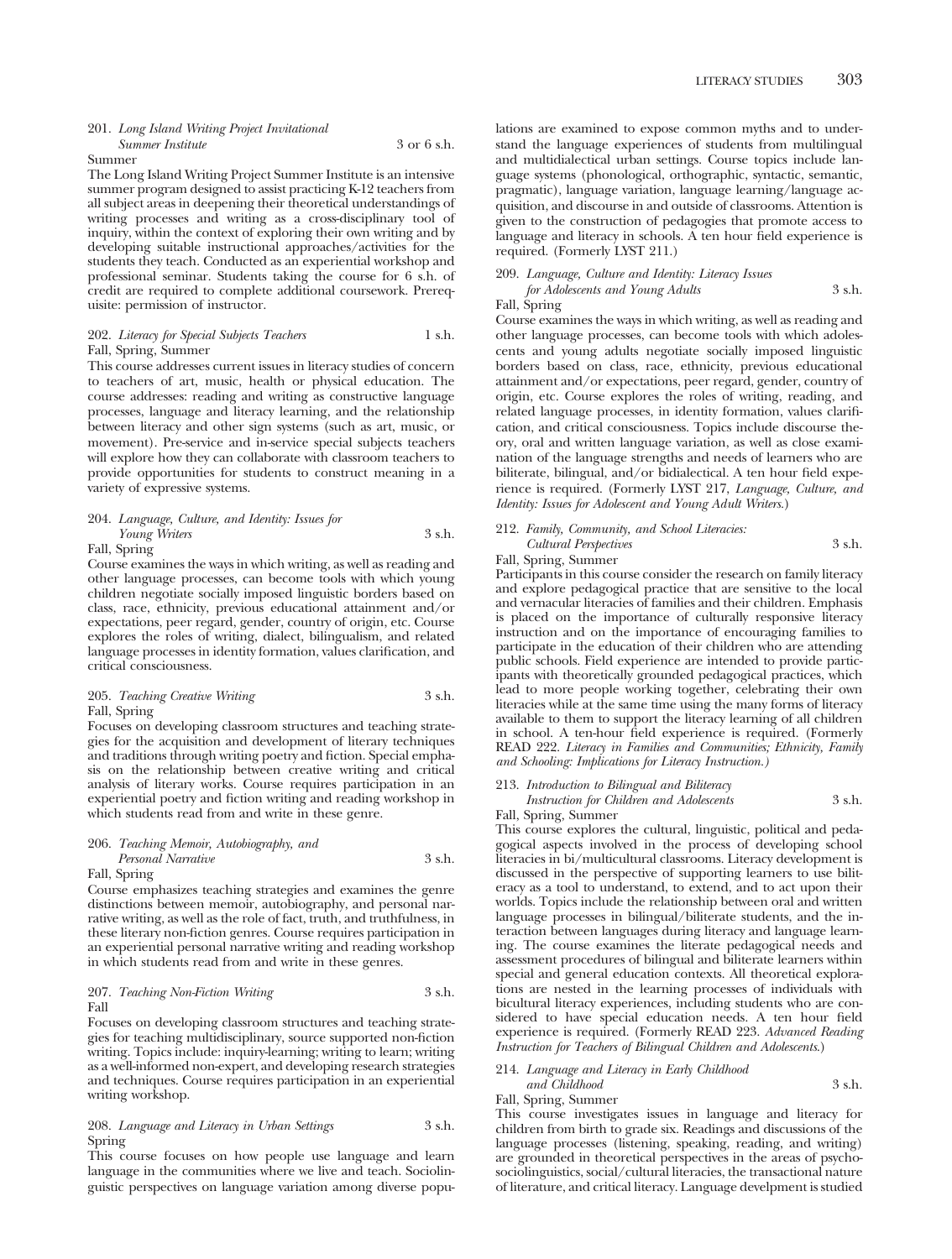in readings and field experiences with an emphasis on the role of language and culture in learning to read and write. Students are expected to develop their own theories of how children learn to read and write in schools and communities. A ten hour field experience is required. (Formerly READ 245, *Teaching Reading in the Content Areas; Language and Literacy in Early and Middle Childhood.)*

#### 215. *Reading With Adolescents and Young Adults* 3 s.h. Fall, Spring

Focuses on leading edge theory about the nature of the reading process, and ways in which reading and literary theory can be developed into effective multidisciplinary reading and/or English education instruction for adolescent and young adult learners. Includes critical perspectives on canonical and academic literacies, censorship, assessment and "remediation," student reading choice, avid reading, disenfranchised readers, and personal literacies. (Formerly READ 225. *Teaching Reading on the Secondary Level*.)

#### 215A. *Language and Literacy in Middle Childhood and Adolescence* 3 s.h. Fall, Spring, Summer

This course investigates issues in language and literacy, focusing on grades 5-12. Readings and discussion of the language processes (listening, speaking, reading, and writing) are grounded in the theoretical perspectives in the areas of psycho-sociolinguistics, social/cultural literacies, the transactional nature of literature, and critical literacy. Language and literacy development of middle school and high school students is studied through readings and field experiences. There is an emphasis on the role of cultural and linguistic diversity in literacy learning and teaching. Students are expected to develop their own theories of literacy learning in schools and communities. A ten hour field experience is required.

#### 216. *Literacy Learning at Home and in School: Social*

#### *Contexts of Young Children Learning to Read and Write* 3 s.h. Fall, Spring, Summer

This course explores how the many literacies that occur in family settings can inform the ways in which we create literacy environments for children in school. Focuses on the social processes and ways of knowing through which parents and children create personal and shared literacy configurations. Explores the complexities of young children's uses of print and the functions and forms of their early symbolic representations. The interrelationships between children's early writing development and the emergence of phonemic awareness are examined. Particular attention is given to the literacy learning at home and in school of children of special needs. A ten hour field experience is required. (Formerly *Literacy Learning at Home and in School.)*

#### 217A. *Reading and Writing With Adolescents* 3 s.h. Fall, Spring, Summer

Focuses on current theory about the nature of the reading and writing processes, and ways in which reading, writing, and literacy theory can be developed into effective reading, writing, and/or English education instruction for adolescents and children in middle childhood. Includes critical perspecitves on canonical and academic literacies, language variation, standardized testing, censorship, assessment and "remediation," student reading/ writing choice, avid reading/writing, disenfranchised readers/ writers, and personal literacies. A ten hour field experience is required. (Formerly LYST 215, *Reading With Adolescents and Young Adults.)*

## 218. *Reading and Writing Practices in Early Childhood and Childhood* 3 s.h.

Fall, Spring, Summer

This course investigates reading and writing practices in the early and middle childhood years. The focus is on developing teaching strategies and learning experiences for engaging children in reading and writing a wide variety of meaningful texts, including media and technology across the curriculum. Students explore the connections among oral language, reading, writing, and

children's literature in a theoretically grounded literacy framework. Teaching strategies and learning practices focus on recognizing learners' linguistic understandings and reading and writing strategies, and developing opportunities for all readers to interrogate their world, explore their questions, and use language to act upon their learning. A ten hour field experience is required. (Formerly READ 224. *Teaching of Reading; Reading and Writing Practices in Early and Middle Childhood.)*

#### 219. *Reading and Writing Workshop for Teachers* 3 s.h. Fall, Spring, Summer

This experiential course provides in-service and pre-service teachers with opportunities to read and write in an integrated reading/writing workshop in order that they will experience: the underlying structures that make student-centered workshops feasible; how workshops promote student growth and development in reading and writing; the mechanics of running workshops and whole language instruction. Instruction features explicit modeling and feed back.

#### 220. *Literature in the Lives of Young Children* 3 s.h. Fall, Spring, Summer

This course engages readers in meaningful response through reading, talking, and writing about literature for children and young adults. Understandings of identity, social justice, and equity are investigated through discussions of what counts as literature, whose stories are told and who gets to tell them. Objectives for this course include critically and aesthetically reading from a wide variety of texts, while also participating in intensive reading with others in literature groups. This course focuses on children from birth to fifth grade. LYST 221 is recommended for students interested in working with readers from sixth grade to young adult. Prerequisite: LYST 200A; corequisite: Phase I courses. (Formerly READ 235. *Strategies in Teaching Children's Literature*.)

#### 221. *Literature for Adolescents and Young Adults* 3 s.h. Fall, Spring, Summer

This course engages readers in meaningful response through reading, talking, and writing about literature for adolescents and young adults. Understanding of identity, social justice, and equity are investigated through discussions of what counts as literature, whose stories are told and who gets to tell them. Objectives for this course include critically and aesthetically reading from a variety of texts, while also participating in intensive reading with others in literature groups. This course is recommended for students interested in working with readers from sixth grade to young adult. (Formerly READ 236.)

#### 223. *Introduction to Critical Literacy and*

*Critical Media Studies* 3 s.h.

January

Exploration of literacy instruction in relation to larger social purposes of teaching, and in relations to the forces of acculturation in society. Information received from print and electronic media sources is critiqued and ways in which the words we hear and read, and the images we view, shape our subjectivities and our understanding of the world around us are explored. Participants engage the possibility of teaching in ways that open up possibilities for a more conscious and liberating approach to literacy instruction and schools and society.

## 240. *Assessment and Evaluation of Reading and Writing* 3 s.h.

## Fall, Spring, Summer

This course provides participants with an overview of ethnographic literacy assessment theory and practice. Topics for study include ethnography, authentic classroom assessment, transactional view of language, and a critical examination of standardized tests and testing practices. Participants consider teaching, learning, and schooling from the perspective of the learner as they develop and put into practice a student advocacy model of instructional assessment which values ethnic and linguistic diversity. Prerequisite: completion of Phase I Literacy Studies courses. (Formerly READ 248.)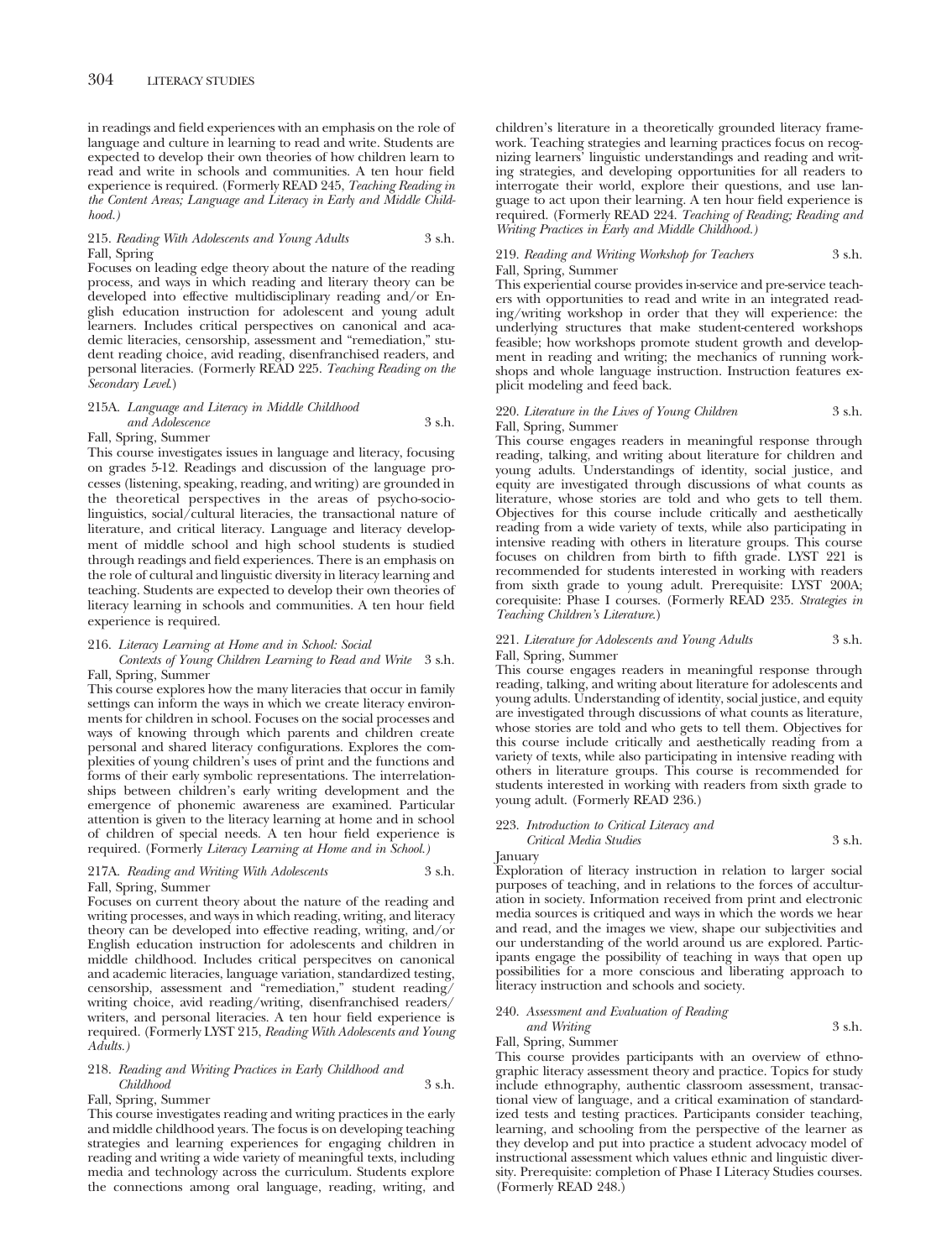241. *Miscue Analysis and Retrospective Miscue Analysis* 3 s.h. Fall, Spring, Summer

This course takes a sociopsycholinguistic perspective on the reading process and recognizes that the meanings that readers construct are both personal and social. By engaging in several close-grained observations of oral reading events, participants use miscue analysis techniques to document readers' uses of cognitive strategies and language cue systems. Additionally, participants select and teach strategy lessons and conduct retrospective miscue analysis sessions with one student. Prerequisites: completion of Phase I courses. A 20 hour practicum at the Saltzman Reading/Writing Learning Inst. is required. (Formerly READ 241. *Case Studies in Reading (K–12)*.)

242. *Literacy Practicum: Assessing the Complexity of Student Learning (Birth Through Grade 6)* 3 s.h. Fall, Spring, Summer

This practicum provides participants with the opportunity to establish a critical site of inquiry for the study of ethnographic approaches to literacy assessment. Participants develop biographic literacy profiles by using close-grained observations of literacy processes (ethnographic assessment, miscue analysis, retrospective miscue analysis and strategy lessons) to determine how individuals use literacy to solve problems in community and school settings. Participants develop and put into practice a student advocacy model of instructional assessment that values ethnic and linguistic diversity. Emphasis on grades K-6. Prereq-

uisites: completion of Phase I Literacy Studies courses and LYST 240, 241. A 30 hour practicum at the Saltzman Reading/Writing Learning Inst. is required. (Formerly READ 242. *Reading Clinic Internship*.)

#### 243. *Literacy Practicum: Assessing the Complexity of Student Learning (Grades 5-12)* 3 s.h. Fall, Spring, Summer

This practicum provides a critical site of inquiry for the study of ethnographic approaches to literacy assessment. Participants create biographic literacy profiles by using close-grained observations, miscue analysis, writing document analysis, retrospective miscue analysis and strategy lessons) to solve problems in community and school settings. Participants develop and put into practice a student advocacy model of instructional assessment that values ethnic and linguistic diversity. Emphasis on middle school, high school, and young adult students. Prerequisites: completion of Phase I courses, LYST 240 and 241. A 30 hour practicum at the Saltzman Reading/Writing Learning Inst. is required.

#### 244. *Advanced Retrospective Miscue Analysis* 3 s.h. Summer

Retrospective Miscue Analysis is a powerful tool, which enables teachers and researchers to engage in a close-grained study of a reader's processing of written text. In this procedure, the teacher/researcher employs miscue analysis techniques to engage readers to bring the use of reading strategies at a conscious level. Teachers and students work together as co-explorers of the reading process. In this course participants are involved in planning and executing several RMA sessions and associated reading strategy lessons with a specific instructional or research focus in mind. Prerequisites: Phase I courses and LYST 241.

#### 245. *Revaluing Readers and Writers* 3 s.h. January

In this course, the construct of *learning disability* is critically examined in terms of its social contexts and the cultural space in which it operates. This course embraces social, linguistic and transactional views of reading and writing, language, learning, teaching, and, curriculum and "normality" shape our responses to those perceived as "struggling." This course addresses the following strands: revaluing students who struggle with reading and writing, strategies for supporting and scaffolding meaningmaking processes, and the nature of reading and language. Prerequisites: Phase I courses. (Formerly READ 251. *Teaching* *Reading to the Learning Disabled and the Indifferent Learner; Revaluing Struggling Readers.)*

#### 247. *Language, Discourse, and Cinema: Implications for Schooling* 3 s.h.

January

Explores the techniques of cinematography—the "language of film"—in order to examine how film conveys meaning, as well as how this expressive system has become one of the most rapidly evolving forms of symbolic communication. This sort of knowledge base is a prerequisite to any deeper exploration of specific aspects of cinema, such as the second focus of the course, which is to consider the language within film by examining a selection of English-language motion pictures for linguistic insights about the relationship between language, culture, and identity. Course culminates in an exploration of the pedagogical implications of these linguistic/cinematic insights on language and literacy instruction in American schools.

# 250. *Literary Teacher as Researcher* 3 s.h. Fall, Spring

This course explores classroom-based teacher inquiry in literacy education as a method of professional development and responsive teaching. Students develop a baseline knowledge of the philosophical underpinnings and methodological techniques for conducting and critically responding to teacher research. A ten hour field experience is required. Prerequisite: completion of Phase I courses.

### 251. *Children and Adolescents as Ethnographers*

*in Communities and Schools* 3 s.h. Fall, Spring

This course focuses on the ways in which teachers can engage children and adolescents in ethonographic and sociolinguistic research to explore the literacies of their communities and schools. Focuses on how ethnographic and sociolinguistic research is linked to social action and can become an essential part of reading and writing instruction in schools and can be linked to social action. A ten hour field experience is required. Prerequisite: Phase I courses.

## 280 through 289, A-Z. *Advanced Workshop in Literacy Studies* 1-3 s.h. each

Fall, January, Spring, Summer

Designed to meet the needs of classroom teachers, literacy specialists, and literacy educators in positions of leadership. Focuses on 1) literacy practices in schools; 2) in families and communities; and 3) the relationships between literacy and issues such as social class, ethnicity, race, gender, poverty, language of origin and disability.

As individual subjects are selected, each is assigned a letter (A-Z) and added to the course number. These workshops may be taken a number of times so long as there is a different letter designation each time it is taken. (Formerly READ 280 through 289, A-Z.)

#### 300. *Introduction to Portfolio Preparation* 1 s.h.

Fall, Spring

Nature and purposes of portfolio evaluation. Procedures for selection and compilation of portfolio. Professional uses of portfolio assessment in educational settings. This course is required in all Master of Science in Education: Literacy Studies programs, in all Master of Science in Literacy Studies and Special Education programs. Must be taken during the first 12 semester hours of course work. Pass/Fail grade only.

#### 301. *Portfolio Advisement and Presentation* 1 s.h. Fall, Spring

Individual and group advisement to assist graduating students in presentation of portfolio to Literacy Studies faculty for evaluation. This course is required in all Master of Science in Education: Literacy Studies programs, in all Master of Science in Literacy Studies and Special Education programs. Must be taken during the final 12 semester hours of course work. Pass/Fail grade only.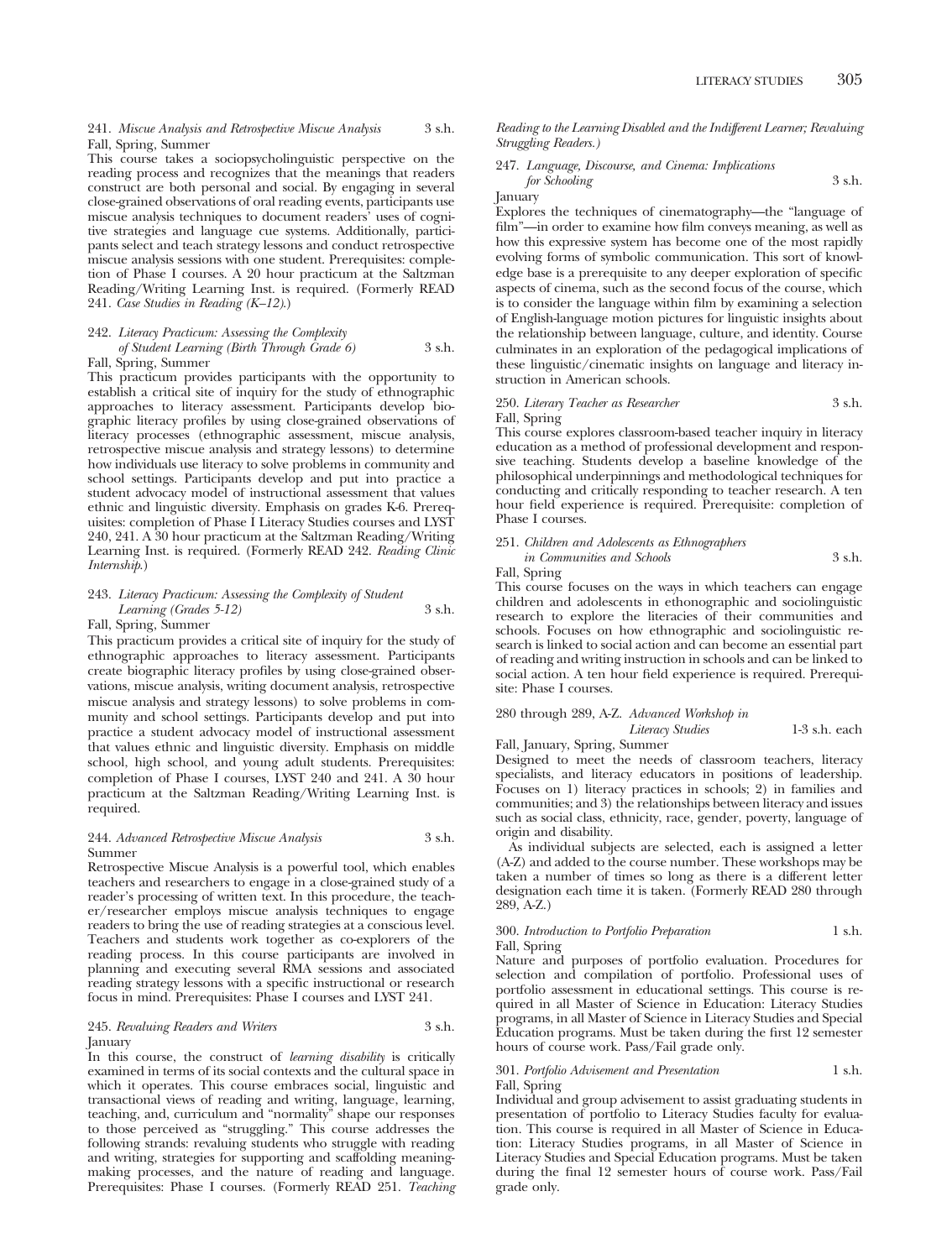| 301A. Master's Essay | 3 s.h. |
|----------------------|--------|
| Spring, Summer       |        |

For Master of Arts in the Teaching of Writing candidates only. Under advisement and with permission of instructor. Pass/Fail grade only. (Formerly WRIT 301. *Master's Essay*.)

351. *International Scholars' Forum* 1 s.h. Fall, Spring

The International Scholars' Forum in Literacy Studies brings to Hofstra University scholars and scholar practitioners whose work has made a difference to the lives of teachers and the students that they teach. The International Scholars' Forum provides opportunities for students to enter into a conversation with the leading educators of our time, with the researchers and teachers who have shaped our thinking, who are activists and advocates, and who struggle for social justice. Course can be repeated for credit. Pass/Fail grade only.

# Literature in Translation (LIT)

Administered by the Department of Comparative Literature and Languages. Professor Donahue, *Chairperson*

### COURSES

In addition to semester notations next to each course, several courses are offered during the January and Summer sessions. Consult the *January* and *Summer Sessions* bulletins for these schedules.

Literature in Translation courses are given in English.

5. *Italian Culture and Civilization* 3-4 s.h. Once a year

Given in conjunction with the Hofstra Summer Program in Italy (see International Study, page 17). Readings in history and literature pertaining to the specific Italian surroundings in which the student will live. Additional work can earn student an additional hour of credit.

|  | 20. Modern Hebrew Literature | 3 s.h. |  |
|--|------------------------------|--------|--|
|  |                              |        |  |

Once a year

The period of Enlightenment (Haskalah): Hassidism, Hebrew Renaissance, contemporary essays, poetry, short stories, novels. Readings from the works of Bialik, Ahad Ha-am, Agnon and Hazaz.

| 24. Israeli Literature | 3 s.h. |
|------------------------|--------|
|------------------------|--------|

Once a year Fiction, essays, poetry, literary criticism.

```
26. Yiddish Literature 3 s.h.
```
Once a year

Fiction, essays, poetry, literary criticism. Hassidic tales and humor.

31. *Myth, Literature and Culture of the Greek World* 3 s.h. Periodically

Greek epic, lyric and dramatic poetry, with emphasis on the cultural and historical life of Greece from the Mycenean period through the age of Alexander.

35. *Myth, Literature and Culture of the Roman World* 3 s.h. Periodically

Roman drama, epic, lyric, satire and the novel, with emphasis on the major events and figures of the late Republic and early Empire.

Descriptions for French Literature and Translation courses (administered by the Department of Romance Languages and Literatures) appear under French on page 256.

| FRLT | 41. Me, Myself, and I: Autobiographical Expressions |        |
|------|-----------------------------------------------------|--------|
|      | from the French#                                    | 3 s.h. |
|      | 42. Heroines Exotic and Erotic: Romantic Women      |        |

*in 19th-Century French Narrative Prose* # 3 s.h.

| 43. Decolonizing the Mind: Contemporary                  |             |
|----------------------------------------------------------|-------------|
| Literature from Africa, Southeast Asia, and              |             |
| the Caribbean#                                           | 3 s.h.      |
| 44. Major Works of French Literature to 1800             | 3 s.h.      |
| 45. Major Works of French Literature Since               |             |
| 1800                                                     | 3 s.h.      |
| 46. Sex, Gender & Love in 20th-Century                   |             |
| French Prose #                                           | 3 s.h.      |
| 47. French Literature $\mathcal{C}$ the World of Music # | $3$ s.h.    |
| 48. The Knightly Heritage in French Literature #         | 3 s.h.      |
| 49. Irony in Modern French Literature #                  | 3 s.h.      |
| 60. Modern French Feminist Thought                       | 3 s.h.      |
| 120, 121. Special Topics in French                       |             |
| Literature & Civilization                                | 3 s.h. each |

Descriptions for Italian Literature and Translation courses (administered by the Department of Romance Languages and Literatures) appear under Italian on page 277.

| ITLT- | 40. Nature, Gender, and Sin in Pre-Modern Italy # | 3 s.h.   |
|-------|---------------------------------------------------|----------|
|       | 68. Highlights of Italian Literature              | 3 s.h.   |
|       | 69. Highlights of Italian Dramatic Literature     | 3 s.h.   |
|       | 90. Lifelines: Italian Women's 20th-Century       |          |
|       | Prose Fiction #                                   | $3$ s.h. |

Descriptions for Spanish Literature in Translation courses (administered by the Department of Romance Languages and Literatures) appear under Spanish on page 419.

| <b>SPLT</b> | 51. Don Quixote $\mathcal{F}$ the Modern Novel #         | 3 s.h.      |
|-------------|----------------------------------------------------------|-------------|
|             | 52. Interpreting the Hispanic Legacy#                    | 3 s.h.      |
|             | 53. Early Spanish-American Heritage                      | 3 s.h.      |
|             | 54. 19th- and 20th-Century Latin-American                |             |
|             | Literature                                               | 3 s.h.      |
|             | 55. 20th-Century Spanish Outlook                         | $3 \,$ s.h. |
|             | 56. Spain Since the Civil War                            | 3 s.h.      |
|             | 57. Gender $\mathcal{C}$ Culture: Women Through the Lens |             |
|             | of Spanish Female Writers#                               | 3 s.h.      |
|             | 58. The Empire Writes Back: Autobiography and            |             |
|             | Resistance in Colonial Spanish America#                  | 3 s.h.      |
|             |                                                          |             |

70. *Brecht and His Epic Theater* 1 s.h.

Periodically

International influence of Brecht's plays and stage technique. Development of Brecht from anarchist to Marxist.

74. *Romanticism and Realism in German Literature* 3 s.h.

Three-year cycle; courses 74-78, one course each semester The late 18th and 19th centuries: Sturm und Drang, romanticism and realism. Goethe, Schiller, Kleist, Hoffmann, Fontane and other representative writers.

# 75. *German Literature of the 20th*

*Century: the First Fifty Years* 3 s.h. Three-year cycle; courses 74-78, one course each semester The individual versus society in peace and war. Hermann Hesse, Thomas Mann, Erich Maria Remarque, Alfred Doeblin, Wolfgang Borchert and other representative writers.

76. *The Romantic Mind* 3 s.h.

Three-year cycle; courses 74-78, one course each semester An investigation of the literature, philosophy, music, visual arts and social mores of German Romanticism, which more than any other movement influenced and shaped the German mind throughout the 19th and 20th centuries.

#Core course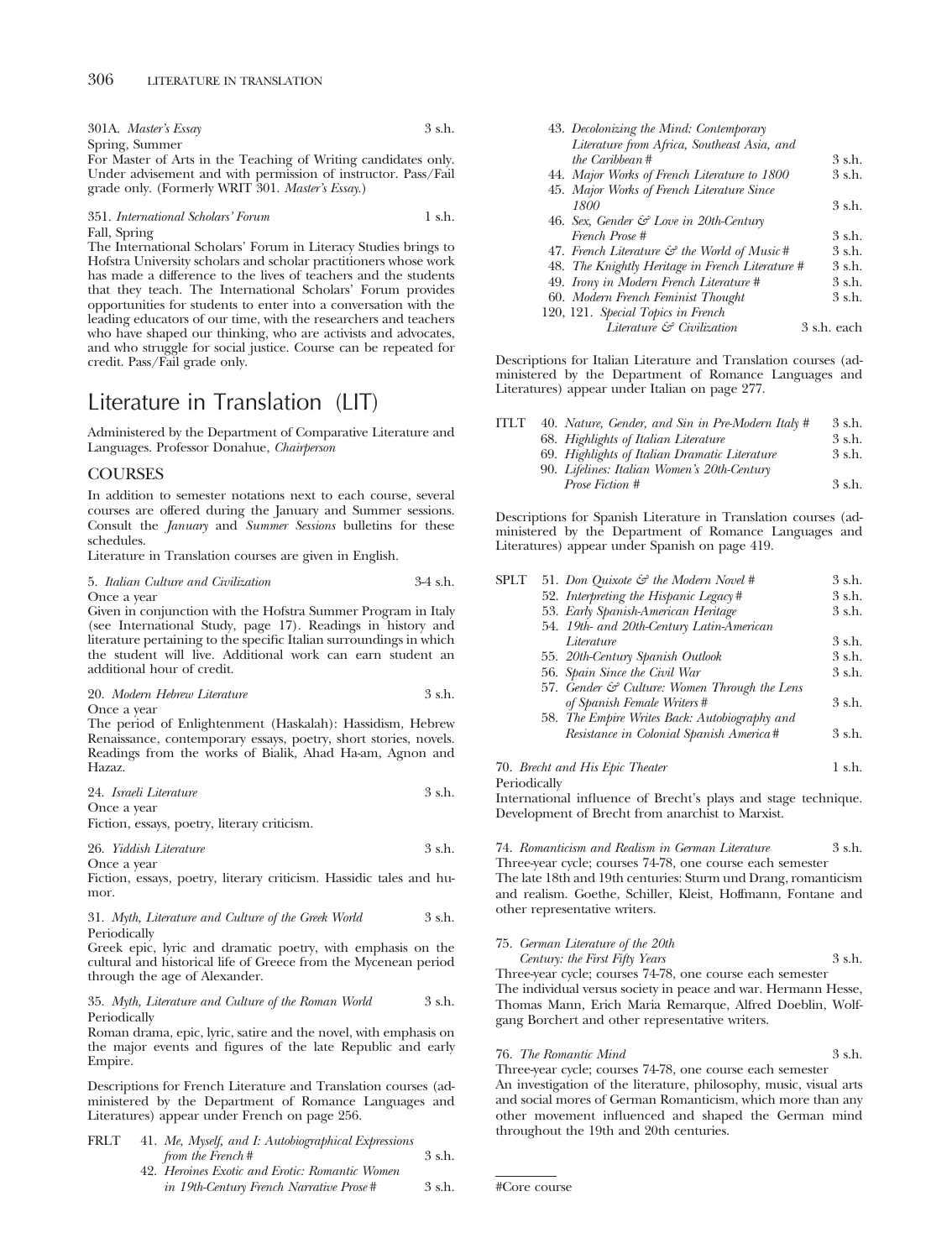77. *The 20th Century: from the Establishment of the Two German States to the Present* 3 s.h. Three-year cycle; courses 74-78, one course each semester

An exploration of the literature of the two Germanys. Stefan Heym, Johannes Bobrowsky, Wolf Biermann, Siegfried Lenz, Christa Wolf, Hermann Kant, Guenter Grass, Heinrich Boell.

78. *Contemporary German Literature and Film as Mirrors of Social Life* 3 s.h.

Three-year cycle; courses 74-78, one course each semester A study of the present German cultural scene through the writings of major contemporary authors and the films of leading German directors.

#### 80. *Chinese Literature in Translation* 3 s.h. Periodically

Survey course: from the ancient Book of Songs through Zen experience to the contemporary experiments of communist writers. Readings will be grouped around special topics such as love and death, nature and women.

85. *Oriental Literature in Translation* 3 s.h. Periodically

Reading and discussion of major works which have helped shape the view of man, the human condition and disciplines of selfcultivation in one of the following cultures: the Islamic world, India, Japan.

| 89. Beauty and Sadness in Japanese Literature |        |
|-----------------------------------------------|--------|
| and Culture #                                 | 3 s.h. |
| See course description, page 452.             |        |

```
90. Modern Arabic Literature # 3 s.h.
See course description, page 452.
```
98, 99. *Russian Literature in Translation* 3 s.h. each Once a year

Literature of the 19th and 20th centuries reflecting the political and cultural background of the period. No credit toward major in Russian.

```
190. Special Studies in Nonlisted Literatures 3-4 s.h.
Periodically
```
Readings in translation in some of the lesser known literatures such as Icelandic, Yugoslav, Dutch, Polish. Open only to juniors, seniors and graduate students.

# Managed Care

SEE HEALTH PROFESSIONS AND FAMILY STUDIES

# Management, Entrepreneurship, and General Business

Management courses are listed below.

ENTREPRENEURSHIP courses are listed alphabetically.

General Business courses are listed alphabetically.

Associate Professor Charnov, *Chairperson*

Professors Comer, Flynn, Lazarus, Montana, Sonfield; Associate Professors Blonder, Buda, Farid, Gao, Smith, Wahba; Assistant Professors Ferguson, Grossman, Radin; Instructor Lenaghan.

The Robert F. Dall Distinguished Professorship in Business is held by Professor Sonfield. See page 471.

The Mel Weitz Distinguished Professorship in Business is held by Professor Lazarus. See page 473.

# Management (MGT)

Administered by the Department of Management, Entrepreneurship and General Business. Associate Professor Charnov, *Chairperson*

**B.B.A. SPECIALIZATION IN MANAGEMENT:** (All specializations must have prior approval of adviser.) Any six three-credit undergraduate elective courses in management and/or general business (except GBUS 1 and 180 or 180H) based on the student's specified concentration.

See complete B.B.A. requirements, page 106.

**A MINOR IN MANAGEMENT** consists of the successful completion of a minimum of 18 semester hours of course work with grades of C - or better, *under faculty advisement in the Department of Manage ment, Entrepreneurship, and General Business,* with at least 6 semester hours in residence. The requirements are: MGT 101 and five additional three-credit management courses. A completed minor in management will be listed on the student's transcript.

**A MINOR IN HUMAN RESOURCES MANAGEMENT** consists of the successful completion of a minimum of 18 semester hours of course work with grades of C- or better, *under faculty advisement in the Department of Management, Entrepreneurship, and General Business*, with at least 6 semester hours in residence. The requirements are: MGT 101, 121, and 130; as well as *three* of the following courses: MGT 118, 122, 171, 172, 175, and 179 or other MGT courses under advisement. A completed minor in human resources management will be listed on the student's transcript.

*No School of Business courses may be taken on a Pass/D*-*/D/Fail basis.*

Nonbusiness majors may choose either of these minors.

No student pursuing a bachelor's degree other than a Bachelor of Business Administration degree, may complete more than 30 semester hours of School of Business course work without permission of the School of Business Dean's Office. The student must have the appropriate form approved and filed with the major and minor departments.

*All minors must be declared at the Office of Financial and Academic Records.*

Master of Business Administration Programs, see page 110.

Master of Science in Human Resources Management, see page 115.

BUSINESS HONOR SOCIETIES, see pages 72, 79.

#### **COURSES**

In addition to semester notations next to each course, several courses are offered during the January and Summer sessions. Consult the *January* and *Summer Sessions* bulletins for these schedules.

47. *Personal Career Planning* 3 s.h. Periodically

Conceptual and experiential learning are combined to provide a focused process for career planning and decision making. Students assess their individual values, skills, strengths, aptitudes, interests, and styles of behavior in order to develop appropriate career goals; and learn the job search strategies of preparing resumes, interviewing, writing letters of application and follow up, evaluating job offers, and selecting an organization. Participants engage in a process of career life planning applicable to all stages of life and career. Cannot be used toward major or minor credit.

101. *Introduction to Management* 3 s.h. Fall, Spring

A comprehensive analysis of the functions and processes of management in profit and not-for-profit organizations. Classical

#Core course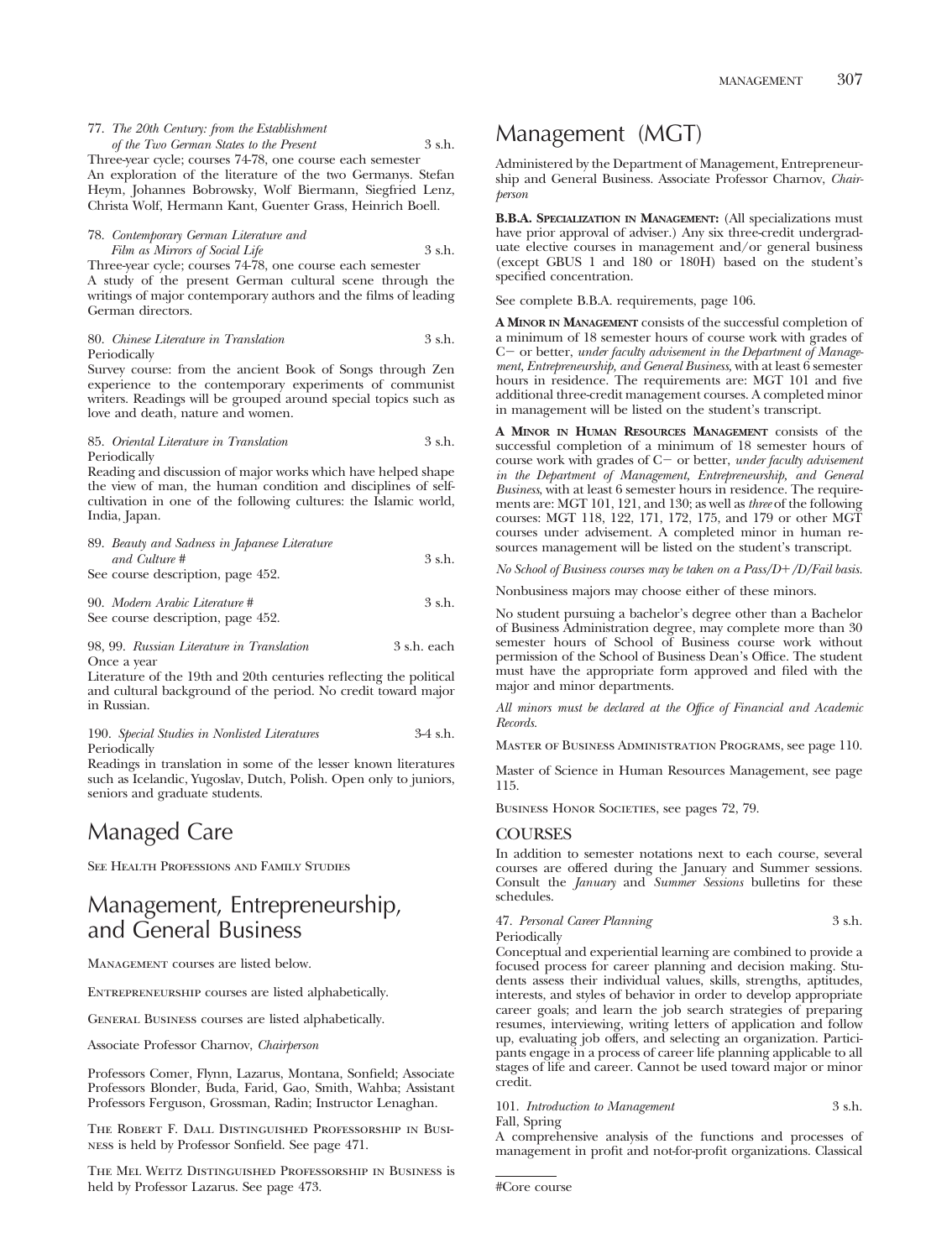and contemporary theories of organizational behavior and design; ethical, political, global, social and environmental considerations. Prerequisite: sophomore class standing or above.

#### 110. *Introduction to Operations Management* 3 s.h. Fall, Spring

Management of the operations function of an organization. Operations system design, capacity planning, job scheduling, inventory control, project planning, technological issues, and total quality management. Social, environmental, ethical, and international considerations. Prerequisites: MGT 101 and BCIS 10 or 14; junior class standing or above. (Formerly *Advanced Concepts of Management.*)

# 114. *Management Systems* 3 s.h.

Once a year

The organization is examined as a total system, and the role of information and computers are explored to facilitate decision making in planning, control and operations. Prerequisites: MGT 101 and BCIS 10 or 14; junior class standing or above.

#### 118. *Litigation and Alternate Dispute*

*Resolution* 3 s.h. Periodically

A consideration of domestic and international litigation, negotiation, mediation, fact-finding, arbitration, and recently developed variations of the foregoing. Emphasis on the extent to which these various methods of dispute resolution can be developed and controlled by the disputing parties themselves and/or by the courts. Historical development of ADR and emerging ethical issues are considered. Prerequisite: BLAW 20. Same as BLAW 118.

#### 121. *Human Resources Management* 3 s.h. Fall, Spring

Human resources function as it relates to industrial, service, and not-for-profit organizations: selection and placement of workers, supervision, wage and salary administration, union-management relations, management development. Prerequisites: MGT 101; junior class standing or above. (Formerly *Personnel Administration.*)

# 122. *Advanced Topics of Organizational*

*Recruitment and Selection* 3 s.h. Once a year

Foundations of recruitment and selection of individuals in organizations. Emphasis on effective management and business practices. Recruitment methods including planning, analysis of internal and external labor markets, applicant screening, interviewing, and evaluation. Ethical and diversity-related aspects of staffing and downsizing in national and multinational corporations. EEO considerations, job descriptions, job analysis, personnel testing, internal selection, placement, reliability and validity, and utility of selection practices. Prerequisites: MGT 121 and junior class standing or above.

#### 123. *Managing Employee Benefits* 3 s.h. Once a year

A comprehensive analysis of design, funding and administration of employee benefit plans. Special interest is given to contemporary issues, including pending legislation and current trends. Topics include the environment of employee benefit plans, social insurance, defined contribution plans, defined benefit plans, taxation, health and welfare plans, and plan communication. Each topic will be discussed from a public, private, multiemployer and international view. Prerequisites: MGT 101 and junior class standing or above.

127. *Work Analysis—Time and Motion Study and Job Evaluation* 3 s.h.

Once a year

Factors and techniques affecting utilization of human effort, principles of motion economy, time study, performance rating,

ratio delay studies, techniques of job analysis, evaluation, specifications and description; motivation and job enlargement techniques. Prerequisites: MGT 110, QM 1.

#### 130. *Human Relations in Organizations* 3 s.h. Fall, Spring

Formal and informal organization; theories of leadership and motivation, interpersonal communication, participation, counseling and morale. Prerequisites: MGT 101; junior class standing or above.

142. *Production Management* 3 s.h. Once a year

Methods of planning, routing, scheduling and controlling industrial production processes; demand forecasting and inventory control; and the design of production management control systems. Students design production systems and use them to manage production operations in a computer simulated manufacturing environment. Prerequisites: MGT 110 and QM 1, BCIS 10 or 14. QM 122 suggested as corequisite or prerequisite.

# 145. *Purchasing Management* 3 s.h. Fall, Spring

Analysis of the activities and mechanics of purchasing and materials management. Emphasis on buy-make decisions in the private and public sector, single vs. multiple sourcing, competitive bidding vs. negotiations, the logistics of delivery systems, purchasing ethics and vendor relations, international purchasing, ISO 9000 and computerized inventory systems. Prerequisite: MGT 110. (Formerly 155, *Purchasing.*)

#### 150, 151. *Field Research in an Industrial Society* 3 s.h. each Periodically

Field trip to study production processes, distribution, organization and interpersonal relationships in business. Examination of the role of management, labor unions, trade associations and government agencies in the solution of business and community problems. Prerequisite: MGT 110.

152, 153. *Readings* 1-3 s.h. each Periodically

Assigned readings on a tutorial basis; oral or written reports may be required. Prerequisites: MGT 110 and permission of department chairperson.

#### 157, A-Z. *Seminar: Special Topics in Management* 3 s.h. Periodically

An advanced in-depth treatment of special topics. Current topics are explored through a variety of methods, such as lectures, projects and case studies. Prerequisites: MGT 101, junior class standing or above, permission of department chairperson, and any additional prerequisites as stated in the course schedule.

As individual subjects are selected, each is assigned a letter (A-Z) which is affixed to the course number. Students may take up to two of these courses to fulfill their major requirements so long as each seminar has a different letter designation.

#### 160. *Managing Nonprofit Organizations* 3 s.h. Once a year

Development of skills useful in the management of nonprofit institutions. With the use of lectures, cases, films, role-playing and selected readings, students develop and demonstrate their competency to deal with and institute change in such organizations as government agencies, hospitals and universities. Presents a management system for achieving results in managing nonprofit organizations, not isolated management tools. Prerequisites: MGT 101 and junior class standing or above.

#### 171. *International Strategic Management* 3 s.h. Fall, Spring

Evaluation and design of a firm's organizational systems for formulating and implementing multinational corporate goals,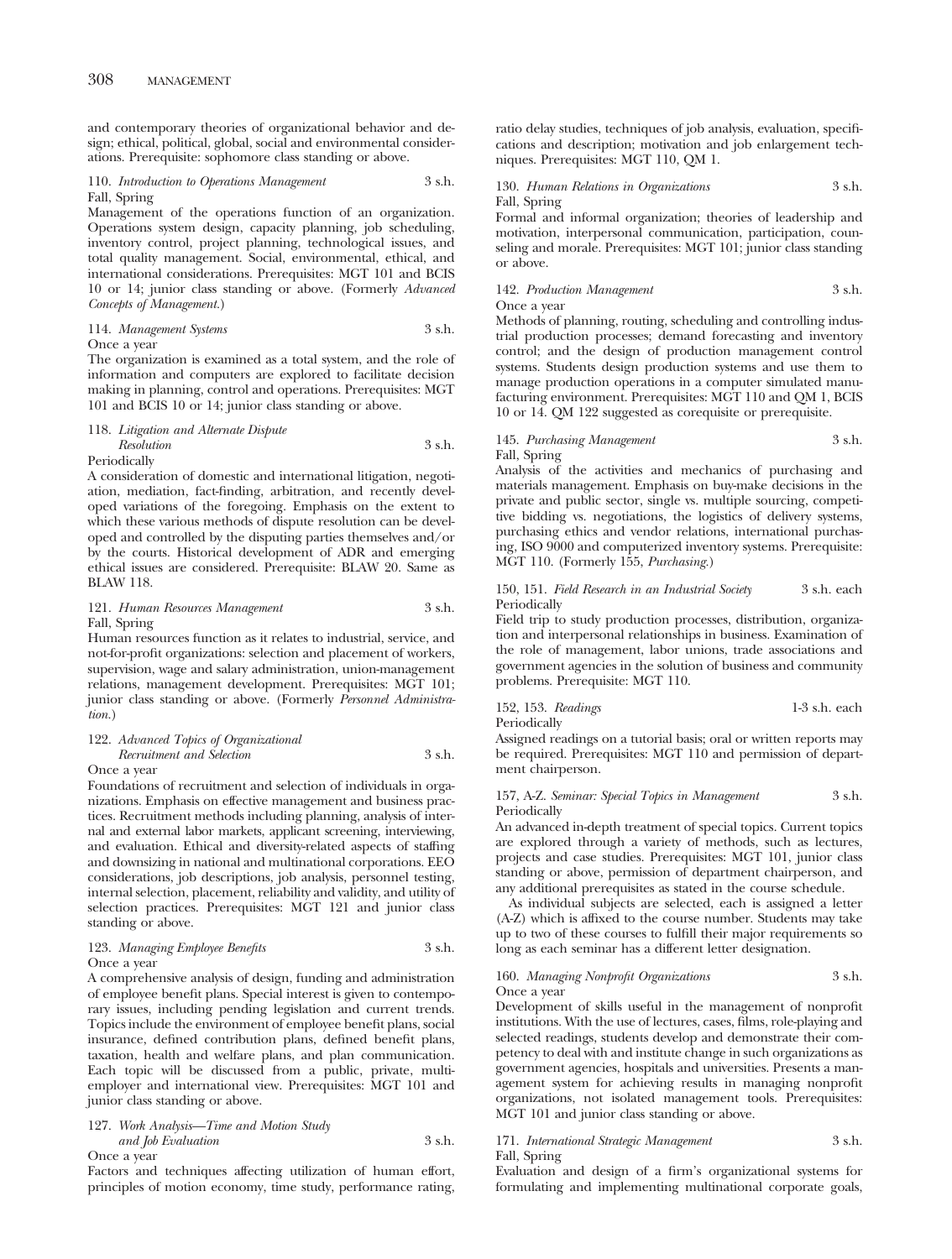strategies, and tactics. Focuses on international business strategy models related to foreign direct investment in wholly-owned and joint-venture firms, as well as other strategic alliances while facing the challenges in the multinational environment. Prerequisites: MGT 101 and junior class standing or above. (Formerly *Problems in International Management: Strategy Formulation and Business Negotiation.)*

### 172. *Collective Bargaining* 3 s.h. Fall, Spring

Labor-management negotiations; the evolution of the modern labor contract, labor law analysis, grievance procedures, techniques of conciliation, mediation and arbitration. Prerequisites: MGT 101 and junior class standing or above.

# 174. *Business Internship* 1-3 s.h.

Fall, Spring

Actual practical experience in an approved setting open to junior and senior management majors. Students work a minimum of 40 hours for 1 credit or a minimum of 80 hours for 2 credits or a minimum of 120 hours for 3 credits in a structured management program offered by a for-profit or not-for-profit organization. **NOTE:** Students may take this course only once. Satisfactory completion of this course counts toward general degree requirements but does not satisfy management major requirements. Prerequisites: permission of department chairperson, a minimum grade point average of 2.5 in management courses and 2.5 overall, MGT 110, junior class standing or above.

#### 175. *Management of Change and Innovation in Organizations* 3 s.h. Once a year

Presents theoretical and managerial approaches to the successful management of change and innovation, primarily within the context of technological and service-based organizations. Major theories, trends and research findings related to the management of change and of innovation are explored. Prerequisites: MGT 101 and junior class standing or above.

#### 179. *Managerial Skills: Assessment and Development* 3 s.h. Fall, Spring

Course focuses on assessing skills and developing cognitive insights and behaviors necessary for building competence in different roles required for managing organizations in a complex dynamic global environment. Experiential and group learning activities are emphasized to assess and enhance students' capacities to set and achieve goals, communicate, delegate, motivate, manage conflict, and build a team of diverse subordinates. Prerequisites: MGT 101 and junior class standing or above. (Formerly *Managerial Skill Development*.)

184. *Deterministic Models in Operations Research* 3 s.h. **Periodically** Same as QM 184.

#### 185. *Internship in Management* 3 s.h. Fall, Spring

A work-study program open to senior management majors. Students work a minimum of 120 hours in a structured management training program offered by a for-profit or not-for-profit organization. Prerequisites: permission of department chairperson, a minimum grade-point average of 3.0 in management courses and 3.0 overall, MGT 110. Corequisite: related course in the area of internship. (Students who do not meet these requirements, see MGT 174.) (Formerly *Internship.*)

#### 190. *Honors Essay* 3 s.h. Fall, Spring

Research for and the writing of substantial essay in the field of management. Open only to senior management majors who are eligible for and desire to graduate with departmental honors and who secure, before registration, written permission of the department chairperson. Prerequisites: a minimum grade-point average of 3.5 in management and 3.4 overall.

201C. *Operations, Technology and Quality Management\** 3 s.h.

Fall, Spring

Examination of how manufacturing and service processes utilize human resources, technology, equipment, materials, information and capital to create goods and services. Operations systems, objectives and incentives, production management, inventory management, quality management and management of operations to meet special market needs in a global economy are covered, as well as the influence of new technology on organizational efficiency and growth. (Formerly 201A, *Introduction to Production and Operations Management.*)

## 202. *Innovative Management of Contemporary*

*Organizations\** 3 s.h. Fall, Spring

An empowering, interactive workshop in which management assumptions are questioned, hypothesis-testing research is designed and research findings are applied for the prevention or solution of current and possible future problems facing organizations. Course builds a sense of community within teams and with the rest of the class in a cooperative, win-win environment; explores ethical issues related to globalization, diversity and the environment; and exercises participants' competence to innovate and to institute constructive change. Topics include leadership, communication, decision making, trust, management by objectives, meetings and time management, organization principles and structure, motivation and contingency planning, all applicable to business and not-for-profit organizations. Prerequisite: MGT 201C or approved equivalent. (Formerly *Organization Theory.*)

#### 204. *Individual and Group Behavior in Organizations\** 3 s.h. Once a year

Intensive analysis of interfaces between individuals, groups, and organizational processes and systems. Foundation theories and current research findings. Topics include personality, perception and attitude formation; motivation, stress, and rewards; intergroup dynamics, stereotyping, and demographic diversity; effect of organizational politics, leadership and decision making. Global perspectives and experiential learning emphasized. Prerequisite: MGT 202.

205. *Current Problems in Managing Nonprofit Organizations\** 3 s.h. Once a year

Applications of management techniques, concepts, and research findings to the solution of current problems faced by administrators in government agencies, hospitals, colleges, labor unions, charitable and religious institutions and associations. Similarities and differences in the administration of profit and nonprofit organizations are explored. Prerequisite: MGT 202.

#### 206. *Evaluation and Accountability of Public Management Programs*\* 3 s.h.

Periodically

Review of the Federal Office of Management and Budget, Congressional Budget Office and General Accounting Office (GAO) systems of program evaluation. Study to determine the techniques of standards formulation to rate program achievement and operations efficiency and to develop the skills and knowledge to measure and ascertain program impact. Prerequisite: MGT 202.

<sup>\*</sup>Open only to matriculated Zarb School of Business graduate students and/or matriculated School of Education and Allied Human Services graduate students where appropriate.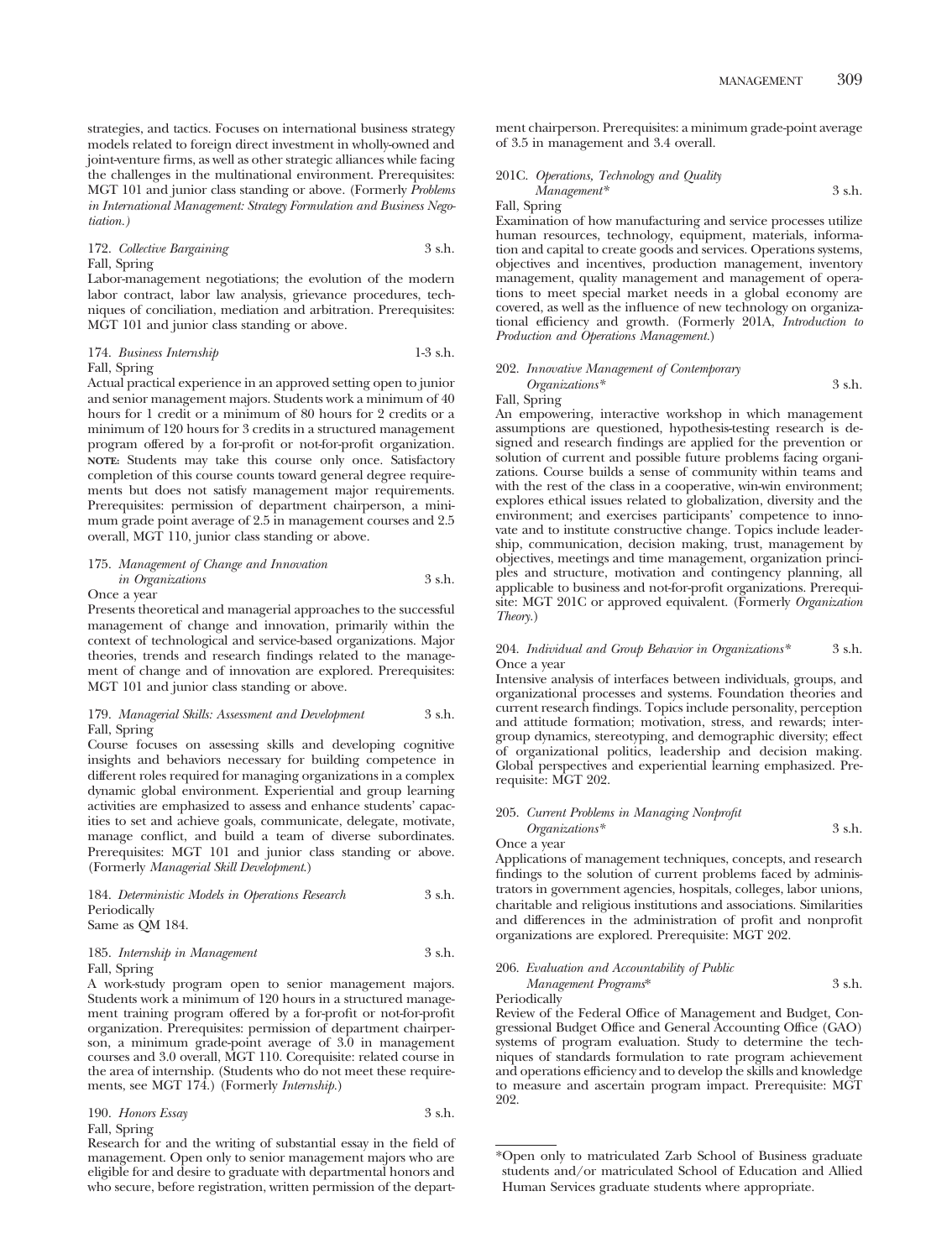# 310 MANAGEMENT

208. *Training and Development*\* 3 s.h. Once a year

Concepts, principles and conditions of learning as applied to the training, education and development of human resources in profit and nonprofit organizations. Train-the-trainer instruction is provided for developing and implementing practical programs used in these organizations including needs analyses, program design, subject matter, resources, facilities, materials, evaluation and follow-up. Prerequisite: MGT 202.

#### 209. *Management Communication*\* 3 s.h. Periodically

Examine communication in business organizations and nonprofit institutions by in-depth study of interpersonal communication, communication in small groups and organizationwide communication. Consideration is given to models and theories of the role of communication systems in the formulation of management policies relative to internal and external relationships. Prerequisite: MGT 202.

#### 210. *Human Resources Management*\* 3 s.h. Once a year

In-depth examination of the activities involved in the management of the human resources function. Models for thinking, analyzing and managing these activities are studied in theory and for practical application in organizations. Prerequisite: MGT 202.

#### 211. *Production Planning and Control*\* 3 s.h. Periodically

Production and operations management decision problems using current analytical techniques. Topics include design decisions, production functions, facility location and layout, capacity decisions, work and human resource input, inventory management, scheduling, allocation, quality control. Prerequisites: QM 210, MGT 202.

### 212. *Executive Leadership Skills\** 3 s.h. Periodically

An intensive experiential forum for examining, assessing, and developing practical and personal executive leadership skills. Participants are guided in linking cognitive models of "people skill" techniques, awareness exercises of personal skill proficiency and intensive skill improvement workshops. Topics include personal problem-solving skills, motivating others, communicating supportively, gaining power and influence, managing stress, bridging multicultural differences in the workplace. Prerequisite: MGT 202.

# 214. *Ethics, Environmental Responsibility and Sociopolitical Diversity in Business Organizations\** 3 s.h.

Fall, Spring

A cross-functional integrative approach to the exploration of the political and social foundations of the development of organizations and the ethical duties of managers in a multinational business environment. A consideration of the serious social responsibilities borne by leaders for ensuring the welfare of customers, suppliers, employees, communities, and the natural environment; meeting environmental regulations; using technology responsibly; and developing an appreciation for cultural and ethnic diversity in the workplace. Prerequisites: completion of core competency courses or approved equivalents.

#### 215. *Multinational Business Management*\* 3 s.h. Once a year

Analysis of fundamental concepts and decision processes. Emphasis on operational and behavioral distinctions with view toward developing international planning specialization and regional adaptation skills in the student. Examination of trade patterns and partners, especially the European Economic Community. Prerequisites: MGT 202, MKT 207.

#### 216. *Strategic Planning*\* 3 s.h. Once a year

An introduction to the strategic planning process and an insight into its nature. Background for line managers who will do such planning, staff who will aid in the process and others interested in understanding present and future corporate performance. As the components of the organization are increasingly integrated into an effective strategic management system, creative strategic planning becomes a major management tool for (1) formulation and implementation of corporate strategy, (2) discovery and development of opportunity and growth, and (3) avoidance of confrontations with society over unintended impacts from the corporate operations. Prerequisites: MGT 202, FIN 202.

#### 217. *Developing Leadership and Communication*

#### *Skills\** 3 s.h. Fall, Spring

A cross-functional integrative approach for examining, assessing, and developing practical and personal leadership skills in an experiential forum. Participants are guided in linking cognitive models of "people skill" techniques, awareness exercises of personal skill proficiency, and skill improvement workshops. Topics include personal problem-solving skills, motivating others, communicating supportively, negotiating, gaining power and influence, managing stress, and bridging multicultural differences in the workplace. Prerequisite: MGT 201C or approved equivalent.

#### 220. *Organizational Development and Change*\* 3 s.h. Once a year

Examines planned approaches to organizational change as an ongoing, interactive process. Topics include introduction to organization development, theory and concepts underlying organization development, goal setting, planning, research findings dealing with the results of OD interventions, OD approaches in different types of organizations and consultant- client relationships. Prerequisite: MGT 202.

#### 257, A-Z. *Seminar: Special Topics in Management\** 3 s.h. Periodically

An advanced in-depth treatment of special topics. Current topics are explored through a variety of methods, such as lectures, projects and case studies. Prerequisites: MGT 202, permission of department chairperson, and any additional prerequisites as stated in the course schedule.

As individual subjects are selected, each is assigned a letter (A-Z) which is affixed to the course number. Students may take up to two of these courses to fulfill their major requirements so long as each seminar has a different letter designation.

#### 262. *Seminar in Business Management*\* 3 s.h. Periodically

Analysis of problems of top management. Discussions and written reports based on individual student research. Prerequisites: MGT 202 and permission of department chairperson.

#### 274. *Labor Relations and the Law*\* 3 s.h. Once a year

Federal and state labor legislation affecting wages and conditions of all employees unionized or not, management's interest in constructive employee relations within the frame of the Labor Management Relations Act, dispute settlement techniques. Prerequisite: MGT 202.

#### 275. *Alternatives to Litigation*\* 3 s.h. Periodically

Nature and sources of conflicts amenable to alternative dispute resolution techniques. Examination of the techniques of negotiations, conciliation, mediation, fact-finding, med-arb and arbitration; fashioning procedures for handling recurring conflicts in particular business organizations and settings. Emphasis on developing skills and understandings needed to effectively resolve disputes normally handled in civil litigation. Students engage in mock problem situations. Prerequisite: MGT 202.

<sup>\*</sup>Open only to matriculated Zarb School of Business graduate students and/or matriculated School of Education and Allied Human Services graduate students where appropriate.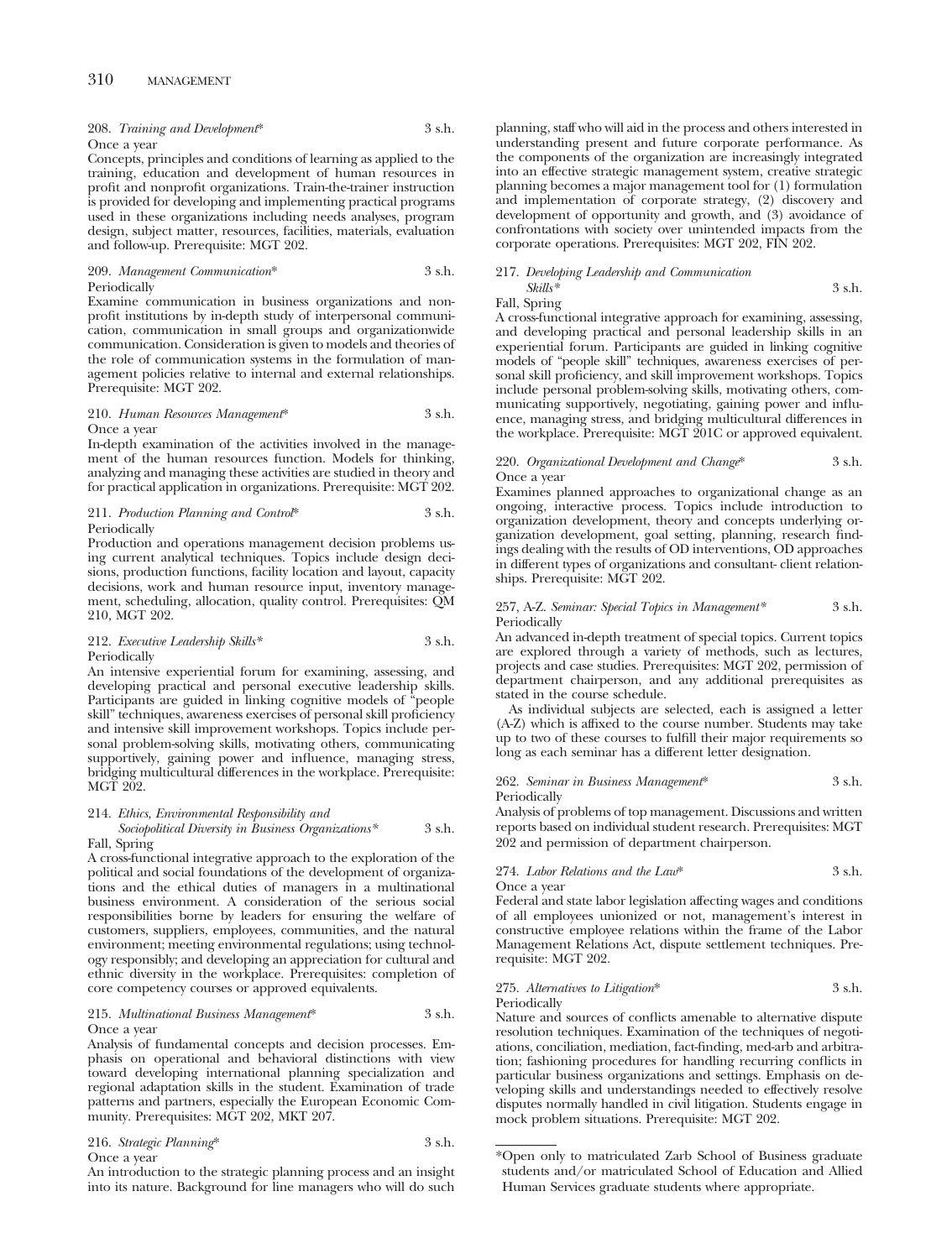#### 304. *Advanced Research Seminar in Management\** 3 s.h. Fall, Spring

(NOTE: MGT 306-308 may be offered in place of 304.) Students write an integrative paper on an assigned topic based on secondary research and then formulate a written primary data research design to investigate a specific key issue. They must formulate research questions and hypotheses, construct survey instruments and experimental designs, draft sample plans, outline data handling procedures, and prepare a comprehensive research proposal, furnishing justifications for its theoretical as well as practical significance. An oral presentation of each project is required at the conclusion of the semester. Prerequisites: completion of all core competency courses, 21 s.h. of advanced core courses or above (including QM 210, IB 219†, and at least 6 s.h. of the required 15 s.h. in the area of concentration), and permission of the department chairperson.

#### 305. *M.B.A. Honors Research Thesis in Management\** 3-6 s.h. Periodically

Student selects and designs an integrative research project with the approval and guidance of a faculty member in the area of specialization. Student is required to justify the project's significance within a decision-making framework and define the management applications of the research findings. An oral report of the research findings is presented to a faculty committee. With joint permission of the department chairperson and thesis adviser, a student may expand the M.B.A. Honors Research Thesis from 3 to 6 s.h.; the additional 3 s.h. may be counted toward elective requirements in the area of concentration. Prerequisites: minimum cumulative grade point average of 3.5, completion of all core competency courses, 21 s.h. of advanced core courses or above (including QM 210, IB 219†, and at least 6 s.h. of the required 15 s.h. in the area of concentration), and permission of department chairperson.

#### 306. *Case Focused Research Seminar in Business\** 3 s.h. Periodically

Emphasis on multiple functional areas that are taught in the Zarb School of Business. A case study approach is utilized in this course, and students are challenged to understand how decisions and policies from different functional areas are integrated within an organization. Students present detailed recommendations toward resolution of complex business problems within an industry or company which must be supported by appropriate documentation of research and analysis. Written and oral reports are required. Prerequisites: completion of all core competency courses, 21 s.h. of advanced core courses or above (including QM 210, IB 219†, and at least 6 s.h. of the required 15 s.h. in the area of concentration), and permission of department chairperson. Same as ACCT 306, BCIS 306, FIN 306, IB 306, MKT 306.

#### 307. *Consulting Research Project\** 3 s.h. Periodically

Under the supervision of an instructor and working singularly or in a small group, students are assigned to a client organization for one semester. The students and the client organization to which they are assigned will identify the client's specific problems and objectives. Students design and complete one or more integrative consulting projects involving various business principles and conduct research. A written consulting report and an oral presentation are made to a faculty committee and the senior management of the organization. Prerequisites: minimum cumulative grade point average of 3.5, completion of all core competency courses, 21 s.h. of advanced core courses or above (including QM 210, IB 219†, and at least 6 s.h. of the required 15 s.h. in the area of concentration), and permission of the Graduate Programs Office and the department chairperson. Same as ACCT 307, BCIS 307, FIN 307, IB 307, MKT 307.

#### 308. *Integrative Business Simulation\** 3 s.h. Periodically

Course utilizes a comprehensive and integrative computer simulation to create a variety of complex multifunctional business problems to which students must respond under varying conditions of uncertainty. A team-based approach to decision making is used in resolving problems created by the computer model. Students are required to provide detailed reports on decisions made and to provide quantitative and qualitative justifications for their decisions. These justifications must be supported through the use of research and must be presented orally and in writing. Prerequisites: completion of all core competency courses, 21 s.h. of advanced core courses or above (including QM 210, IB 219†, and at least 6 s.h. of the required 15 s.h. in the area of concentration), and permission of department chairperson. Same as ACCT 308, BCIS 308, FIN 308, IB 308, MKT 308. (Formerly *Computer Simulation (Management Game) in Management.*)

#### 309. *Research Seminar in Human Resources Management\*\*\** 3 s.h. Periodically

Supervised research leading to the preparation of a formal paper on an approved topic in the field of human resources management. Students review the relevant literature to formulate a research question on an approved topic and specify how they would answer the question. Students submit a written research proposal that includes their literature review and the appropriate methodological design and sampling techniques they would use to address their research question. An oral presentation of the research proposal is required at the end of the semester. Prerequisite: completion of 21 s.h. of graduate course work, in the area of concentration.

### 330. *Graduate Internship\** 3 s.h.

#### Fall, Spring

A work-study program open to graduate students who are specializing in management.

Students work a minimum of 100 hours in the semester for selected business organizations. A written evaluation of a complex managerial decision is prepared by the student at the completion of the course. Most internship opportunities involve some form of monetary remuneration. Prerequisites: all core competency courses or approved equivalents, 24 graduate-level credits with a 3.3 average and permission of department chairperson. (Formerly GBUS 330.)

#### 401. *Operations Management\*\** 2 s.h. Periodically

An examination of the processes organizations use to transform resources into high quality goods and services that satisfy consumers. Techniques for designing production and operation systems that are efficient as well as effective are included.

#### 402. *Managing Contemporary Organizations\*\** 4 s.h. Periodically

Issues of organizational behavior and design in all types of corporations, nonprofit institutions, and governmental agencies are discussed. Emphasis is placed on motivational systems, intragroup and intergroup communications, power relationships, and the management of change. The effects of cultural diversity on organizational dynamics are also considered.

# Marketing and International Business

MARKETING courses are listed below.

International Business courses are listed alphabetically.

<sup>\*</sup>Open only to matriculated Zarb School of Business graduate students and/or matriculated School of Education and Allied Human Services graduate students where appropriate.

<sup>\*\*</sup>Open only to matriculated Zarb School of Business E.M.B.A. students.

<sup>\*\*\*</sup>Open only to matriculated M.S. in Human Resources Management students.

<sup>†</sup>Full-time students may take IB 219 as a corequisite.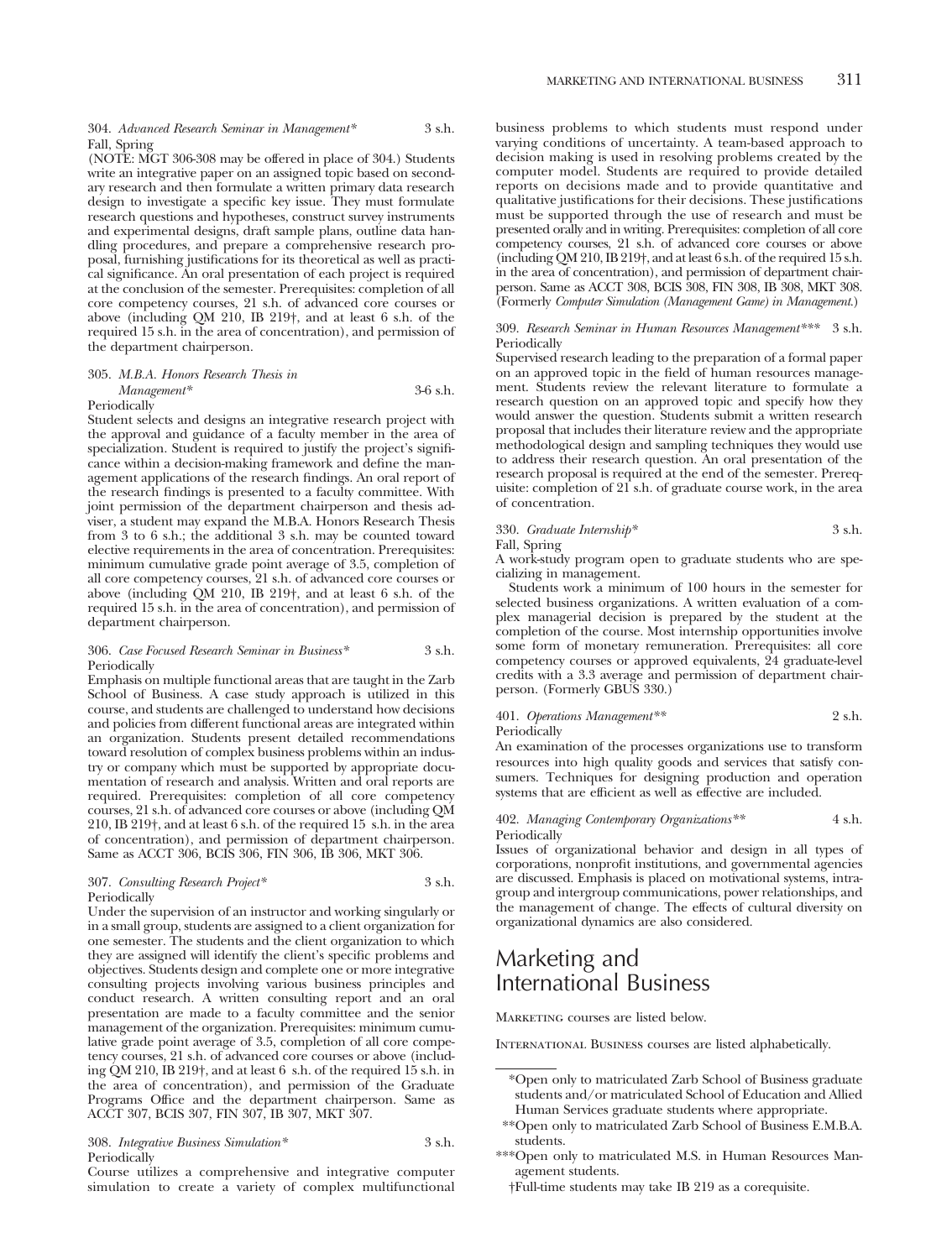Associate Professor Barak, *Chairperson*

Professors Berman, Evans, James, Neelankavil, Sherman; Associate Professors Forman, Herndon, Lee, Mathur, Moore, Zhang; Assistant Professors Erondu, Gao, McMellon, Torres-Baumgarten.

The Walter H. "Bud" Miller Distinguished Professorship in Business is held by Professor Berman. See page 472.

The RMI Distinguished Professorship in Business is held by Professor Evans. See page 472.

# Marketing (MKT)

Administered by the Department of Marketing and International Business. Associate Professor Barak, *Chairperson*

**B.B.A. SPECIALIZATION IN MARKETING:** (All specializations must have prior approval of adviser.) The requirements are: MKT 124, 144, 175; and four additional three-credit courses in marketing (may include GBUS 170).

**THE B.B.A./M.S. PROGRAM** option (152-155 s.h.) is available for those *qualified students*\* who choose to pursue an M.S. in Marketing or Marketing Research *and* who complete MKT 124, 144, and 175; two additional three-credit courses in marketing (may include GBUS 170); and MKT 207 and 247 (which will be credited to both the B.B.A. and M.S. degrees).

\*Students selecting the B.B.A./M.S. option must take the Graduate Management Admission Text (GMAT), meet admission requirements (see page 108 for admission criteria to the M.S. Program), and submit the appropriate application prior to enrollment in the second semester of their senior year. Students meeting these requirements will be eligible to take MKT 207 and 247 in the second semester of their senior year.

See complete B.B.A. requirements, page 106.

**A MINOR IN MARKETING** consists of the successful completion of a minimum of 18 semester hours of course work with grades of C or better, *under faculty advisement in the Department of Marketing and International Business,* with at least 9 semester hours in residence.

The requirements for a *marketing minor who is a major in another business area* are: MKT 101, 124, 175 and three additional courses chosen from the following: MKT 131, 135, 140, 141, 144, 149, 157, A-Z, 168, 169, 170, 172; IB 150; GBUS 170. See course listings for prerequisites.

Nonbusiness majors may also choose a marketing minor. The requirements for a *marketing minor who is a nonbusiness major* are: MKT 101, 124, and four additional courses chosen from the following: MKT 131, 135, 140, 141, 144, 149, 157, A-Z, 168, 169, 170, 172, 175; IB 150; GBUS 170. See course listings for prerequisites.

A completed minor in marketing will be listed on the student's transcript.

## *No School of Business courses may be taken on a Pass/D*-*/D/Fail basis.*

No student pursuing a bachelor's degree other than a Bachelor of Business Administration degree may complete more than 30 semester hours of School of Business course work without permission of the School of Business Dean's Office. The student must have the appropriate form approved by and filed with the major and minor departments.

*All minors must be declared at the Office of Financial and Academic Records.*

Master of Business Administration Programs, see page 110.

Master of Science in Marketing or Marketing Research, See page 115.

BUSINESS HONOR SOCIETIES, see pages 72, 79.

#### **COURSES**

In addition to semester notations next to each course, several courses are offered during the January and Summer sessions. Consult the *January* and *Summer Sessions* bulletins for these schedules.

## 101. *Principles of Marketing* 3 s.h. Fall, Spring

An intensive analysis of the concepts, structure and operation of the domestic and international marketing system, the development and evaluation of marketing plans, industrial and final consumers, product planning, agencies and functions of distribution, promotion and publicity, pricing, legislation, ethics, social responsibility and environmental issues. Prerequisite: sophomore class standing or above.

#### 124. *Consumer Behavior* 3 s.h. Fall, Spring

An examination and analysis of the theories and concepts that contribute to successful domestic and international marketing approaches. Explores consumer issues concerning the acquisition, consumption, and disposition of goods, services and ideas both domestically and from a cross-cultural perspective. Topics include segmentation, perception, motivation, and decision making. Examines ethical practices on behalf of business and consumers. Prerequisites: MKT 101 and junior class standing or above. (Formerly *Behavioral Science in Marketing*.)

# 131. *Principles of Advertising* 3 s.h. Fall, Spring

Design and evaluation of advertising strategies based upon knowledge of consumer demand, advertising methods, mechanics and institutions with emphasis on media selection, copy selection, budgetary planning, legal and ethical constraints and research to determine advertising effectiveness. Prerequisites: MKT 101 and junior class standing or above.

#### 132. *Integrated Marketing Campaigns* 3 s.h. Once a year

Focus on strategic problem-solving and creative decision-making in the development of an integrated marketing campaign. The integrated marketing approach focuses on a strategic coordination of the communication elements in the marketing mix. Students will complete an integrated communication plan and campaign. Topics include market analysis, primary and secondary research, strategic planning, development of marketing objectives and strategy, media planning, and advertising and other promotional activities. Special emphasis on campaign conceptualization, creation, development, and proposed execution. Marketing communication principles and theory, as well such topical issues as global advertising, new media, and ethics are covered. Prerequisites: MKT 131, and junior class standing or above.

#### 135. *Foundations of Direct Marketing* 3 s.h. Fall, Spring

An examination of the concepts, strategies and applications involved in direct marketing, both nationally and internationally. A variety of topics are covered, including: an overview of direct marketing, building databases, list segmentation, planning creative strategy and execution, and developing direct campaigns using a variety of media. The role of interactive media is emphasized. Contemporary issues such as privacy are discussed.

<sup>\*</sup>Open only to matriculated Zarb School of Business graduate students and/or matriculated School of Education and Allied Human Services graduate students where appropriate.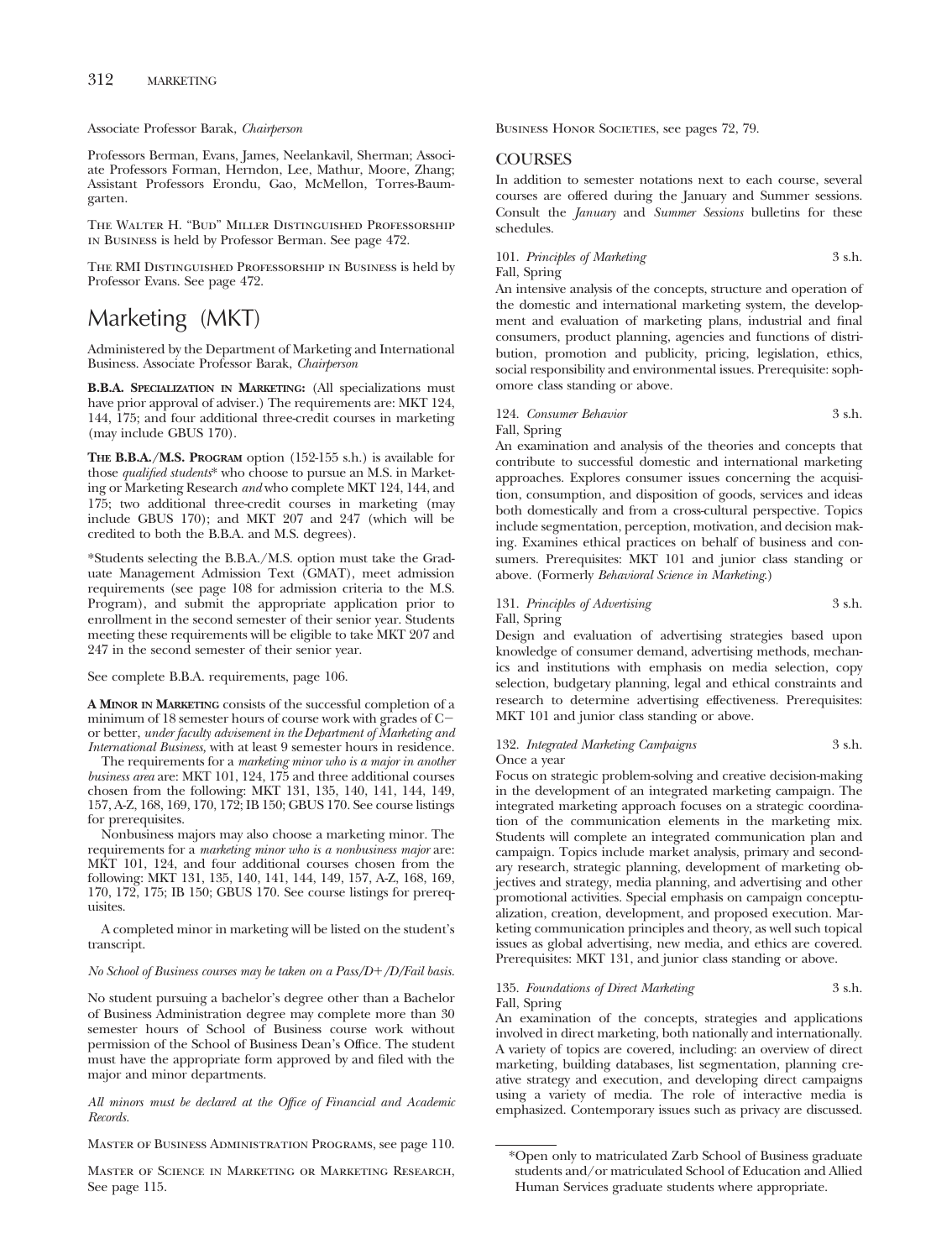Analysis includes direct marketing for both business-to-business and final consumers. Prerequisites: MKT 101 and junior class standing or above.

140. *Sales Management* 3 s.h. Fall, Spring

Organization, administration and evaluation of the sales function within the firm. Selection, training, motivation, performance evaluation, and compensation of the sales force. Effective selling and the relationship of sales to other marketing functions. Ethical issues and international perspectives within the sales context. Prerequisites: MKT 101 and junior class standing or above.

#### 141. *Retail Management* 3 s.h. Fall, Spring

Examination of the framework of retailing, retail institutions, strategic retail planning, trade-area and site-selection analysis, retail organizations, merchandise planning and management, service retailing, store image, promotion, pricing, retail audit and retailing in the future. Prerequisites: MKT 101 and junior class standing or above.

144. *Marketing Research* 3 s.h. Fall, Spring

Design and implementation of market research investigations to help solve conceptual and operational marketing problems. Topics include development of research proposals, sources of primary and secondary data, questionnaire construction, sampling considerations, application of statistical analysis including computer-based techniques, and report writing. Prerequisites: MKT 124, QM 122.

#### 145. *Electronic Marketing* 3 s.h. Fall, Spring

This course examines the role of emerging technologies on an organization's marketing function. Specifically, the role of the Internet is considered as it impacts on all aspects of the relationship between the firm and its markets, suppliers, partners, and other publics. Special attention is given to the role of electronic commerce in researching, serving, and building relationships with an organization's consumer and industrial markets. The course will make intensive use of the Internet, case studies, current readings, and student projects. Prerequisites: MKT 124 and junior class standing or above.

#### 149. *Public Relations* 3 s.h. Fall, Spring

Objectives and methods of communication between the firm and its publics, i.e., stockholders, employees, consumers, general public. The role of social, political, ethical and ecological considerations in formulating public relations policy. Prerequisites: MKT 101 and junior class standing or above.

151. *Readings* 1-3 s.h. each Fall, Spring

Assigned readings on a tutorial basis; oral or written reports may be required. Prerequisites: MKT 101, junior class standing or above, and permission of department chairperson.

#### 157, A-Z. *Seminar: Special Topics in Marketing* 3 s.h. Periodically

An advanced in-depth treatment of special topics. Current topics are explored through a variety of methods, such as lectures, projects and case studies. Prerequisites: MKT 101, junior class standing or above, permission of department chairperson, and any additional prerequisites as stated in the course schedule.

As individual subjects are selected, each is assigned a letter (A-Z) which is affixed to the course number. Students may take up to two of these courses to fulfill their major requirements so long as each seminar has a different letter designation.

# 168. *Business-to-Business Marketing* 3 s.h. Periodically

A managerial approach to marketing decision making in an industrial market. Topics include vendor and value analysis, inventory control, sales forecasting, industrial market planning, market auditing, sales-force planning and channel management. Prerequisites: MKT 101 and junior class standing or above.

### 169. *Marketing of Services* 3 s.h. Periodically

This course focuses on the difference between goods and services and the impact of these differences on marketing of services. Topics include service quality, customer service/satisfaction, ethical issues in marketing of services, and marketing of services internationally. Prerequisites: MKT 101, junior class standing or above.

# 170. *International Marketing* 3 s.h. Fall, Spring

Conditions affecting the international marketing position of the United States and other selected countries, development of multinational marketing policies, trade with developed and developing countries. Foreign market research, channels of international marketing, international advertising media, mechanics and documentation of foreign trade. Organization and management of international marketing intermediaries. Emphasis on case studies and experiential exercises. Prerequisites: MKT 101; junior class standing or above. Same as IB 170.

# 172. *Export/Import Marketing* 3 s.h. Periodically

Intensive study of all of the aspects of export-import marketing. Topics covered include marketing strategy, company resources to support export-import operations, export marketing research, evaluation of governmental incentives and barriers to trade, establishment of distribution policies, evaluating transportation alternatives, evaluating financing alternatives, maritime and credit insurance programs, export/import documentation and electronic data interchange, product adaptation, pricing tactics and strategy, promotion approaches, after sales service, finding service and product suppliers, organizational considerations of the export-import business, and ethical issues which arise in arranging transactions, complying with government regulations, and shipping goods. Prerequisites: MKT 101, IB 150, and junior class standing or above.

#### 174. *Business Internship* 1-3 s.h. Fall, Spring

Actual practical experience in an approved setting open to junior and senior marketing majors. Students work a minimum of 40 hours for 1 credit or a minimum of 80 hours for 2 credits or a minimum of 120 hours for 3 credits in a structured marketing program offered by a for-profit or not-for-profit organization. **NOTE:** Students may take this course only once. Satisfactory completion of this course counts toward general degree requirements but does not satisfy marketing major requirements. Prerequisites: permission of department chairperson, a minimum grade point average of 2.5 in marketing courses and 2.5 overall, MKT 101, junior class standing or above.

### 175. *Marketing Planning and Product Strategies* 3 s.h. Fall, Spring

Examination of the environment in which the firm operates and the impact of these conditions on marketing strategy decisions. Student's analytical skills and decision-making abilities in marketing are enhanced through a combination of high level reading assignments, class discussions and participation, term projects and/or assignments, and written examinations. Prerequisites: MKT 101, 124, senior class standing, and 6 additional semester hours of marketing electives.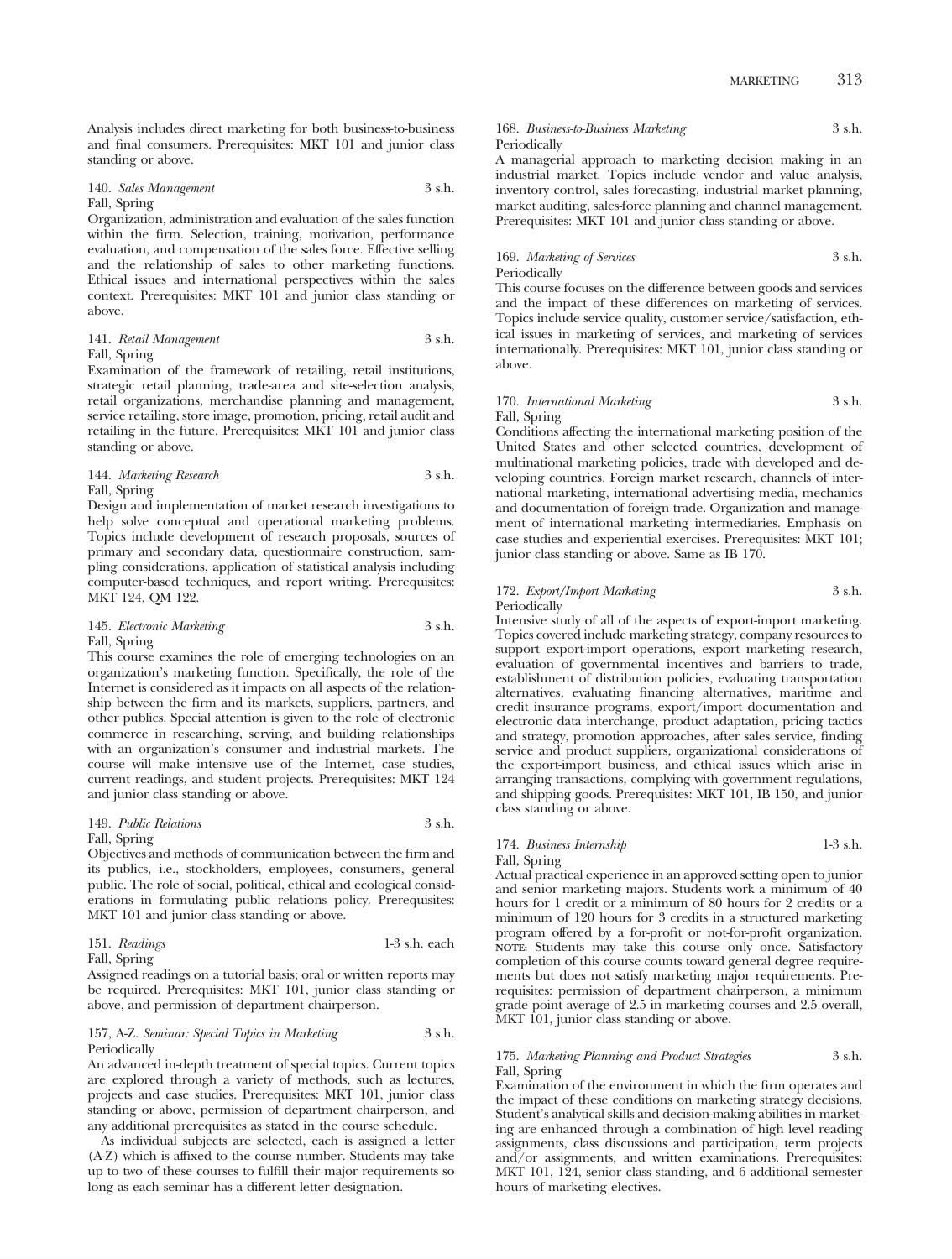185. *Internship in Marketing* 3 s.h. Fall, Spring

A work-study program open to senior marketing majors. Students work a minimum of 120 hours in a structured marketing training program offered by a for-profit or not-for- profit organization. Prerequisites: permission of department chairperson, a minimum grade point average of 3.0 in marketing courses, and 3.0 overall, MKT 124. Corequisite: related course in the area of internship. (Students who do not meet these requirements, see MKT 174.) (Formerly *Internship.*)

190. *Honors Essay* 3 s.h.

Fall, Spring

Research for and the writing of a substantial essay in the field of marketing. Open only to senior marketing majors who are eligible for and desire to graduate with departmental honors and who secure, before registration, written permission of the department chairperson. Prerequisites: a minimum grade-point average of 3.5 in marketing and 3.4 overall, MKT 124.

#### 201. *Marketing Principles and Concepts\** 3 s.h. Fall, Spring

Intensive coverage of the theory and practice of marketing. Topics include marketing strategy determination, the role of market research, consumer behavior, marketing and the law, consumerism, social and ethical responsibility of marketers, environmental considerations in marketing decision making, international marketing, as well as product, promotion, pricing, distribution, and channel policy. (Formerly *Survey of Marketing.*)

#### 207. *Marketing Management\** 3 s.h. Fall, Spring

Managerial decisions in the marketing area and approaches to making those decisions. Included are identification of opportunities and threats in a global environment; ethical and environmental considerations in marketing; analytical techniques in developing, implementing and controlling marketing plans; integration and coordination of the planning process with other functions; and market plan auditing. Prerequisite: MKT 201 or approved equivalent. (Formerly *Management of the Marketing Process.*)

#### 211. *Advertising Management*\* 3 s.h. Periodically

Course focuses on the strategic decisions necessary for the internal mangement of advertising agencies, the external relationships with clients and outside suppliers, and the development of a successful advertising campaign. All the major components of the advertising plan and campaign are discussed, including marketing and communication objectives and strategies, sales promotion, direct mail, Internet, media planning, and television, print, and other types of advertising. Specific emphasis is placed on target market selection, creative strategies, global issues, social and ethical considerations, and evaluation of the advertising plan. Prerequisite: MKT 207.

#### 212. *Strategic Marketing of Services\** 3 s.h. Periodically

A specialized course dealing with the strategic decision making for marketing of services. The course deals with the special nature of services and their marketing implications. Topics include strategic analysis of services, service quality and standardization, issues related to customer satisfaction, industrialization of services, use of technology in service delivery, ethical considerations, and service marketing in global markets. Applications of these concepts to specific industries (e.g., health care, hospitality) are also discussed. Prerequisite: MKT 207.

220. *International Marketing*\* 3 s.h. Once a year

Organizing and managing international marketing operations. Stresses concepts, terminology, institutions and trends. Comparative analysis of consumer and institutional behavior in selected industrial and nonindustrial countries. Emphasizes data sources and cross-cultural research methodology. Examines organizational models, North-South dialogue, protectionism, commodity trading, marketing consortia, East-West trade, regional integration, development of undersea resources and socioeconomic impact of multinational marketing. Prerequisite: MKT 207.

## 221. *Distribution Management*\* 3 s.h. Periodically

Analysis and management of distribution systems for products and services. Evaluation of objectives and functions of manufacturers, wholesalers, retailers and consumers. Stresses systems analysis, historical evolution of U.S. distribution system, channel power, control and conflict, physical distribution, distribution costs and international comparisons of marketing systems. Socioeconomic costs and benefits of public and private distribution systems emphasized. Prerequisite: MKT 207.

#### 230. *Pricing Theory and Practice*\* 3 s.h. Periodically

A managerial approach to pricing decisions. Topics include a legal and ethical environment of pricing decisions; demand curve estimation; psychological pricing; demand, cost and competitive approaches to pricing; decision model in pricing models and decisions by channel members. Prerequisite: MKT 207.

#### 240. *Advanced Sales Management*\* 3 s.h. Periodically

An analytical and quantitative course in managing sales. Topics include complex organizational structures, recruitment and motivation techniques, sales forecasting methods, budgeting, quotas, territory allocation and management, marketing models, compensation packages, expense accounts, sales and cost analysis, and the legal environment. Prerequisites: MKT 207, QM 210.

#### 245. *Research for Marketing Decisions*\* 3 s.h. Periodically

Principles, procedures and techniques of defining and solving marketing problems; research designs and analytical methods; statistical techniques in market research. Prerequisites: MKT 207, QM 210.

247. *Consumer Behavior*\* 3 s.h. Periodically

A survey of the role of psychology, sociology and economic-based theories in the explanation of consumer decision making. Topics include perception; learning; presearch, search and use processes; postpurchase behavior; and brand loyalty. Emphasis on marketing strategy implications. Prerequisite: MKT 207.

#### 248. *Strategic Decisions for Internet Marketing\** 3 s.h. Fall, Spring

Focus on the domestic and global marketing decision-making issues of Internet commerce. Based on text, article, and case history readings, students develop, implement, and analyze Internet objectives and strategies for business-to-consumer and business-to-business situations. Students will become knowledgeable on such specific e-commerce marketing topics as Web site assessment, advertising objectives and strategies, Internet business models, logistics, service quality, ethics, social responsibility, consumer buying behavior, e-cash, and privacy issues. The trade press is regularly examined and emerging strategic issues are discussed. Special attention paid to international issues of marketing on the Internet. In addition, students develop, present,

<sup>\*</sup>Open only to matriculated Zarb School of Business graduate students and/or matriculated School of Education and Allied Human Services graduate students where appropriate.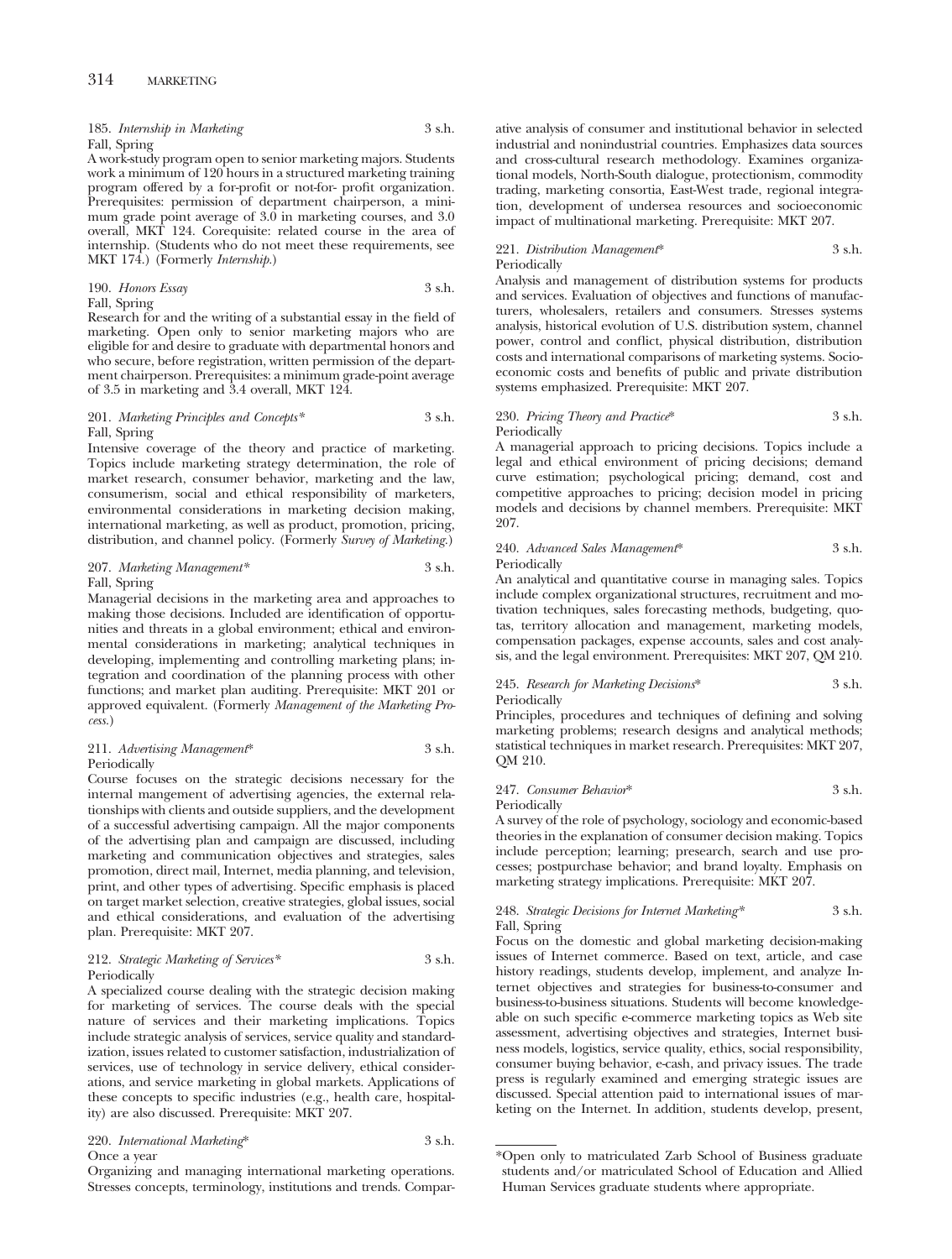and evaluate their own Integrated Internet Marketing Plan based on an original e-commerce concept. Prerequisite: MKT 207.

#### 249. *Product Innovation and Planning*\* 3 s.h. Once a year

Product policy and strategy as the keystone of corporate planning. The product planning and development sequence: search for opportunity, screening, economic evaluation, development of product, development of marketing plan testing, commercialization. Organization of the product planning function. Prerequisite: MKT 207.

#### 250. *Healthcare Marketing* 3 s.h. Periodically

An introductory marketing course for healthcare professionals, such as administrators dealing with the elderly who need to understand their markets. This course examines the healthcare environment directed towards the needs of the aging. Emphasis is on how to develop effective programs to meet the needs of this market. Specific areas examined include the changing health and medical marketing environment, the elderly as a viable market, new product development, pricing, promotional planning, channels of distribution, decision making of healthcare services and future trends for this market. Open only to students matriculated in the Gerontology Program. Not for M.B.A. degree credit.

#### 257, A-Z. *Seminar: Special Topics in Marketing\** 3 s.h. Periodically

An advanced in-depth treatment of special topics. Current topics are explored through a variety of methods, such as lectures, projects and case studies. Prerequisites: MKT 207, permission of department chairperson, and any additional prerequisites as stated in the course schedule.

As individual subjects are selected, each is assigned a letter (A-Z) which is affixed to the course number. Students may take up to two of these courses to fulfill their major requirements so long as each seminar has a different letter designation.

#### 270. *Marketing Problems Seminar*\* 3 s.h. Periodically

A systematic examination of marketing planning and analysis. Includes decision-making problems and projects, analysis of contemporary marketing policies and issues, and the integration of institutional and quantitative information. Prerequisite: MKT 207.

#### 275. *Strategic Planning in Marketing\** 3 s.h. Periodically

A thorough examination of strategic planning in marketing—the process by which sustainable customer-driven competitive advantages are achieved over time by building relationships, offerings, timing, and resources. Particular emphasis placed on planning, integrating, implementing, and analyzing marketing strategies; the context of strategic marketing management within a firm; alternative strategic approaches to marketing; such marketing models as Profit Impact of Marketing Strategy (PIMS); the value chain; benchmarking; customer satisfaction; strategic marketing audits; the global context of strategic marketing; ethical dimensions of marketing strategies; and other key concepts. Individual and group assignments, including a computer simulation. Prerequisite: MKT 207.

#### 280. *Advanced Marketing Research\*\*\** 3 s.h. Periodically

Course covers advanced techniques of marketing research. Topics include analysis of qualitative data, complex experimental design, advanced sampling, interpretation of multivariate data for marketing decision making, marketing information systems. Prerequisites: MKT 245, QM 250.

#### 304. *Advanced Research Seminar in Marketing\** 3 s.h. Fall, Spring

(NOTE: MKT 306-308 may be offered in place of 304.) Students write an integrative paper on an assigned topic based on secondary research and then formulate a written primary data research design to investigate a specific key issue. They must formulate research questions and hypotheses, construct survey instruments and experimental designs, draft sample plans, outline data handling procedures, and prepare a comprehensive research proposal, furnishing justifications for its theoretical as well as practical significance. An oral presentation of each project is required at the conclusion of the semester. Prerequisites: completion of all core competency courses, 21 s.h. of advanced core courses or above (including QM 210, IB 219†, and at least 6 s.h. of the required 15 s.h. in the area of concentration), and permission of department chairperson.

#### 305. *M.B.A. Honors Research Thesis in Marketing\** 3-6 s.h. Periodically

Student selects and designs an integrative research project with the approval and guidance of a faculty member in the area of specialization. Student is required to justify the project's significance within a decision-making framework and define the management applications of the research findings. An oral report of the research findings is presented to a faculty committee. With joint permission of the department chairperson and thesis adviser, a student may expand the M.B.A. Honors Research Thesis from 3 to 6 s.h.; the additional 3 s.h. may be counted toward elective requirements in the areas of concentration. Prerequisites: minimum cumulative grade point average of 3.5, completion of all core competency courses, 21 s.h. of advanced core courses or above (including QM 210, IB 219†, and at least 6 s.h. of the required 15 s.h. in the area of concentration), and permission of department chairperson.

#### 306. *Case Focused Research Seminar in Business\** 3 s.h. Periodically

Emphasis on multiple functional areas that are taught in the Zarb School of Business. A case study approach is utilized in this course, and students are challenged to understand how decisions and policies from different functional areas are integrated within an organization. Students present detailed recommendations toward resolution of complex business problems within an industry or company which must be supported by appropriate documentation of research and analysis. Written and oral reports are required. Prerequisites: completion of all core competency courses, 21 s.h. of advanced core courses or above (including QM 210, IB 219†, and at least 6 s.h. of the required 15 s.h. in the area of concentration), and permission of department chairperson. Same as ACCT 306, BCIS 306, FIN 306, IB 306, MGT 306.

# 307. *Consulting Research Project\** 3 s.h.

Periodically

Under the supervision of an instructor and working singularly or in a small group, students are assigned to a client organization for one semester. The students and the client organization to which they are assigned will identify the client's specific problems and objectives. Students design and complete one or more integrative consulting projects involving various business principles and conduct research. A written consulting report and an oral presentation are made to a faculty committee and the senior management of the organization. Prerequisites: minimum cumulative grade point average of 3.5, completion of all core competency courses, 21 s.h. of advanced core courses or above (including QM 210, IB 219†, and at least 6 s.h. of the required 15 s.h. in

<sup>\*</sup>Open only to matriculated Zarb School of Business graduate students and/or matriculated School of Education and Allied Human Services graduate students where appropriate.

<sup>\*\*\*</sup>Open only to matriculated M.S. in Marketing Research students.

<sup>†</sup>Full-time students may take IB 219 as a corequisite.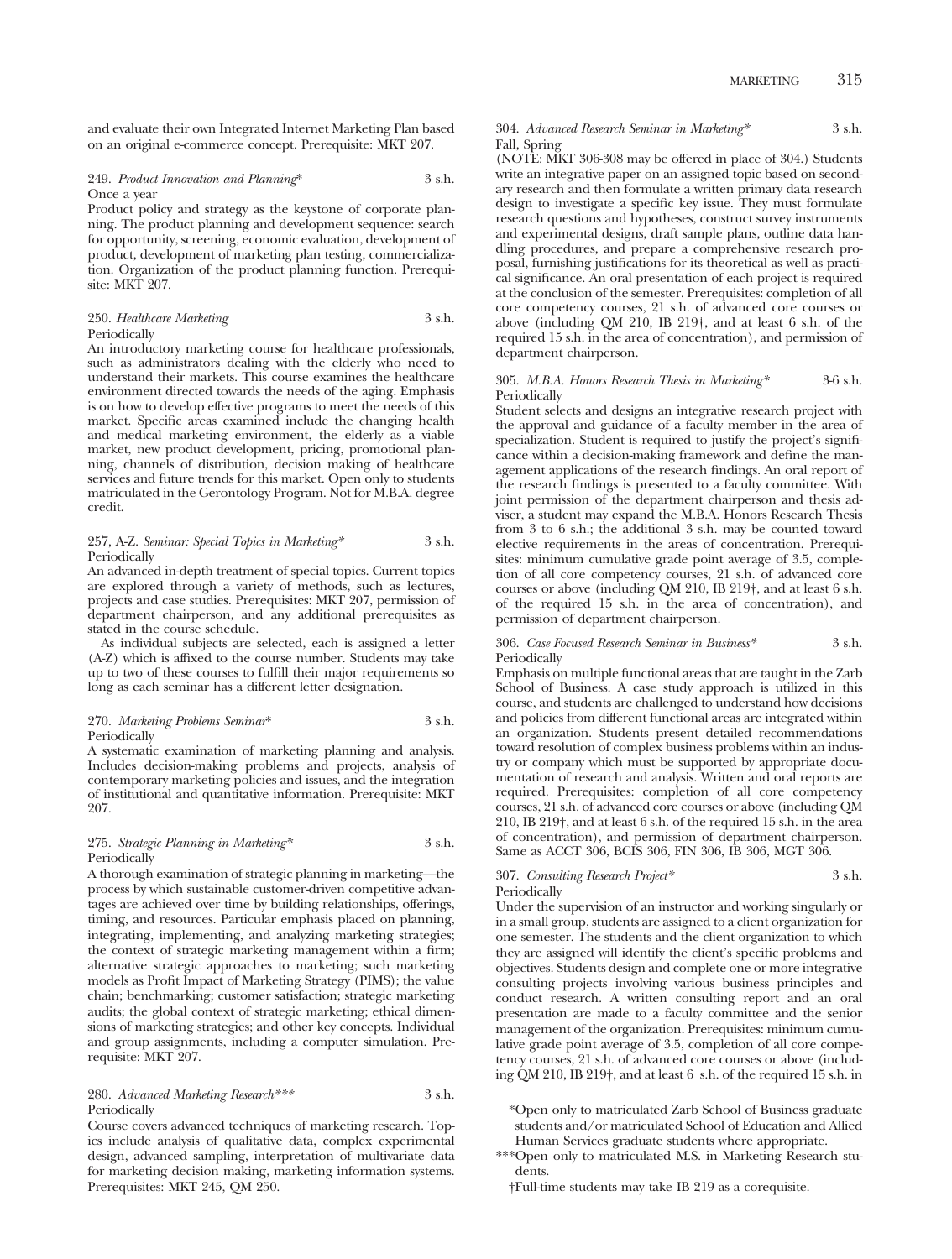the area of concentration), and permission of the Graduate Programs Office and the department chairperson. Same as ACCT 307, BCIS 307, FIN 307, IB 307, MGT 307.

#### 308. *Integrative Business Simulation\** 3 s.h. Periodically

Course utilizes a comprehensive and integrative computer simulation to create a variety of complex multifunctional business problems to which students must respond under varying conditions of uncertainty. A team-based approach to decision making is used in resolving problems created by the computer model. Students are required to provide detailed reports on decisions made and to provide quantitative and qualitative justifications for their decisions. These justifications must be supported through the use of research and must be presented orally and in writing. Prerequisites: completion of all core competency courses, 21 s.h. of advanced core courses or above (including QM 210, IB 219†, and at least 6 s.h. of the required 15 s.h. in the area of concentration), and permission of department chairperson. Same as ACCT 308, BCIS 308, FIN 308, IB 308, MGT 308. (Formerly *Computer Simulation (Management Game) in Marketing.*)

#### 309. *Research Seminar in Marketing* 3 s.h. Periodically

Supervised research leading to the preparation of a formal paper on an approved topic in the field of marketing. Specifically, the student identifies key marketing issues surrounding the topic and conducts comprehensive secondary research on them. Based on the results, the student then proposes and formulates a primary research plan to address the issues. The research plan includes, where appropriate, key findings from the secondary research, hypotheses relating to the issues, primary research design/ methods, sampling procedures, a data collection instrument, data analysis procedures, and the theoretical and practical implications of the potential findings. An oral presentation of the project is required at the conclusion of the semester. Prerequisites: completion of 15 s.h. of graduate course work in marketing. Corequisite: MKT 245. Open only to matriculated M.S. in Marketing students.

#### 310-311. *Thesis in Marketing Research\*\*\** 3 s.h. each Periodically

Student designs and executes a marketing research study for a company or not-for-profit organization to help it solve a marketing problem or evaluate a marketing opportunity. The student works individually under the guidance of a thesis adviser on a one-on-one basis. After consultation with the thesis adviser who will approve the specific topic, the student must present the proposal to the department chairperson before registering for MKT 310. The student is required to prepare a written report of the findings and make an oral presentation to a faculty committee and/or the company executives. Prerequisites: 9 s.h. of marketing courses including MKT 245, QM 210, QM 250 and permission of department chairperson. Corequisite: MKT 280.

## 330. *Graduate Internship\** 3 s.h.

Fall, Spring

A work-study program open to graduate students who are specializing in marketing.

Students work a minimum of 100 hours in the semester for selected business organizations in their area of specialization. A written evaluation of a complex marketing decision is prepared by the student at the completion of the course. Most internship opportunities involve some form of monetary remuneration. Prerequisites: all core competency courses or approved equivalents, 24 graduate-level credits with a 3.3 average and permission of department chairperson. (Formerly GBUS 330.)

#### 401. *Marketing Analysis and Management\*\** 4 s.h. Periodically

Major focus on the role and functions of marketing in modern society, strategic planning and marketing and the types of marketing decisions made by executives. Topical coverage includes the broad scope of marketing; the development of strategic marketing plans; marketing information systems; marketing in a global context; ethical, societal, and environmental considerations; consumer behavior and market segmentation; tactical decisions relating to products, pricing, distribution, and promotion; the integration and coordination of marketing planning with other functional areas; and marketing audits.

# Marriage and Family Therapy (MFT)

Administered by the Department of Health Professions and Family Studies. Associate Professor Schwartz, *Chairperson*

Professor Atwood, *Program Director and Adviser*

# MASTER OF ARTS: MARRIAGE AND FAMILY THERAPY AND PROFESSIONAL DIPLOMA IN MARRIAGE AND FAMILY THERAPY CERTIFICATE IN FAMILY THERAPY ADVANCED CERTIFICATE IN SEX COUNSELING

The M.A. program in Marriage and Family Therapy provides the skills necessary to function as a marriage and family therapist. Marriage and family therapy is one of the fastest growing mental health fields and focuses on the emotional life of the family unit rather than the individual client. The program at Hofstra combines classroom instruction with intensive field experience and includes individual supervision in a field setting. The program, which was approved by the New York State Education Department in 1982, has been designed in accordance with the guidelines of the professional organizations.

The Professional Diploma in Marriage and Family Therapy provides the student with a diploma beyond the master's level. This program is available to experienced practitioners who, at the time of application, are currently employed in therapy activities.

The Professional Diploma is awarded after a candidate has completed individualized program of study. Candidates for this diploma may transfer a maximum of 30 semester hours of courses on the graduate level taken at Hofstra or elsewhere if they satisfy the program requirements. All candidates are interviewed by a faculty member to assess depth of knowledge and practice skills.

# Master of Arts: Marriage and Family **THERAPY**

Admission Requirements

- 1. Bachelor's degree from an accredited institution.
- 2. Graduate record examination scores of 450 on the verbal and 900 on the combined verbal and numerical tests.
- 3. Letters of recommendation.
- 4. Personal interview with a faculty member.

#### Degree Completion

The program may be completed on a part or full-time basis with courses offered during the fall, spring and summer sessions. The program requires 61 credits of graduate study in addition to the prerequisites listed below. The degree is awarded after successful completion of course work and a comprehensive examination.

<sup>\*</sup>Open only to matriculated Zarb School of Business graduate students and/or matriculated School of Education and Allied Human Services graduate students where appropriate.

<sup>\*\*</sup>Open only to matriculated Zarb School of Business E.M.B.A. students.

<sup>\*\*\*</sup>Open only to matriculated M.S. in Marketing Research students.

<sup>†</sup>Full-time students may take IB 219 as a corequisite.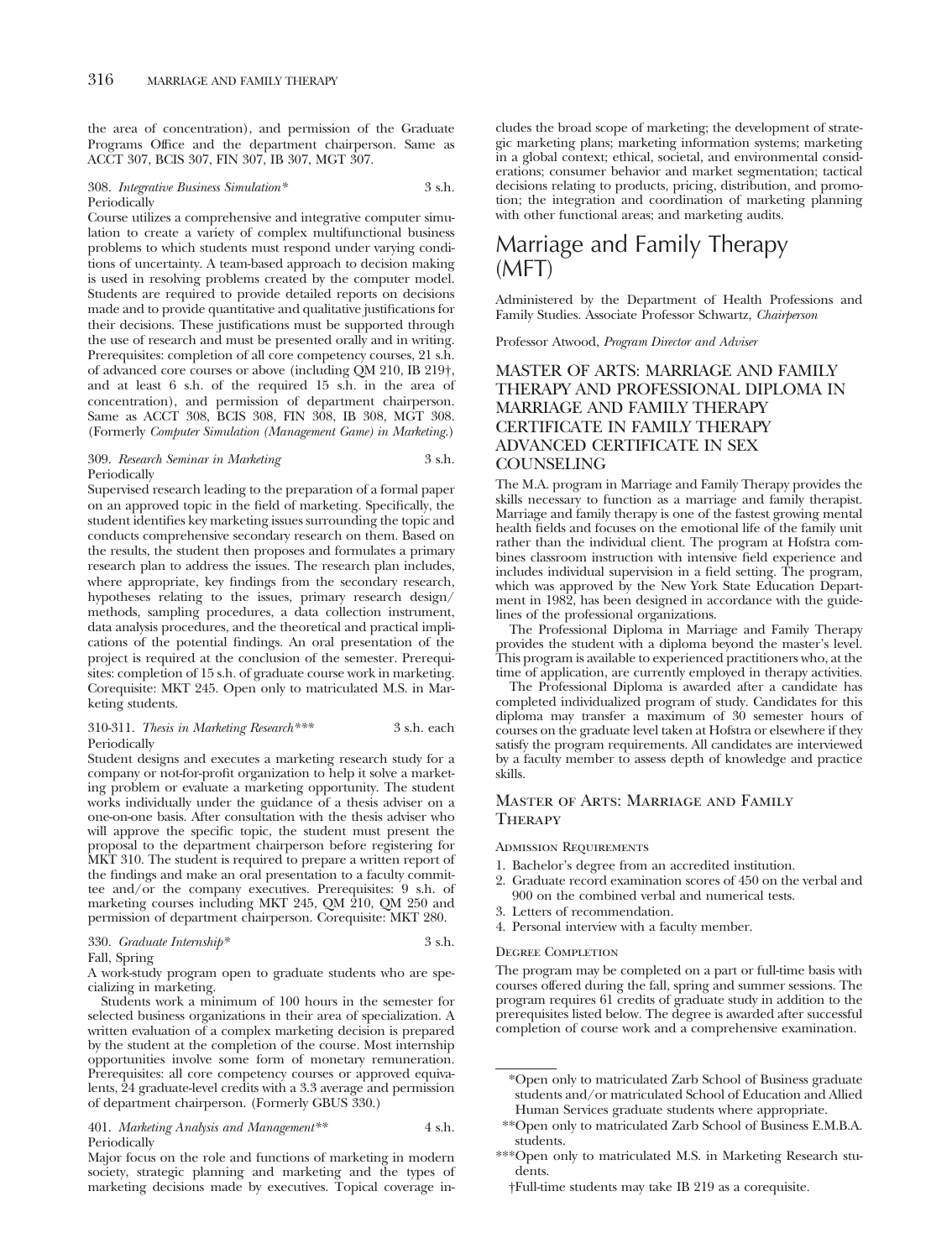#### Prerequisite Requirements

**NOTE:** students may satisfy any or all of the prerequisites listed below by having completed courses in these areas as part of their undergraduate program at an accredited institution or by completing them at Hofstra. Prerequisite courses do not carry graduate degree credit toward this program and may be satisfied with 100-level courses.

Prerequisites

- 1) one course from *each* of the following areas, 9 s.h.: child psychology adolescent psychology personality theory 2) additional courses, as needed, selected under advisement, from the following areas, 9 s.h.: sociology anthropology
	- psychology

PROGRAM OF STUDY

*Sem. Hrs.*

|            | A. Personality, Behavior and Counseling                      | 18 |
|------------|--------------------------------------------------------------|----|
|            | COUN 223. Theories & Principles of Counseling, 6 s.h.        |    |
|            | 279. Human Sexuality & Counseling, 3 s.h.                    |    |
| MFT        | 204. Family Life Cycle Development, 3 s.h.                   |    |
| PSY        | 206. <i>Theories of Personality</i> , 3 s.h.                 |    |
|            | 216. Behavior & Personality-Normal &                         |    |
|            | Abnormal, 3 s.h.                                             |    |
|            | B. Family Development and Counseling                         | 22 |
| MFT        | 205. Historical & Sociocultural Aspects                      |    |
|            | of Family Development $\mathcal{C}$ Theory,                  |    |
|            | 3 s.h.                                                       |    |
|            | 238. Couple Therapy, 4 s.h.                                  |    |
|            | 239. Families In Transition, 3 s.h.                          |    |
|            | 266. Family Therapy, 4 s.h.                                  |    |
|            | 267, 268. Seminar: Diagnosis, Assessment                     |    |
|            | & Intervention in Marriage &                                 |    |
|            | Family Therapy, 4 s.h. each                                  |    |
|            | C. Supervised Clinical Practice                              | 12 |
| МFТ        | 269, 270. Practicum in Marriage &                            |    |
|            | Family Therapy, 3 s.h. each                                  |    |
|            | 298, 299. Individual Supervision in                          |    |
|            | Marriage $\mathcal G$ Family Therapy,                        |    |
|            | 3 s.h. each                                                  |    |
|            |                                                              |    |
|            | D. Research Methodology                                      | 3  |
| <b>RES</b> | 258. Understanding Research Method-<br>$\omega$ logy, 3 s.h. |    |
|            | E. Electives, two 3-credit courses or 4 mini-courses         |    |
|            | $(1.5 \text{ s.h.}$ each) chosen under advisement.           | 6  |
|            |                                                              |    |
|            |                                                              | 61 |

# Professional Diploma in Marriage and Family **THERAPY**

Admission Requirements

- 1. Master's degree in counseling or a related field.
- 2. Three current letters of recommendation from someone who has knowledge of your counseling skills.
- 3. A detailed resume of professional, clinical and related experiences
- 4. A statement of professional goals and objectives (all to be typed).

#### PROGRAM COMPLETION

The program may be completed on a part or full-time basis with courses offered during the fall, January, spring and summer sessions. The degree is awarded after successful completion of course work.

The following program is a guide for those individuals who already hold a master's degree in counseling or a related area

from Hofstra or another accredited institution and where 30 credits have already been accepted. For those individuals who need to make up additional course work, the remaining credits are to be taken in the area of counseling, psychology, sociology or a related social science area, under advisement.

| PROGRAM OF STUDY                                    | Sem. Hrs. |
|-----------------------------------------------------|-----------|
| A. Required Courses                                 | 18        |
| MFT 205. Historical & Sociocultural Aspects         |           |
| of Family Development & Theory,                     |           |
| 3 s.h.                                              |           |
| 238. Couple Therapy, 4 s.h.                         |           |
| 239. Families in Transition, 3 s.h.                 |           |
| 266. Family Therapy, 4 s.h.                         |           |
| 268. Seminar: Diagnosis, Assessment &               |           |
| Intervention in Marriage & Family                   |           |
| <i>Therapy</i> , 4 s.h.                             |           |
| <b>B.</b> Supervised Clinical Practice              | 6         |
| MFT 269 or 270. Practicum in Marriage &             |           |
| Family Therapy, 3 s.h. each                         |           |
| 298. Individual Supervision in                      |           |
| Marriage & Family Therapy,                          |           |
| 3 s.h.                                              |           |
| C. Electives, two 3-credit or four (1.5 s.h.) mini- |           |
| courses                                             | 6         |
|                                                     | 30        |

See complete graduate information, page 75.

#### POST-MASTER'S DEGREE STUDY

Satisfactory completion of the program will be recognized with the awarding of a certificate by Hofstra University.\*

Application for admission is made to the Graduate Admissions Office. An interview by a member of the department is required.

#### Family Therapy

The Certificate in Family Therapy is designed for clergy, attorneys and educators, counselors, or school personnel who wish to understand children's behavior in relation to family and other systems.

|          |                                                    | Sem. Hrs. |
|----------|----------------------------------------------------|-----------|
| Required |                                                    |           |
|          | MFT 266. Family Therapy                            | 4         |
|          | 267, 268. Seminar: Diagnosis, Assessment           |           |
|          | $\mathcal G$ Intervention in Marriage $\mathcal G$ |           |
|          | Family Therapy                                     | 8         |
|          | 269. Practicum in Marriage & Family                |           |
|          | Therapy                                            | 3         |
|          |                                                    | 15        |

# Advanced Certificate in Sex Counseling

The certificate program in sex counseling is intended for counselors, psychologists, social workers and other mental health professionals who wish to broaden their knowledge base into the area of sex counseling. Students are required to complete 19 credits of classroom instruction which include 3 credits of supervised internship. The 19 semester-hour program is described below.

#### Admission Requirements:

- 1. Master's degree in counseling or allied field.
- 2. Three letters of recommendation.
- 3. Personal interview with a faculty member.
- 4. A detailed resume of professional, clinical and related experiences.

<sup>\*</sup>Since this is not a degree program, it may not be used toward permanent certification by persons who hold provisional teaching certificates.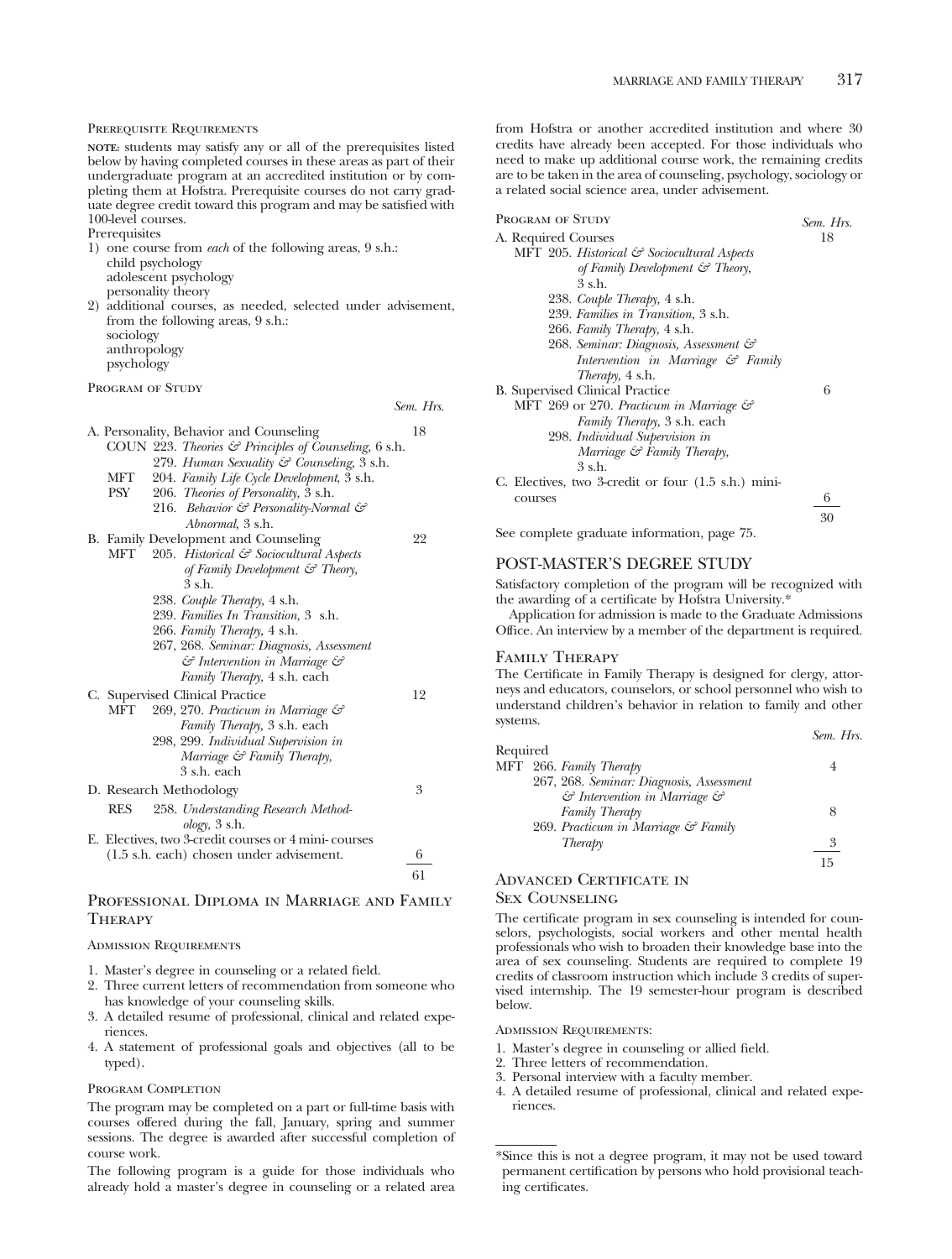5. A statement of professional goals and objectives (all to be typed).

#### PROGRAM COMPLETION

This program may be completed on a part or full-time basis with courses offered during the fall, January, spring and summer sessions. The program requires 19 credits of graduate study. The certificate is awarded after successful completion of course work.

#### Prerequisite Requirements

In addition to an evaluation of the student's general background in psychology, each student must have completed the following prerequisites or their equivalent.

**NOTE:** although undergraduate courses may be used to fulfill a prerequisite requirement, no graduate credit will be given for these courses toward this program.

- 1) COUN 223. *Theories & Principles of Counseling,* 6 s.h., or equivalent
- 2) two of the following courses, or their equivalent:
	- IS 241. *Values in Sexuality* (New College course), 3 s.h. PSY 85. *Psychological Aspects of Human Sexual Behavior,* 3 s.h.
	- 88. *Theories & Practice of Interviewing,* 3 s.h. SOC 160. *Sociology of Gender*, 3 s.h.
		- 171. *Intimate Human Behavior*, 3 s.h.

PROGRAM OF STUDY

| <b>FROGRAM OF SIUDY</b>                         | Sem. Hrs. |
|-------------------------------------------------|-----------|
| A. Required courses                             | 16        |
| COUN 279. Human Sexuality & Counseling, 3 s.h.  |           |
| 294. Internship: Counseling, 3 s.h.             |           |
| MHAE 290. Sexual Health, 3 s.h.                 |           |
| 238. Couple Therapy, 4 s.h.<br>MFT              |           |
| 285. Sexual Behavior & The Treatment<br>PSY     |           |
| of Sexual Disorders, 3 s.h.                     |           |
| B. Elective, one course chosen under advisement | 3         |
|                                                 | 19        |

## **COURSES**

In addition to semester notations next to each course, a selection of courses is offered during January and Summer sessions. Consult the *January* and *Summer Sessions* bulletins for these schedules.

#### 204. *Family Life Cycle Development* 3 s.h. Periodically

Eight stages of family-life cycle are examined at three different levels of analysis: individual, systemic and relational ethical. Major psychological tasks of each stage are presented with an examination of the potential problems. Family dysfunctions at each stage are considered from a systemic point of view as compared to other, more individually-oriented theories such as behaviorism, psychodynamic and developmental theories. (Formerly MFC.)

205. *Historical and Sociocultural Aspects of Family Development and Theory* 3 s.h.

Fall

Study of the institution of family and marriage from the 18th century to the present with emphasis on the effect of differing social and economic conditions on the written and implied marital contract, and their relation to current theories of marriage and family therapy. (Formerly MFC.)

206. *The Social Construction of the DSM (Diagnostic and Statistical Manual): A Course for Family Therapists and Other Mental Health Professionals* 3 s.h. Fall

This course is designed for marriage and family therapists and mental health professionals who work in an agency setting or in private practice. The focus is on the historical development and the social construction of the diagnostic and statistical categories used in traditional psychotherapy. There is also a presentation on how family systems theory arose in direct opposition to the DSM categories and a comparison of the two models. Topics covered include: an exploration of the problematic foundations of diagnosis, the politics of diagnosis, the diagnostic and statistical manual as it is utilized in agencies and by insurance companies, the specific codes used, and how marriage and family therapists could best utilize these codes in order to function most effectively in these milieus.

#### 207. *Parent Education for Educators* 11⁄2 s.h. Fall

This course examines the more relevant socio-historical changes in parenting roles. It explores different parenting styles in terms of providing children with maximum growth potential, taking into account cultural and gender similarities and differences. A main focus of this course is to assist educators and school personnel with the information, tools, and skills necessary to design a parent education program. A life-cycle perspective is the backdrop of the presentations.

#### 232. *Family Therapy With Children of Divorce* 11⁄2 s.h. Once a year

Teaches therapists how to counsel parents about various problems their children may have during separation and divorce. Focus on how to counsel children who are going through the divorcing process. Discussion of the various denial processes a child may use, feelings of abandonment a child may experience when his/her parents are separating or divorcing and the therapeutic techniques associated with each. (Formerly MFC, *Family Counseling With Children of Divorce*.)

#### 233. *Therapy With Families in Crisis: a Clinical Approach* 3 s.h. Once a year

Explores various symptoms of families in crisis who are seen in a clinical setting. Major theoretical approaches are examined, along with intervention strategies for helping these families. Some family crises explored are suicide, child or spouse abuse, rape, natural and accidental disaster, illness, relationship dissolution and death. (Formerly MFC, *Counseling Families in Crisis: a Clinical Approach*.)

#### 233A. *Therapy With Families in Crisis: a Clinical Approach* 11⁄2 s.h.

Once a year

Provides non-Marriage and Family Therapy majors with information on crisis counseling in various situations such as suicide, child or spouse abuse, rape, natural or unnatural disasters, illness, relationship dissolution, domestic violence, and death. The course educates the student about recognizing the symptomology of each situation; provides information on initial steps to be taken and gives them guidelines for appropriate referral sources. Credit given for this course or MFT 233, not both. (Formerly MFC, *Counseling Families in Crisis: A Clinical Approach*.)

# 234. *Brief Family Therapy* 3 s.h.

Once a year

Focus is on the potency and efficacy of brief family therapy as a therapeutic model which promotes change in families who have become stabilized around the maintenance of a symptom or a problem in one or more of its members. (Formerly MFC, *Brief Family Counseling*.)

#### 236. *Family Therapy and Ethnicity* 3 s.h. Spring

Ethnicity relates family process to the broader context in which it evolves. Coming to terms with ethnicity for therapists is necessary in order to gain a perspective on the relativity of our belief systems. Cultural groups vary in the emphasis they place on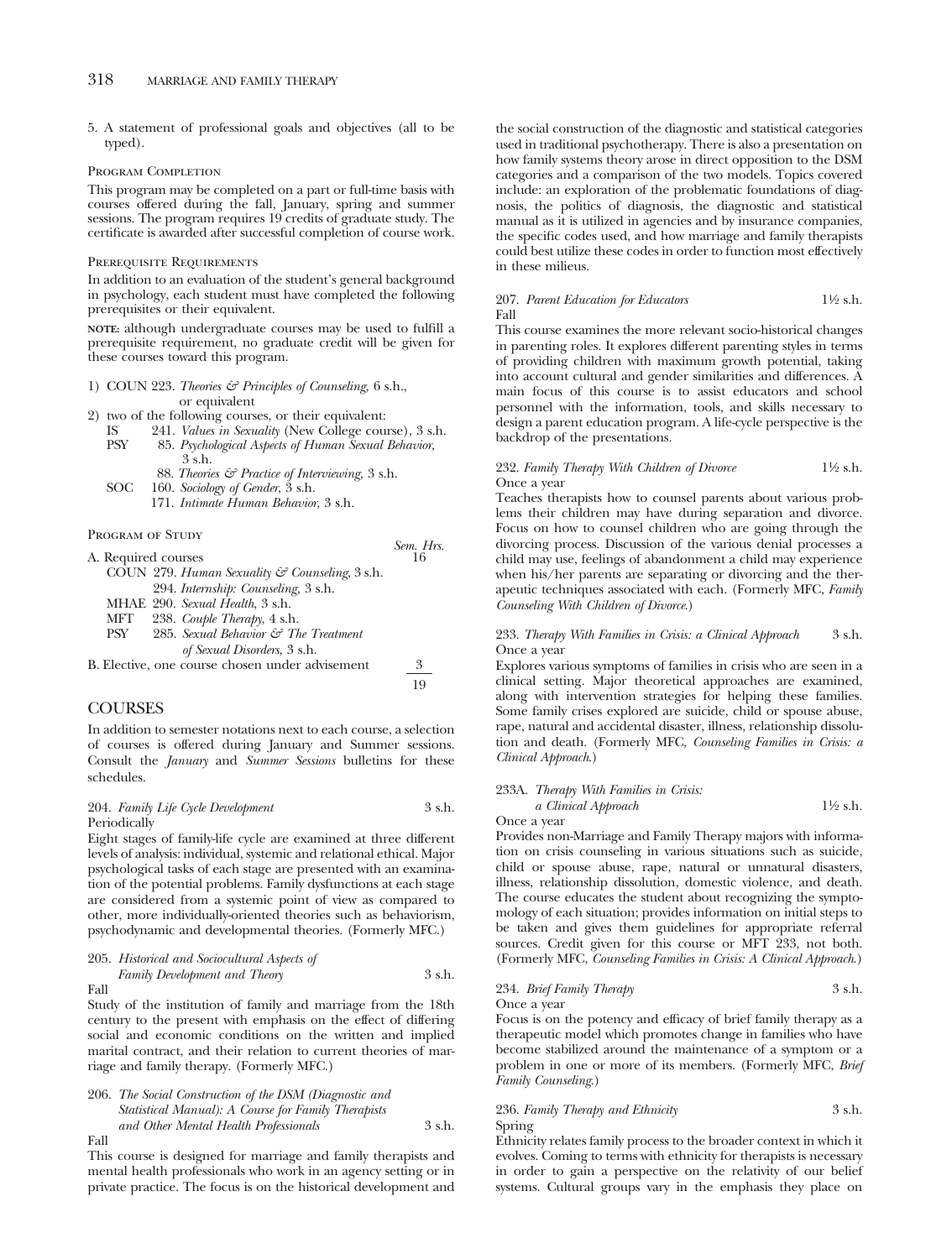different transitions. Different groups vary as to what behaviors they see as problematic as well as solutions to problems. Describes the difference between various groups with regard to problems typically presented in therapy. Specific interventions are discussed with the primary goal being to help therapists understand people's behavior in an ethnic context. (Formerly MFC, *Family Counseling and Ethnicity*.)

#### 238. *Couple Therapy* 4 s.h. Fall

Comprehensive and thorough couple therapy workshop. Through the use of role playing, videotape, lectures and demonstrations, students are exposed to relevant theories of couple therapy. Focus is on interviewing, assessment of interactional dynamics and intervention. Topics covered are: creation of positive expectancies and exchanges, cognitive restructuring, contingency contracting and marriage enrichment. Treatment strategies are examined for a variety of problem areas such as sexual dysfunctions, child-rearing problems, partner abuse (emotional and physical), jealousy and conflicts regarding affiliation and independence. Prerequisite: COUN 223 or permission of the program coordinator. (Formerly MFC, *Couple Counseling*.)

#### 239. *Families in Transition* 3 s.h. Spring, Summer

Separating, divorcing and families suffering a loss through death of a member are the focus of this course. Relevant theories of separation and divorce are considered, along with incidences and sociocultural information. Emotional responses, identity change, responses of children and family structural changes are discussed, with the appropriate treatment approaches. Also considered are familial grief responses and short-term crisis intervention with families. (Formerly MFC.)

#### 240. *Family Therapy and Chemical Dependency* 3 s.h. Once a year

This course provides an overview of chemical dependency and its systemic effect upon family roles and functions. It provides a bio-psycho-social model of understanding of addiction in adolescence and adulthood and its concomitant family codependency issues. Students learn about planned intervention, relapse prevention, 12-step recovery, and alternative clinical management strategies of short/long-term systemic family treatment goals.

#### 251, 252. *Readings* 2-3 s.h. each Fall, Spring, Summer

Directed readings on topics of interest to the student. Prerequisite: permission of instructor.

#### 260. *Sexual Issues in Marriage and Family Therapy* 3 s.h. Spring

This course is separated into three sections in the field of sexuality issues on marital and family therapy. 1) Describes the history of sex research and sex therapy, developing a historical context for the contemporary field of sex therapy, along with a consideration of the methodological problems inherent in this type of research. 2) It defines the common sexual issues and sexual dysfunctions seen by marriage and family therapists. In so doing, it presents a thorough, detailed investigation of the basic traditional therapeutic models for the treatment of such problems. 3) And most importantly, the course explores the systemic basis of sexual issues placing them in a relational, interpersonal context, and describes systemic assessment, diagnosis, and treatment. In so doing, the possibility of combining of the fields of sexual and marital therapy is examined. Prerequisites: MFC 266 and either an undergraduate course in Human Sexuality or COUN 279 and permission of the adviser.

#### 266. *Family Therapy* 4 s.h. Fall, Summer

Course includes an intense examination of theories, rationale, assumptions, goals and interventive strategies used in family treatment. Students are introduced to concepts and techniques of the family approach to therapy through family roleplaying, videotapes, readings and demonstrations. Prerequisite: COUN 223 or permission. (Formerly MFC, *Family Counseling*.)

# 267, 268. *Seminar: Diagnosis, Assessment and*

#### *Intervention in Marriage and Family Therapy* 4 s.h. each Fall, Spring

Intense and thorough examination of diagnosis, assessment and treatment strategies from each of the major schools of family therapy. Demonstrations of various assessment techniques such as the genogram, eco-map and sculpting. Various types of dysfunctional family systems are presented and analyzed. Treatment strategies explored. Therapeutic-alliance patterns, destructive interactions and distracting subgroups are examined. Prerequisites: MFT 238, 266 or permission. (Formerly MFC, *Seminar: Diagnosis, Assessment and Intervention in Marriage and Family Counseling*.)

#### 269, 270. *Practicum in Marriage and Family Therapy* 3 s.h. each

Fall, Spring

Practice in marriage and family therapy. Classroom presentation of case material. Through student involvement in role playing, videotapes and demonstrations of frequently observed marriage and family problems, clinical techniques, strategies and interventions used to deal with specific problems are presented and explored. Prerequisites: MFT 267, 268 or permission. (Formerly MFC, *Practicum in Marriage and Family Counseling*.)

280 through 289, A-Z. *Workshops* 1-4 s.h. each Periodically

Designed to meet the needs of specific groups of students or educators.

As individual subjects are selected, each is assigned a letter (A-Z) and added to the course number. Any course may be taken a number of times so long as there is a different letter designation each time it is taken. (Formerly MFC.)

# 298, 299. *Individual Supervision in Marriage and*

*Family Therapy* 3 s.h. each Fall, Spring

Practice in marriage and family therapy in a social agency. Fieldwork supervision is provided by an agency staff member approved by the University. The student is supervised on a weekly basis by a faculty member. Assignment is determined by the student's interest and readiness. A minimum of 300 hours is required. Prerequisites: MFT 267, 268. (Formerly MFC, *Individual Supervision in Marriage and Family Counseling*.)

#### 311. *Family Therapy With the Single-Parent Family System* 1<sup>1</sup>⁄2 s.h.

Periodically

Study of the phenomena of the single, custodial-parent family system, how it has evolved, how this family differs in function and structure from the traditional two-parent family. The unique qualities and problems of the single-parent family are examined in relation to family roles, alliances, interactional patterns and therapeutic interventions. (Formerly MFC, *Family Counseling with the Single-Parent Family System*.)

#### 312. *Family Therapy With Psychosomatic Families* 3 s.h. Periodically

Course presents the treatment of psychosomatic families as done in the Structural, Strategic and the Milan Systemic Schools. Similarities and differences in the approaches are examined, along with an examination of attempts to do verifiable research. Prerequisite: MFT 266 or permission of instructor. (Formerly MFC.)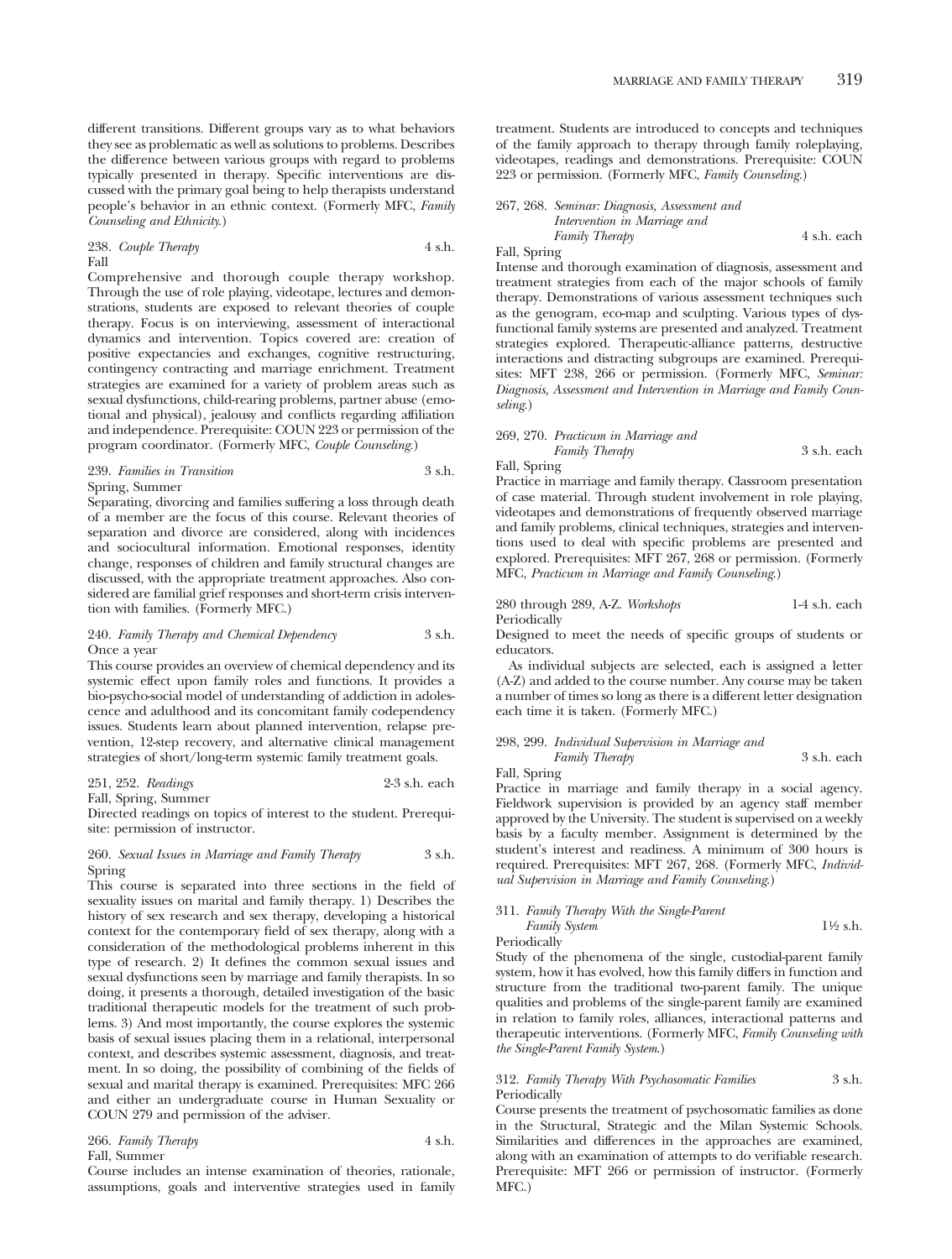# Mass Media Studies (MASS)

Administered by the Department of Journalism and Mass Media **Studies** 

Professor Greene, *Chairperson*

Associate Professors Drucker, Kelly; Assistant Professor Hey.

Candidates for graduation from the School of Communication with the degree of Bachelor of Arts must fulfill the B.A. requirements as listed under the School of Communication on page 116. In addition, students majoring in Mass Media Studies must complete the program requirements listed below *plus* a liberal arts minor from one of the following: any minor in the College of Liberal Arts and Sciences or the Department of Speech Communication and Rhetorical Studies. The minor must consist of 18 semester hours as defined by that discipline, of which at least 6 hours must be taken in residence.

**(NOTE:** Major and minor fields will be listed on the student's record. Only courses acceptable for the major may be applied toward the minor, and only with grades of  $C$  - or better. Pass/D+/D/Fail credit will be given toward an academic major and minor for courses offered only on this basis.)

#### **B.A. MAJOR IN MASS MEDIA STUDIES:** 36 s.h.

- 15 s.h.—SCO 2; MASS 11, 112; JRNL 1 and 11
- 12 s.h.—selected from MASS/JRNL 20; MASS 101, 104, 109, 120, 130
- 9 s.h.—Chosen under advisement from MASS 150, 151, 180-189, 199, or no more than one course from each of the other departments in the School of Communication, provided that prerequisites have been met.

For additional programs offered in the Department of Journalism and Mass Media Studies, see page 293.

**A MINOR IN MASS MEDIA STUDIES** consists of the successful completion of 18 semester hours in mass media studies with at least 15 semester hours in residence, under advisement and with the approval of the adviser.

All department majors must have a minimum GPA of 2.5.

### **COURSES**

In addition to semester notations next to each course, a selection of courses is offered during January and Summer sessions. Consult the *January* and *Summer Sessions* bulletins for these schedules.

11. *Mass Communications in Contemporary Society* 3 s.h. Fall, Spring

An intensive study of various tested theories and modes of analysis. Analyzes the functions, nature, and content of the media and the social, political and economic impact of modern communication technologies. Examines the effects of media on our political, legal, economic, social, and value systems. The emphasis is on ideas, relationships and issues. Prerequisite: SCO 2. (Formerly COMM 100.)

#### 20. *Survey of News Issues* 3 s.h. Periodically

An examination of six to ten important, current news stories regional, national and international—their contexts, the issues involved, and how these stories are being pursued, developed, and presented by newspapers, radio, TV, online, and other mainstream news sources. A critical assessment of the various approaches to these stories provides the focus to evaluate the various factors influencing news handling, writing, editing, and play. Outside community research and reporting time is required. Prerequisite for Journalism majors: JRNL 15, or permission of chairperson. Same as JRNL 20. (Formerly COMM 80; *Survey of the News Media*.)

101. *Understanding Global Media and News Systems* 3 s.h. Once a year

Focuses on the mass media, global news flows, problems of international journalism and challenges to press freedoms. The course is designed to enhance understanding of intercultural dynamics and their relationship to the media systems of other countries and to international communication in general. Prerequisites: MASS 11 and PSC 1, or permission of instructor. (Formerly COMM 101, *International Communication and Cultural Exchange; Global Communication and Cultural Exchange.*)

#### 104. *Media and the Law* 3 s.h. Fall, Spring

This course is designed to acquaint the student with censorship issues and the way in which the United States Supreme Court has dealt with these cases. Sample cases will be analyzed with a view to understanding the evolution of certain attitudes and policies regarding freedom of speech and press in the United States. Controversial subjects, such as prior restraint, obscenity, public access to the media, invasion of privacy, libel, etc., will be discussed. Prerequisite: MASS 11 or permission of instructor. Prerequisite for Journalism majors: JRNL 15. (Formerly *Censorship and the Media;* COMM 104, *Censorship and Communications.*)

#### 109. *The Mass Media, Politics and Policy Making* 3 s.h. Fall

This course focuses on the media's role in politics. It is designed to enhance the student's research, writing, and analytical skills while increasing awareness of the mediated political process. Topics include theories of persuasion, the spin-doctor phenomenon, and the coverage and impact of extraordinary events on political decision making. Students simulate a presidential campaign, applying theories of politics and mass media. Prerequisites: SCO 2 and PSC 1.

#### 112. *Surveying Public Opinion: Introduction to Public Opinion Research* 3 s.h. Once a year

Introduction to the subject of commercial, social and political opinion research; methodologies and their pitfalls; uses of public opinion studies; relationship between such studies and their influence in the marketplace of ideas, services and products. Other topics include effect of the polling phenomenon on the press and how news is created out of polling results. Prerequisites: MASS 11 and PSC 1, or permission of instructor. (Formerly COMM 107.)

#### 120. *Research in Mass Media Studies* 3 s.h. Fall, Spring

Written and oral reports on selected topics concerning major issues relating to the functions and influence of mass communications. Comprehensive studies of areas not covered or only briefly touched in preceding courses. Open only to juniors and seniors. Prerequisite: MASS 11. (Formerly COMM 105, *Research Seminar in Communication Problems*.)

130. *Media Technologies and Public Policy* 3 s.h. See course description, page 457.

#### 150, 151. *Independent Study/Readings in Mass Media Studies* 1-3 s.h. each

Fall, Spring, Summer Individualized projects in mass media including historical, critical and analytical studies. Open only to juniors and seniors in the Department of Journalism and Mass Media Studies who secure, before registration, written permission of the instructor who will supervise the study. May be repeated up to 6 s.h. in different subject areas. Prerequisite: permission of department chairperson. (Formerly COMM 110, *Readings in Communications.*)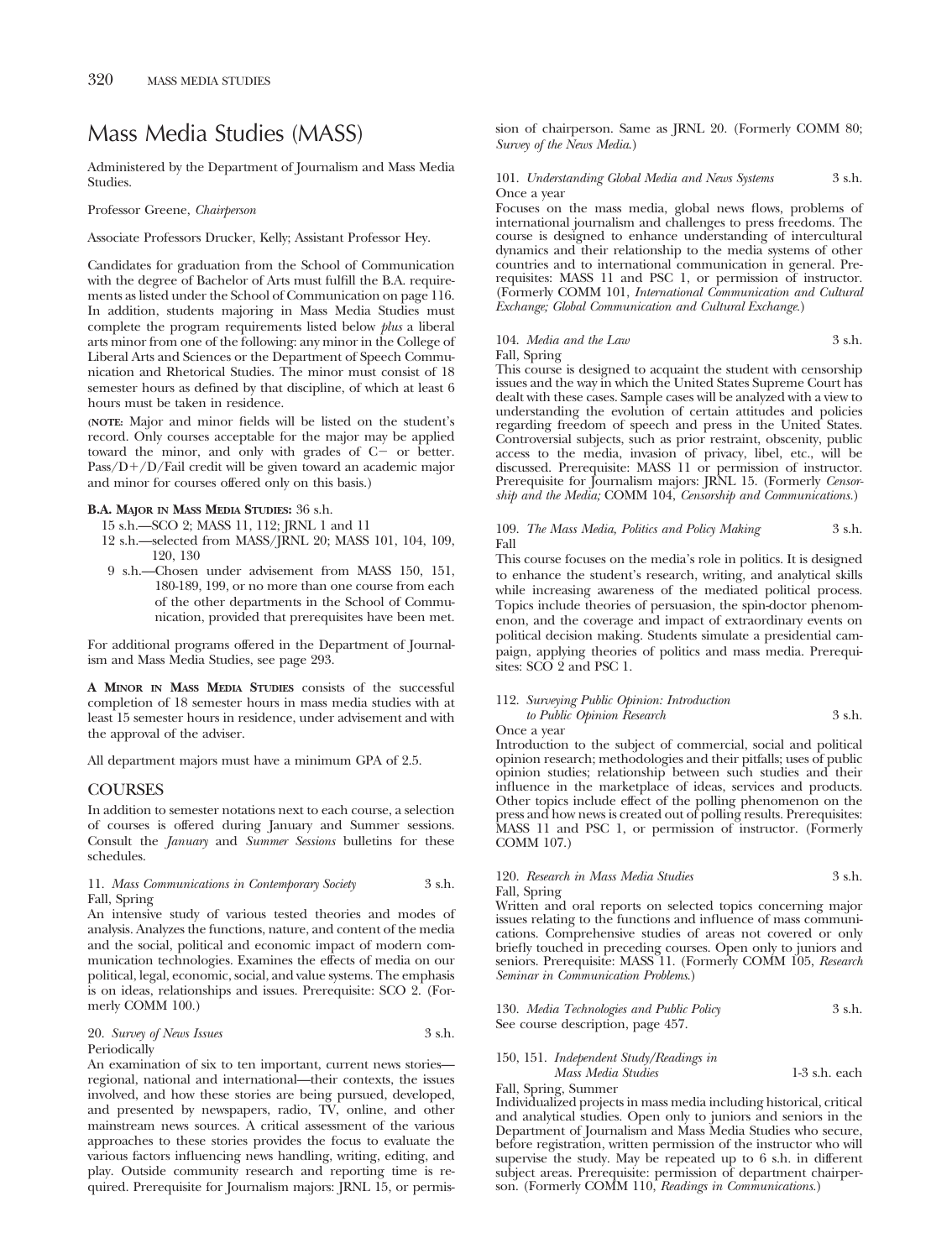| 170, 171. Internships | $1-3$ s.h. each |
|-----------------------|-----------------|
| Fall, Spring, Summer  |                 |

Application of theory and classroom training in an appropriate professional setting. Students must complete a minimum of 120 hours and fulfill other requirements as designated by the sponsoring professor. Prerequisites: majors with junior standing and permission of adviser.

180-189, A-Z. *Special Topics* 1-4 s.h. each Periodically

Designed to meet the needs of individual and specific groups of students interested in special topics not covered by other course offerings.

As individual subjects are selected, each is assigned a letter (A-Z) and added to the course number. Any course may be taken a number of times as long as there is a different letter designation each time it is taken.

#### 199. *Departmental Honors* 3 s.h. Fall, Spring

Students research and write a significant scholarly paper. Open only to seniors in the Department of Journalism and Mass Media Studies who desire to graduate with departmental honors and who secure, before registration, written permission of the instructor who will supervise the essay or project. Cumulative grade point average must conform with departmental honors as defined on page 71 under eligibility requirements. (Formerly COMM 199.)

# Master's Programs

SEE PAGE 76.

# Mathematics (MATH)

Professor Ostling, *Chairperson*

Professors Bumcrot, Costenoble, Grassi, Greenwell, Hastings, Waner, Weiss, Wu; Associate Professors Akbik, Bhargava, Bohannon, Elston, Eswarathasan, Michaels, Orr; Assistant Professors Ismailescu, Seabold, Silberger.

The mathematics major or minor can be an entry to many fields. Recent graduates with majors in mathematics have gone on to careers in industry, medicine and law as well as in school and university teaching and actuarial science. The department offers a wide range of courses in order that students be adequately prepared for the career or future study of their choice. Students should develop a plan of studies in consultation with an adviser in the mathematics department as early as possible in their undergraduate program. Although guidelines cannot replace professional advice, here are a few guidelines.

The Department offers the following programs:

- B.A. in Mathematics
- B.S. in Mathematics with a choice of seven options:
	- Mathematics: for students with a strong interest in mathematics, an option for those interested in careers requiring graduate education in mathematics.
	- Actuarial Science: for students interested in actuarial science and related careers. Prepares the student for the first examinations adminstered by the Society of Actuaries, and thus begins the path toward Fellowship in the Society of Actuaries.
	- Applied Mathematics: for students with a strong interest in applied mathematics, an excellent option for those interested in careers requring graduate education in applied mathematics or the sciences.
	- Four options for students with a strong interest in the following sciences: Chemistry, Computer Science, Engineering, Physics.

B.S. in Computer Science and Mathematics (jointly with the Department of Computer Science)

M.A. in Mathematics

M.S. in Applied Mathematics

All of the undergraduate mathematics major programs have a common foundation: three semesters of calculus (MATH 19, 20, and 29), advanced Engineering Mathematics I (MATH 143), and linear algebra (MATH 135A). Majors should complete these courses by the end of their sophomore year. The mathematics minor also has three semesters of calculus courses as a foundation. In addition, students should satisfy University requirements early in their careers, especially science and foreign language. Taking a mathematically-oriented science course (physics is especially recommended for B.S. students) in parallel with the calculus sequence will enhance student performance in both areas. Students interested in careers in actuarial science, applied mathematics, science or industry should also take some computer science courses under advisement.

Students interested in actuarial science should take the statistics sequence, MATH 137 & 138, in their junior year. With appropriate study and advice, they may be able to complete several actuarial examinations before graduation. Summer internships in actuarial science are widely available for students with good records through the junior year. Professor Ostling advises actuarial students.

Students seeking careers in elementary and secondary education should consult the Department of Curriculum and Teaching in the School of Education to be advised on the education sequence that culminates with student teaching. Students seeking careers in elementary education should also consult the mathematics department chairperson as early as possible. Professor Whitton of the Department of Curriculum and Teaching acts as adviser with Department of Mathematics advisers for these students.

Careers such as college teaching and advanced industrial research require the Ph.D. degree. Our best students frequently qualify for fellowships for Ph.D. study. Students seeking these careers are encouraged to obtain research and science experience early in their careers. Many internships are available for well qualified students after their junior year. Interested students should see the chairperson of the mathematics department during their junior year.

Students seeking careers in medicine or law should consult University advisers in these areas. Premedical students should take a one-year sequence in each of the following: biology, general chemistry, organic chemistry and physics.

**B.A. SPECIALIZATION IN MATHEMATICS:** mathematics courses including MATH 135A, 143, 145, 171, 146 or 172, 3 additional hours in intermediate or advanced mathematics numbered 100 or above, and 9 additional hours in advanced mathematics numbered 110 or above, chosen under advisement. Physics 11A and B and at least 3 additional semester hours chosen from the category of natural sciences core courses as listed on page 87. Mathematics majors are advised to take at least one course in computer science.

All mathematics courses presented toward the fulfillment of the degree must be completed with a minimum grade of  $C$ .

See complete B.A. requirements, page 84.

**B.S. SPECIALIZATION IN MATHEMATICS:** candidates for graduation must fulfill the following requirements:

- 1. The successful completion of at least 124 semester hours and a cumulative grade-point average of 2.0 in work completed at Hofstra.
- 2. At least 62 semester hours of liberal arts courses. At least 55 of these credits must be completed in courses other than mathematics.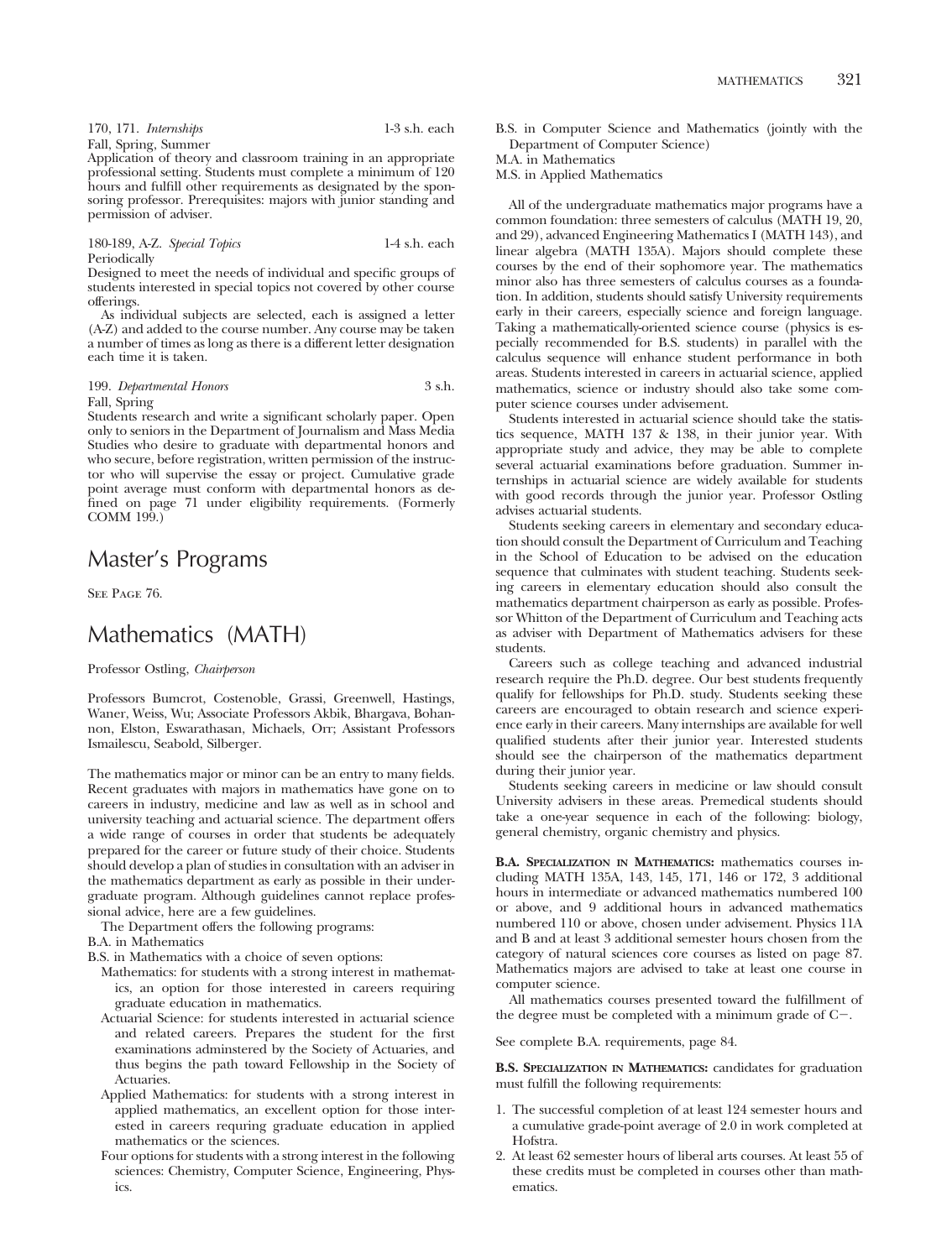- 3. There are two requirements that must ordinarily be completed in residence at Hofstra: 15 semester hours in the major field of specialization and the last 30 semester hours. The 15 semester hours need not be included within the last 30 hours.
- 4. The following general requirements: ENGL 1-2\*

Humanities electives, 6 s.h. of core courses including 3 semester hours from the appreciation and analysis category, and 3 semester hours from the creative participation category

Foreign language (same as for B.A., see page 84)

Social science electives, 6 s.h. of core courses including 3 semester hours from behavioral sciences, and 3 semester hours from history and philosophy

Physics 11A and B and at least 3 additional semester hours of natural science core courses, excluding mathematics and computer science.

(For listing of core courses, see page 86.)

- 5. The successful completion of all mathematics courses required for the B.A. in Mathematics including MATH 135A, 143, 145, 171 and 146 or 172, 3 additional hours in intermediate or advanced mathematics numbered 100 or above, and 9 additional hours in advanced mathematics numbered 110 or above, chosen under advisement.
- 6. The successful completion of one of the options listed below. It is the intent of the science options to allow students interested in the applications of mathematics to develop that interest.

**Mathematics Option:** completion of 9 additional hours of advanced mathematics courses, chosen under advisement.

**Actuarial Science Option:** completion of 9 additional hours of advanced mathematics courses including at least two courses selected from MATH 137 & 138, 147, 181, or 188. Students are strongly recommended to include MATH 103 and 172 in their programs.

**Applied Mathematics Option:** completion of 9 additional hours of advanced mathematics, including within the program at least four courses selected from MATH 137 & 138, 141 & 142, 147, 163, 165, or 166. Demonstrated ability in computer applications, a requirement which may be met by MATH 147, CSC 16, or an appropriate project within another mathematics class.

**Chemistry Option\*\*:** completion of CHEM 3A & 4A, 3B & 4B, 141-142.

**Computer Science Option:** completion of CSC 15, 16, and three courses selected from CSC 110, 111, 112, 120.

**Engineering Option\*\*:** completion of PHYS 11A & 12A, 11B, 12B, and at least 9 hours of ENGG with MATH 131 as a prerequisite or corequisite.

**Physics Option\*\*:** completion of PHYS 11A & 12A, 11B, 12B, plus 2 courses selected from PHYS 104, 118, 140. All mathematics courses and all advanced courses in other areas presented toward the fulfillment of the B.S. in Mathematics must be completed with a minimum grade of C-.

**B.S. SPECIALIZATION IN COMPUTER SCIENCE AND MATHEMATICS**: candidates for graduation with this dual major must fulfill the following requirements:

- 1. The successful completion of at least 134 semester hours and a cumulative grade point average of at least 2.0 in work completed at Hofstra.
- 2. At least 40 semester hours must be completed in the liberal arts excluding courses in computer science or mathematics.
- 3. There are three requirements that must ordinarily be completed in residence at Hofstra: 15 semester hours in computer science, 15 semester hours in mathematics, and the last 30 hours. The computer science and mathematics hours need not be included within the last 30 hours.

4. The following general requirements:

ENGL 1-2; (If the ENGL 1-2 requirements is fulfilled by passing the placement examination, 3 semester hours in literature or literature in translation must be taken with adviser's approval. See University Degree Requirements, page 66.)

- 5. 6 s.h. Humanities core (3 hours in appreciation and analysis (literature), 3 hours in creative participation).
- 6. 6 s.h. Social Science core (3 hours in History and Philosophy, 3 hours in Behavioral Social Sciences).
- 7. 3 s.h. Cross-Cultural core.
- 8. 3 s.h. Humanities and/or Social Science (not limited to core).
- 9. Foreign language: completion of level 2, or placement beyond level 2.
- 10. CSC 14, 15, 16, 24, 110, 110A, 112, 120, 123, 132, 161, 163, 190 and 9 semester hours in computer science electives numbered higher than 100.
- 11. MATH 19, 20, 29, 135A, 143, 145, 171, 146 or 172. Additionally, 3 semester hours in intermediate or advanced mathematics numbered 110 or above, and 6 semester hours in advanced mathematics numbered 110 or above, chosen under advisement of the department of mathematics.
- 12. CSC 185 or MATH 137
- 13. CSC 102 or MATH 147
- 14. Natural Science requirements: 12 semester hours in natural sciences to include *either* PHYS 11A & 12A (with 11B, 12B laboratories) *or* CHEM 3A-4A (with 3B-4B laboratories). All natural science electives must be acceptable towards majors in their respective departments.
- 15. A grade of  $\bar{C}$  or better in all courses required for the major.

Teaching of High School Mathematics, see page 398.

**A MINOR IN MATHEMATICS** consists of the successful completion of 18 semester hours including MATH 19, 20 and 29; 3 credits of intermediate or advanced mathematics courses numbered 100 or above; 3 credits of advanced mathematics courses numbered 110 or above. At least six hours must be in residence.

#### **CERTIFICATE PROGRAM IN NATURAL SCIENCES Post-Baccalaureate Premedical Studies**

This program provides the opportunity for students who hold a bachelor's degree and who have not previously studied the sciences to prepare for entrance into a medical profession of their choice. Students may also retake science courses to demonstrate an improved mastery of those subjects. Courses offered in biology, chemistry, mathematics, and physics; see page 358.

Kappa Mu Epsilon: a national mathematics honor society, see page 73.

**MASTER OF ARTS IN MATHEMATICS:** designed for students with interests in a broad spectrum of mathematics and its applications, as well as the natural sciences mathematically-oriented components of the social sciences, and mathematics education.

#### Admission Requirements

Applicants must hold a baccalaureate degree from an accredited institution with a strong background in mathematics including *Linear Algebra* (MATH 135A) and *Advanced Calculus* (MATH 171), and at least two additional courses in advanced mathematics. Motivated students with less mathematical background will be considered for provisional admission.

#### Degree Requirements

A total of 30 semester hours of courses distributed as follows:

1. At least 18 semester hours of 200-level mathematics courses including the following:

<sup>\*</sup>See University Degree Requirements, page 69.

<sup>\*\*</sup>Completion of this option automatically fulfills the natural science requirements (in 4 above).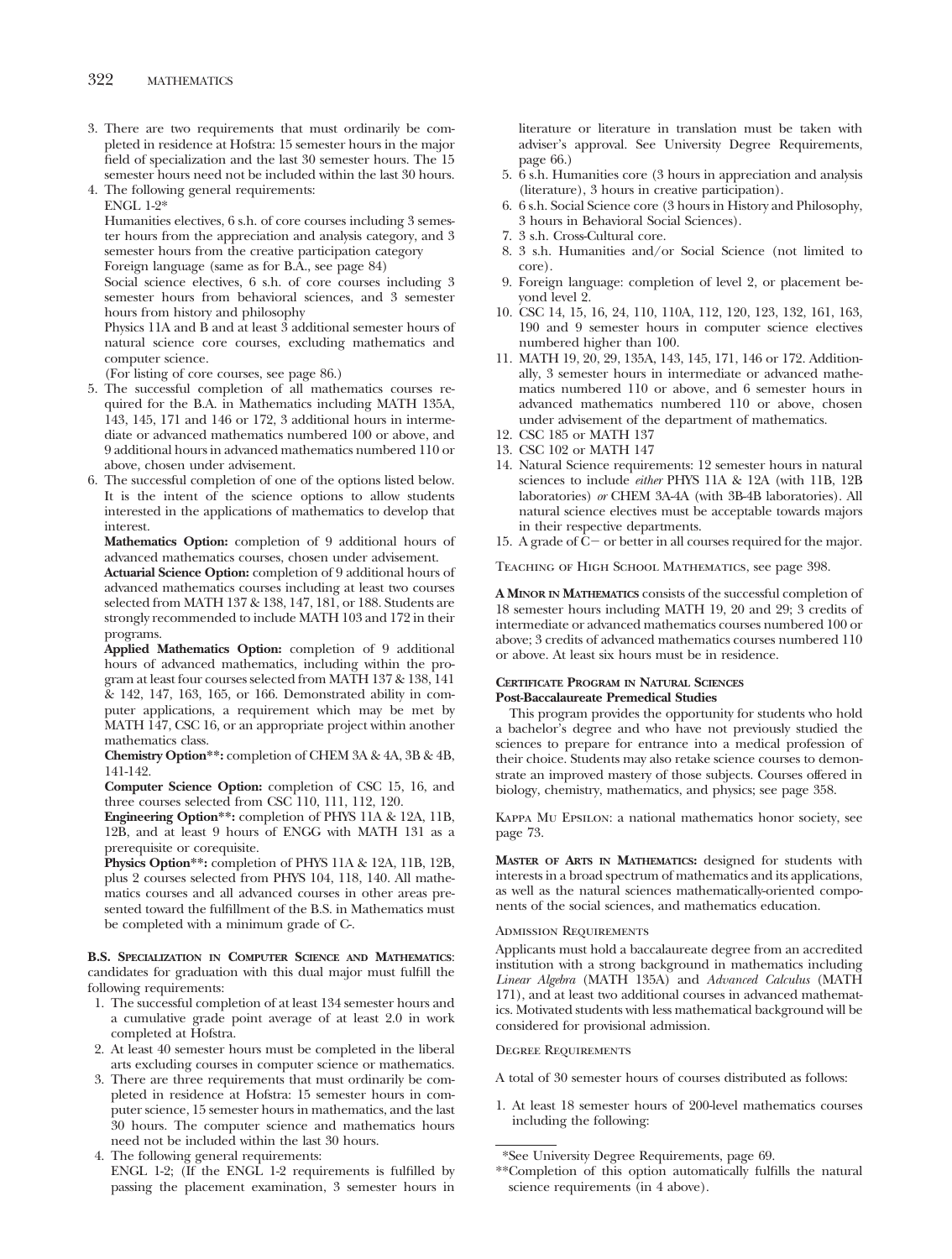MATHEMATICS 323

- a) MATH 211 and 221;
- b) any two of MATH 202, 203, 223, 241, 261;
- c) at least one of MATH 212, 222, 242, 262, 267
- 2. The remaining credits, subject to the approval of the coordinator of the program, may be chosen from any of the following: biology, computer science, business, or other appropriate graduate areas.
- 3. Completion of an oral comprehensive examination or a master's thesis including an oral defense (in which case, MATH 301 may be counted as part of requirement 2 above).

See complete graduate information, page 75.

**MASTER OF SCIENCE IN APPLIED MATHEMATICS:** this program is designed to meet the needs of those individuals who seek to initiate or enhance a career in applied mathematics in industry. It is also appropriate for students who may wish to seek the Ph.D. degree.

#### Admission Requirements

Applicants must hold a baccalaureate degree from an accredited institution, with a strong background in mathematics which includes *Differential Equations* (MATH 131), *Linear Algebra* (MATH 135A) and *Advanced Calculus* (MATH 171). Students who are not mathematics majors but who have a strong mathematical background are encouraged to apply.

#### Degree Requirements

- 1. Thirty-three semester hours of 200-level courses of which at least 24 must be in mathematics. The remaining credits, subject to the approval of the coordinator of the program, may be chosen from biology, computer science, economics, finance or other appropriate graduate areas.
- 2. Satisfactory completion of MATH 211, 221, 241, 261; at least one course chosen from MATH 212, 222 or 242, and at least one course chosen from MATH 223, 262 or 267.
- 3. At least one course in computer programming or equivalent proficiency as determined by the department.
- 4. Completion of a master's thesis, requiring approval of two departmental readers and an oral defense.

See complete graduate information, page 75.

### COURSES

In addition to semester notations next to each course, several courses are offered during the January and Summer sessions. Consult the *January* and *Summer Sessions* bulletins for these schedules.

**NOTE**: without the consent of the department, a student may not take a prerequisite of a completed course. Credit will not be granted for any two courses which are wholly or partly equivalent to each other.

#### **INTRODUCTORY UNDERGRADUATE COURSES**

| 3A. Discovering Mathematics | 2 s.h. |
|-----------------------------|--------|
| 3B. Discovering Mathematics | 1 s.h. |
| Periodically                |        |

These courses, which must be taken concurrently, are open to all students. Designed to overcome mathematical anxiety and to develop mathematical skills. Topics include the nature of mathematical systems, logic and reasoning through an analysis of verbal problems, transfinite arithmetic, ordinary arithmetic, statistics, topology, and number theory. Does not fulfill the mathematics distribution requirements. Pass/D+/D/Fail grade only. No degree credit for either 3A or 3B.

| 3C. Elementary Mathematics        | 2 s.h. |
|-----------------------------------|--------|
| 3D. Elementary Mathematics        | 1 s.h. |
| See course description, page 452. |        |

|       | 4A. Intermediate Algebra | 2 s.h. |
|-------|--------------------------|--------|
|       | 4B. Intermediate Algebra | 1 s.h. |
| T1100 |                          |        |

# Fall, Spring

These courses, which must be taken concurrently, cover arithmetic properties of real numbers; algebra of fractions and polynomials; exponents, roots and radicals; solution of first and second degree equations and applications, functions and their graphs. No degree credit for 4A.

8. *Elementary Mathematical Statistics* 3 s.h. Fall, Spring

Frequency distributions, averages, graphical representations, moments, measures of disperson, types of distribution, curve fitting and correlation theory. Prerequisite: intermediate algebra with ability to use logarithms and exponents. Credit given for this course or BIO 100 or QM 1 or PSY 140 or SOC 180 or New College S 91 or QTB 2.

#### 9. *Linear Mathematics and Matrices* # 3 s.h. Fall, Spring

Matrix Algebra, systems of linear equations, linear programming, Markov processes, and game theory. Applications to business and the biological and social sciences are included. Prerequisite: either level 9 placement on the mathematics department placement examination or MATH 4A and 4B. (Formerly *Linear Mathematics and Precalculus*.)

#### 10. *Basic Calculus* # 3 s.h. Periodically

Functions, analytic geometry of the plane, limits, differentiation and integration. Applications to business and the biological and social sciences are included. May not be taken after MATH 19. For those interested in continuing with calculus, see MATH 19B. Prerequisite: MATH 11 or another precalculus course in high school or college.

#### 10E. *Basic Calculus with Applications* # 4 s.h. Fall, Spring

Limits, differentiation, integration and applications to business and the biological and social sciences. No credit for mathematics or physics majors. May not be taken after MATH 19. For those interested in continuing with calculus, see MATH 19B. Prerequisite: MATH 11 or another precalculus course in high school or college.

#### 12. *Mathematical Excursions* # 3. s.h. Fall, Spring

A serious study of a limited number of topics designed to give the student a more than superficial, though elementary, appreciation of mathematics from the working mathematician's point of view. Some typical topics: algebraic systems, finite geometries, number theory, infinity, games and puzzles. Prerequisite: a willingness to explore mathematical ideas; also level 12 placement on the mathematics department placement examination, or successful completion of MATH 4A and 4B. Credit given for this course or MATH 16, not both.

13C. *Elementary Mathematical Models Trough Computers* # 3 s.h. See course description, page 452.

#### 15. *Elementary Set Theory, Logic and Probability* # 3 s.h. Fall, Spring

Sets, logic, probability. Prerequisite: Level 15 placement on mathematics department placement examination, or successful completion of MATH 4A and 4B.

16. *Explorations in Mathematics #* 3 s.h. Periodically

Designed for students majoring in areas other than mathematics or science. This course uses a problem-solving approach for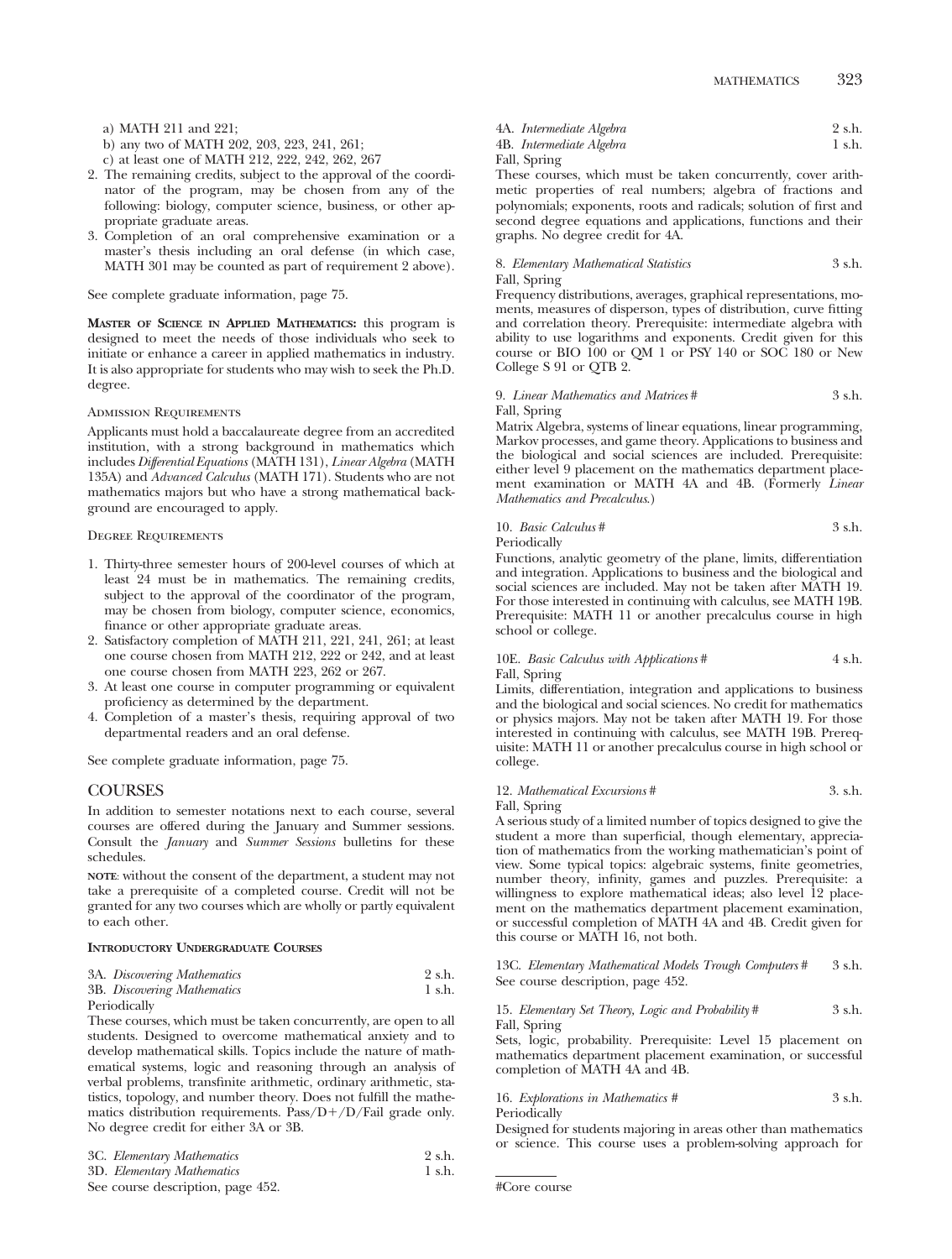exploring the development of the real number system (including the properties of a field), number theory (including modular arithmetic), and geometry. Optional topics include probability and statistics. Prerequisite: two years of high school mathematics or permission of instructor. It is recommended that elementary education majors take this course prior to taking ELED 128. Credit given for this course or MATH 12, not both. (Formerly *Number Systems and Algebraic Structure.*)

#### **PRECALCULUS AND CALCULUS COURSE SEQUENCES**

Placement of students in precalculus and calculus courses is determined by the Department of Mathematics. Some students may be required to take 11 (*Precalculus*) before continuing with 19 (*Analytic Geometry and Calculus I*). The sequence 19, 20, 29 represents an integrated approach to the differential and integral calculus of functions of one and several variables, including applications and some theory.

11. *Precalculus#* 4 s.h. Fall, Spring

A function-based approach to the study of algebra and trigonometry, with particular focus on the polynomial, rational, trigonometric and exponential/logarithmics functions. The concepts studied in this course are fundamental to the study of Calculus and most of the mathematical applications to the sciences. Prerequisites: High School Sequential Mathematics II or equivalent.

#### 19. *Analytic Geometry and Calculus I #* 4 s.h. Fall, Spring

Limits, derivatives, techniques of differentiation, trigonometric, exponential, logarithmic, and inverse trigonometric functions, curve sketching, applications of the derivative, introduction to integration. Meets five hours each week. Prerequisite: MATH 11 with a grade of  $C-$  or better or departmental placement. Credit given for MATH 19 or New College NMB 1 *or* QTB 3. Students wishing credit for both MATH 10 or 10E and MATH 19 must receive prior permission from the department chairperson. See MATH 10E. (Formerly 19 & 20, *Analytic Geometry and Calculus I and II.*)

#### 20. *Analytic Geometry and Calculus II* # 4 s.h. Fall, Spring

Integrals, applications of the integral, techniques of integration, improper integrals, infinite sequences and series, parametric equations, polar coordinates. Meets five hours each week. Prerequisite: MATH 19 with a grade of  $C$  – or better, or both MATH 10E and 19B, each with a grade of  $C$  – or better. (Formerly 19  $\&$ 20, *Analytic Geometry and Calculus I and II.*)

| 19B. Bridge to Calculus II        | 1 s.h. |
|-----------------------------------|--------|
| See course description, page 452. |        |

#### 19C. *Computing Supplement to Calculus* 1 s.h. Periodically

Numerical aspects of introductory calculus are studied with the aid of computers. Topics may include a brief introduction to computers and programming, numerical differentiation and integration, locating zeros of functions, graphing functions, approximating functions and symbolic calculations by computers. No computing experience is necessary. Prerequisite: MATH 10E or 19.

29. *Analytic Geometry and Calculus III* # 4 s.h. Fall, Spring

Three-dimensional analytic geometry, elementary vector analysis, partial derivatives, mutiple integrals, vector fields, parametric curves and surfaces, theorems of Green, Gauss, Stokes. Meets five hours each week. Prerequisite: MATH 20 with a grade of  $C-$  or better.

#### **INTERMEDIATE UNDERGRADUATE COURSES**

101. *Logic in Mathematics* 2 s.h. Periodically

Basic logical processes in mathematical practice; informal analysis of mathematical language and its abuses; nature of proof, proof procedures and problem-solving. Prerequisite: MATH 20.

#### 103. *Applications of Calculus and Probability to Actuarial Problems* 2 s.h.

Periodically

Preparation for course 1 of the examinations given by the Society of Actuaries. Prerequisite or corequisite: MATH 29 and MATH 137. (Formerly *Applications of Calculus to Actuarial Problems*.)

107. *Mathematical Problem Solving* 1 s.h.

Periodically

Techniques and principles for solving mathematical problems. May be taken more than once for credit. Prerequisite or corequisite: MATH 29.

#### **ADVANCED UNDERGRADUATE COURSES**

119. *Mathematics of Computer Graphics* 3 s.h. Periodically

Mathematical techniques for computer graphics studied in terms of the underlying mathematical principles. Includes two and three-dimensional geometry, projections, perspective, curvilinear projections, fractals, irregular surfaces. Prerequisites: MATH 29 and CSC 15 or permission.

131. *Elementary Differential Equations* 3 s.h. Fall, Spring

Methods for the solution of elementary types of ordinary differential equations with geometrical, physical and chemical applications. Prerequisite: MATH 29 or equivalent.

$$
3\,\,\mathrm{s.h.}
$$
 3 s.h.

Foundations of Euclidean and non-Euclidean geometry. Axioms and models. Topics include triangles and circles, geometric transformations, projective and hyperbolic geometries. Use of geometry software. Prerequisite: MATH 29 or equivalent. (Formerly *Euclidean Geometry*.)

134. *Topics in Geometry* 3 s.h. Periodically

An in-depth study of one or more topics from Euclidean, non-Euclidean or differential geometry. Prerequisite: MATH 135A. Note: this course can be taken without MATH 133. (Formerly *Non-Euclidean Geometry*.)

135A. *Linear Algebra* 4 s.h. Fall, Spring

Systems of linear equations, matrices, vector spaces, linear transformations, scalar products. Topics selected from determinants, game theory, graph theory, linear programming, Markov chains. Applications to one or more of curve fitting, economics, genetics, population distribution, production and assignment problems. Prerequisite: MATH 20.

136. *Theory of Numbers* 3 s.h. Every other year

Properties of integers, congruences, diophantine equations, algebraic number fields. Prerequisite: MATH 29 or equivalent.

137 & 138. *Mathematical Probability and Statistics* 3 s.h. each 137: Fall; 138: Spring

Discrete and continuous probability distributions, characteristics of distributions, sampling theory, estimation, hypothesis testing,

```
#Core course
```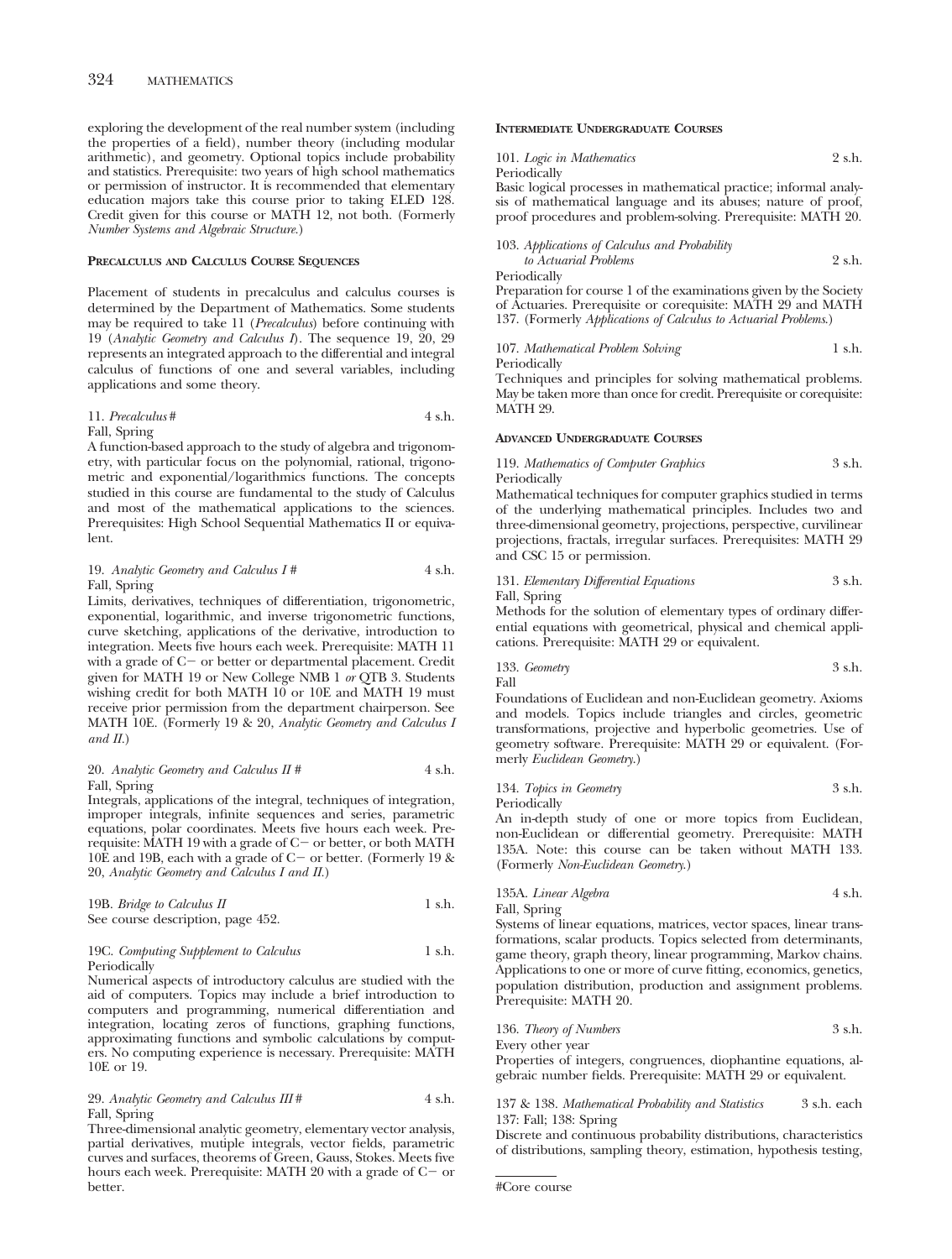correlation, regression and other topics. Prerequisite or corequisite: MATH 29.

141 & 142. *Applied Finite Mathematics* 3 s.h. Periodically

Applications of finite mathematical models to problems in the social sciences, business, ecology and computer science. Techniques of counting, network flows, design of experiments, graphs and diagraphs, Markov chains, game theory and decision making. Prerequisites: MATH 29 and 135A.

143. *Engineering Mathematics I* 3 s.h. Fall, Spring

Systems of linear equations, row operations, Gauss Jordan reduction, matrix algebra, inversion, determinants, eigenvalues and eigenvectors, solutions of linear ODE's, algebra of the complex plane, polar representation and DeMoivre's theorem, the complex exponential and logarithmic functions, Fourier Series, the solution of the heat and wave equations by Fourier Series, Bessel functions and applications. Prerequisite: MATH 29 or higher. (Formerly MATH 143 & 144.)

#### 144. *Engineering Mathematics II* 3 s.h. Fall, Spring

Analytic functions, Cauchy-Reimann equations, Cauchy's integral formula, Laurent series, theory of residue, conformal mappings, linear fractional transformations, applications to fluid flow and electric field theory, Fourier integrals, applications to the heat equation. Prerequisite: MATH 143. (Formerly MATH 143 & 144.)

#### 145 & 146. *Higher Algebra* 3 s.h. each 145: Fall; 146: Spring

Abstract algebraic structures including groups, rings and fields and their application to the study of number systems, polynomial rings and solvability of equations. Prerequisite: MATH 135A.

| 147. Numerical Methods | 3 s.h. |
|------------------------|--------|
| $E-11$ $C_1$ , $C_2$   |        |

Fall, Spring

Same as ENGG 101 and CSC 102. Prerequisite: CSC 15 or ENGG 10. Corequisite: MATH 131.

# 151 & 152. *Special Problems in Higher*

*Mathematics* 1-3 s.h. each 151: Fall; 152: Spring

Independent and advanced nature in a field of mathematics. Topics vary from year to year. Prerequisite: permission of department chairperson.

| 155. History of Mathematics | 3 s.h. |
|-----------------------------|--------|
| Every other year            |        |

Development of mathematical ideas and symbolism. Prerequisite: MATH 29 or permission of instructor.

## 163. *Intermediate Ordinary and Partial*

| Differential Equations | 3 s.h. |
|------------------------|--------|
| Every other vear       |        |

Simple existence and uniqueness theorems, linear equations, power series and numerical solutions, eigenvalue problems, classical equations. Boundary value problems in partial differential equations, generalized Fourier series, transform methods. Green's functions, initial value problems. Prerequisite: MATH 131.

| 165, 166. Mathematical Modelling | 3 s.h. each |
|----------------------------------|-------------|
| Periodically                     |             |

An introductory course including the following topics. 165: Differential and difference equations as models, population growth models, linear systems and matrix models, Markov models. 166: Random-walk and diffusion models, analytic versus simulation models, introduction to hypothesis testing, selected topics from the literature. Prerequisites: MATH 131 and ability to program in BASIC, FORTRAN or PL/1.

167. *Elementary Topology* 3 s.h. Every other year

Basic properties of sets and mappings in euclidean space such as continuity, compactness, connectedness. Metric spaces. Topological spaces and metrizability. The fundamental group functor. Prerequisite: MATH 29.

171 & 172. *Advanced Calculus* 3 s.h. each 171: Fall; 172: Spring

Topics more advanced than those of the beginning calculus sequences. Stress is placed on limits, continuity, uniform continuity, uniform convergence, implicit function theory, line integrals, series, partial differential, multiple integrals and Fourier series. Prerequisite: MATH 135A. Prerequisite for 172: MATH 131.

#### 173. *Theory of Functions of a Complex Variable* 3 s.h. Every other year

Complex numbers and the geometry of the complex plane: analytic, harmonic and other functions; power series, analytic continuation; mappings and applications. Prerequisite or corequisite: MATH 135A, 171.

181. *Multivariate Analysis* 3 s.h. Periodically

An introduction to statistical analysis with applications to quantitative business methods and other areas. Factor analysis and analysis of variance are among the important techniques studied. Prerequisite or corequisite: MATH 138.

|              | 188. Operations Research Optimization Techniques |  | 3 s.h. |
|--------------|--------------------------------------------------|--|--------|
| Periodically |                                                  |  |        |

Same as ENGG 188. Prerequisite: ENGG 185 or MATH 137. Recommend taking CSC 187 prior to taking this course.

| 190. Departmental Honors          | 3 s.h. |
|-----------------------------------|--------|
| See course description, page 452. |        |

191. *Introduction to Set Theory* 3 s.h. Periodically

Naive and axiomatic set theory as a foundation for mathematics; ordinal and cardinal numbers; well-ordering and the principle of choice; glimpses of results on consistency and independence. Prerequisite: MATH 135A or 101.

| 198, 199, A-Z. Special Studies in Mathematics | 3 s.h. each |
|-----------------------------------------------|-------------|
| See course description, page 452.             |             |

#### Graduate Courses

It is expected that students taking graduate courses will have taken courses equivalent to MATH 135A, 145, 171 & 172. Undergraduates wishing to take graduate courses must first obtain permission from the chairperson of the department.

202. *Mathematical Logic* 3 s.h. Periodically

The propositional calculus: truth tables and axiomatizations. First order theories: completeness theorem, formal number theory, Goedel's incompleteness theorem. Same as CSC 201A. Prerequisite: MATH 145.

203. *Topology* 3 s.h. Periodically

Topological spaces, convergence and completeness, separation axioms, homeomorphisms, metric spaces, compactness. Prerequisite: MATH 172 or permission of instructor.

| 211. Linear Algebra | 3 s.h. |  |
|---------------------|--------|--|
|                     |        |  |

Every other year

Review of matrices and linear equations, solution of linear equations, applications, vector spaces and linear transformations,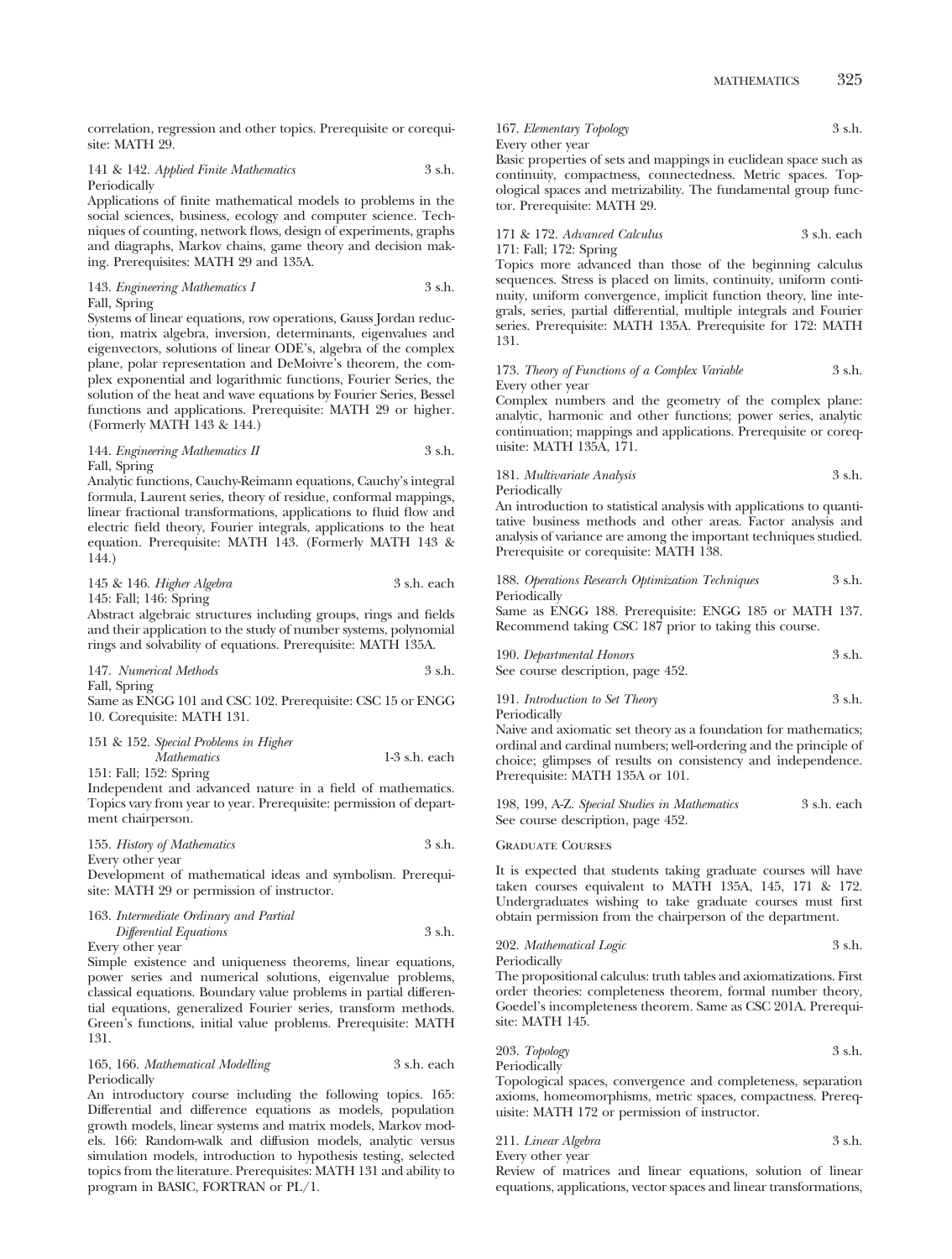eigenvalues and geometry, canonical forms, linear machines. Prerequisites: MATH 131, 135A.

#### 212. *Applied Algebra* 3 s.h. Every other year

Finite state machines, relations and graphs, rings and Boolean algebras with applications, semigroups, groups and coding theory, linear machines, finite fields and algebraic coding theory. Prerequisite: MATH 211.

### 221, 222. *Analysis I, II* 3 s.h. each

Every other year

Analysis of functions of one and several variables with an introduction to functional analysis.

221: Euclidean space, differentiation and integration, vectorvalued functions of several variables and applicable integration techniques. 222: Hilbert spaces, linear and convex programming, linear operators and semigroups, introduction to optimal control theory. Prerequisites: MATH 131, 135A, 171.

#### 223. *Complex Analysis* 3 s.h. Periodically

Formal power series, analytic functions, analytic continuation, complex integration and applications to evaluation of integrals, conformal mappings, flows and boundary conditions, polynomials and finding zeros. Prerequisite: MATH 171 or permission of instructor.

#### 241. *Probability* 3 s.h. Every other year

Graduate introduction to the basic concepts of probability theory aimed towards later applications. Review of needed set theory, counting principles, discrete and continuous probability, random variables, expectations, moment generating functions, distributions, central limit theorem. Prerequisites: MATH 131, 135A, 171.

#### 242. *Statistics* 3 s.h. Every other year

Applications of probability theory, inference, Bayesian techniques, hypothesis testing, regression, design of experiments, robustness, computer programs and packages, applications tailored to student interest. Prerequisites: MATH 241, or 131, 135A, 137 & 138 and 171.

251 & 252. *Independent Reading* 1-4 s.h. each 251: Fall; 252: Spring

Independent study course, under the guidance of a member of the department.

| 254. Seminar | 3 s.h. |
|--------------|--------|
| Periodically |        |

Introduction to the literature of mathematical research. Prerequisite: consent of department.

## 261. *Ordinary Differential Equations* 3 s.h.

Every other year

Solutions to first and second-order equations, linear differential equations, transforms, systems, stability. Emphasis on interplay between theory and numerical methods. Prerequisites: MATH 131, 135A, 171.

# 262. *Partial Differential Equations* 3 s.h. Every other year

Existence of solutions, basic techniques, Hilbert space and transform techniques, classification of equations, the Cauchy and Dirichlet problems, properties of solutions. Prerequisite: MATH 261 or permission of instructor.

265. *Numerical Methods I: Analysis* 3 s.h. Periodically

Floating-point arithmetic. Finite-difference calculus. Polynomial, inverse, spline interpolation. Approximation: least- squares, polynomial, Chebyshev, rational functions. Numerical integration and differentiation. Solution of nonlinear equations. Solution of ordinary differential equations. Same as CSC 265. Prerequisite: CSC 102 or ENGG 101 or MATH 147.

#### 267. *Optimal Control Theory* 3 s.h. Every other year

Discussion of the maximum principle, maximum principle for nonautonomous systems, fixed time problems, system of variational equations and adjoining systems, linear time optimal processes, maximum principle and calculus of variations. Problems of Lagrange, optimal processes with restricted phase coordinates. Prerequisite: MATH 261.

# 271, 272. *Mathematical Models in the*

```
Natural Sciences 3 s.h. each
```
Every other year

271: types of models, differential and difference equations as models: population growth models, linear systems and matrix models, Markov models.

272: random-walk and diffusion models, analytic versus simulation models; statistical hypothesis testing; selected topics from the literature. Prerequisites: MATH 131, 171 and ability to program in BASIC, FORTRAN or PL/1.

**NOTE:** courses numbered 280-288 carry no credit toward the M.A. in Mathematics.

280, A-Z. *Workshop: Pre-College Mathematics* 1-3 s.h. each Once a year

Intended for middle and secondary school teachers with a desire to strengthen their command of current and emerging mathematics curricula, for example, as put forward in the *National Council of Teachers of Mathematics Standards.* Topics taken from probability and statistics, number theory, geometry and graph theory, discrete mathematics, problem solving, the human dimension in mathematics, mathematics through computers, mathematical systems and the mathematics of change. Prerequisite: permission of department. No credit toward M.A. in Mathematics or M.S. in Applied Mathematics.

As individual subjects are selected, each is assigned a letter (A-Z) and added to the course number. Any course may be taken a number of times so long as there is a different letter designation each time it is taken. (Formerly 280, *Workshop: Integrated Mathematics Sequence.*)

#### 285. *History of Ancient and Medieval Mathematics* 1 s.h. Once a year

Mathematics from the dawning of human intelligence through the discoveries of the Renaissance. Designed for participants in a Hofstra teacher enhancement program or by permission of department. No credit toward M.A. in Mathematics or M.S. in Applied Mathematics.

#### 286. *Development of Modern Mathematics* 2 s.h. Once a year

Mathematics from the 17th century to modern times. Applications to the classroom. Designed for participants in a Hofstra teacher enhancement program or by permission of department. No credit toward M.A. in Mathematics or M.S. in Applied Mathematics.

#### 287. *Problem Solving Through Computers and Calculators* 3 s.h. Once a year

Problem-solving heuristics, estimation, discovery and pattern recognition via programming languages (e.g. BASIC, Pascal and Logo), spreadsheets, interactive software and hand-held calculators. Applications to the classroom. Designed for participants in a Hofstra teacher enhancement program or by permission of department. No credit toward M.A. in Mathematics or M.S. in Applied Mathematics. (Formerly *Problem Solving Through Pascal.*)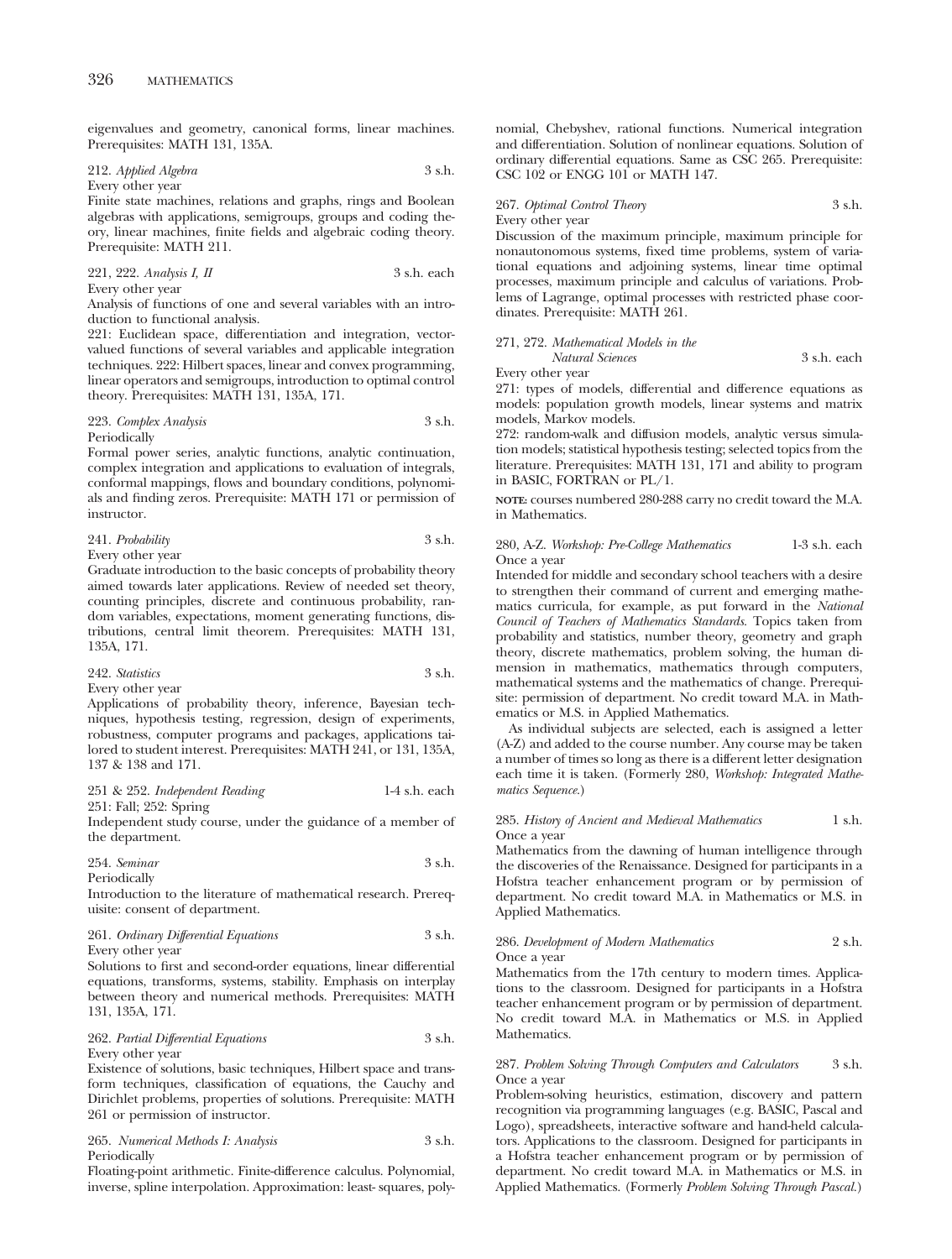288. *Finite Mathematics and the Computer* 3 s.h. Once a year

Finite mathematical bases of computing including binary arithmetic, elementary combinatorics, etc. A calculus based probability and statistics segment in which students write programs in Pascal and are introduced to statistics software. Monte Carlo methods random number generating algorithms, regression. Applications to the secondary school classroom. Open only to participants of the Teacher Training Institute or by permission of department chairperson. No credit toward M.A. in Mathematics. Prerequisites: MATH 287 or knowledge of Pascal and departmental permission.

| 298, 299, A-Z. Advanced Topics | 2 or 3 s.h. each |
|--------------------------------|------------------|
| Periodically                   |                  |

Subjects to be announced. Prerequisite: MATH 172 or permission of instructor.

As individual subjects are selected, each is assigned a letter (A-Z) and added to the course number. Any course may be taken a number of times so long as there is a different letter designation each time it is taken.

301. *Master's Thesis* 3 s.h.

# Meteorology (METR)

Administered by the Department of Physics and Astronomy. Professor Hastings, *Chairperson*

Staff

1, 2. *Physical Meteorology and Climatology* 3 s.h. each Periodically

Conditions pertinent to weather phenomena and climate. Analysis of factors that enter into weather and climate; study of world-wide patterns: past, present and probable for the future.

# Middle Eastern and Central Asian Studies (MECA)

Administered by the Department of History. Professor Kern, *Chairperson*

#### **COURSES**

In addition to semester notations next to each course, a selection of courses is offered during January and Summer sessions. Consult the *January* and *Summer Sessions* bulletins for these schedules.

1. *Introduction to Middle East and Central Asia*# 3 s.h See course description, page 452.

# Military Science (MS)

Professor LTC Gaylor, *Chairperson*

Assistant Professors LTC Cleland and Major Hadad

The Hofstra Army Reserve Officer's Training Corps (ROTC) program qualifies students for appointment as an officer of the United States Army, Army Reserve or Army National Guard. Students attend military science classes during their regular course of studies. Students develop maturity, responsibility and dependability while earning the Gold Bar of an Army Second Lieutenant.

Army ROTC offers two different programs to all qualified college and university students. The traditional four-year program gives students the opportunity to take ROTC courses in each of their four years of college. The two-year program is available for any students who did not take ROTC during their first two years of college.

The four-year program consists of the Basic Course (MS 1C, 1E, 2C, 2E and associated leadership laboratories) and the Advanced Course (MS 3C, 3E, 4C, 4E and associated leadership laboratories). The Basic Course is open to all Hofstra students. It consists of training in leadership, management, military skills and physical fitness. Students learn to apply these skills both inside and outside the classroom. In addition, a variety of outside social and professional enrichment activities are available. ROTC textbooks, uniforms, and other essential materials for the Basic Course are furnished to the students. Sophomores who did not take the first year courses may compress the first and second year courses and laboratories to complete the Basic Course. *There is no military obligation for enrolling in the Basic ROTC Course.*

After they have completed the Basic Course, students who have demonstrated the leadership potential to become an officer and who have met the physical and scholastic standards are eligible to enroll in the Advanced Course. The Advanced Course is usually taken during the final two years of college. It includes instruction in management, tactics, ethics and further leadership development. Textbooks and uniforms in the Advanced Course are also furnished to students.

During the summer between their junior and senior years of college, Advanced Course cadets attend a paid five-week leadership/training session called Advanced Camp. Advanced Camp gives cadets the chance to practice what they have learned in the classroom, and introduces them to Army life "in the field."

Additionally, a special leadership/training session, Basic Camp, is designed for students who did not take ROTC during their first two years of school or students entering a two-year post-graduate course of study. To enter this two-year program, students must first attend the paid five-week Basic Camp, normally held during the summer between their sophomore and junior years of college. After they have successfully completed Basic Camp, students who meet all the necessary enrollment requirements are enrolled in the Advanced Course.

Active Army veterans, members of the National Guard, and the Reserves may qualify for credit for the Basic Course and be enrolled directly into the Advanced Course pending their individual academic standing.

To receive full semester credit for the Advanced Course and Advanced Camp (12 semester hours) a student must be commissioned as a Second Lieutenant in the Army upon course completion. Partial credit may be awarded at the chairperson's discretion if the student fails to complete the Advanced Course.

**NOTE:** all Military Science courses include the appropriate number of class hours, plus a required leadership laboratory and additional sessions of physical training each week. A field leadership exercise of approximately two days provides practical experience in small organization leadership. All students are expected to attend the leadership laboratory, physical training and the field leadership exercise.

#### ARMY ROTC SCHOLARSHIP PROGRAM

The Army Reserve Officers' Training Corp (ROTC) Scholarships offer significant assistance toward meeting costs of school. Scholarships are awarded for four, three and two years, strictly on merit to the most outstanding students who apply as follows:

- —Tuition and mandatory educational fees up to \$16,000.
- —A specific amount for miscellaneous fees such as laboratory, student activity, transcript and graduation fees.
- —A flat rate for textbooks, classroom supplies and equipment (approximately \$225 per semester).
- —A monthly allowance during the 10-month school year each year the scholarship is in effect; currently \$200 per month.

For further information write or call the Hofstra University Military Science Department, 265 Physical Fitness Center, Hempstead, New York 11549-1300, (516) 463-5648 or FAX (516) 463-4937.

Credit Toward A Liberal Arts Degree

MS 1C, 1E, 2C, 2E, courses and laboratories, totalling two semester hours credit, are designated nonliberal arts courses. MS 3C, 3E, 4C, 4E, courses and laboratories, along with Advance Camp at Fort Lewis, Washington, totalling 12 semester hours credit, are designated liberal arts courses.

#### ARMY COMMISSIONING REQUIREMENTS

In order to be commissioned as a Second Lieutenant, students must satisfactorily complete the Basic Course, Advanced Course and Advanced Camp or their equivalents. Students must also receive their college degree and ensure they have taken an approved course in written composition, human behavior, military history, computer fundamentals and mathematical reason-

#Core course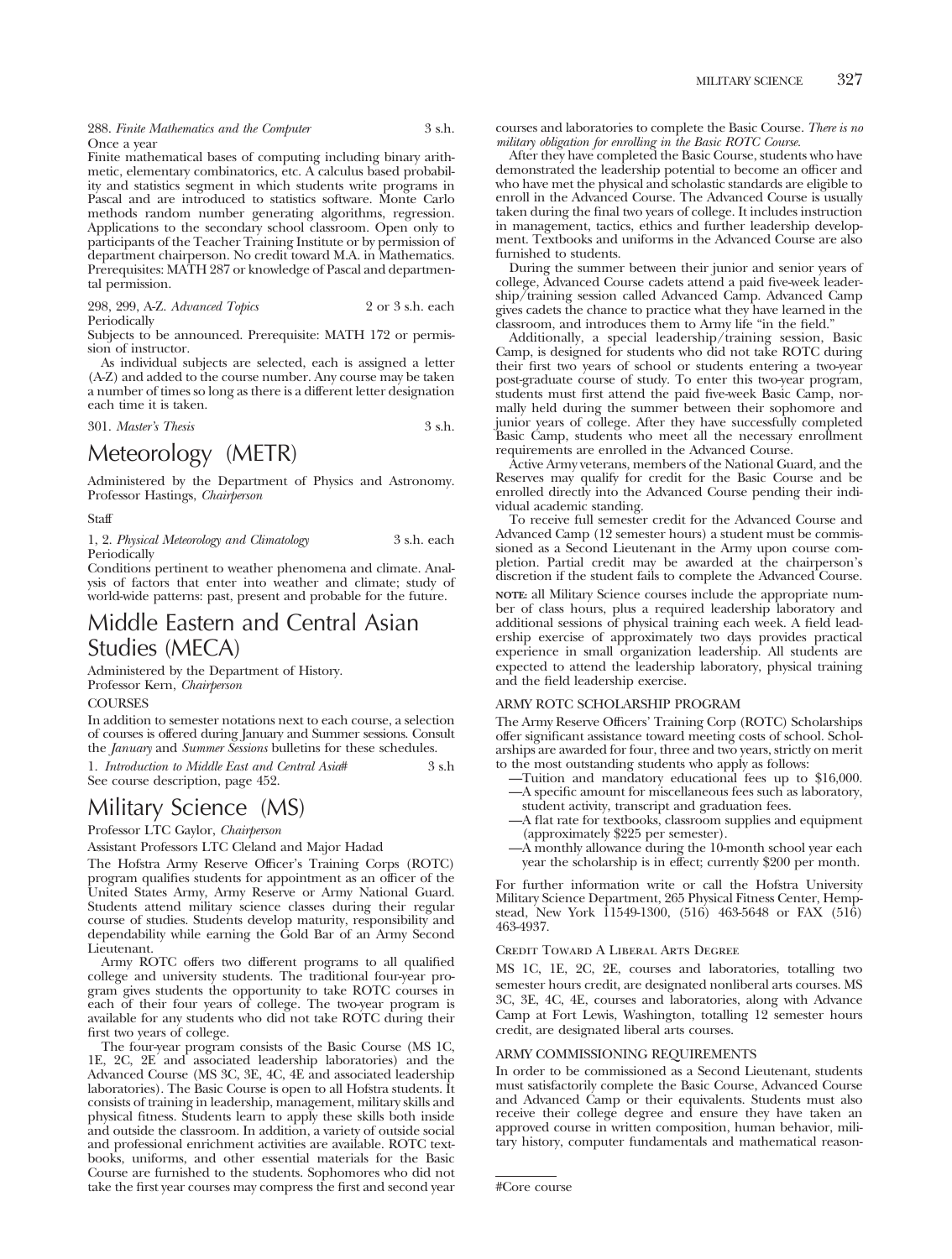ing. Cadets must be recommended for a commission by the Military Science department chairperson.

## COURSES

Basic Course

#### 1C. *Introduction to the United States Army* <sup>1</sup>/2 s.h. Fall

Instruction is designed to offer an in-depth look at the organization of the military, specifically the Army, within the United States. An introduction to roles, branches organization and customs of the United States Army is covered. Instruction also includes basic issues related to military skills, duties of officers, warrant officers, non-Commissioned Officers, and civic responsibilities of all citizens. Leadership and team building exercises are developed through hands on leadership opportunities. Students may also participate in many activities that build skills in rappelling, orienteering, first aid, marksmanship, and physical fitness. Classroom activity is one hour per week plus the Leadership Laboratory (Lead Lab) where hands on experiences are provided. Students have the opportunity to challenge their skill and confidence at the Leadership Weekend at Fort Dix, NJ. No liberal arts credit (Formerly MS 1A.)

#### 1D. *Leadership Laboratory* no credit Exercises to accompany MS 1C. Must be taken concurrently with course. No credit for lab.

#### 1E. *Foundations of Leadership* 1/2 s.h. Spring

This course continues to build upon the principles and skills introduced during the fall semester. Leadership ethics and Army values are discussed as their importance in the military and as leaders in any career position. Communication skills involving both oral presentations and writing requirements are developed to improve both individual performance and group interaction. Emphasis is placed on the four Army Leadership styles and applications of ethical conduct. Skills in land navigation, small unit leadership, physical fitness, and other individual character building exercises continue. Classroom activity is one hour per week plus a required Leadership Laboratory (Lead Lab). Students once again have the opportunity to challenge their skill and confidence at the Leadership Weekend at Fort Dix, NJ. No liberal arts credit. (Formerly MS 1B).

#### 1F. *Leadership Laboratory* no credit Exercises to accompany MS 1E. Must be taken concurrently with course. No credit for lab.

#### 2C. *Principles of Leadership*  $\frac{1}{2}$  s.h. Fall

This course provides greater depth of instruction on the organization and missions of the United States Army, principles of leadership as an officer and as a citizen, understanding the Army writing style, military skills development and preparation for movement into the Advanced Course Officer Training Program. Continuation of military skill development during the second year program is designed to focus on oral and written communication skills, planning, and execution of small group events along with the continued development of individual leadership and organizational skills. Leadership Laboratory (Lead Lab) continues with the second year students assuming leadership roles while challenging themselves learning practical individual and group skills. Classroom activity is one hour per week. The fall Leadership Weekend at Fort Dix, NJ is offered to all military science students as the opportunity to learn more about the Army, gain confidence in their leadership abilities and military skills. No liberal arts credit. (Formerly MS 2A.)

#### 2D. *Leadership Laboratory* no credit

Exercises to accompany MS 2C. Must be taken concurrently with course. No credit for lab.

#### 2E. *Requirements of the Junior Officer* 4/2 s.h. Spring

This course is a continuation of the fall semester Leadership Principles and builds on the information and skills introduced. The focus on military skill development to pass Army standards continues. This course also provides more depth of instruction on small unit tactical movements introduced in the spring freshman military science course. Students move from the more detailed classroom and now assume leadership roles of the small groups during the Leadership Lab. Classroom activity is one hour per week plus a required Leadership Laboratory (Lead Lab). Students again have the opportunity to challenge their skill and confidence at the Leadership Weekend at Fort Dix, NJ. No liberal arts credit. (Formerly MS 2B.)

#### 2F. *Leadership Laboratory* no credit

Exercises to accompany MS 2E. Must be taken concurrently with course. No credit for lab.

#### BASIC CAMP

Basic Camp Leadership/Training Session is used to give students who were not enrolled in the Basic Course (MS 1C, 1E, 2C, 2E courses and laboratories) an opportunity to receive placement credit to enter the Advanced Course. This is a voluntary five-week session conducted at Fort Knox, Kentucky. The Basic Camp gives the student an in-depth look at the United States Army and an opportunity to demonstrate their leadership potential. Students receive instruction in a wide variety of basic military skills and leadership techniques. Successful completion of Basic Camp allows the student to enroll in the Advanced Course and compete for a 2-year scholarship.

#### Advanced Course Phase

#### 3C. *Advanced Camp Preparation I* 3 s.h. Fall

Course examines in detail the leadership and military skills necessary to succeed at Advanced Camp. The Leadership and military skills learned in the Basic Course are thoroughly reviewed. Cadets are expected to achieve Army standards in all areas introduced and developed during the Basic Course. Emphasis is placed on Troop Leadership Procedures and leadership responsibilities required to lead small groups in situations of increasing complexity. Application of Army Leadership Doctrine, individual leadership skills and technical skills are incorporated into "hands-on" leadership positions in class and through leadership laboratories. Through classroom instruction and leadership laboratory students learn to plan, resource and execute effective coordinated training. Both oral and written requirements continue. Classes are twice a week (one hour per session) plus cadets must participate in leadership positions through all Leadership Labs and during the fall Leadership Weekend FTX at Fort Dix, NJ. Prerequisites: Basic Course completion and permission of the Chairperson. (Formerly MS 3A.)

3D. *Leadership Laboratory* no credit Exercises to accompany MS 3C. Must be taken concurrently with course. No credit for lab.

#### 3E. *Advanced Camp Preparation II* 3 s.h. Spring

Course examines the problems associated with situational ethics and control of small organizations. Continues to build on the skills of the fall semester class in developing leadership and military skills necessary to succeed at Advanced Camp. Throughout this semester the students are required to draft and develop correspondence, conduct formal military oral presentations, and prepared management programs which they develop, conduct, and evaluate. Leadership laboratory continues this semester with emphasis on leading small group of personnel through a wide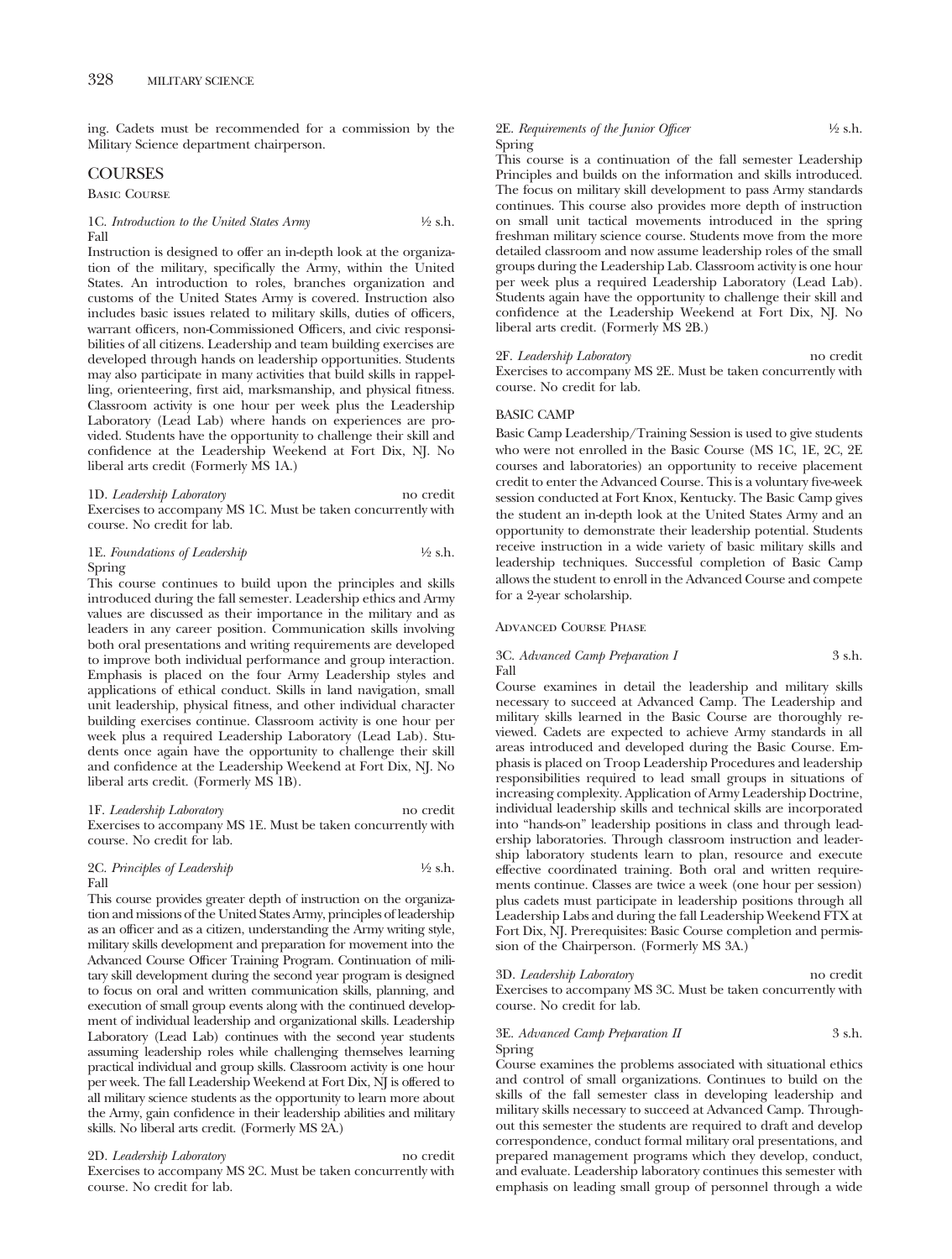variety of challenging situations, using general leadership abilities and specific military skills. Classes are twice a week (one hour per session) plus cadets must participate in leadership positions throughout all Leadership Labs and during the spring Leadership Weekend FTX at Fort Dix, NJ. Prerequisites: Basic Course completion and MS 3C. (Formerly MS 3B.)

3F. *Leadership Laboratory* no credit

Exercises to accompany MS 3E. Must be taken concurrently with course. No credit for lab.

#### ADVANCED CAMP

Advanced camp training gives the student an understanding of the practical aspects of Army life and supplements the theoretical work given during the school year. This is a five-week, fully paid session conducted at Fort Lewis, Washington. Successful completion of the Advanced Camp is a commissioning prerequisite. Subjects covered include practical exercises in the following:

leadership weapons qualification land navigation infantry tactics and techniques drill, parades and ceremonies physical training

Training is intensive in character, and methods are the same as followed in training units under field conditions. Emphasis on the development of leadership and individual confidence as will be required of a commissioned officer regardless of branch.

#### 4C. *Organizational Command* 3 s.h. Fall

Course examines roles and responsibilities of command and staff at the organizational level. Troop leading procedures continue to be emphasized. Fundamentals of training, supply, and personnel management are presented and practiced during the planning and conduct of Leadership Laboratories. Throughout this semester students plan, organize, and coordinate actual training and social events. The students are additionally required to apply military style written and oral presentations while planning and coordinating the training and social events. Students are mentored by Army officers and NCOs and incorporate Army values into leadership experiences. Classes are twice a week (one hour per session) plus cadets must participate in leadership positions throughout all Leadership Labs and during the Leadership Weekend FTX at Fort Dix, NJ. Prerequisites: Basic Course completion and MS III year. (Formerly MS 4A.)

4D. *Leadership Laboratory* no credit Exercises to accompany MS 4C. Must be taken concurrently with course. No credit for lab.

4E. *Organizational Effectiveness* 3 s.h. Spring

Course continues with the practice of command and staff through the planning, organization, and execution of training and social events at the organizational level. Ethical standards are discussed as the guide for effective leadership. Fundamentals of training, supply, and personnel management continue to be learned and practiced during the planning and conduct of Leadership Laboratories. Military style writing and presentation requirements continue. Mentoring by Army officers and NCOs on the application of Army values into leadership experiences continue. Classes are twice a week (one hour per session) plus cadets must participate in leadership positions throughout all Leadership Labs and during the Leadership Weekend FTX at Fort Dix, NJ. Prerequisites: Basic Course completion, MS III year, and MS 4C. (Formerly MS 4B.)

4F. *Leadership Laboratory* no credit Exercises to accompany MS 4E. Must be taken concurrently with course. No credit for lab.

# Minors

SEE PAGE 84; also individual departments.

# Modern Greek (MGRK)

Administered by the Department of Comparative Literature and Languages. Professor Donahue, *Chairperson*

Major and minor requirements in Greek, see page 175.

Greek Literature in Translation courses, see page 306.

1 & 2. *Modern Greek* 3 s.h. each See course description, page 453.

# Music (MUS)

Associate Professor Cinnamon, *Chairperson*

Professors Boonshaft, Hettrick, Lalama; Assistant Professors Anson-Cartwright, Carter, Muro, Robinson; Instructors Fryling, Myers.

Acceptance by the Music Department requires an audition in the candidate's principal area of performance, and completion of placement tests in music theory and ear training prior to enrollment.

**B.A. SPECIALIZATION IN MUSIC:** 40 to 44 semester hours of music courses as follows: MUS 48, 61 & 62 or 61A & 62A, 63-64, 69 or 69A, 70A, 71-72, 143, 144.

- 2 semester hours, as advised, from the following: MUS 21, 22, 23, 24, 25;
- 2 semester hours, as advised, chosen from MUS 20 or in a 100-level music course;
- 6 semester hours of Private Instruction (P); MUS 35 & 35A, if required;

The humanities requirement may *not* be fulfilled by additional music courses.

See complete B.A. requirements, page 84.

**B.S. SPECIALIZATION IN MUSIC:** candidates for graduation must fulfill the following requirements:

- 1. The successful completion of at least 128 semester hours and a cumulative grade-point average of 2.0 in work completed at Hofstra.
- 2. At least 65 hours must be completed in liberal arts courses with no fewer than 40 outside the Department of Music.
- 3. There are two requirements that must ordinarily be completed in residence at Hofstra: 15 semester hours in the major field of specialization and the last 30 semester hours. The 15 semester hours need not be included within the last 30 hours.
- 4. The following general requirements:

|                                                | Sem. Hrs. |
|------------------------------------------------|-----------|
| $ENGL 1-2*$                                    |           |
| Humanities electives (excluding music)         |           |
| 3 semester hours must be in a core             |           |
| appreciation and analysis course. (For listing |           |
| of core courses, see page 86.)                 |           |
| Social science electives                       |           |
| all music majors must take 3 semester hours in |           |

<sup>\*</sup>See University Degree Requirements, page 69.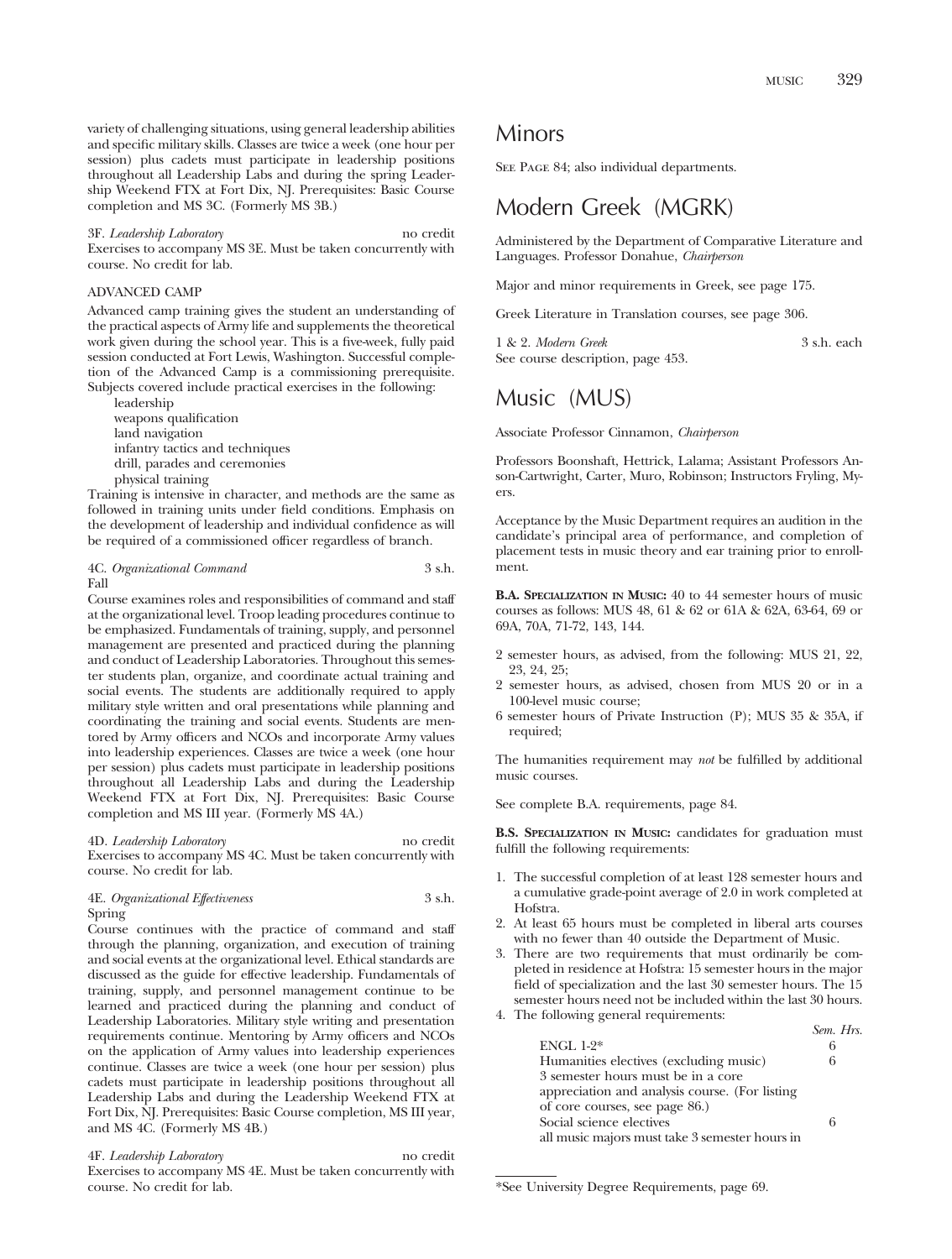behavioral sciences and 3 semester hours in history and philosophy core courses, *except* that 1) music education majors take PSY 1 plus 3 semester hours in a history and philosophy core course and 2) music merchandising majors must take ECO 1, 2 as their social science requirement. Natural science core course 3<br>Mathematics/computer science core course 3

Mathematics/computer science core course Foreign language (fulfillment of B.A. language requirement, see page 84.)

- 5. The fulfillment of the following major requirements: 62-78 hours of music courses as follows: all music requirements for B.A. Specialization in Music including MUS 20, plus 154, and 145 or 169. The completion of the courses in *one* of the following concentrations:
	- A. PERFORMANCE

14 hours of music performance (advanced private instruction) with senior recital; at least 6, but not more than 12, hours of music elective courses, as advised. Piano performance students must take MUS 142 and 171.

B. Theory/Composition

MUS 107, 108, 157, 165 or 166, 169; six hours of advanced private instruction; six hours of advanced theory courses as advised; 6-8 hours of music elective courses.

C. History/Literature

18 additional hours in music history/literature courses as advised; independent study in music bibliography; MUS 193.

D. Music Merchandising

2 semesters of basic skills (MUS 31-38A), under advisement. (MUS 30 to be taken once with basic skills, no credit given.) MUS 154, 190, 191; 145 or 169 may be substituted for by 3 hours of music electives, under advisement. Business courses: ACCT 101, QM 1, MKT 101, 124, 131 or 141, MGT 101, FIN 101. The social science requirement is ECO 1, 2.

E. Jazz and Commercial Music MUS 105A, 105B, 107, 122, 157, 159, 160A, 160B; 6 semester hours of *Advanced Private Instruction* (101C-122C).

B.S. in Education—Specialization in Music Education, see page 399.

**A MINOR IN MUSIC** consists of the successful completion of 18 semester hours in music, with at least six hours in residence, under advisement by the chairperson of the Music Department. Students may select any music course *except* MUS 1, 3, 100, 153, 154, 165, 166, 169, 172.

**NOTES**

- 1. Students who intend to enroll in MUS 61 or 61A and/or 69 or 69A or 70A must take a departmental entrance examination in rudiments, elements of theory and aural perception before registering. A remedial course may be recommended.
- 2. Students are assigned to MUS 61A in place of 61 and/or MUS 69A in place of 69 by departmental advisement based on the entrance examination in aural perception. Credit will not be granted for both 61 and 61A, 62 and 62A or MUS 69 and 69A.
- 3. Students without previous keyboard experience should enroll in MUS 35 and 35A during the freshman year.
- 4. *Ensemble* (MUS 20), *University Band* (MUS 21), *University Symphony Orchestra* (MUS 22), *University Mixed Chorus* (MUS 23) and *University Wind Ensemble* (MUS 24) are organized for participation by the general student body, for credit or as cocurricular activities, as well as by music majors. Open to all qualified students by audition; students desiring credit must register in advance. (Credit of 1⁄2 s.h. per semester is on a

Pass/D-/D/Fail basis only.) *No more than 6 semester hours may be applied to any degree*.

- 5. All music majors must take *Ensemble* (MUS 20), under faculty advisement, for six semesters for a total of 3 s.h. All music majors must also participate every semester, under advisement, in their principal performing area, *University Band* (MUS 21), *University Symphony Orchestra* (MUS 22), *University Mixed Chorus* (MUS 23), *Hofstra Chorale* (MUS 25), or *University Wind Ensemble* (MUS 24) with six semesters taken for credit for a total of 3 s.h. Candidates for the B.S. in Education (Music Education) degree who are band or orchestra instrumentalists are also required to participate for four semesters (either with or without credit) in one or more of the following choral organizations: *University Mixed Chorus* (MUS 23), *Hofstra Chorale* (MUS 25), *Chamber Singers,* or the *Collegium Musicum* chorus.
- 6. All music majors must consult with the Music Department regarding Private Instruction (P) and must enroll in the course of their major performance area during the freshman and sophomore years. A special fee (see page 27) in addition to the semester-hour tuition will be charged for P and is nonrefundable.
- 7. No more than 6 semester hours in P may be applied to the B.A. or B.S. in Education degree.
- 8. Music courses numbered 30 through 39A, 101C-122C, 101D-120D, 122D, 107, 108, 160A, 160B, 172, 190 and 191 may not be applied toward liberal arts credit. Students will be enrolled in the appropriate courses only after consultation with an adviser.

Nonmajor—the following courses are suited for the nonmajor:

Music appreciation and literature: MUS 1, 3, 48, 105A, 122, 123, 127, 128, 129, 130, 134, 135, 136, 140, 142, 145, 146, 157, 158.

Performance: MUS 20, 21, 22, 23 (see Note 4).

Basic Skills: MUS 31 through 38A, 173, 174 (these courses are designed for students without background or experience in the specific performance area; see Note 8).

PI KAPPA LAMBDA: a national music honor society, see page 74.

# COURSES

In addition to semester notations next to each course, a selection of courses is offered during January and Summer sessions. Consult the *January* and *Summer Sessions* bulletins for these schedules.

1. *Introduction to Music* # (for nonmajors) 3 s.h. Fall, Spring

The elements of music. Emphasis on basic theory, chord structure, melody line, form and stylistic devices. Attendance at concerts and recitals may be required.

3. *Music Appreciation* # (for nonmajors) 3 s.h. Fall, Spring

A fundamental approach to the development of music listening skills through a study of representative Western musical masterpieces and of the principal genres, forms and styles of world music. Independent listening and attendance at concerts required.

20. *Ensemble* # 1⁄2 s.h. Fall, Spring

Special projects in music designed to give qualified students an opportunity to study performance techniques and to increase

<sup>#</sup>Core course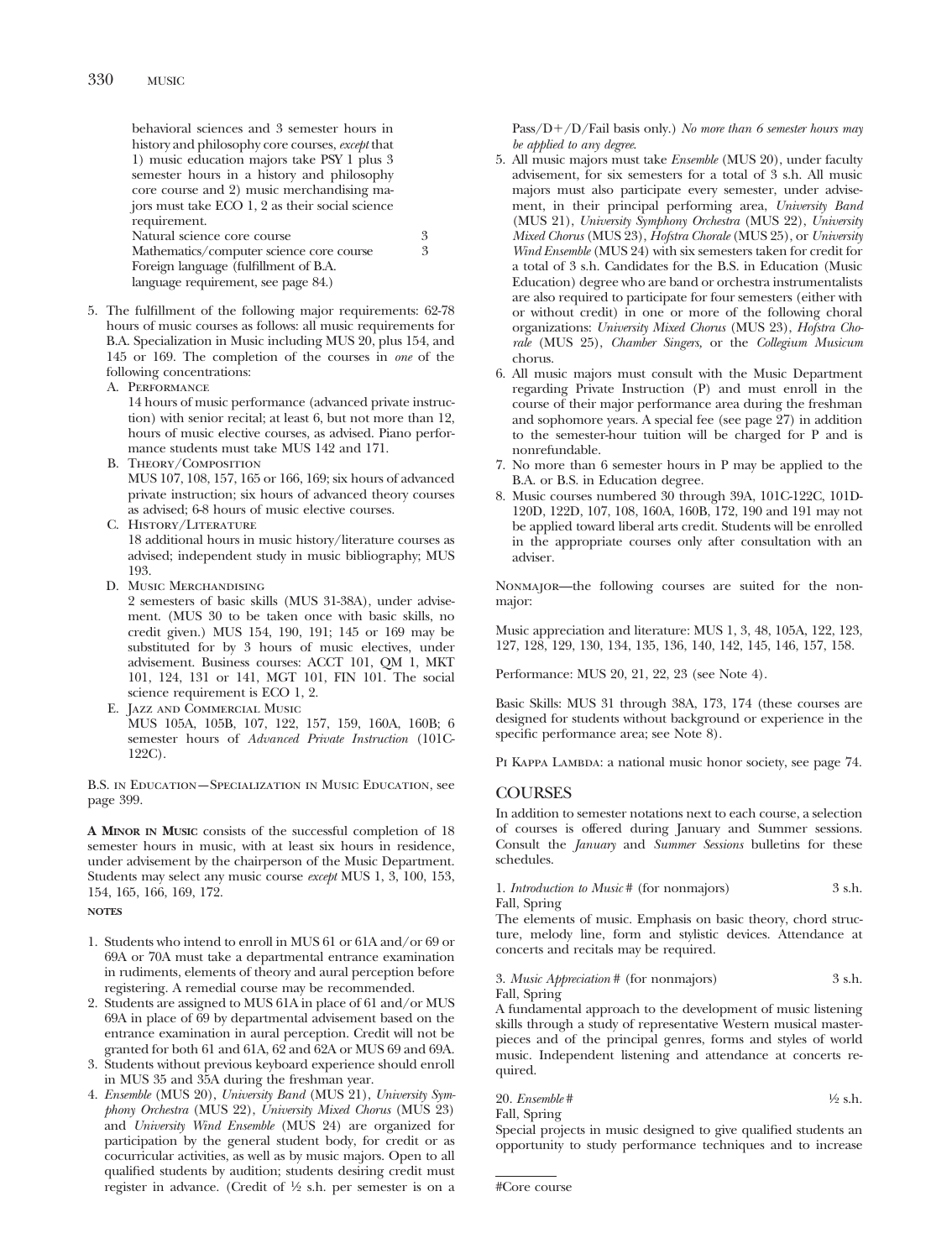knowledge in the chamber literature of their instrument. Includes Collegium Musicum, Opera Theatre, Jazz Ensemble and Chamber Singers. Credit on Pass/D-/D/Fail basis only. See Note 4 and Musical Organizations, page 330.

21. *University Band* # 1⁄2 s.h. Fall, Spring

Band plays at concerts, commencements and special events. Through practice and performance of band literature, students broaden their musical experience and raise the level of proficiency. Audition required. Credit on Pass/D+/D/Fail basis only. See Notes 4, 5.

22. *University Symphony Orchestra* # 1⁄2 s.h. Fall, Spring

Orchestra plays a range of literature, both classic and contemporary, and performs at concerts, assemblies and special affairs. Open to students, faculty and staff of the University, and to members of the community. Audition required. Prerequisite: permission of instructor. Credit on Pass/D+/D/Fail basis only. See Notes 4, 5.

23. *University Mixed Chorus* # 1⁄2 s.h. Fall, Spring

Chorus sings at assemblies, concerts, commencements and similar campus activities. Designed to provide significant musical experience for all participants. Credit on Pass/D+/D/Fail basis only. See Notes 4, 5.

24. *University Wind Ensemble* # 1⁄2 s.h. Fall, Spring

A traditional wind ensemble of 35-38 players representing the finest woodwind, brass, and percussion performers at the University. The Ensemble consists of one or two performers on a part, playing music from various periods designed to be performed by a wind ensemble. The Ensemble offers performances on and off campus. Audition required. Prerequisite: permission of instructor. Credit on Pass/D+/D/Fail basis only.

| 25. University Chorale            | $\frac{1}{2}$ s.h. |
|-----------------------------------|--------------------|
| See course description, page 453. |                    |

*For courses numbered* 30 *through* 39A*, see Note 8*.

$$
30. \; Conducting \; Ensemble \qquad \qquad 1 \; \text{s.h.}
$$
   
Fall

The practical application of conducting skills and rehearsal procedures for students enrolled in MUS 107, *Orchestral Conducting*. The ensemble is to consist of students who are registered for one of the following courses: 31, 32, 33, 34. Must be taken concurrently with 107 for the first time, but 30 may be required for more than one semester. No liberal arts credit.

**NOTE**: students enrolled in 31, 32, 33, 34 must participate in the required laboratory session, MUS 30.

**NOTE**: students without previous keyboard experience should enroll in 35 & 35A during the freshman year.

| 31. String Class                     | 1 s.h.      |
|--------------------------------------|-------------|
| Fall, Spring                         |             |
| No liberal arts credit.              |             |
| Prerequisite: ability to read music. |             |
| 32. Percussion Class                 | 1 s.h.      |
| Fall, Spring                         |             |
| No liberal arts credit.              |             |
| Prerequisite: ability to read music. |             |
| 33. Woodwind Class                   | $1 \,$ s.h. |
| Fall, Spring                         |             |
| No liberal arts credit.              |             |

Prerequisite: ability to read music.

| 34. Brass Class<br>Fall, Spring<br>No liberal arts credit.                                                      | 1 s.h.      |
|-----------------------------------------------------------------------------------------------------------------|-------------|
| Prerequisite: ability to read music. <sup>2</sup>                                                               |             |
| 35 & 35A. Piano Class<br>Fall, Spring<br>No liberal arts credit.<br>Prerequisite: ability to read music.        | 1 s.h. each |
| 35B. Intermediate Piano Class<br>See course description, page 453.                                              | 1 s.h.      |
| 35C. Advanced Piano Class<br>See course description, page 453.                                                  | 1 s.h.      |
| 36 & 36A. <i>Voice Class</i><br>Fall, Spring<br>No liberal arts credit.<br>Prerequisite: ability to read music. | 1 s.h. each |
| 37A. Recorder Class<br>Spring<br>No liberal arts credit.<br>Prerequisite: ability to read music.                | 1 s.h.      |
| 38A. Guitar Class<br>Fall, Spring<br>No liberal arts credit.<br>Prerequisite: ability to read music.            | 1 s.h.      |

| 39A. Singing for the Theater | 2 s.h. |
|------------------------------|--------|
| Once a vear                  |        |

Development of the voice as a musical instrument for use in the theater. Open to music or drama students. Prerequisite: permission of instructor. No liberal arts credit.

48. *Musical Styles and Structures* 3 s.h. Fall, Spring

A survey of the elements of music, the main formal structures and the principal musical genres found in the various style periods of Western music.

| 61 & 62. Elementary Eartraining | 2 s.h. each |
|---------------------------------|-------------|
| Once a vear                     |             |

Melodic and harmonic dictation, sightsinging and rhythmic training. See Notes 1, 2.

61A & 62A. *Elementary Eartraining* 3 s.h. each Once a year

Melodic and harmonic dictation, sightsinging and rhythmic training. See Notes 1, 2.

63-64. *Advanced Eartraining* 2 s.h. each Once a year

Sightsinging, dictation, rhythm and aural harmony paralleling the work in *Harmony*. Students should register for 63 and 71 in the same semester and 64 and 72 in the following semester. Prerequisite: MUS 62 or 62A.

| 68. Introduction to Jazz                                           | 3 s.h. |
|--------------------------------------------------------------------|--------|
| Spring                                                             |        |
| A fundamental analysis of the iazz style with a strong emphasis on |        |

A fundamental analysis of the jazz style with a strong emp its recorded performance practice and basic theoretical foundations.

69. *Music Fundamentals and Species Counterpoint* 2 s.h. Fall

The first required course for all music majors that should be taken concurrently with 61 or 61A. It is organized in two parts: 1)

#Core course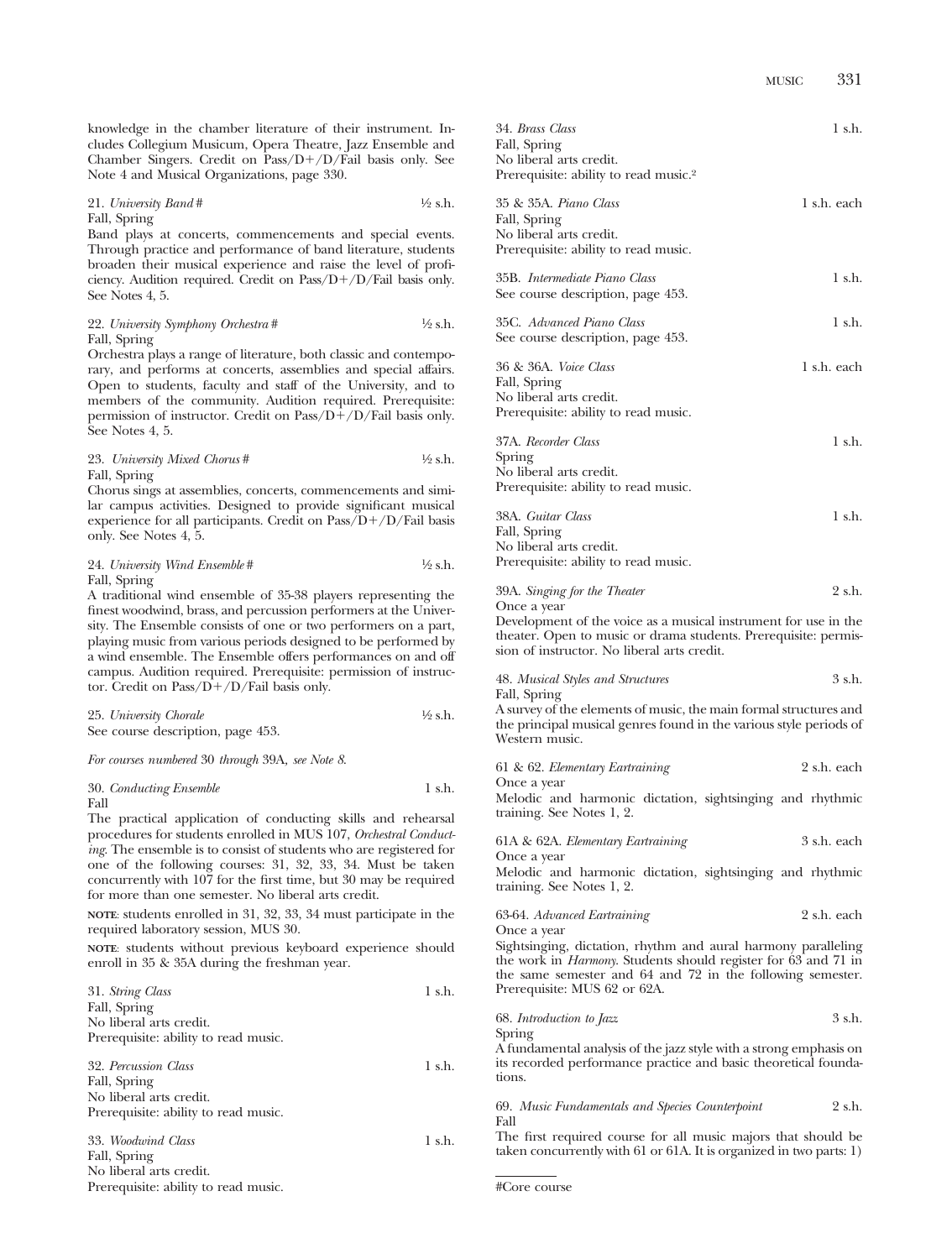an intensive and comprehensive survey of the fundamentals of music theory and notation; 2) training in the writing and analysis of two-part species counterpoint in the manner of Fux. Emphasis on the development of a general understanding of fundamental principles of music theory and notation, and on the principles of voice leading and melodic structure that are most useful in the study of tonal harmony. Enrollment limited to music majors or prospective music majors. May not be taken on a Pass/D+/D/ Fail basis.

69A. *Music and Species Counterpoint* 3 s.h. See course description, page 453.

#### 70A. *Introduction to Harmony and Analysis* 3 s.h. Spring

Eighteenth- and 19th-century harmony from written and analytical perspectives, beginning with a review of rudiments and continuing through the study of fundamentals of diatonic harmony. Includes one hour per week of keyboard harmony that concentrates on drill at the keyboard designed to obtain a working performance familiarity with the materials presented in written and analytical phases of the course. Should be taken concurrently with 62 or 62A. See Note 1.

| 71-72. Harmony | 4 s.h. each |
|----------------|-------------|
|----------------|-------------|

Once a year Eighteenth- and 19th-century harmony through 7th chords, extended dominants, chromaticism and modulation. Students should register for 63 and 71 in the same semester and 64 and 72 in the following semester. Prerequisite: MUS 70A. Credit given for these courses or 71A-72A and 73-74.

| 71A-72A. Harmony | 3 s.h. each |
|------------------|-------------|
|------------------|-------------|

Once a year

Eighteenth- and 19th-century harmony through 7th chords, extended dominants, chromaticism and modulation. Students should register for 63 and 71A in the same semester and 64 and 72A in the following semester. Prerequisites: MUS 70A, 73 and 74, or approval of department chairperson. Credit given for these courses or 71-72.

#### 73-74. *Keyboard Harmony* 2 s.h. each Periodically

Training in basic musicianship through use of the keyboard, paralleling the work of *Harmony* and *Advanced Eartraining*. Prerequisite: MUS 35A. Credit given for these courses or 71-72.

# 100. *Honors Essay* 3 s.h.

Fall, Spring

The research for and the completion of a substantial essay in the field of music. Open only to senior music majors who are eligible for and desire to graduate with departmental honors and who secure, before registration, written permission of the instructor who will supervise the essay.

#### 105A. *Jazz Improvisation I* 3 s.h. Periodically

An introduction to the techniques of jazz improvising through a study of chords, scales and various jazz styles. Performance is required. Prerequisite: MUS 72 or permission of instructor.

## 105B. *Jazz Improvisation II* 3 s.h. Spring

Advanced techniques in jazz improvisation through the study of scales, chords and various jazz styles including current practices. Performance is required. Prerequisite: MUS 105A or permission of instructor.

| 107. Orchestral Conducting | 2 s.h. |
|----------------------------|--------|
| Fall                       |        |

Prerequisite: MUS 72. Education students should enroll in 30 concurrently with 107. See Note 8. No liberal arts credit.

| 108. Choral Conducting                                        | 2 s.h. |
|---------------------------------------------------------------|--------|
| Spring                                                        |        |
| Prerequisite: MUS 72. Education students should enroll in 172 |        |
| concurrently with 108. See Note 8. No liberal arts credit.    |        |

122. *History of Jazz* 3 s.h. Once a year

Jazz and its social influences from the New Orleans period to the present; emphasis on the relation between jazz and other types of music.

| 123. Music for the Theater | 3 s.h. |
|----------------------------|--------|
| Periodically               |        |

Techniques and styles of music composed for the theater including Broadway musicals, American opera, ballet and other media.

| 127. Beethoven | 3 s.h. |
|----------------|--------|
| Periodically   |        |

Beethoven as man and musician.

| 128. Wagner  | 3 s.h. |
|--------------|--------|
| Periodically |        |

Wagner as man and musician; his background and influence on music in the late 19th and early 20th centuries.

129. *Opera* 3 s.h.

Every other year

An historical survey of opera with particular emphasis on works in the standard repertory. Attendance at performances may be required.

130. *Symphonic Literature #* 3 s.h.

Once a year

The chronological development of the symphony orchestra and its literature from the classical to contemporary period. Attendance at concerts is required. Recommend taking MUS 1 or 3 prior to this course.

134. *American Music* 3 s.h.

Every other year

America's contribution from the colonial period to the present: Negro spirituals, work songs, jazz and mountain ballad; music of Gershwin, Ives, Copland, Gould, Rodgers, etc.

135. *Introduction to Electronic Music* # 3 s.h. Spring

Impact of electrical and electronic technology on the aesthetic, cultural and creative aspects of serious music in the twentieth century from the Teleharmonium of 1897 to today's synthesizers, computers and digital recordings.

136. *Folk Music* 3 s.h. Periodically

Folk music of many nations; its contribution to the life of the people and to other types of music.

140. *History of Musical Instruments* 3 s.h. Periodically

Survey of the development of musical instruments as objects of visual beauty, as practical tools for the performance of music and as creators of musical styles.

142. *Piano Literature* 2 s.h. Fall

Introduction to the major works in the piano repertoire from the Baroque period through classical, romantic and contemporary pieces. Prerequisite: MUS 72 or permission of instructor.

| 143, 144. History of Music | 3 s.h. each |
|----------------------------|-------------|
|----------------------------|-------------|

143: Fall; 144: Spring

An intensive chronological study of musical developments in western civilization up to the 20th century. Prerequisite: MUS 48 or permission of instructor.

```
#Core course
```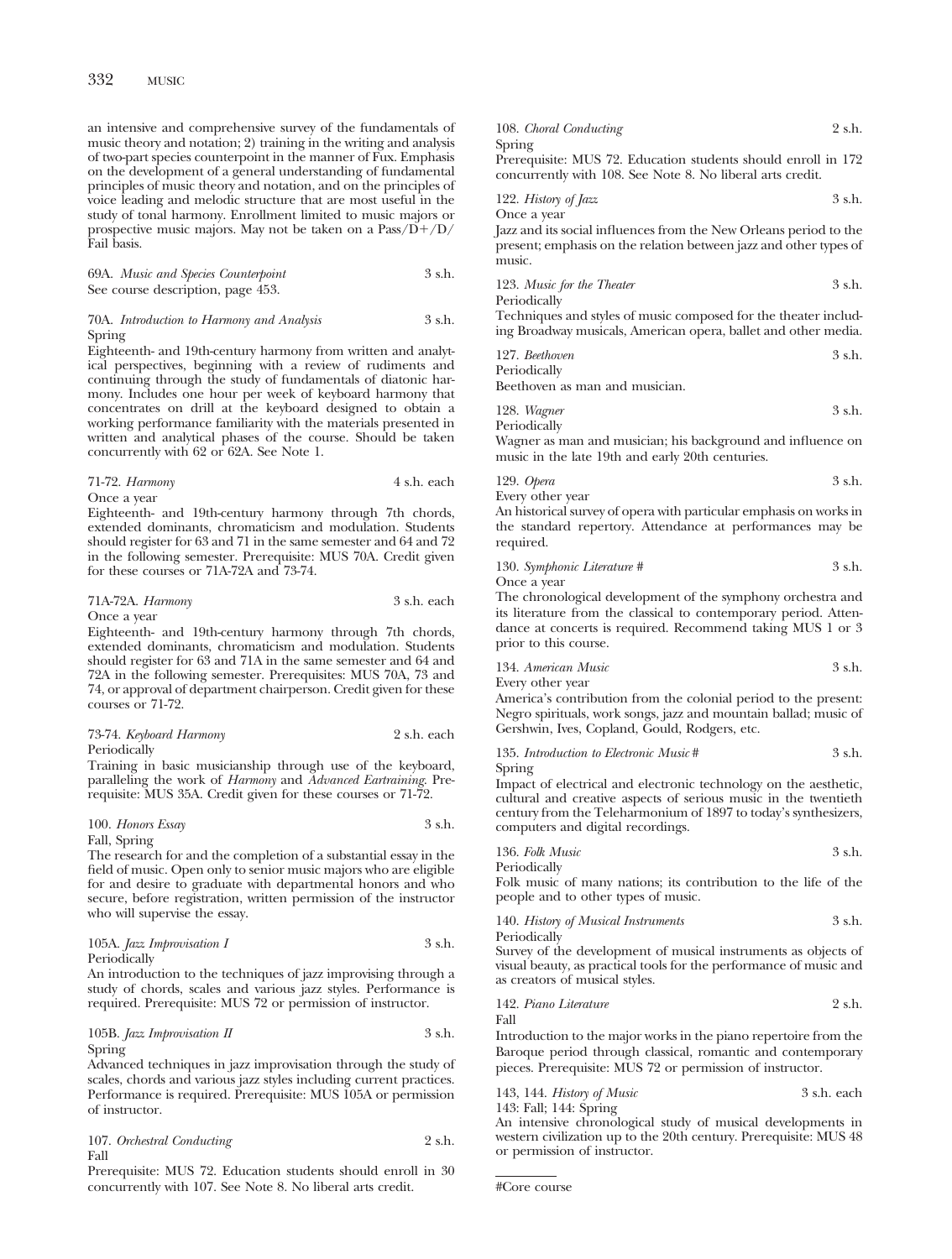145. *History of Music: The 20th-Century* 3 s.h. Once a year

Principal developments from impressionism and expressionism to totally organized music, electronic music, music of chance, multicultural influences and other techniques of the 20th century. Credit given for this course or MUS 133, but not both. (Formerly MUS 133, *20th-Century Music*.)

146. *Early Music for Modern Musicians* 3 s.h. Periodically

A study of the mensural and tablature notation of music of the Middle Ages, Renaissance and early Baroque along with performance practices and modern editorial procedures.

147. *Choral Music and the Vocal Ensemble* 3 s.h. Periodically

Vocal music from Renaissance to present day, with emphasis on significant works for chorus and chamber ensembles.

151, 152. *Special Studies in Music* 1-3 s.h. each 151: Fall; 152: Spring

Designed to treat special subjects or projects in the areas of music theory, literature or performance. Permission of department chairperson required.

153. *18th-Century Counterpoint* 3 s.h. Fall

Contrapuntal practices as found in the instrumental polyphony of the late Baroque period. Prerequisite: MUS 72.

154. *Form Analysis* 3 s.h. Fall

Inner structure and content. Analysis of melody and of all major forms through study of scores for various media. Prerequisite: MUS 72 or permission of instructor.

157. *Fundamentals of Electronic Music Techniques* 3 s.h. Fall

The techniques of analog sound synthesis, digital/analog hybrid synthesis, FM synthesis, Musical Instrument Digital Interfacing (MIDI) and multi-track recording are explored through creative exercises. Prerequisites: MUS 64, 72 or permission of instructor.

#### 158. *Advanced Electronic Music Techniques* 3 s.h. Spring

Computer-aided composition and orchestration, algorithmic composition, FM synthesis programming, digital sampling, MIDI sequencing and printing techniques are explored through performance and original creative work. Prerequisite: MUS 157 or permission of instructor.

159. *Song Writing* 3 s.h. Spring

The techniques of song writing. Analyzing music and lyrics of current and standard popular songs and composing original material in various styles. Prerequisite: MUS 72 or permission of instructor.

160A. *Elementary Jazz and Contemporary Scoring* 3 s.h. Fall

Arranging and scoring for the basic rhythm section, small groups and sections. Counterpoint as applied to the jazz idiom. Prerequisite: MUS 72 or permission of instructor.

160B. *Advanced Jazz and Contemporary Scoring* 3 s.h. See course description, page 453.

165. *Scoring for Band* 3 s.h. Spring

Principles of arranging for wind ensembles including the symphonic band. Prerequisite: MUS 153.

| 166. Orchestration | 3 s.h. |
|--------------------|--------|
| Spring             |        |

Analysis and application of techniques used in scoring for chamber ensembles and orchestra. Prerequisite: MUS 153.

169. *Contemporary Musical Practice* 3 s.h. Spring

Analysis and application of 20th-century techniques of melody, harmony, counterpoint and orchestration to new formal concepts. Prerequisite: MUS 154.

171. *The Art of Piano Teaching* 2 s.h. Spring

The methods of teaching beginning and intermediate piano. A presentation of skills and techniques is combined with a thorough examination and analysis of educational keyboard literature. Prerequisite: permission of instructor.

#### 172. *Choral and Instrumental Methods* 3 s.h. Spring

Choral and instrumental techniques, organization and administration of public school choral and instrumental organizations. Education students should enroll in 172 concurrently with 108. See Note 8. No liberal arts credit.

| 172A. Choral and General Music Methods in |        |
|-------------------------------------------|--------|
| the Secondary School                      | 2 s.h. |
|                                           |        |

See course description, page 453.

#### 173. *Basic Theory and Practice of Audio Recording* 3 s.h. Fall

Fundamental course in sound recording processes including principles and techniques in utilization of audiotape record sound mixing, microphone use; manual and electronic editing; tape duplication and transcription. No liberal arts credit.

#### 174. *Advanced Theory and Practice of Audio Recording* 3 s.h. Spring

Advanced course in sound recording processes including basic recording techniques, single flow, mike replacement, and acoustic practices. Live recording sessions are required. No liberal arts credit.

| 175. Vocal Pedagogy               | 2 s.h. |
|-----------------------------------|--------|
| See course description, page 453. |        |

190. *The Music Industry* 3 s.h.

Once a year

A seminar course introducing concepts of publishing, musical instrument retailing and wholesaling, music markets, music management and the commercial music industry. Music merchandising majors should be in their senior year. Prerequisite: GBUS 1. No liberal arts credit.

#### 191. *Music Merchandising Field Study* 3 s.h. Spring

Directed observation of active participation in an internship position within a selected area of the music industry. The student reports at least one day (eight hours) per week to the place of business. Evaluation and direction are given by both the employer and instructor. Prerequisites: MUS 190 and approval of the Coordinator of Music Merchandising. Pass/D+/D/Fail grade only. No liberal arts credit.

193. *Seminar: Music History/Literature* 3 s.h. Periodically

Special projects in various areas of music history and literature. Writing will be stressed. Prerequisites: MUS 143, 144 and a course (or study) in music bibliography, or permission of instructor.

#### 201. *Introduction to Graduate Study in Music* 3 s.h. Fall

Projects in the bibliography of music, stressing research methods and writing skills.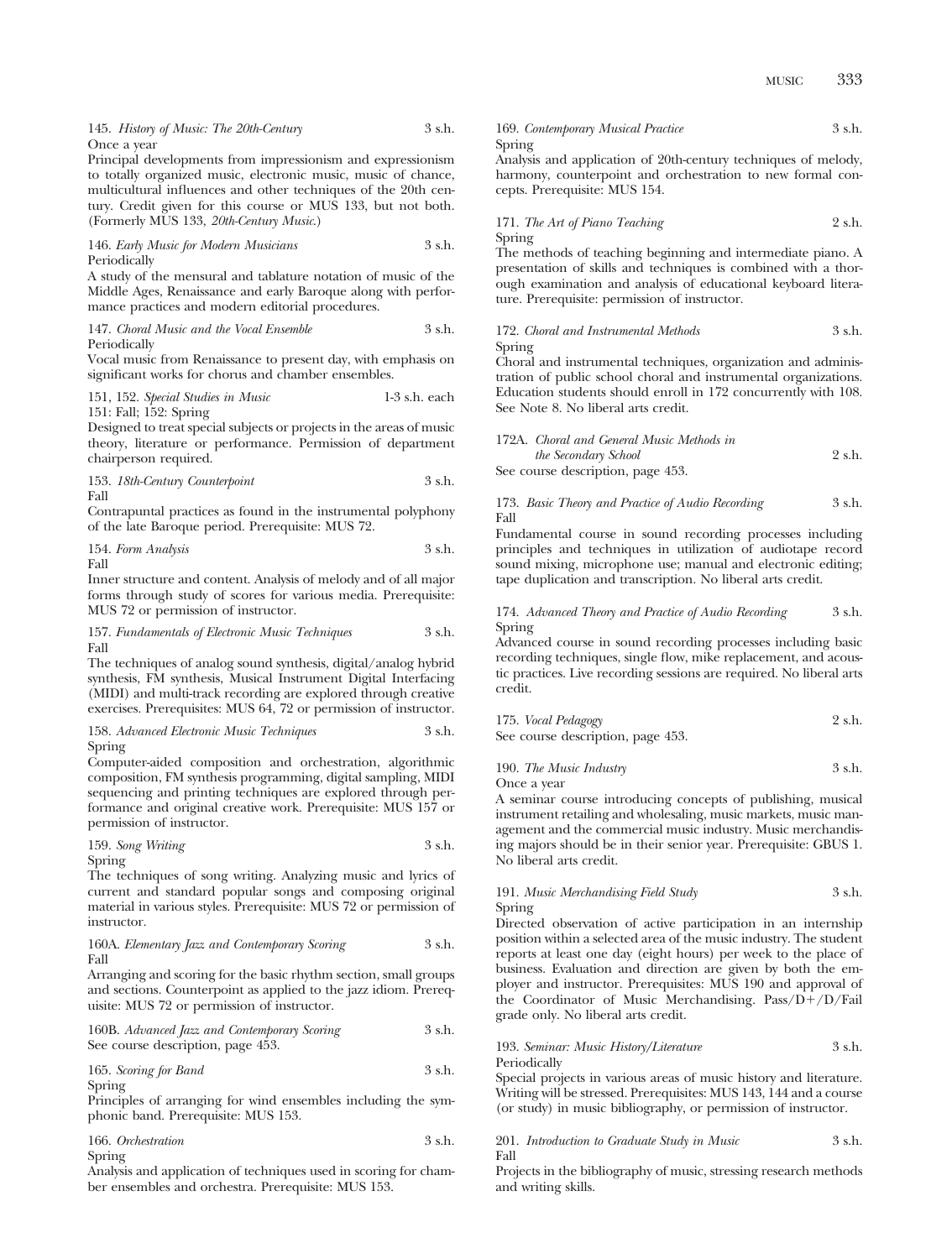220. *Words and Music* 3 s.h. Periodically

The interaction between words and music. An historical study of musical texts from primitive examples through Gregorian Chant, troubadors, opera, lieder and popular song.

221. *University Band* 1 s.h. Fall, Spring

Performs at concerts, commencements and special events. Term paper required. Prerequisite: permission of instructor.

222. *University Symphony Orchestra* 1 s.h. Fall, Spring

Performs at concerts, assemblies and special events. Term paper required. Prerequisite: permission of instructor.

223. *University Chorus* 1 s.h. Fall, Spring

Performs at concerts, assemblies, commencements and similar campus activities. Term paper required. Prerequisite: permission of instructor.

232. *Advanced Analysis and Composition* 3 s.h. Fall, Spring

Analysis of major forms through study of scores for orchestra and chamber ensembles. Composition in small forms. Prerequisite: MUS 154 or equivalent.

| 242. Advanced Orchestration | 3 s.h. |
|-----------------------------|--------|
| Fall, Spring                |        |

Analysis and application of techniques used in scoring for orchestra, band and chamber ensembles. Prerequisites: MUS 165, 166, or equivalent.

251, 252. *Advanced Special Studies* 1-3 s.h. each In-depth investigations and reports on advanced musical topics in such areas as music theory, history, literature, performance or education adapted to the program of the student. Permission of department chairperson required. May not be taken on a Pass/ Fail basis.

# 262. *Instrumental Conducting: Techniques and Methodology* 3 s.h.

Summer

Offers an opportunity for those trained in any conducting method to explore basic and advanced conducting techniques through group and individual training and technical exercises using the "Proactive Conducting Method." This method, developed by Dr. Peter Boonshaft, is designed to provide greater control while achieving extremely musical results. Credit given for this course or MUS 273D, not both. (Formerly MUS 273D)

#### 263. *Wind Literature and Rehearsal Techniques* 3 s.h. Every other summer

Details the study of wind composers and their works of various levels and styles, and how to study and research information about a work. Other topics include rehearsal techniques, score study, the teaching of ensemble performance skills, repertoire lists, and the critical evaluation of ensemble performance. Credit given for this course or MUS 273F, not both. (Formerly MUS 273F)

#### 264. *Advanced Instrumental Conducting and Rehearsal Techniques* 3 s.h.

Every other summer

Offers an opportunity to explore, through class study and the use of a laboratory wind ensemble, advanced conducting techniques, gestures, nuances, score study and rehearsal techniques toward the goal of emulating sound in motion. Each day, all participants conduct a college-level wind band, which serves as the laboratory ensemble for the course. Credit given for this course or MUS 273E, not both. (Formerly MUS 273E)

### 270A, 270B, 270C. *Orff-Schulwerk Certification*

*Program, Level I, II, III* 3 s.h. each An in-depth study of Orff's Schulwerk. A multifaceted approach to developing good musicianship. Courses include study of major classic compositions, compositions for recorder, orchestration techniques, movement and pedagogic sequence for developing music reading, performance and creativity skills. Permission of instructor required.

271, 272, 273, A-Z. *Workshops for Music Educators* Periodically 271, A-Z. 1 s.h. 272, A-Z. 2 s.h. 273, A-Z. 3 s.h. Workshops of interest to current music educators.

274, A-Z. *Special Topics: Contemporary Issues in Music Education–Orff Schulwerk* 1 s.h.

Fall, Spring This course provides opportunities to investigate current issues in music education. Topics to be selected change each semester. Workshops will focus on preparing teachers and future teachers to develop multifaceted learning strategies which will in turn enable their students to acquire musical skills and concepts

#### P 1-22. *Private Instruction* #

Fall, Spring

literature.

Registration for courses listed below is open to all students but requires Music Department permission. These courses are not open to beginners without the approval of the chairperson of the Music Department. See Notes 6, 7.

through song, chant, poetry, instrument playing, movement and

P 1: *Piano,* 1 s.h.

- P 2: *Organ,* 1 s.h.
- P 3: *Voice,* 1 s.h.
- P 4: *Flute & Piccolo,* 1 s.h.
- P 5: *Oboe,* 1 s.h.
- P 6: *Bassoon,* 1 s.h.
- P 7: *Clarinet,* 1 s.h.
- P 8: *Saxophone,* 1 s.h.
- P 9: *Trumpet,* 1 s.h.
- P 10: *French Horn,* 1 s.h.
- P 11: *Trombone,* 1 s.h.
- P 12: *Baritone Horn or Tuba,* 1 s.h.
- P 13: *Violin,* 1 s.h.
- P 14: *Viola,* 1 s.h.
- P 15: *Violoncello,* 1 s.h.
- P 16: *Double Bass,* 1 s.h.
- P 17: *Guitar,* 1 s.h. (Formerly *Classical Guitar.*)
- P 18: *Harp,* 1 s.h.
- P 19: *Percussion,* 1 s.h.

<sup>#</sup>Core course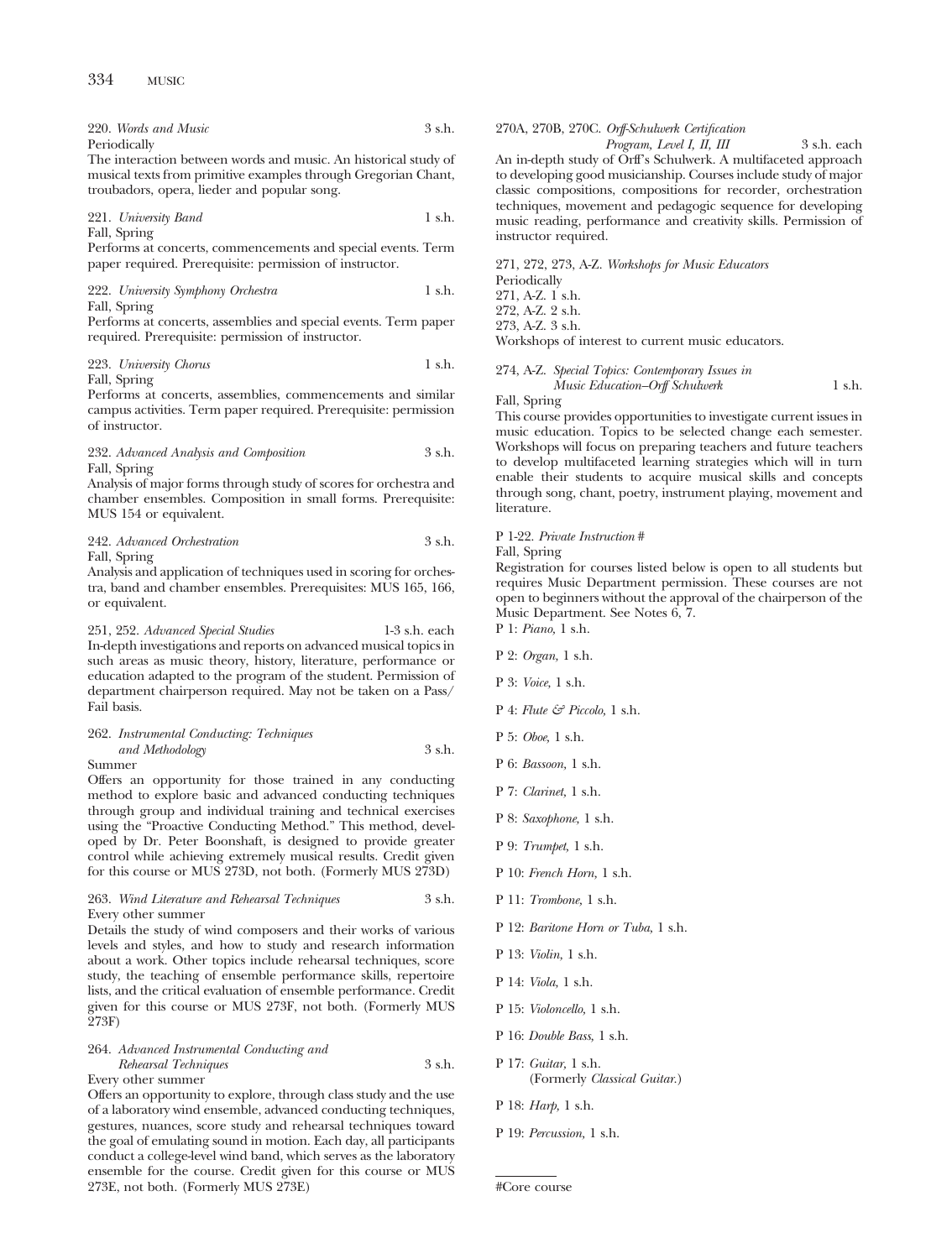P 20: *Composition,* 1 s.h.

P 21: *Theory,* 1 s.h.

P 22: *Harpsichord,* 1 s.h.

*Numbers in the 101C-122C and 101D-120D and 122D courses refer to the same areas of study as in the P sequence listed above.*

101C-122C. *Advanced Private Instruction* 3 s.h. each Fall, Spring

An instructional fee (see page 27), nonrefundable, is required upon registration. Prerequisite: undergraduate students may take these courses after four semesters of Private Instruction if they are candidates for the B.S. in Music and have passed a Hofstra departmental jury examination. No liberal arts credit.

## 101D-120D, 122D. *Advanced Private Instruction and Senior Recital* 4 s.h. each Fall, Spring

A required recital will be evaluated by a jury consisting of the private instructor, the chairperson or a designate and another member of the music faculty. An instructional fee, nonrefundable (see page 27), is required upon registration. Prerequisite: two semesters of Private Instruction in the C sequence. Students must continue with the same numbered course. No liberal arts credit. (Formerly 101D-119D, 122D.)

# Natural Science (NSC)

Administered by the Department of Chemistry. Associate Professor Finzel, *Chairperson*

Professor Cassidy, *Coordinator*

## COURSES

These courses are sometimes offered during January and Summer sessions. Consult the *January* and *Summer Sessions* bulletins for these schedules.

1-2. *The Physical Sciences: from Aristotle to Einstein* 4 s.h. each Periodically

A more intensive version of 11, 12. Credit not given for both these courses and 11 or 12. Credit given for NSC 1-2 or New College NPG 1.

11. *The Physical Sciences* # 3 s.h. Fall, Spring

Ideas in astronomy, physics and chemistry that have changed the world from the Greek era to the space age. Emphasis on the nature of science; historical and humanistic backgrounds; current science-related issues. (2 hours lecture, 2 hours laboratoryrecitation.) For nonscience majors.

| 12. <i>Energy and Atoms</i> # | 3 s.h. |
|-------------------------------|--------|
| $P_1$ 11 $Q_2$ $\cdots$       |        |

Fall, Spring

Examination of the concept of energy, the relationship between matter and energy, and some ideas from contemporary physical theories. Emphasis on the nature of science; historical and humanistic backgrounds; current science-related issues. (2 hours lecture, 2 hours laboratory-recitation.) For nonscience majors. Credit given for this course or New College NPG 1 or QTG 5. (Formerly *The Physical Sciences*.)

| 13, 14. Our Physical Universe             | 3 s.h. each |
|-------------------------------------------|-------------|
| See course description, page 453.         |             |
| 201 & 202. Philosophy and Implications of |             |
| <i>Scientific Inquiry</i>                 | 3 s.h. each |

201: Fall; 202: Spring First semester: selected continuities in the history of science. Second semester: hypothesis, observation and experimentation, the concepts and objects of science; scientific language; laws, theories. Interrelationships of the sciences; the scientific attitude. Prerequisite: permission of director.

203, 204. *Science for Elementary School Teachers* 3 s.h. each Periodically

Recent innovations, scientific background, practical laboratory experiences, field trips. Limited to elementary school teachers.

#### 205. *Science Technology for Precollege Teachers* 3 s.h. Summer

Recent innovations and technological development of laboratory skills and experience with modern research instrumentation; introduction to investigative research projects and scientific software. Limited to in-service secondary school science teachers.

# New College

see page 91

# New Opportunities at Hofstra (NOAH)

### Cynthia Diaz-Wilson, *Assistant Provost and Executive Director* Cecilia Cardenas, Robert Tucker, *Senior Assistant Deans*

New Opportunities at Hofstra (NOAH) is an admission and developmental program designed to identify and admit minority and other nontraditional students whose educational experience and economic status did not provide them with an opportunity to demonstrate or develop scholastic abilities to the level requisite for undergraduate admission and study at Hofstra. The program was initiated in 1964.

When students are admitted to the program, the NOAH staff devises individual plans to help them develop their scholastic abilities to the fullest extent by providing counseling in academic and other areas to promote a smooth transition to the highly competitive academic environment at Hofstra; instructional services and tutoring to help students develop academic skills and general supportive services, not the least of which is to provide sufficient funds so that the students' college experience will not be a financial hardship.

The support services available to NOAH students are extensive and include the assistance of reading specialists; instructors in writing and English, mathematics and social sciences; counselors and tutors in virtually all subject matters.

The completion of special developmental core courses are required before enrolling in relevant or required University courses. Individual programs of required developmental courses are planned by the student's counselor, but may be waived by the Executive Director, depending on the student's status.

## PROBATION

NOAH students will be placed on probation if they have attempted less than 25 semester hours and have a

grade-point average below 1.3; attempted 25-57 semester hours and have a

grade-point average of 1.5;

attempted 58-87 semester hours and have a grade-point average below 1.9;

attempted 88 or more semester hours and have a grade-point average below 2.0.

## DISMISSAL

NOAH students will be dropped from the University if they have attempted less than 25 hours and have a cumulative grade-point average below 1.0;

#Core course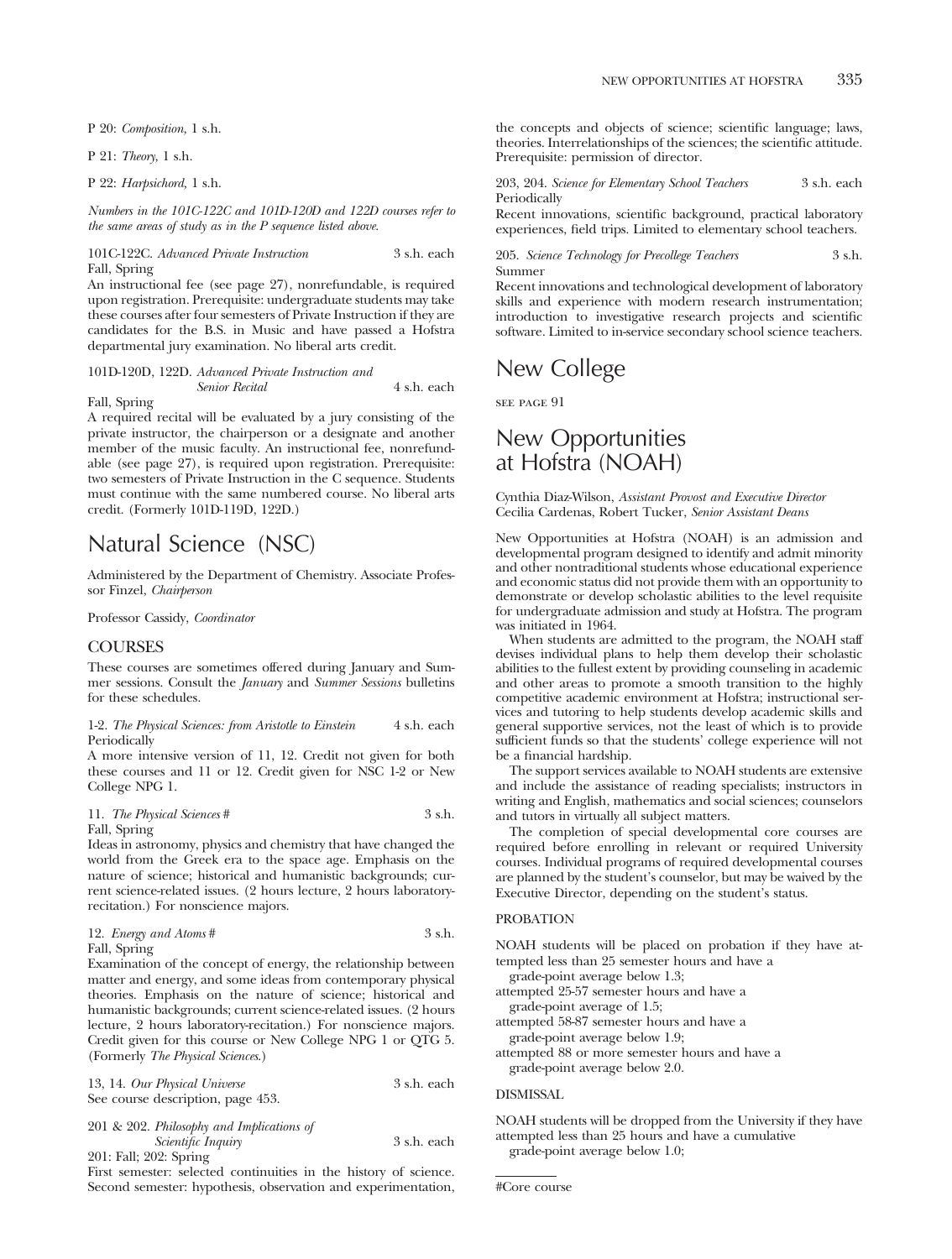attempted 25-57 hours and have a cumulative grade-point average below 1.3;

attempted 58-87 hours and have a cumulative grade-point average below 1.7;

attempted 88 or more hours and have a cumulative grade-point average below 1.9.

## Minimum Performance Requirements Necessary for NOAH Freshmen and Sophomores to Continue at Hofstra University

NOAH freshmen and sophomores are evaluated at the end of every semester. Recommendations for continuance are made by the NOAH faculty and administrative staff to the Executive Director of the NOAH program. Final recommendations are forwarded to the Academic Records Subcommittee of the University Senate Academic Affairs Committee by the Executive Director.

Minimum performance requirements necessary for NOAH freshmen and sophomores to continue at Hofstra University are:

- 1. Grade-point average within the ranges outlined above.
- 2. Satisfactory participation and completion of all required seminars and workshops with a grade of Pass.
- 3. Satisfactory participation and completion of all developmental courses with a grade of C or better (this includes attendance requirements).
- 4. Fulfillment of the terms outlined in the New Opportunities at Hofstra Agreement.
- 5. Satisfactory completion of all NOAH Learning Resource Center contracts.
- 6. Attendance at all NOAH forums unless excused by the Director.

Students failing to meet these minimum performance requirements may, upon the recommendation of the Executive Director and action by the Academic Records Subcommittee, be dismissed from the NOAH program and the University. NOAH students who have accumulated 36 semester hours or less, independent of grade-point average, or who have accumulated more than 36 but less than 57 semester hours with a grade-point average of less than 2.5, will be dropped from the roll of the University if they are dismissed from the NOAH program for failing to meet the minimum performance requirements.

The courses listed below are an integral part of the NOAH student's academic program.

For additional information contact The Executive Director Dr. Diaz-Wilson, 132 Gallon Wing.

#### COURSES

**NOTE:** open to NOAH students only. Students must have authorization from the NOAH Office before registering for the following courses. The code used for registering for these courses is DEVL.

## 1, 1A. *Developmental Reading Workshop I, II* 2 s.h. Fall, Spring

Lecture/discussion/workshop course designed to refine, increase, expand and enrich students' reading skills and to develop ability to master those skills necessary in reading materials in varied disciplines. Emphasis on finding and understanding main ideas, supportive information and details; determining tone and implications. Individual instruction. No credit granted.

### 2, 2A. *Developmental American English Writing Skills I, II* 2 s.h. Fall, Spring

Lecture/discussion course designed to increase students' American English writing skills to the level of proficiency requisite to beginning undergraduate study. Practice in writing short compositions, term and/or research papers and other written discourse. Attention is given to sentence structure, paragraphing, essay formation and organization. Individual instruction. No credit granted.

## 3, 3A. *Developmental Basic Mathematics I, II* 2 s.h. Fall, Spring

Lecture/discussion/workshop course designed to improve and expand students' basic computational skills. Develop ability to perform fundamental mathematical tasks (adding, subtracting, multiplying and dividing) with whole numbers, fractions, positive and negative numbers. Individual instruction. No credit granted.

## 4. *Developmental Mathematics and Science* 2 s.h. Fall

Lecture/discussion/workshop course designed to help students in their mastery of fundamental concepts and computations in mathematics and science. Attention is directed to basic arithmetic, problem-solving and study techniques. Emphasis on the importance of attitude, motivation and perserverance in overcoming anxieties about and deficiencies in mathematics and science. Individual instruction. No credit granted.

### 5, 5A. *Developmental Study Skills I, II* 2 s.h. Fall

Lecture/discussion course designed to refine; increase, expand and enrich one's ability to understand information taught in classes. Emphasis on techniques and procedures for improving skills in recognition, recall, drawing conclusions, and written and/or oral presentation in regard to new information. No credit granted.

#### 6, 6A. *Developmental Freshman Orientation I, II* 1 s.h. Fall, Spring

Discussion/workshop course designed to assist students to adapt socially, academically, psychologically and financially to the college environment. Emphasis on the roles and interrelationships of people, information and experiences affecting individual ideas and actions; and the use and/or abuse of options and resources in the college experience. No credit granted.

## 7. *Developmental English Reading Skills* 3 s.h. Once a year

This course, a cooperative effort to combine reading and writing into one course, seeks to accomplish two goals. First, it allows for the reading process, both analytical and developmental, to improve student comprehension input with an eye toward what that input process must entail as a basic step toward oral and written communication. Second, it allows for output, the expression of ideas and words both oral and written, to be completed with careful guidance and instruction from both the reading and writing specialists. Designed for continuing students, this lecture/discussion course continues supportive services in a comprehensive way and sharpens those skills that may go undeveloped. Essential skills for good reading interpretation and written expression are the course focus. No credit granted.

#### 8. *Developmental Social Science* 2 s.h. Fall

Lecture/discussion course designed to expand knowledge of social science with emphasis on overcoming one's academic weaknesses. Help students in coping with problems related to assignments. Since social science courses tend to involve a great deal of writing, attention is given to written expression. No credit granted.

## 9. *Developmental Career, Professional and Graduate School Preparation* 2 s.h.

Spring

Lecture/discussion/workshop course consisting of discussions of various career options, resume preparation, interviewing techniques, academic preparation for graduate and professional schools, procedure for applying to graduate and professional schools, and graduate and professional school entrance examinations. Open to juniors and seniors. No credit granted.